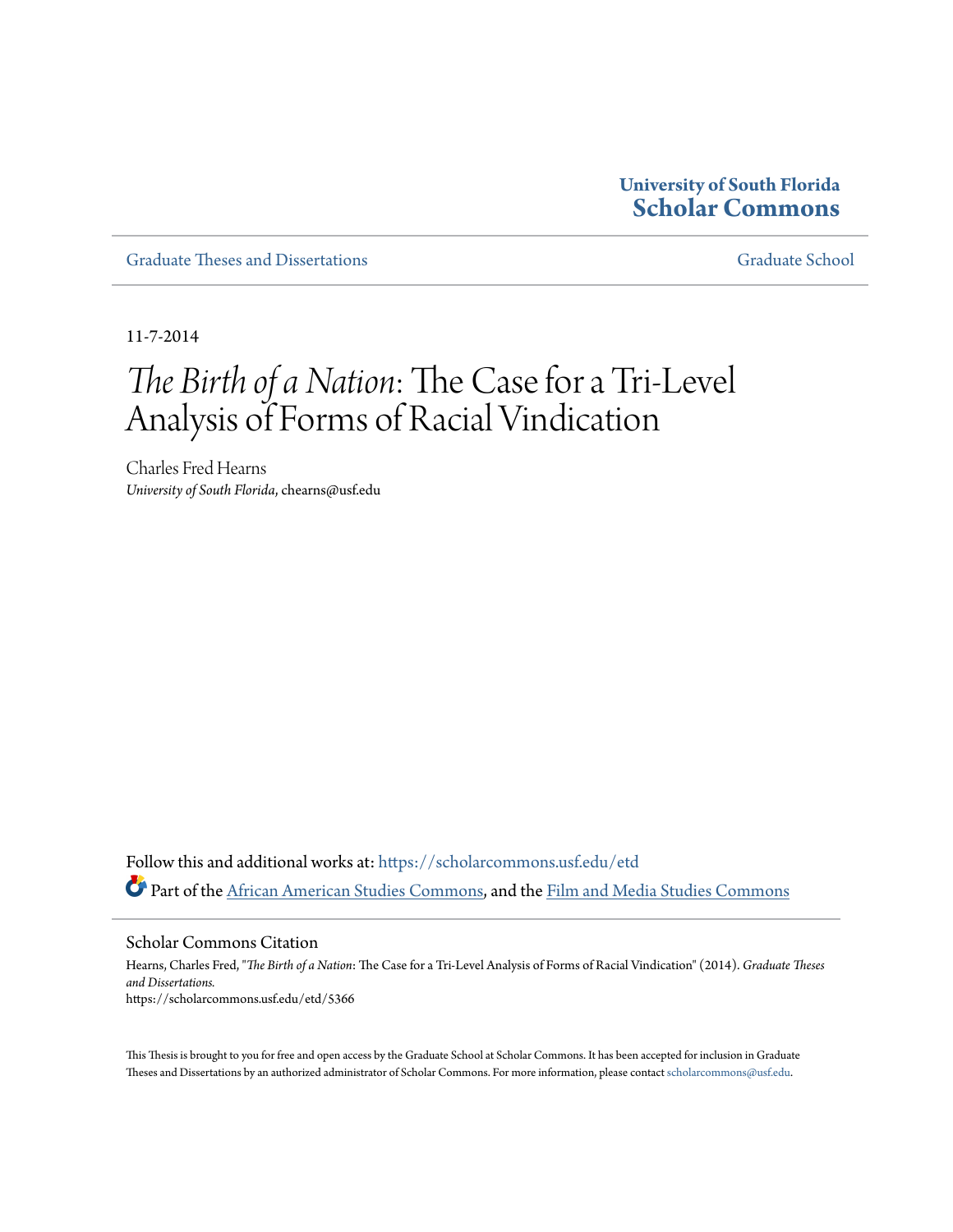*The Birth of a Nation*: The Case for A Tri-Level Analysis of Forms of Racial Vindication

by

Charles F. (Fred) Hearns

A thesis submitted in partial fulfillment of the requirements for the degree of Master of Arts Department of Africana Studies College of Arts and Science University of South Florida

Major Professor: Abraham Khan, Ph.D Laurie Lahey, Ph.D Andrew Berish, Ph.D

> Date of Approval: November 7, 2014

Keywords: Film, Racism, Black, White, Supremacy

Copyright © 2014, Charles F. (Fred) Hearns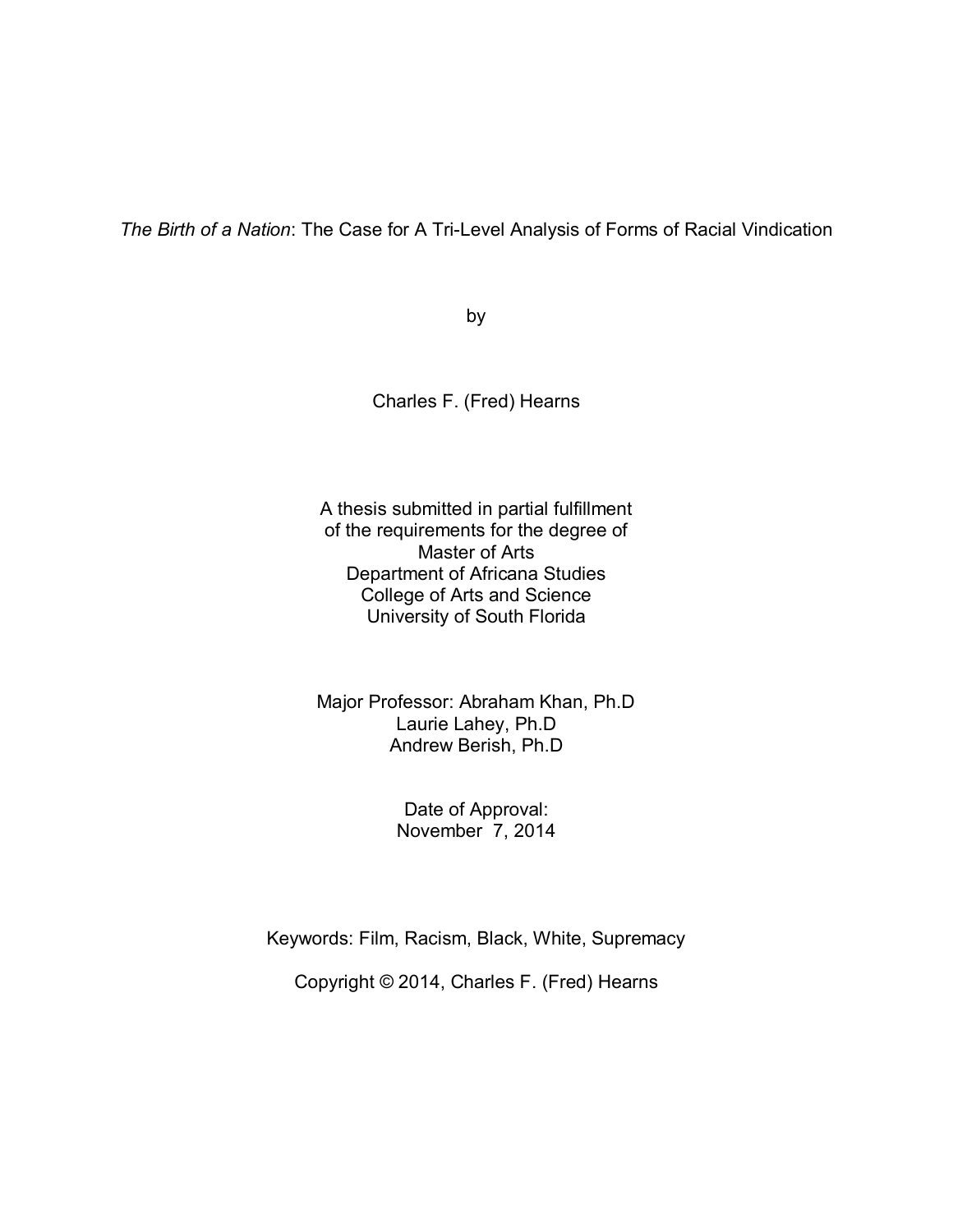# **TABLE OF CONTENTS**

| Chapter I-- The Genesis of Black and White Stereotypes in American Culture  7<br>The Impact of Racist Literature and Oratory During the "Nadir Years"  7                                                                                  |     |
|-------------------------------------------------------------------------------------------------------------------------------------------------------------------------------------------------------------------------------------------|-----|
| The Tradition of Racial Vindication in Oratory and in Public Protest  36                                                                                                                                                                  |     |
| Chapter III -- The Birth of a Nation: Benefits of a Tri-Level Analysis of Racial<br>Racial Vindication After The Birth of a Nation Through the Written Word  51<br>Racial Vindication Through Oratory and Public Protests After The Birth | 46  |
|                                                                                                                                                                                                                                           | 93  |
|                                                                                                                                                                                                                                           |     |
|                                                                                                                                                                                                                                           | 106 |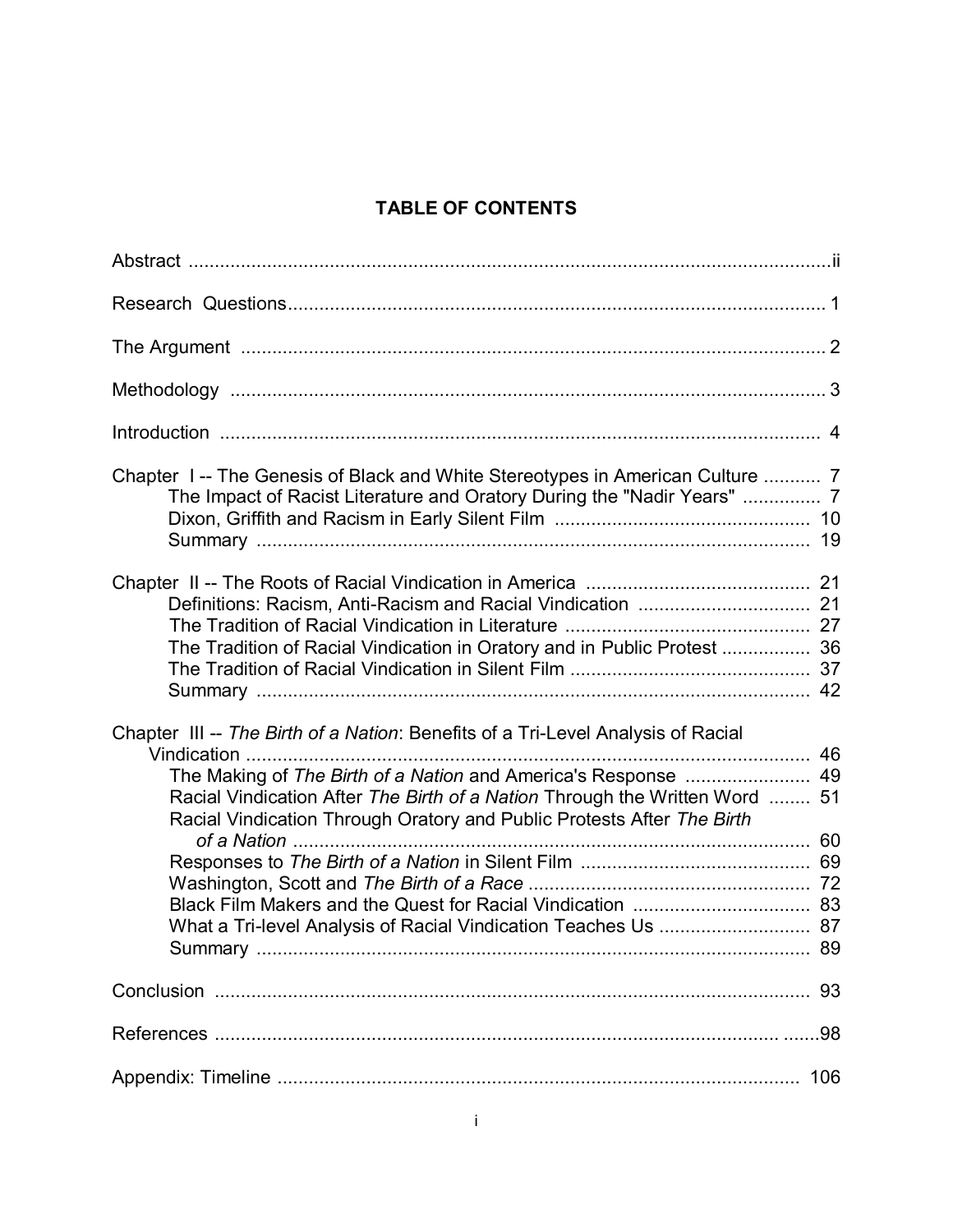#### **ABSTRACT**

 Early American film scholars often critique the relative ineffectiveness of a single literary work, protest movement or silent film to achieve effective racial vindication following the release of *The Birth of a Nation* in 1915. Thomas Cripps, for example, examines a relatively ineffective isolated attempt to counter the notions of White supremacy promoted in the film. This study makes the case for applying a non-traditional tri-level analysis when measuring the effectiveness of such attempts. The paper focuses on efforts to redeem the image and the potential of African Americans after 1915 in the Black public sphere in three concurrent vehicles: the written word, the activism of individuals and progressive organizations and the production of silent films. The study defines and distinguishes between racism, anti-racism and racial vindication. Racial vindication is the method used by the men and women that this study focuses on.

 The paper begins by documenting how notions of White supremacy and Black inferiority were at the root of America's socio-cultural atmosphere during the nineteenth and early twentieth century. This set the stage for D. W. Griffith's movie. The study then looks at how contemporary scholars in the 1910s and 1920s -- writers, visual artists, civic and community leaders and film makers -- attempted to counter Griffith's propaganda through various means. I argue that there is considerable merit in analyzing the combined efforts of these outspoken men and women to attempt to rescue the humanity of African Americans from Griffith's clutches in three broad arenas. My argument does agree with many film scholars that no one single act of racial vindication sufficiently challenged the effectiveness of *The Birth* of *a Nation*. We use as a case study the silent film *The Birth of a Race* (1918). When this film is considered in isolation, it does have a minimal affect on stemming the tide of racism in America. This is precisely the point of this thesis.

 No prominent Griffith scholar has published a comprehensive study that considers how literature, sociopolitical activism and silent film all worked in concert to combat the impact *The Birth of a Nation* had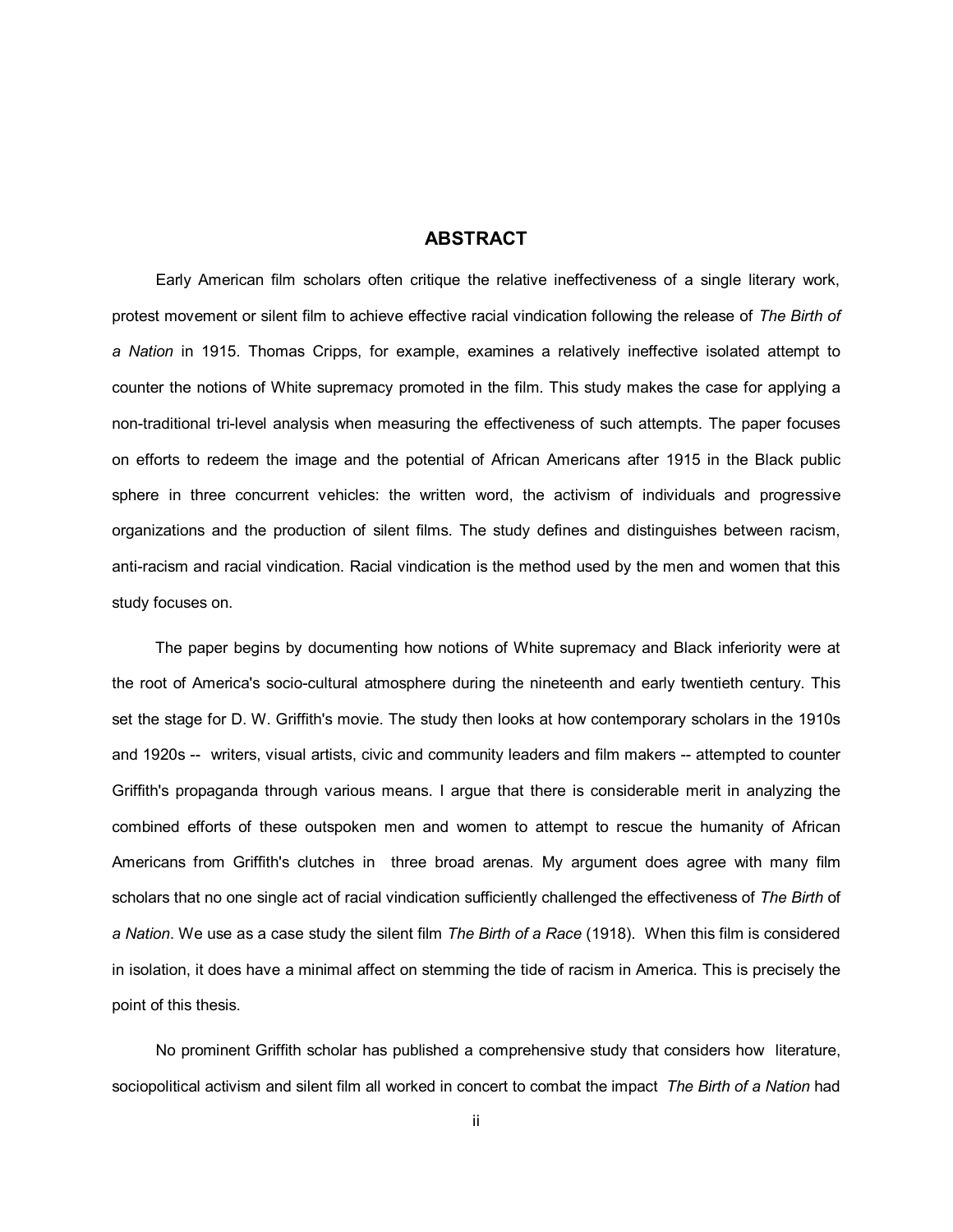on America. This paper does so. It contributes to the historiography of early American silent film and the racial vindication movement by calling for a triangular analysis and validation of the cumulative impact varied forms of resistance had on representations of White supremacy in *The Birth of a Nation*. Chapter III and the study's conclusion comment on the benefits that such an analysis contributes to future studies of racial vindication in response to artistic expressions deemed to be racist.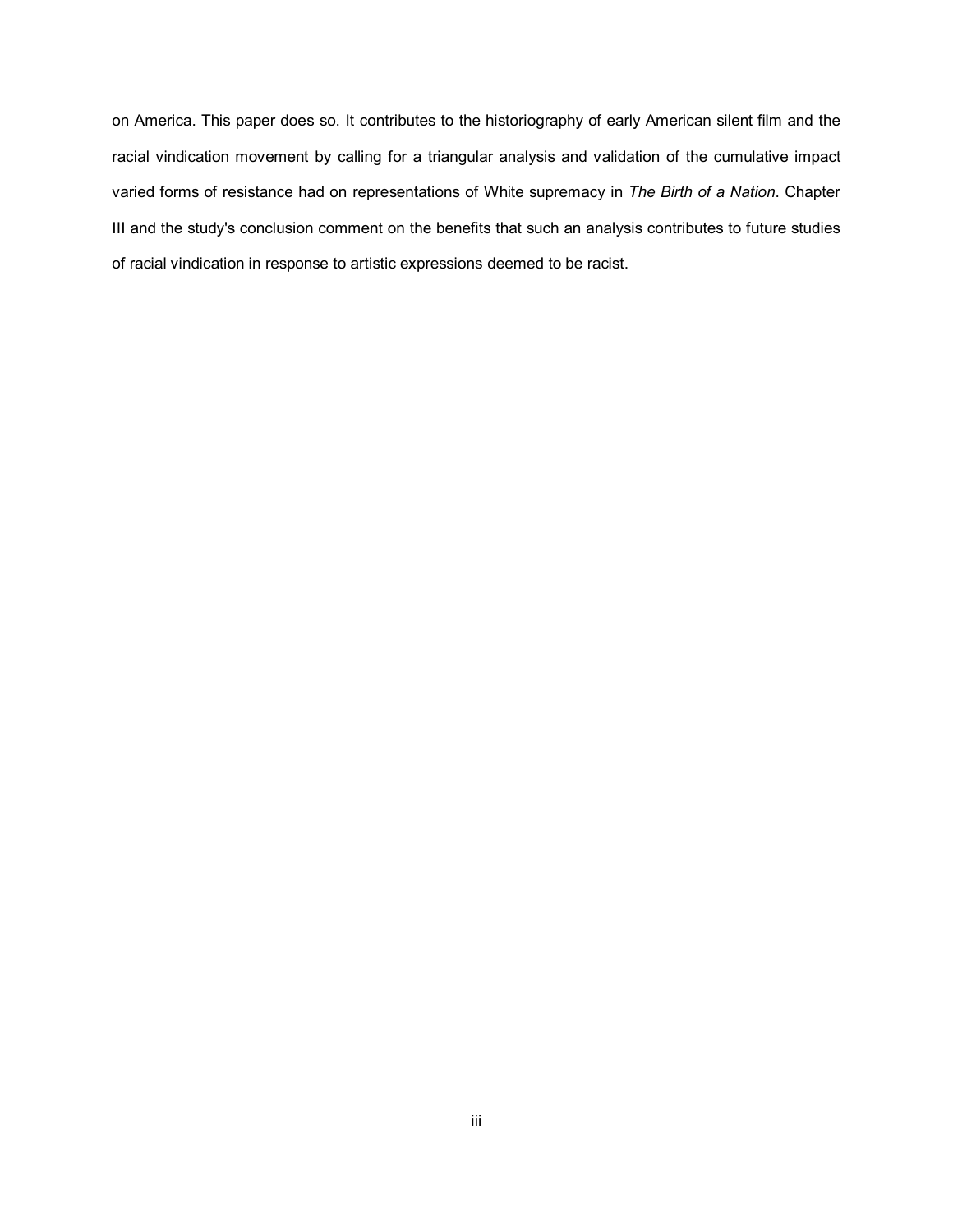# **RESEARCH QUESTIONS**

1. What is the genesis and the cultural context of the racist theories, science and scholarship that painted the national landscape in 1915, leading the way for filmmaker D. W. Griffith's *The Birth of a Nation?*

2. What influence did the traditions of racial vindication and of a Black public sphere play in motivating writers, activist organizations and film makers (with emphasis on *The Birth of a Race* a case study) to counter the notions of White superiority and Black inferiority?

3. What are the differences between racism, anti-racism and racial vindication, and were these movements in play following the release of *The Birth of a Nation*?

4. What lessons can we learn from conducting a cross-genre analysis of the racial vindication movement in America in response to *The Birth of a Nation*?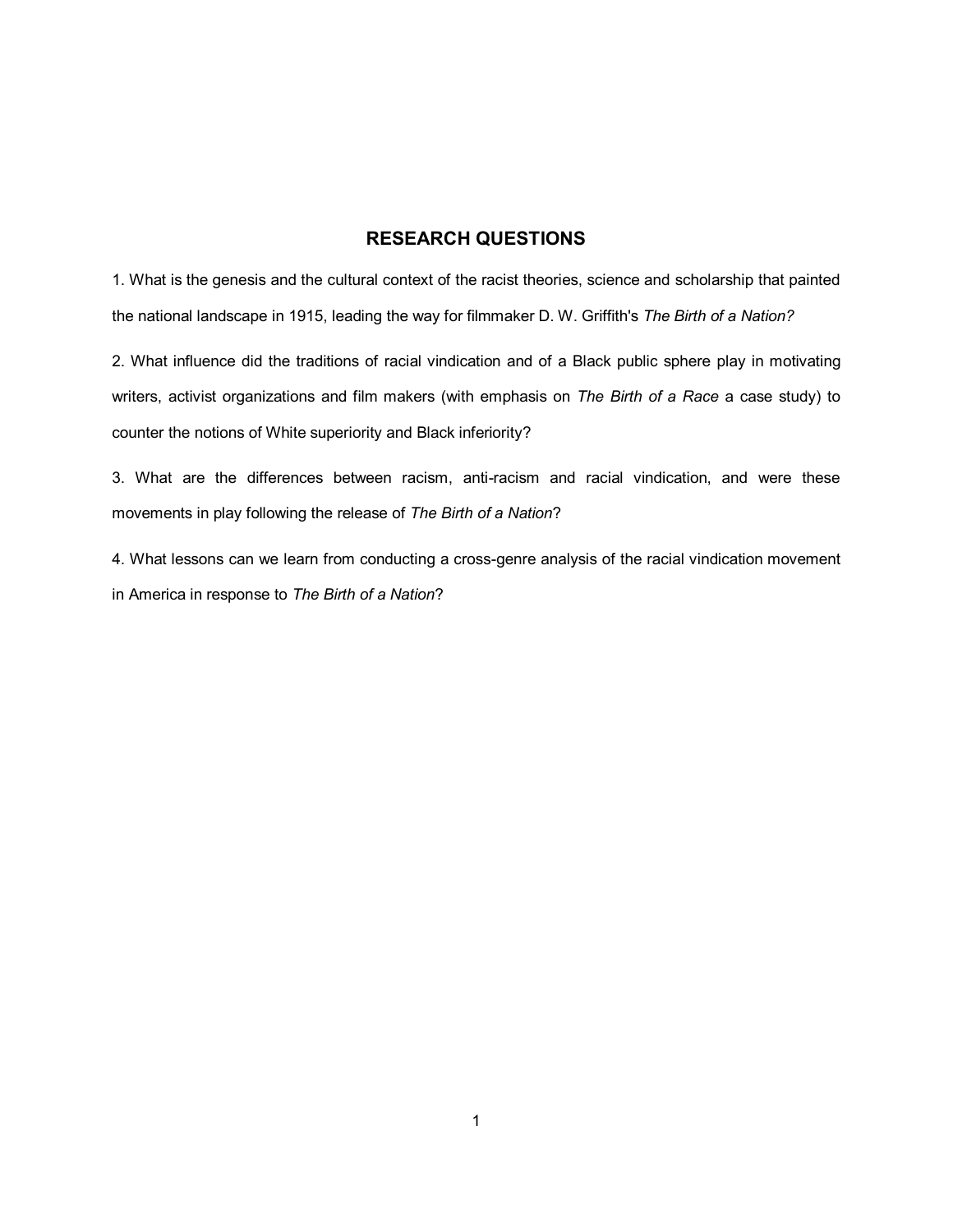# **THE ARGUMENT**

 I argue that by scholars applying a comprehensive tri-level (genre) analysis of the racial vindication movement in the Black public sphere in America, following the release of *The Birth of a Nation* (1915), they provide a more effective assessment of the cumulative viability of varied responses to the film than does the more commonly applied single-genre analysis.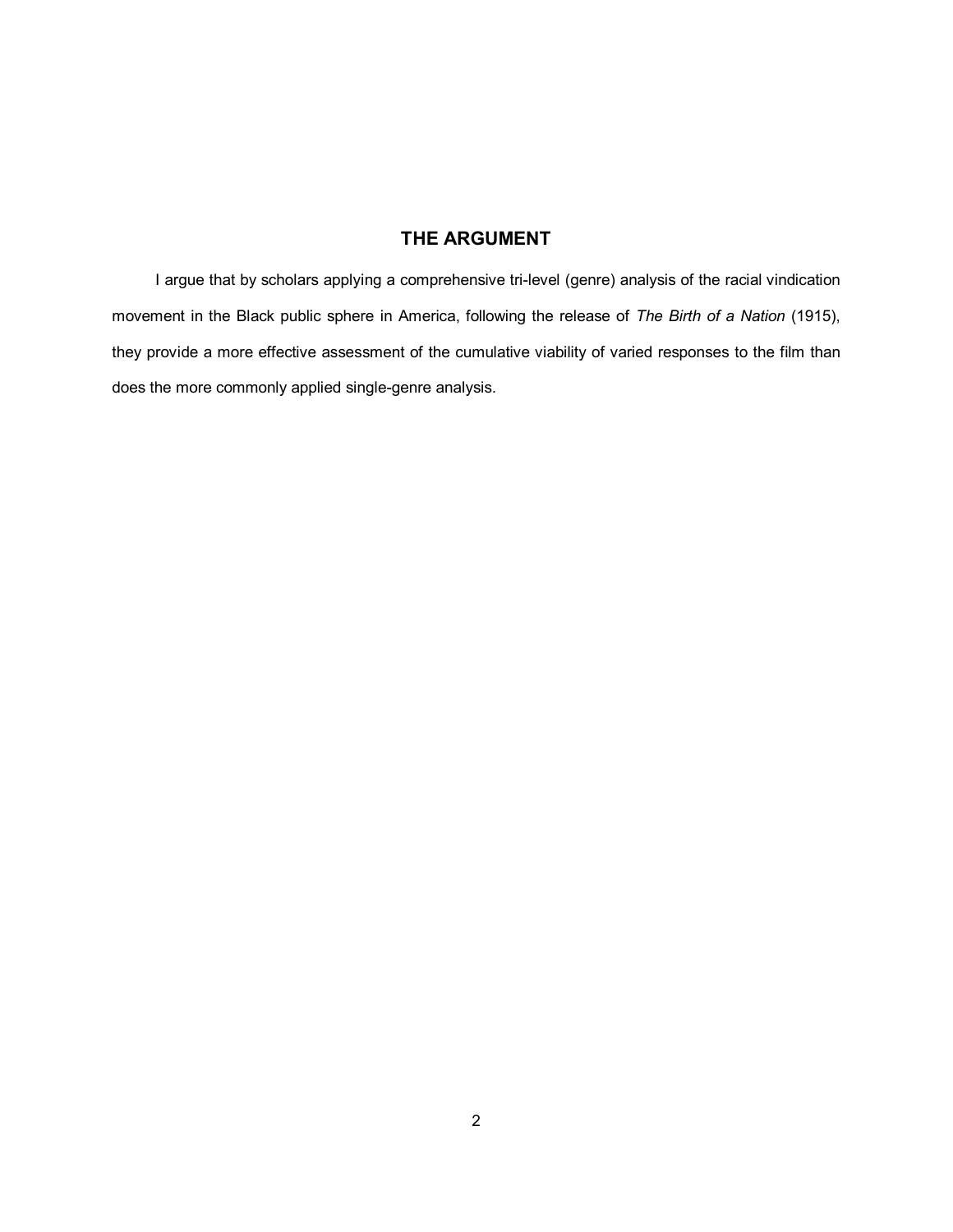# **METHODOLOGY**

 The argument uses qualitative research, supported by archival research that makes use of both primary and secondary sources. Primary sources used in the study include the films *The Birth of a Nation* (1915), the film *The Birth of a Race* (1918) and early twentieth century newspaper articles. The literature review relies heavily on secondary sources including essays, pamphlets, web sites, plays and books. Reference material comes from the University of South Florida (USF) Library, USF Special Collections, the Hillsborough County Public Library John F. Germany Main Library History Division - Special Collections, the Tampa Bay History Center Witt Research Library, the New York, N. Y. Public Library Schomburg Center for Research in Black Culture, the USF Library Services Website, internet websites and from the personal library of the author.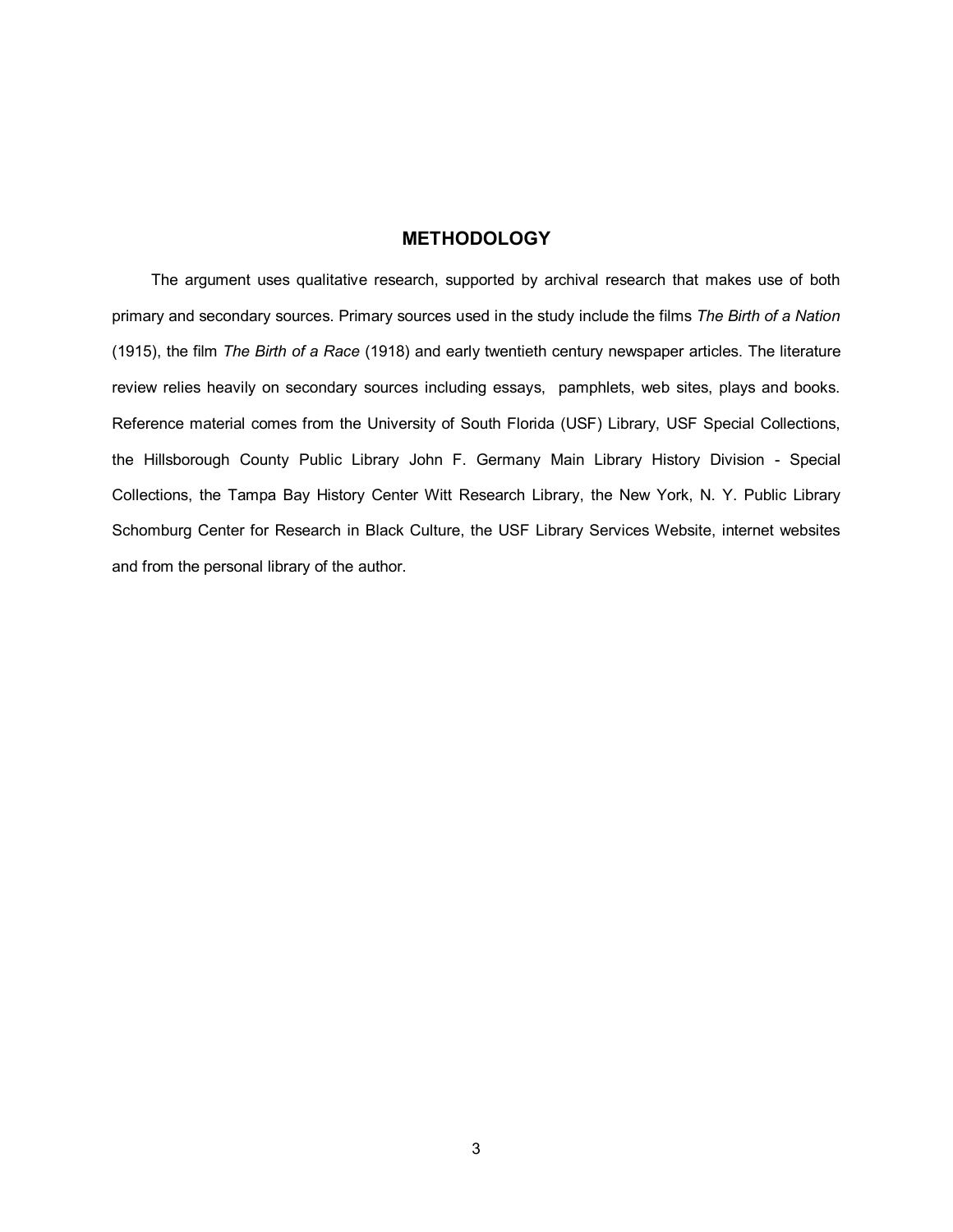#### **INTRODUCTION**

 U. S. Supreme Court Justice John Marshall Harlan said in his dissenting opinion in the *Plessy v. Ferguson* Supreme Court decision of 1896, "In the eye of the law, there is in this country no superior, dominant, ruling class of citizens. There is no caste here ... Our Constitution is colorblind, and neither knows nor tolerates classes among citizens. In respect of civil rights, all citizens are equal before the law. The humble is the peer of the most powerful." Unfortunately, the majority of the justices declared that just the opposite would be the law of the land. And in 1915, David W. Griffith said in his *A Plea for the Art of the Motion Picture*, "We do demand, as a right, the liberty to show the dark side of wrong, that we may illuminate the bright side of virtue." In Griffith's metaphor, Black people represented what was wrong with America and White people stood for what was right in the country.

 These contrasting statements, made by two White Kentucky-born sons of the South, in many ways represent an important consideration of this study. Ephriam Katz refers to Griffith in the *Fourth Edition of the Film Encyclopedia* as, "the single most important figure in the history of American film, and one of the most influential in the world to the development of world cinema as an art." In the mind of film maker Griffith African Americans were born an inferior race. He believed that for the purpose of conventional identification, their darker complexion was divine evidence of their natural inferiority. In the quotation cited above Griffith uses the words "bright" and "virtue" to state his case for White supremacy. Post-Reconstruction White America was receptive to Griffith's racist beliefs and eager to celebrate the racial stereotypes found in *The Birth of a Nation*. This paper begins by documenting some of the nineteenth century's socio-political history that ushers in Griffith's rise to fame (Katz 2004).

 The study also touches on how for hundreds of years before the *Plessy* decision, scholars, politicians, ministers, artists, slave owners (including Harlan's parents) and their sympathizers promoted the notion of White superiority in numerous venues. Courageous White abolitionists, Blacks who rebelled against race prejudice and others who supported their position fought a constant battle that intensified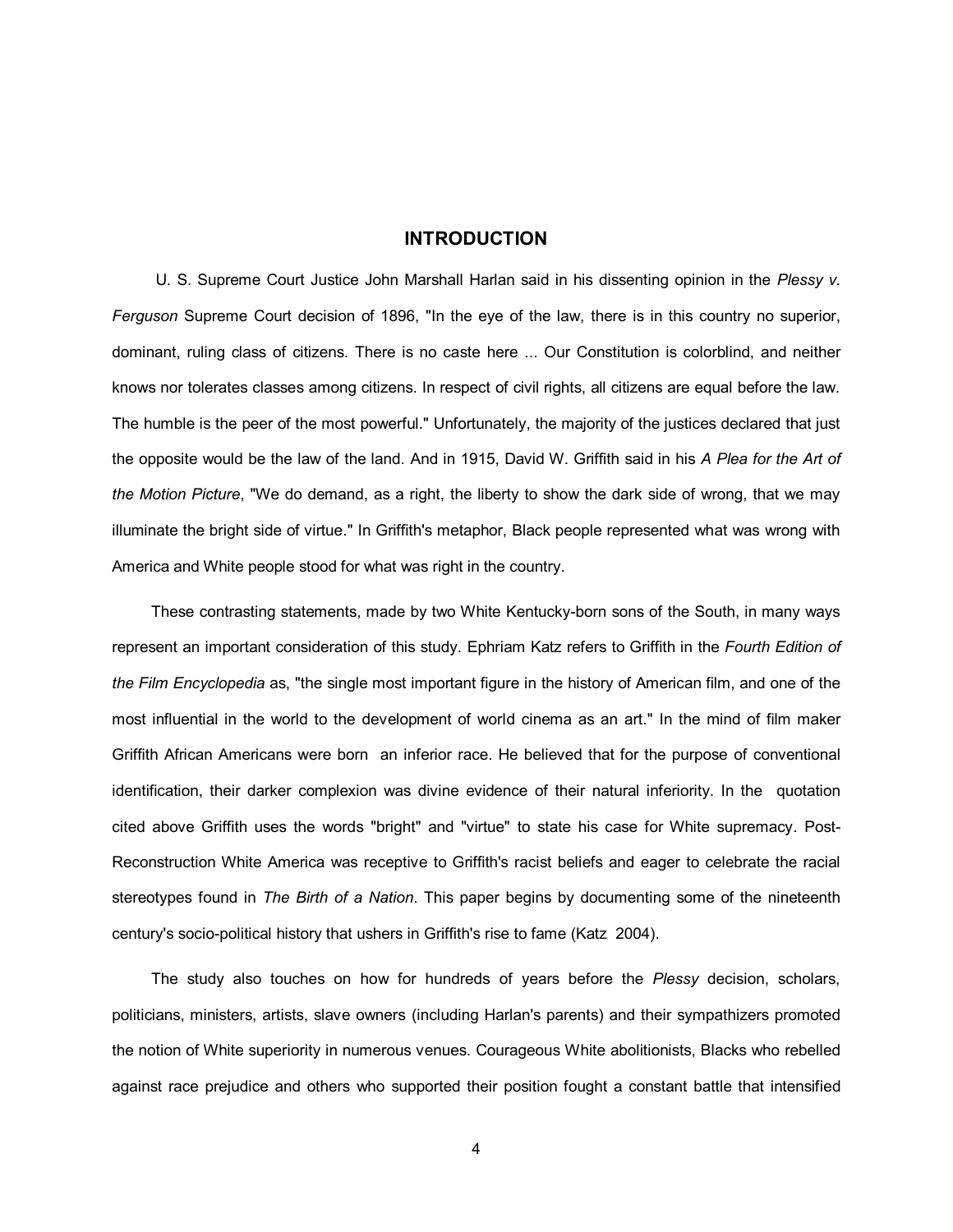after Reconstruction ended in the 1870s. Within the next forty years the number of Blacks who were lynched in America rose at an alarming rate. Coincidentally, this occurred at the same time the silent film industry made its entry onto the national scene.

 Harlan's dissent is noted in this paper as an outstanding example of racial vindication. It is well meaning but has negligible value when considered in isolation. The justice deserves credit, however, for signaling from the highest court in the land that African American humanity deserved vindication. Harlan's statement indicates to scholars that his attitudes about race (like that of many others) evolved over time. In 1863 he opposed President Abraham Lincoln's Emancipation Proclamation. Harlan's dissent in the *Plessy* case may be considered one brick in a wall (slowly being constructed after the Civil War) that sought to bolster the worth of Black people in America. This paper places Harlan's dissent and numerous other expressions of the humanity of African Americans in a broad category -- racial vindication -- whether they be in the form of books, newspaper articles, social movements, silent film, etc. When taken in isolation each venue may have considerable limits in how effective it was. This paper argues for considering the collective effectiveness of these efforts. Together these efforts helped pave the road to resistance that slowly changed many attitudes about race in America approaching the 1930s.

 This study addresses how to best measure the impact of others who -- like Justice Harlan -- used their positions of influence in the public sphere to attempt to rescue the humanity of African Americans from the degradation caused by centuries of abuse, neglect and murder. The people whose work this study illuminates used their skills to express their opinions and facts by conducting research and by writing , leading progressive organizations and by creating films that all had redemption as their goal. This paper argues that when scholars like Cripps consider only individual responses (one newspaper editorial, march or silent film) they fail to factor in complimentary movements that occurred simultaneously in early twentieth century America. Therefore, the study advocates the use of a more comprehensive analysis for this movement toward racial vindication.

 Houston A. Baker, Jr. argues for the importance of acknowledging the significant role the Black public sphere plays in America. He pinpoints October 16, 1995, the date one million African American men ascended on the national mall in Washington, D. C., as one of the greatest public demonstrations of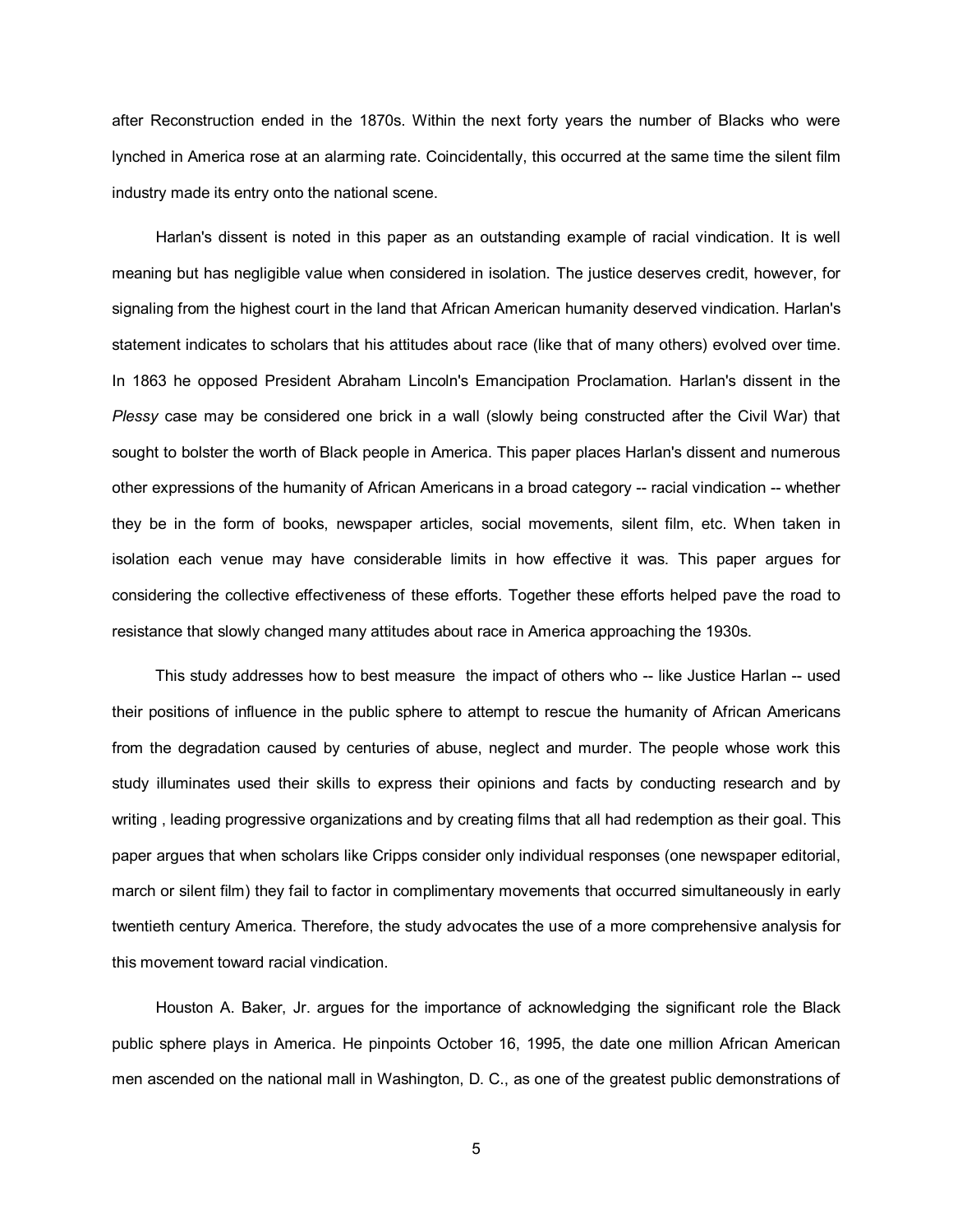what this study classifies as an expression of racial vindication. The public space these men occupied with their bodies during the Million Man March represented for them a platform on which they could affirm their determination to take the responsibility for their future into their own hands. One leader, Minister Louis Farrakhan of the Nation of Islam, was credited with calling for the march. But the implications of the public appeal to manhood on the mall that day crossed over the lines of religion, class, disability, sexual orientation, age, marital status and political affiliation. Black men (and women) also rallied around a common cause in the early twentieth century through the written word, public protests and silent film. They responded to nineteenth century Jim Crow segregation, violence and disenfranchisement with the tools available to them during that period (Baker 2001, 52).

 Baker gives us the hope that Black people can regenerate this kind of mass action that gives rise to the aspirations of people of color and, consequently, to all of America. He says, "We are now the last best hope and potential resource for twenty-first century renewal of possibilities of public-sphere empowerment and good life advantages for the Black American majority." This is the same kind of hope the defenders of the race stood upon when they wrote, spoke out, protested as groups and produced silent films prior to and after 1915, the year *The Birth of a Nation* entered the American scene (Baker 2001, 71).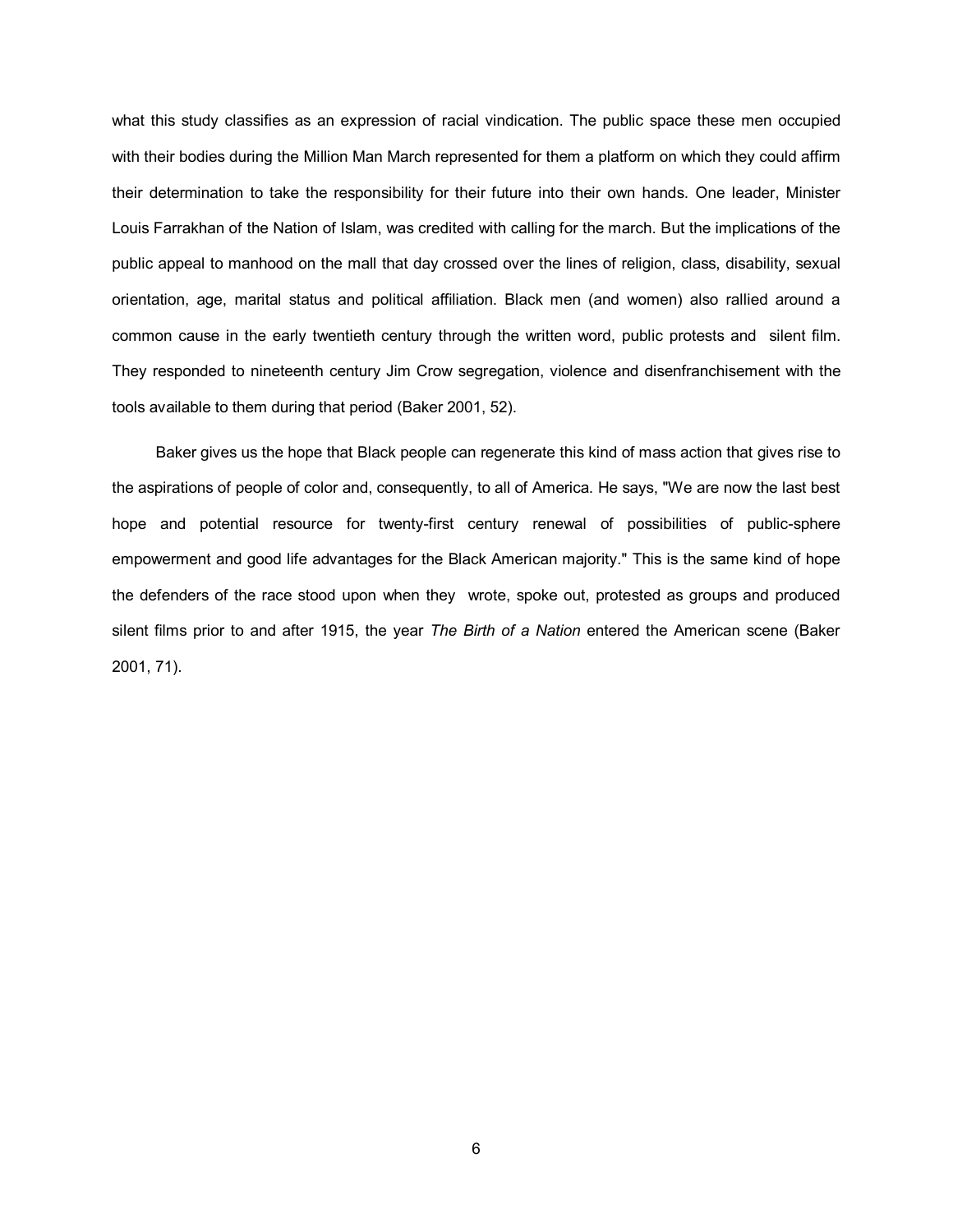#### **CHAPTER I**

## **The Genesis of White and Black Stereotypes In American Culture**

 This chapter illustrates how by 1915 America was well prepared to embrace a new way to celebrate the long-held notions of White superiority and Black inferiority. Steven Mailloux says in *Rhetorical Power* that such an analysis of the reception of a film, "must be placed within the cultural conversations, relevant social practices, and constraining material circumstances of its historical moment." Maillous says this history is temporary and shifts as the culture shifts its values. We agree. The period in which Griffith did his early work ushered in Jim Crow segregation and violence against Black people. This made lynching and other forms of intimidation and violence common occurrences. This New Era racism played on the fears of small farmers who were told that huge industries would give "White men's jobs" to Blacks (Mailloux 1989, 134).

#### **The Impact of Racist Literature and Oratory During the "Nadir Years"**

 At the turn of the twentieth century White supremacists targeted for harassment successful African Americans who had for a brief time enjoyed the fruits of Reconstruction. From 1870 to 1898 twenty-two Black men were elected to the U. S. Congress. Hundreds more served as deputy sheriffs, tax collectors, state legislators and successful business owners. Black schools headed by African American principals and teachers opened throughout the deep South. Griffith vilified these Black leaders in *The Birth of a Nation*. Resentful White supremacists often burned down these people's homes, businesses and churches. Or worst, they killed many of them without cause. These vigilantes rode under names like the White Camellia in Texas, Knights of the Rising Sun in Mississippi, the White Line, the Pale Faces, White Brotherhood, Seymore Knights or the Invisible Empire. A favorite accusation against these Black men was that they had raped or insulted White women. This chapter examines the cultural markings that ushered in *The Birth of a Nation* (Katz 1986, 31).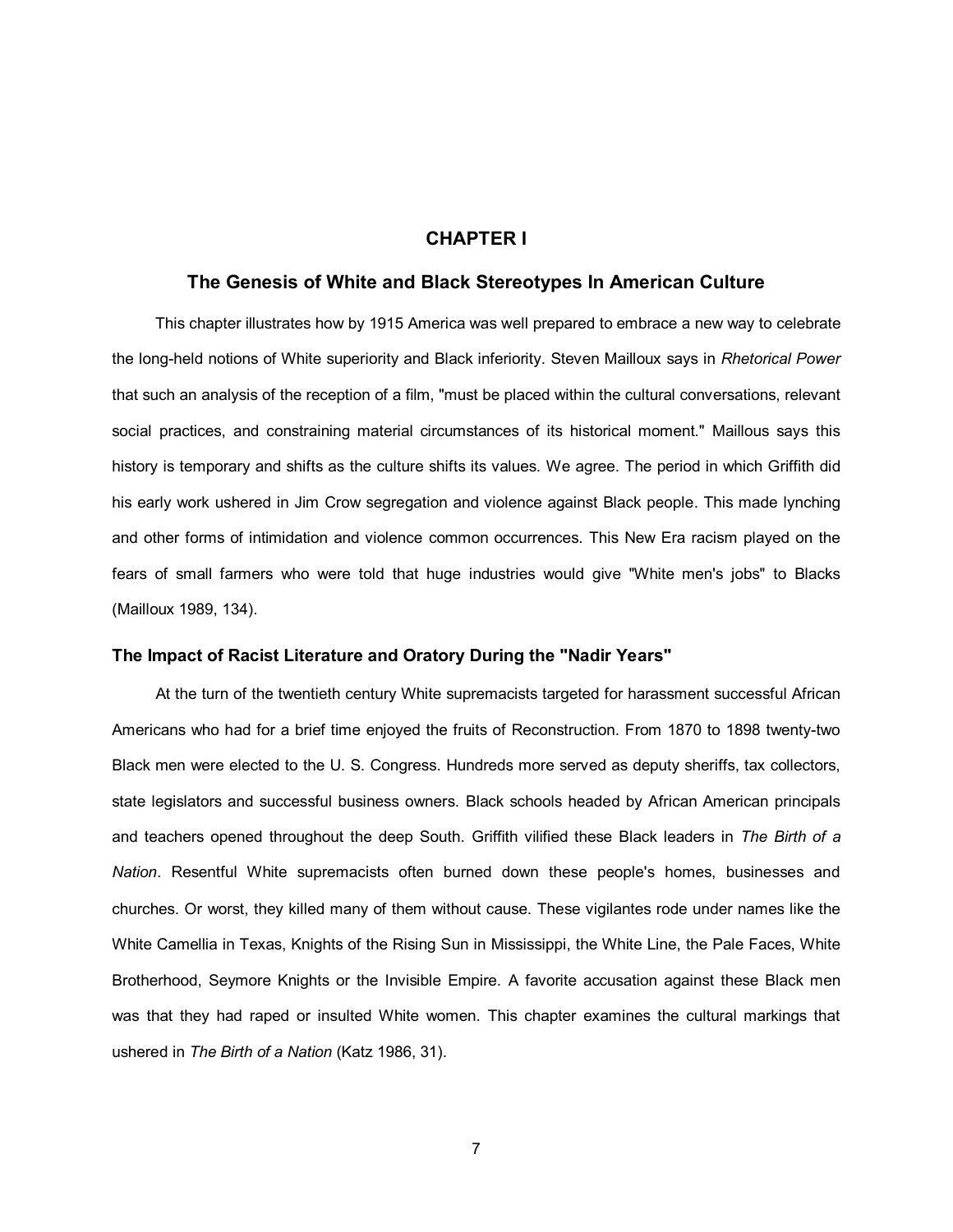Since the arrival of the first Africans on North American shores scholars, writers, politicians and entertainers have expressed popular racist beliefs in literature, oratory, songs, cartoons and other forms of communication. In the first years of the twentieth century a former actor named David W. Griffith tried his hand at the art of film directing. The stars aligned for Griffith and writer Rev. Thomas Dixon and the movie they created in 1915 marked an epoch in early American film history. It allowed them to walk through the doors of dozens of theaters, churches and social halls with a powerful tool for spreading propaganda about race. Adoring audiences all across America and abroad cheered their creation -- *The Birth of a Nation*. The recently improved vehicle for dramatizing age-old racist stereotypes, with some fascinating innovations thrown in, was silent film!

 Joe Feagin uses the phrase "White racial frame" to describe the systemic racism that is deeply rooted in institutionalized structures of, "white created racial oppression of color." Feagin points out that when the Pilgrims arrived in America from England in 1620 (protesting in part against what they viewed as a corrupt Anglican church) they brought with them their belief in a social order that recognized class, "racial and gender inequities and stratification." Nell Painter details at great length how this theory was shared and expanded upon by men like Immanuel Kant (called the inventor of the concepts of "race" and "whiteness"), Johann Fredrich Blumenbach (who introduced the term "Caucasian"), Paul Brocca, Samuel George Morton (whose collection of human skulls was greatly admired), Charles White, Louis Agassiz and R. W. Gibbs in the 1800s and early 1900s (Gould 1981)(Feagin 2012) (Feagin 2012, pp. 2-3) (Painter 2010).

 Agassiz focused much of his philosophy on how amalgamation undermined the goal of racists to maintain a pure, untainted White nation. He warned Caucasians that the, "sexual receptiveness of housemaids and the naivete" of "young Southern (White) gentlemen would lead to ultimate danger for America." Agassiz justifies the indiscretions of young White men by attributing these acts to the lusts of Black women for the bodies of White southern gentlemen. The theme of Black men lusting for White women runs throughout *The Birth of a Nation* (Gould 1981).

 As it did in all other facets of early American life, racism found its place in the field of entertainment. prior to 1915. "Minstrelsy was the most popular form of public mass entertainment in nineteenth-century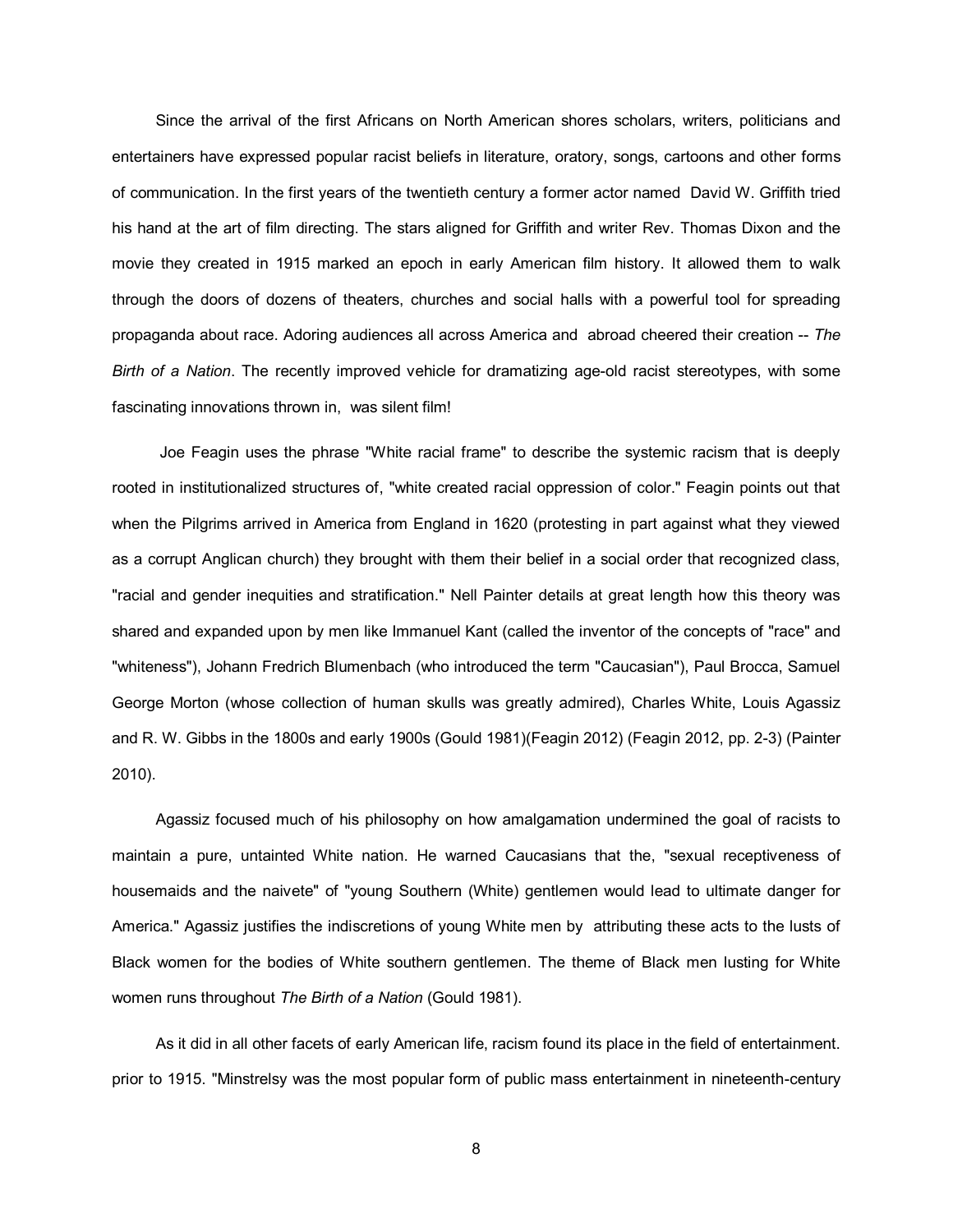America before vaudeville and musical comedies," Mailloux says. He points out how Americans underwent a socialization that dictated what acceptable behavior looked like. Mark Twain, in spite of his liberal treatment (for the day) of his subject matter in *The Adventures of Huckleberry Finn*, did not escape much of the same racist stereotyping of other books of the era. Ralph Ellison argued in 1958 that, "Twain fitted Jim into the outlines of the minstrel tradition." Alas, none of Twain's literary contemporaries linked *The Adventures of Huckleberry Finn* to the larger topic of racism in America in the 1880s. A more important issue for them at that time was the threat of the "Bad-Boy Boom" to society. Mailloux traced this overriding concern about juvenile delinquency to 1883 and George W. Peck's story *Peck's Bad Boy.* Popular dime novels that told of the exploits of mischievous youth became a concern for adults. And in 1885, when *The Adventures of Huckleberry Finn* was published, the *New York World* ran a review of the book "Mark Twain's Bad Boy" (Mailloux 1989).

 The Concord Free Public Library took Twain's book off its shelves, while the *Springfield, Mass. Republican* and the *New York World* supported the Concord ban. The point here is that a practical man's priorities are dictated by the contemporary issues that command his attention. *The Birth of a Nation* and its world of stereotypes was destined to fit in nicely with the atmosphere of bigotry that dominated the land in the early twentieth century (Mailloux 1989).

 Between 1852 and 1861 (the nine years leading up to the Civil War) writers who sought to bolster the status quo and celebrate White supremacy wrote twenty-seven plantation novels. The writers of these books merely picked up where their predecessors left off in documenting their belief in polygenesis. Dixon grew in his determination to join those who preceded him in setting the record straight about the inequality of Whites and Blacks once and for all. Doing so would allow him to claim his place as a defender of his race and to pay tribute to the ideals his family handed down to him. This early work paved the way for the ideas that later manifested themselves in *The Birth of a Nation* (Williams 2001).

 Rayford Logan called the period between 1877 and 1915, "the nadir years."He believed that this era represented a lost generation for African American advancement for one primary reason. As damning as they were, it was not so much because of the rise in incidents of lynching, grinding poverty through peonage and an abusive system of sharecropping. Nor did it deserve that designation primarily because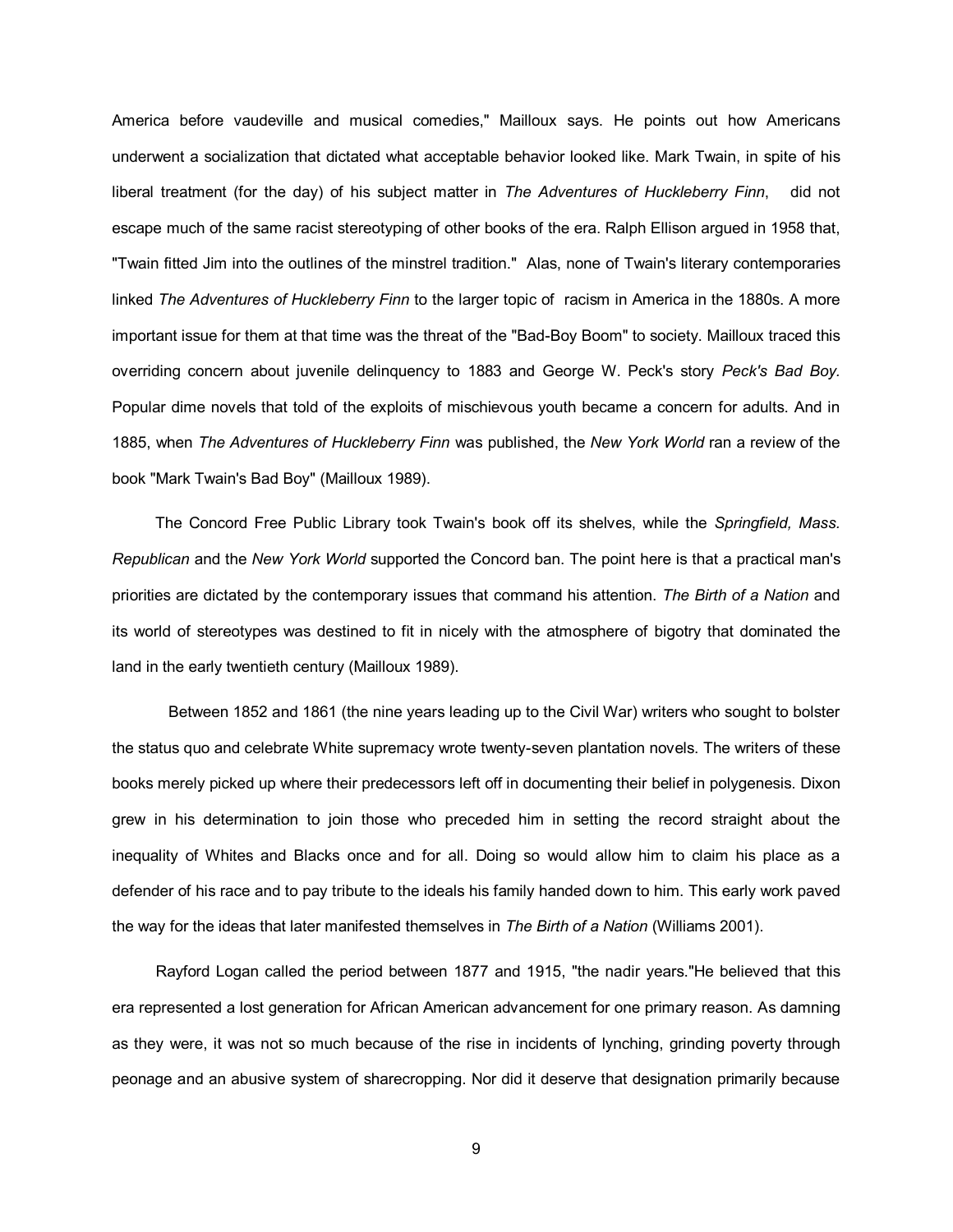of the political disenfranchisement and segregation that Blacks endured. Logan said, "it was the sense of abandonment by the Republican Party," that most damaged the aspirations of African Americans during these years. This paper presents supporting evidence of how these ideas dominated the culture into which Griffith stepped with *The Birth of a Nation* (Bernardi 1996) (*The Tampa Tribune*, 5, June 12, 2013).

 Brinton's *Races and Peoples: Lectures on the Science of Ethnography* (1890), for example, helped transform anthropology from a, "romantic past time to an academic discipline." He elevated the age-old stereotypes about the inferiority of Blacks into the realm of "scientific" facts. Like his predecessors he compared African Americans to apes. And with Radical Reconstruction on the wane. Briton's scholarship legitimized social movements of the late nineteenth century. Lee D. Baker traces many similarities between Briton's theories and much of the logic found in the majority opinions in the *Plessy* decision. Briton's work inspired new minstrel shows, trading cards and sheet music that helped popularize "coon songs." These forms of racist entertainment (and misguided education for many illiterate people) were popular at a time when still photography was being converted to moving pictures (Baker 1998).

 In 1896, while the Plessy decision was being debated in the Supreme Court, Frederick L. Hoffman published his problematic volume *Race Traits and Tendencies of the American Negro.* Hoffman. The statistician for the Prudential Life Insurance Company was convinced that, "the alarmingly high rates among African Americans of tuberculosis, syphilis, gonorrhea, illegitimacy and criminal activity was caused by abject immorality". He called this immorality a, "heritable race trait ... the colored race is shown to be on the downward grade" This "evidence" gave men like Dixon and Griffith the social scientific authority from which to spread their ideas about the inferiority of Blacks with virtual impunity. It also influenced many local governments and health care agencies to neglect the many needs of Black people (Baker 1998, 79).

#### **Dixon, Griffith and Racism in Early Silent Film**

 Racism was the theme of dozens of silent film shorts long before 1913, when Dixon and Griffith conceived the idea of producing *The Birth of a Nation.* The Mutoscope and Biograph Company produced three film shorts in 1896 that celebrated racist stereotypes: *Hard Work*, *Watermelon* (sic) *Feast* and *Dancing Darkies*. These films were typical of others during this period that ridiculed African Americans by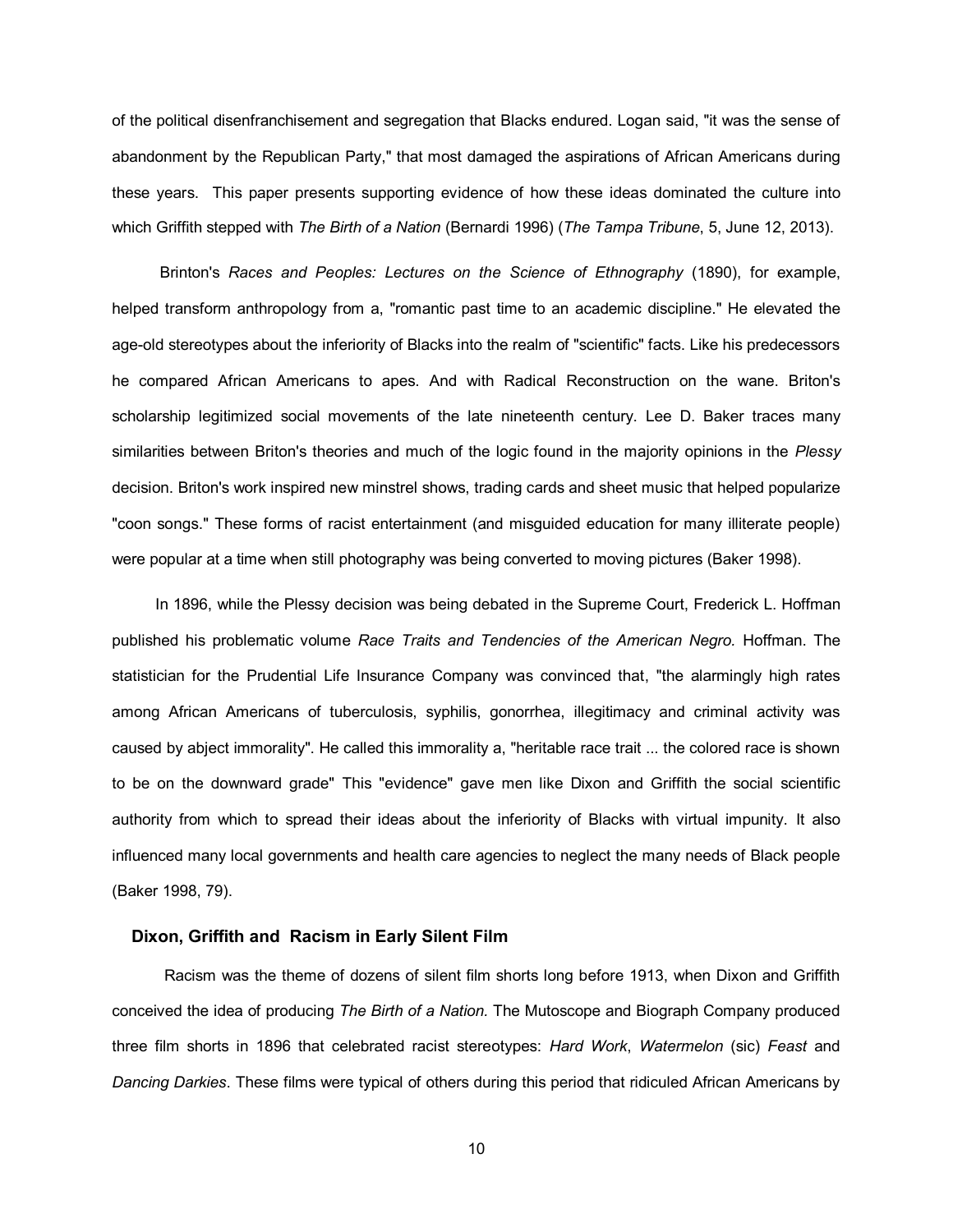portraying them as primitive, clumsy, ignorant, immoral and not to be trusted. Unlike some of his first works, many of the vignettes Thomas Edison produced between 1897 and 1900 were demeaning to African Americans. These films had titles like: *Buck Dancer* (1898), *Watermelon Contest* (1899), the *Edison Minstrels*, *Minstrels Battling in a Room* and *Sambo and Aunt Jemima: Comedians* (Schickel 1984).

 Edison and other White men in the business at the turn of the twentieth century could have continued to produce films that represented Black people as they were -- as soldiers, as workers and as children who loved mischief like all others did. Instead, Edison joined the band of film executives who discovered that the public could not get enough of seeing moving images of Black people playing the fool. It amused them and reinforced in their psyches what they had been told for as long as they could remember about Negroes. The paying public made it worthwhile for the film industry to make more and more of these films, as the profits rolled in. How was Black America to compete against such odds? It competed in this war of images and ideas in the only way it could: it produced numerous responses to the racism in *The Birth of a Nation* by using various weapons at its disposal !

 Dixon was born in Kings Mountain (Shelby) North Carolina on January 11, 1864 during the final stages of the Civil War. He was the son of loyal Confederates. Dixon's father and uncle told him stories of how in 1868-1869 they helped organize the Cleveland County Chapter of the Ku Klux Klan. At the age of eight Dixon and his uncle attended a session of the South Carolina Statehouse. That same year Dixon's father taught him that Harriett Beecher Stowe's 1852 book *Uncle Tom's Cabin* was a romanticized and distorted story that did not do justice to the true story of the fall of the mighty South. Stowe's volatile tale of a sympathetic Uncle Tom matched against the South's oppressive system of exploitation was followed by a mighty backlash of racist literature in America. Years later Dixon would join this tradition (Gossett 1965).

 Once he completed high school Dixon enrolled in Wake Forrest College along with brothers Clarence and Frank. He wrote his first play, *From College to Prison*, for the Wake Forrest student newspaper. This early work told the story of a student who was arrested for being a member of the Ku Klux Klan, a familiar subject area for the lad and one he would return to again and again. He graduated in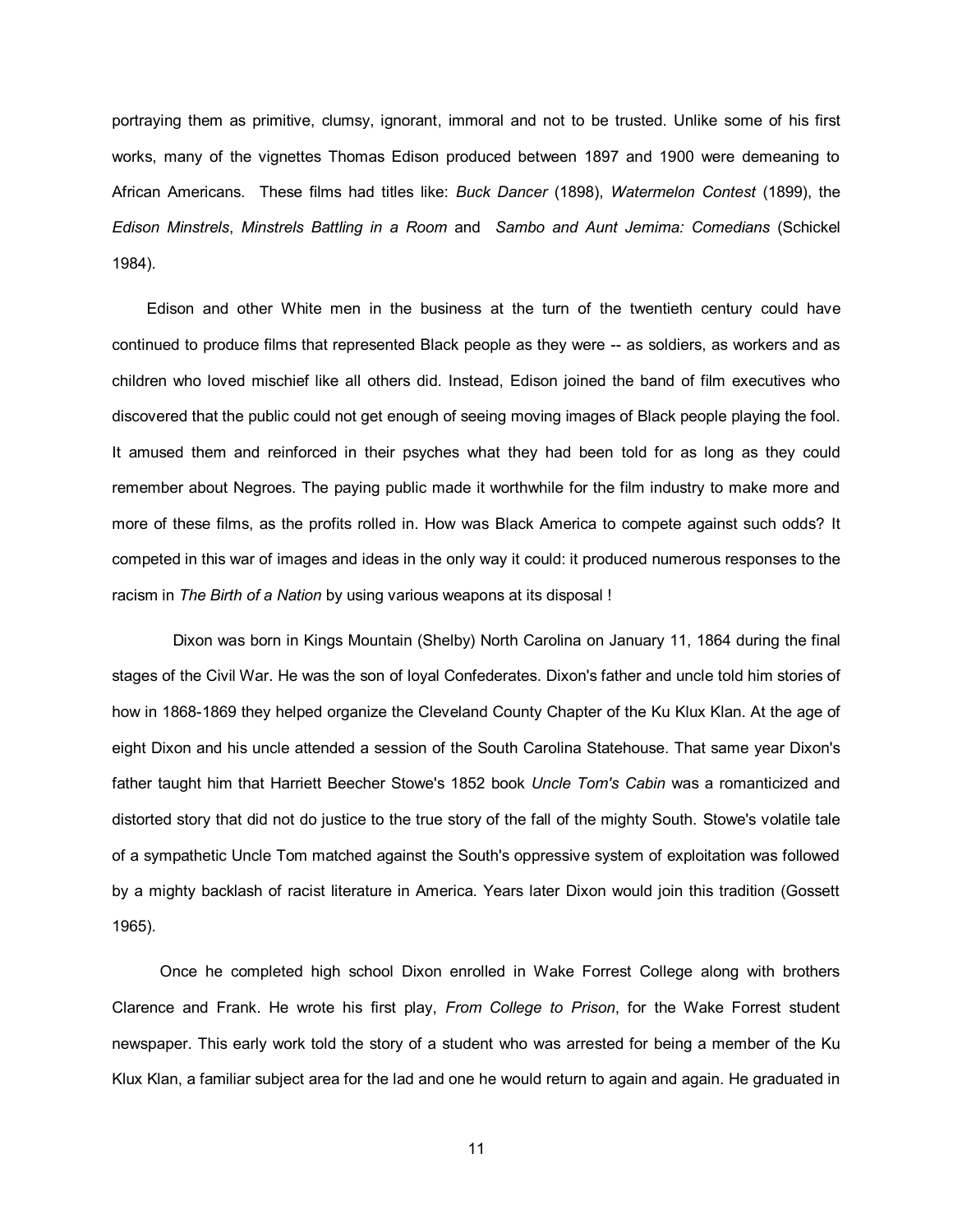1883 with numerous honors and enrolled in graduate school at Johns Hopkins University. There he made the acquaintance of Woodrow Wilson, a man destined to become president of the United States. Meanwhile, the public consciousness that dominated American culture during this era was created by theories that supported White supremacy. These beliefs were consistently supported by men like Winthrop, Mather, Edwards, Blumenbach, Broca, Morton, Agassiz and Galton (Slide 2004).

 Upon seeing Aikens' Uncle Tom drama as an adult Dixon became determined to convert *The Clansman* into a stage play. He was convinced of the truth as spoken in a line taken from *The Clansman*: "But for the Black curse, the South would be today the garden of the world." Dixon eventually wrote three books (his Reconstruction Trilogy) that told what he considered to be the true story of the fall of the glorious South after the War Between the States (Slide 2004, 282).

 When traveling on the lecture circuit Dixon saw George L. Aikens' stage adaptation of *Uncle Tom's Cabin*. It was the story he first learned of as a boy while sitting at his father's feet. This experience rekindled in him the desire to tell this story to secular audiences from the South's point of view. In 1902 he began writing his first book, *The Leopard's Spot*. This was his opportunity to rebut Stowe's position that demonized the South and the institution of slavery. He quickly followed his first book with *The Clansman* and then with *The Traitor*. Dixon documented various acts of terror, murder and rape which he alleged had been committed by Blacks against Whites. He argued that these frequent vicious acts of violence that African Americans perpetrated against innocent Caucasians justified retaliatory behavior -- in the name of justice -- by the Ku Klux Klan. Dixon referred to the KKK as a, "Law and Order League." This Invisible Empire of white-robed Anglo-Saxon Knights was simply the old answer for organized crime.

 Dixon claimed that contrary to criticism he received, he loved the Negro. He said he was sympathetic to his plight in life and that he believed that the Black man, "should have the opportunity for the highest, noblest and freest development of his full rounded manhood." Yet in his books, plays and speeches he made it clear that Negroes should not expect to reach their full potential (such as Whites do) in the United States, neither in the North or in the South. He also believed that if Blacks were given the vote it would lead to total integration throughout the country. This would result in social equality, he believed, and eventually to wide-spread miscegenation. Dixon followed the dictates of his elders and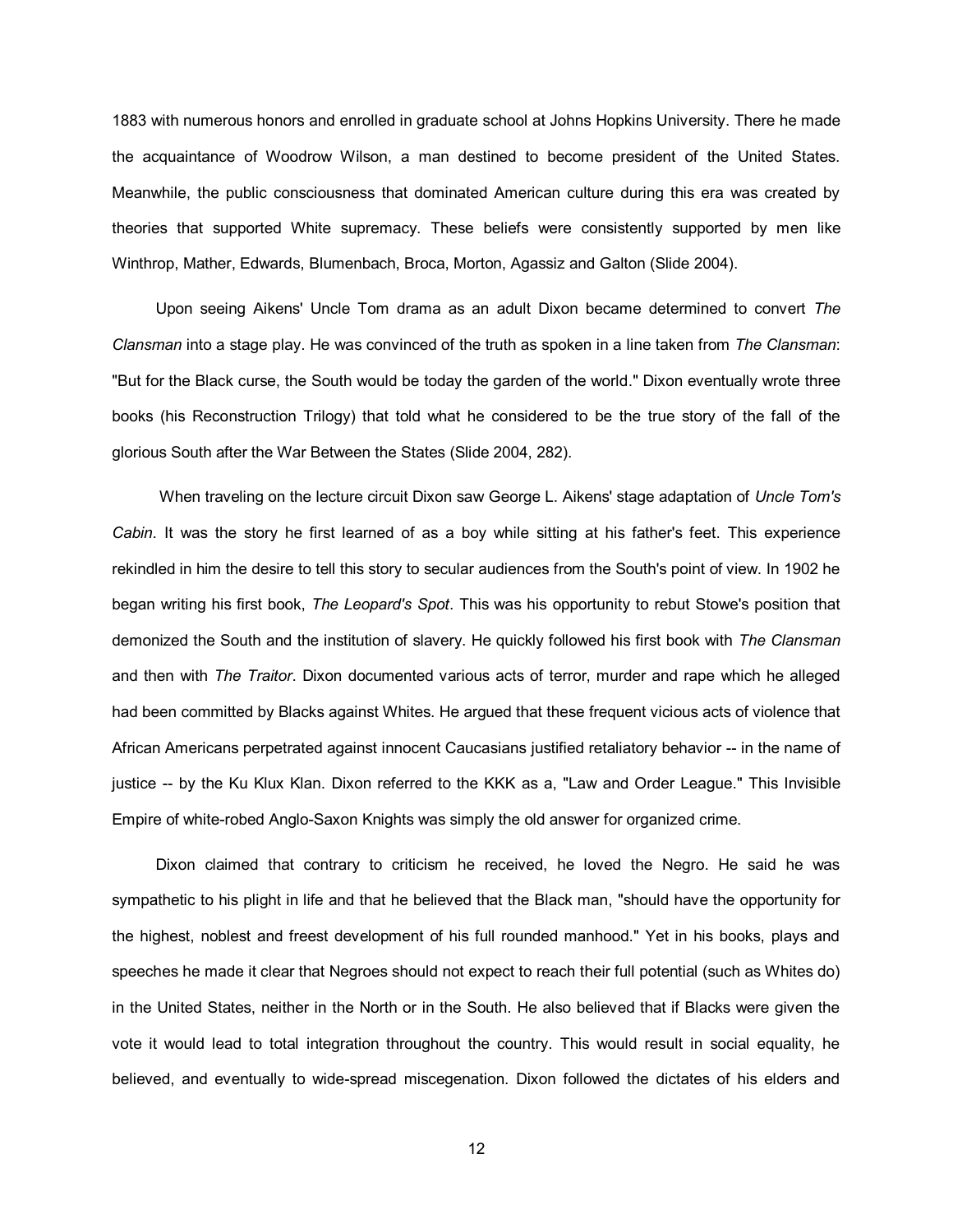peers while ignoring the accomplishments of intelligent, talented Black men like Frederick Douglas, Booker T. Washington, W. E. B. DuBois, Carter G. Woodson, Alain Locke and Monroe Trotter (Slide 2004, p. 46-47).

 Sandra Gunning notes that, "The Klansman makes a brief appearance in (Dixon's ) *The Leopard's Spot* ... but they ride in full force into the pages of *The Clansman*, the second book in the trilogy". Dixon dedicated *The Clansma*n, "to the memory of a Scotch-Irish leader of the South, my Uncle, Colonel Leroy McAfee, Grand Titan of the Invisible Empire Ku Klux Klan." Daniel Bernardi sums up the film *The Birth of a Nation*, based on The *Clansman*, in a few words: "Eden established, lost and restored." Dixon used his interpretation of the bible and of the Constitution of the United States to paint an ideal world in *The Clansman* where kindly plantation masters are the world's heroes. It was, he reasoned, the master's place to unite the White South and the White North (Gossett 1965) (Williams 2001).

 Dixon's play *The Clansman* opened in Norfolk, Virginia September 22, 1905. He spared little expense in giving the production as much realism as possible. Dixon paid to have trained riders straddle across live horses (both men and horses were draped in full Ku Klux Klan regalia) as the beasts galloped across the stage. His main actors, as usual, were Whites in blackface. Emotions ran high throughout the performance at the play's premiere just as they would less than ten years later when the film debuted. More than a hundred Blacks were lynched each year in the United States during the early 1900s. And we surmise that *The Birth of a Nation* contributed to the national frenzy that condoned lynching as a means of keeping African Americans in their place (Baker 1998, 248) (Dagbovie 2010).

 Dixon partnered with George H. Brennan and his Southern Amusement Company to produce additional performances of his play *The Clansman* through 1910. Interest in the production began to wane after it reached Toledo, Buffalo and Boston. But by then Dixon had seen the growth in the number of people who embraced his book *The Clansman* and the play by the same name. "His next step," says Johnson, "was to move to the most popularly priced houses possible -- the movie theatre." And that is where the collaboration between Dixon and Griffith proved to be the most potent connection for promoting racism that the public had ever witnessed (Johnson 2007).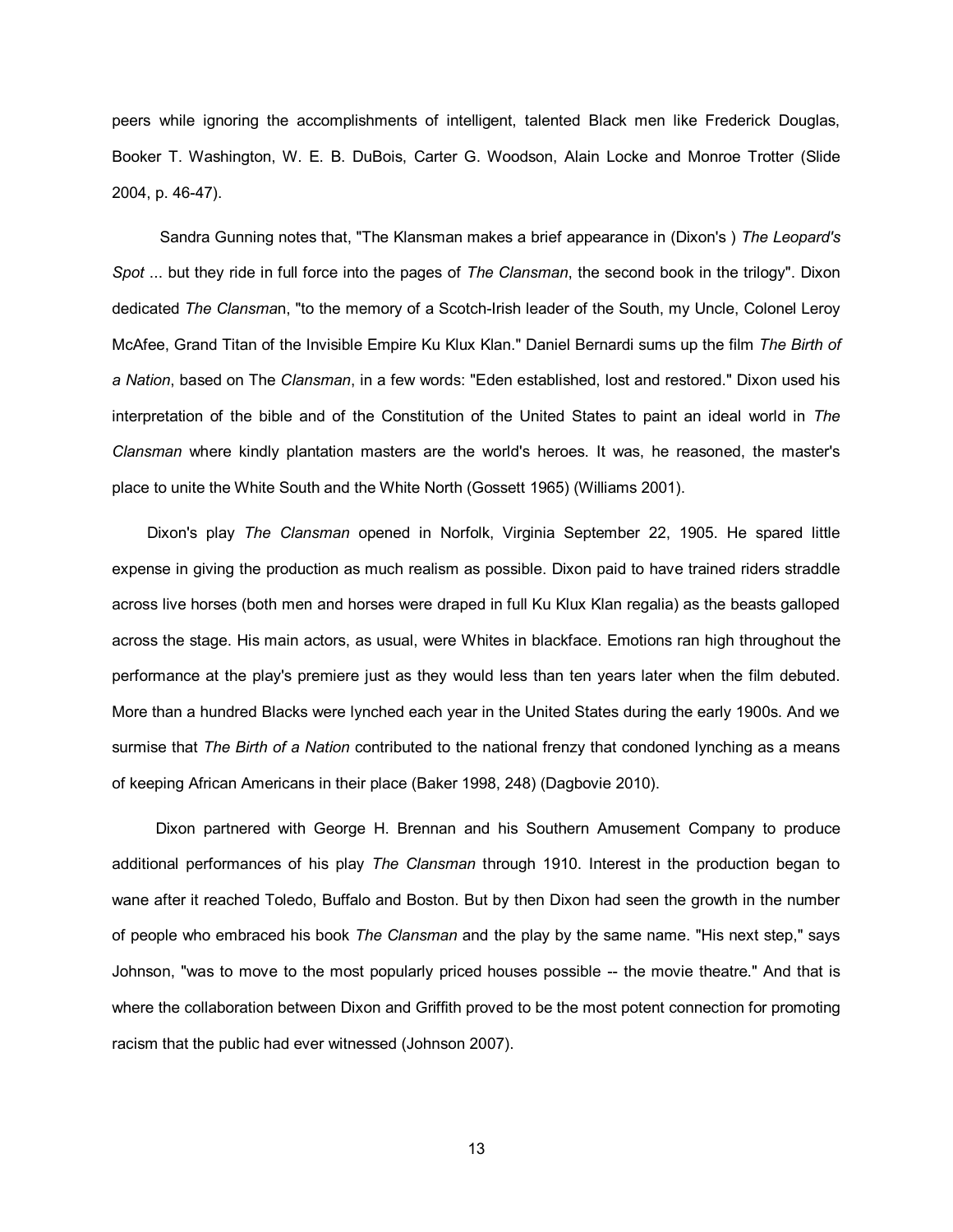While Dixon was launching a successful career as a minister, author and playwright, Griffith was pursuing his dream of becoming an actor. Griffith heard many tales from his father Jake about the elder's gallant service to the Confederacy during the war. D. W. was born January 22, 1875 on a 264-acre farm near Crestwood, Kentucky in Oldham County. His father rose to the rank of colonel (and possibly breveted Brigadier General), C. S. A. He was a largely self-trained physician and surgeon and demonstrated his bravery under fire by remaining on the battle field at least twice after being wounded. His service was considered extraordinary, considering that Kentucky was a border state and had divided loyalties (Schickel 1984).

 The elder Griffith's dedication to Southern ideals was not unique. Stetson Kennedy argues that the Civil War did not really end at Appomattox: Confederate soldiers merely traded in their uniforms for the masks of night riders and engaged in guerrilla actions against those who opposed White supremacy. The public sphere that Griffith was exposed to as a youth prepared him to glorify White supremacy and the Klan as an adult just as he did in *The Birth of a Nation* (Schickel 1984).

 Anthony Slide notes that Dixon had the idea (while Griffith provided the creative genius) to make the film. "As a team ... they were unique in American history up to this time and, ultimately, far beyond," he says. Griffith got some of his inspiration from Thomas Nast's 1868 *Harper's Weekly* cartoon "This is a White Man's Government." By the time Griffith first screened the film January 1, 1915 for a small group of people in Riverside, California, success was all but assured (Slide 2004, p. 82-83) (Stokes 2007) (Painter 2010, p. 203-204, 250).

 Griffith initially estimated that the film could be done on a budget of \$40,000. Dixon proposed selling Griffith the screen rights for \$25,000, paid in advance. In the end, Dixon settled for \$2,000 in advance and 25% of the film's profit. It turned out to be a prosperous investment for Dixon as *The Birth of a Nation* earned the highest gross of any film for the next twenty-four years. He walked away with more than \$1,000,000 profit (Johnson 2007) (Williams 2001) (Schickel 1984).

 Griffith illustrated a different twist to Agassiz's analogy about interracial affairs when he turned his focus to one of the most controversial sequences in *The Birth of a Nation*. In the second half of the film Griffith's Black Gus character (in reality White actor Walter Long in blackface) pleaded for the hand in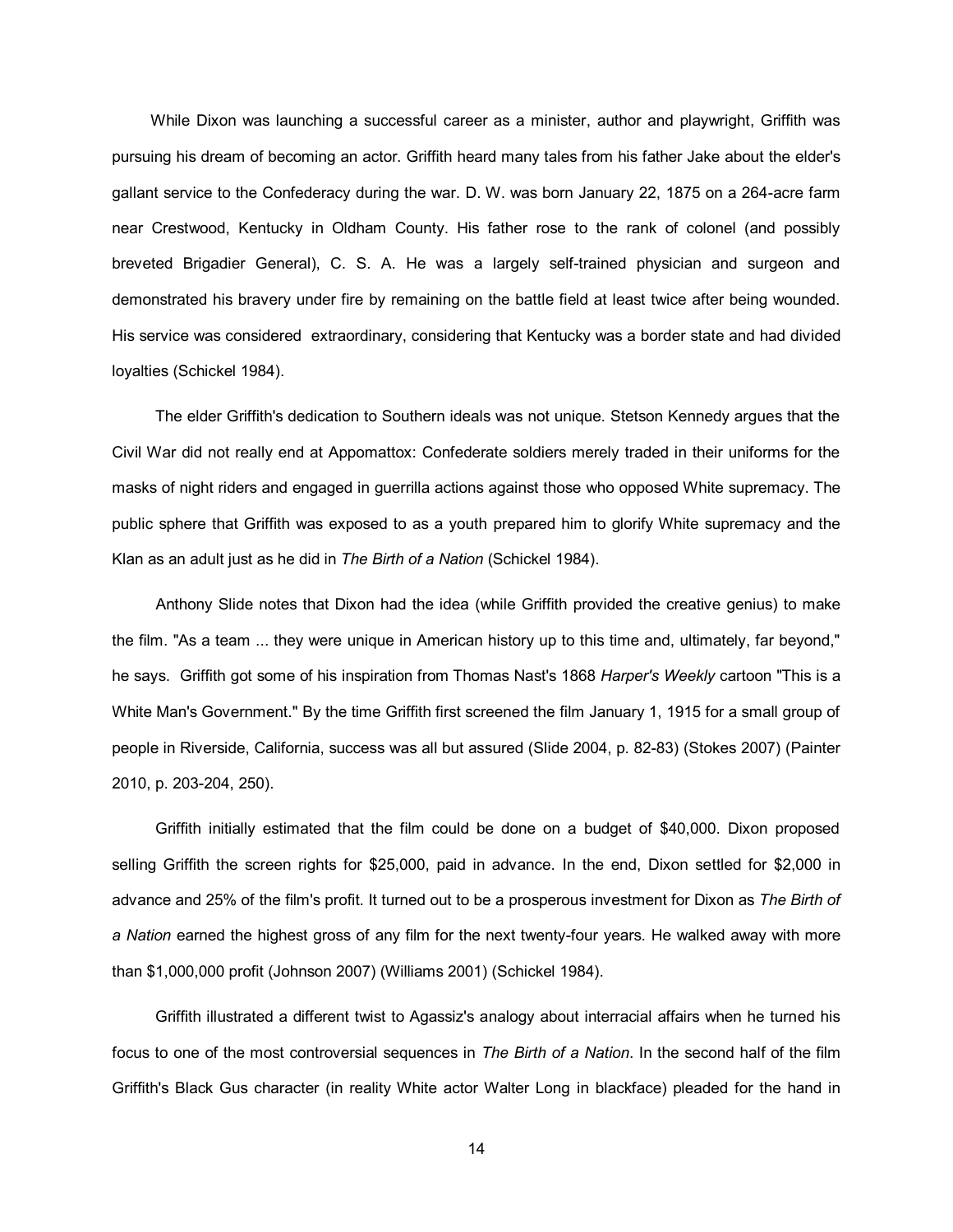marriage of White Flora (Little Sister). She rejected his plea and fled as Gus chased her through the woods. Rather than submit to his advances Flora threw herself off a cliff and fell to her death. When the audience next saw Gus's face many in the theater who saw the film cried for "the rope." This was the scene most objected to by critics. Griffith sent the audience two key messages here. First, he demonstrated that it was better for a White woman to commit suicide than to choose a Black man for her mate. And second, he confirmed his approval of White vigilantism. They could (indeed, were expected to) take justice into their own hands when Blacks crossed the line. Griffith was convinced that the Klan was necessary after the Civil War to, "reestablish the civilization" (Gould 1981) (Griffith 1915) (Slide 2004, 29).

 Wilson's 1902 *History of the American People* became a guide post for Griffith to follow in his film work. Wilson had leaned heavily in his writings on the scholarship of his predecessors on the topics of White supremacy and Black inferiority*. The Birth of a Nation* frequently quoted Wilson, particularly in the opening lines of the second act that accompany the film (Jozajtis 2001) (Bernardi 1996).

 Griffith was raised around Blacks, who as slaves had belonged to his father before emancipation. He recalled that as a boy at his father's death bed, "the four old niggers were standing at the back of the foot of the bed weeping freely. I am quite sure they really loved him." Griffith believed that the only proper place for Blacks living in America was under the subjection of Whites and in their service. This belief is rooted in the age-old racist notion that Black adults in American society should be considered as children in need of the guidance of benevolent Whites. This was never more evident than in the film that set the tone for the silent film industry -- *The Birth of a Nation* (Schickel 1984).

 One important Black character had the distinction of being the first to be named. Donald Bogle says, "In the beginning there was an Uncle Tom." When Uncle Tom appeared in a 1903 silent film that ran twelve minutes he did become the first Black character identified by name. The film short was directed by former mechanic Edwin S. Porter, who could have taken his character from Stowe's book. And in the hands of future directors during the twentieth century, the name may have changed but the characteristics of the docile, faithful harmless servant remained the same. Bogle says that other Black caricatures that took their place next to Uncle Tom in film were the mammy, the coon, the tragic mulatto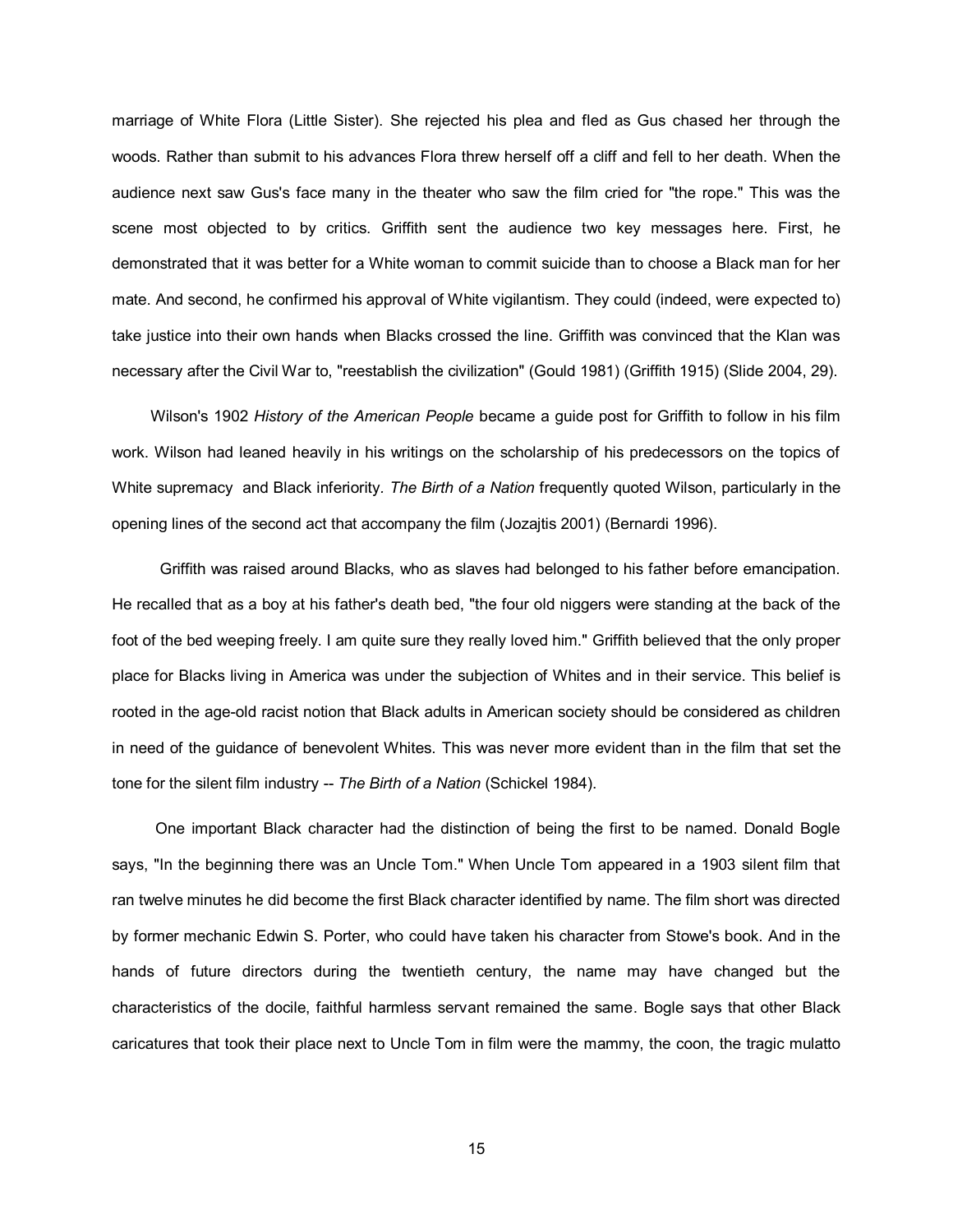and the one Griffith introduced in *The Birth of a Nation*, the Buck (played by the evil Gus character) (Bogle 1973).

 The Biograph Company that Griffith helped shape from 1908 to 1913 was a major player in fashioning the racial conventions that would dominate the early silent film industry. It produced *Nigger in the Woodpile* and *The Chicken Thief* before hiring Griffith. Black servants were always represented in film as trusted souls who were loyal to a fault to their masters. Hollywood, thus, was defining appropriate behavior for all African Americans. Black entertainers, when used at all, were never identified by name. Aggressive Black male characters all met tragic fates and Black women were portrayed as unattractive or having loose morals. White actors in blackface played all significant Black roles. And when Black extras became a necessity in crowd scenes they remained anonymous (Schickel 1984) (Bernardi 1996) (Leab 1975).

 After working at Biograph for five years Griffith became disenchanted. The company exercised considerable control over him and his work. Although he was the creative backbone of the business Biograph did not give him billing for directing his films. So on September 29, 1913 he declared his independence. Griffith ran a full-page advertisement in the *New York Democratic Mirror* proclaiming that he had been the, "Producer of all great Biograph successes." He was convinced that he could advance his career by leaving not only Biograph but also by leaving New York, where powerful film executives monopolized the industry. He relocated to Los Angeles, California and accepted a \$16,500.00 annual salary from brothers Harry and Roy Aiken of the Majestic Company. The Aikens were Mid-West film exchangers who were eager to partner with Griffith. In this way Griffith helped invent Hollywood (Schickel 1984).

 Early in 1915, shortly before *The Birth of a Nation* came on the scene, Fox debuted the racist film *The Nigger.* Based on Edward Sheldon's play of the same name the movie was a sign of worst things to come that year for African Americans. To their credit Fox re-titled the film *The New Governor.* But the film's message was the same as in countless others before it: Whites are the chosen people of God and Blacks are to be their subjects. Robert and Frances Flaherty said, "Early in the Progressive Era Dixon and Griffith trumped Stowe's race card -- as well as that of numerous other artists. They inverted the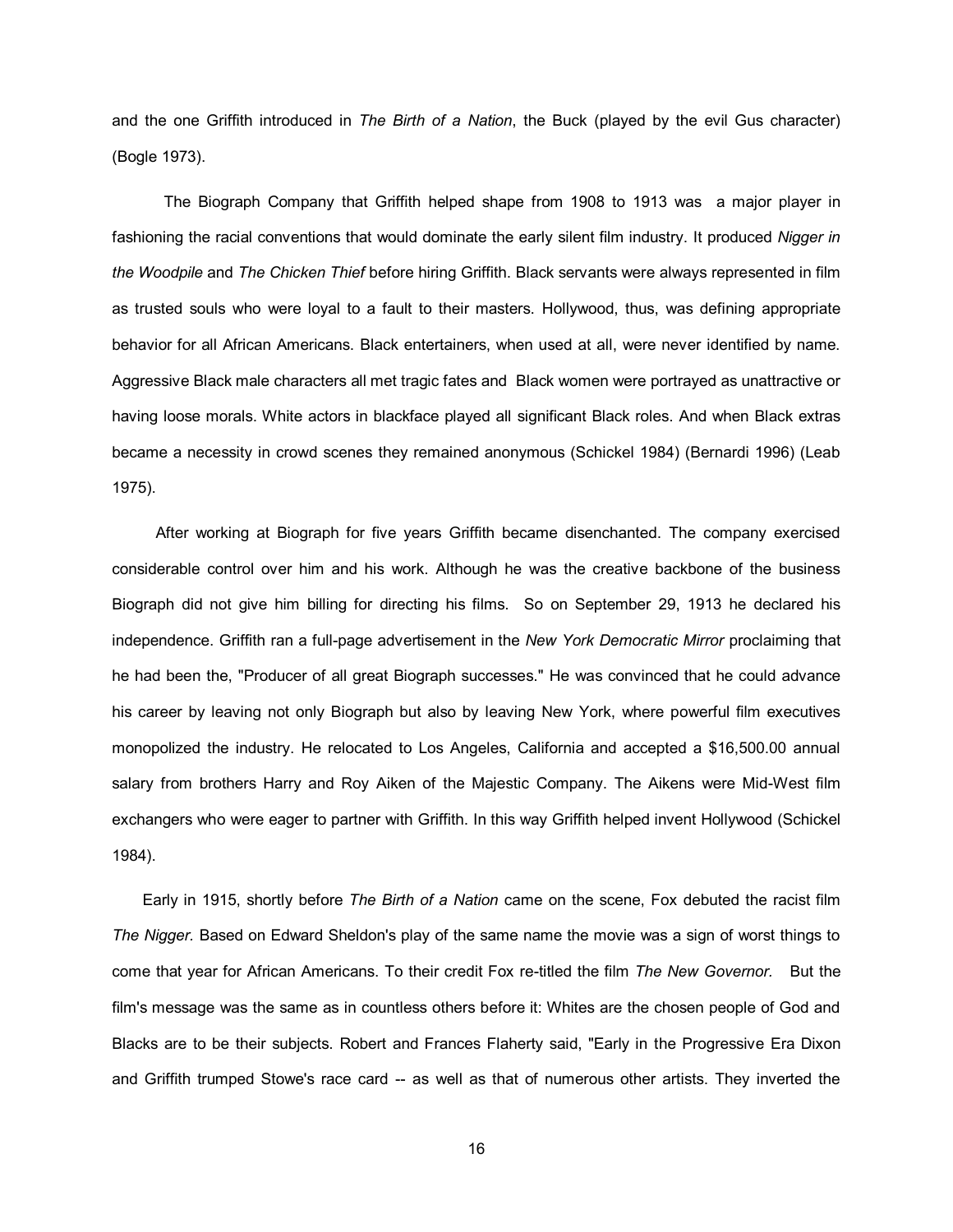racial polarities in society by showing the dangers to White women threatened by emancipated black men in *The Clansman* and in *The Birth of a Nation*" (Williams 2001, 5) (Roby 1994, 180).

 Griffith set about gathering financial support for the film from Harry Aiken and his brother. He also sought funds from the Majestic, Reliance and Mutual Film Companies. And he visited Wall Street investors. Reliance' Board of Directors turned him down. But the Aiken Brothers pledged to give him some of their shares in the film, plus stock in their other enterprises for a \$25,000 loan. Once Griffith collected money from them he began selling stock in the movie to all comers. He channeled all the funds he raised through the new Epoch Production Company for one sole purpose -- to finance *The Birth of a Nation.* He chose July 4, 1914 to begin filming because the date represented his "independence" from the grips of New York film executives. In his new Hollywood setting he was free of the East Coast film syndicate (Slide 2004) (Schickel 1984).

 By the time *The Birth of a Nation* was completed Griffith had raised \$100,000. This was much more funding than most people ever imagined he could generate in less than one year. The film earned a profit in excess of \$50,000,000, a record that stood from 1915 until the Civil War and Reconstruction epic *Gone With The Wind* was released in 1939. *The Birth of a Nation* was so popular that some theater patrons paid as much as \$2.00 to see it at a time when many Americans then earned less than that for a full day's work. And as already stated, the film did an incredible job of spreading racist propaganda and disdain for African Americans. When Simmons used the film to rejuvenate the rebirth of the Ku Klux Klan just outside of Atlanta, he ushered in a whole new level of racial hatred in America (Schickel 1984).

 One of Dixon's shrewdest moves was to seek an endorsement for the film from his former college acquaintance, President Wilson. Dixon had been instrumental in helping Wilson secure an honorary degree from Wake Forest College and the recognition helped boost Wilson's rise in the political arena. Dixon was sure the president would return the favor. It became evident that Dixon and Wilson shared many of the same ideas about race. Many of Wilson's theories in his *History of the American People* were resurrected in *The Birth of a Nation*. And in 1913 Dixon dedicated his book *The Southerner* to Wilson.

 As Feagin would point out, Griffith clearly benefitted from the privilege his White skin afforded him in his relationship with Wilson. This was an advantage Scott, Foster, the Johnson brothers, Micheaux and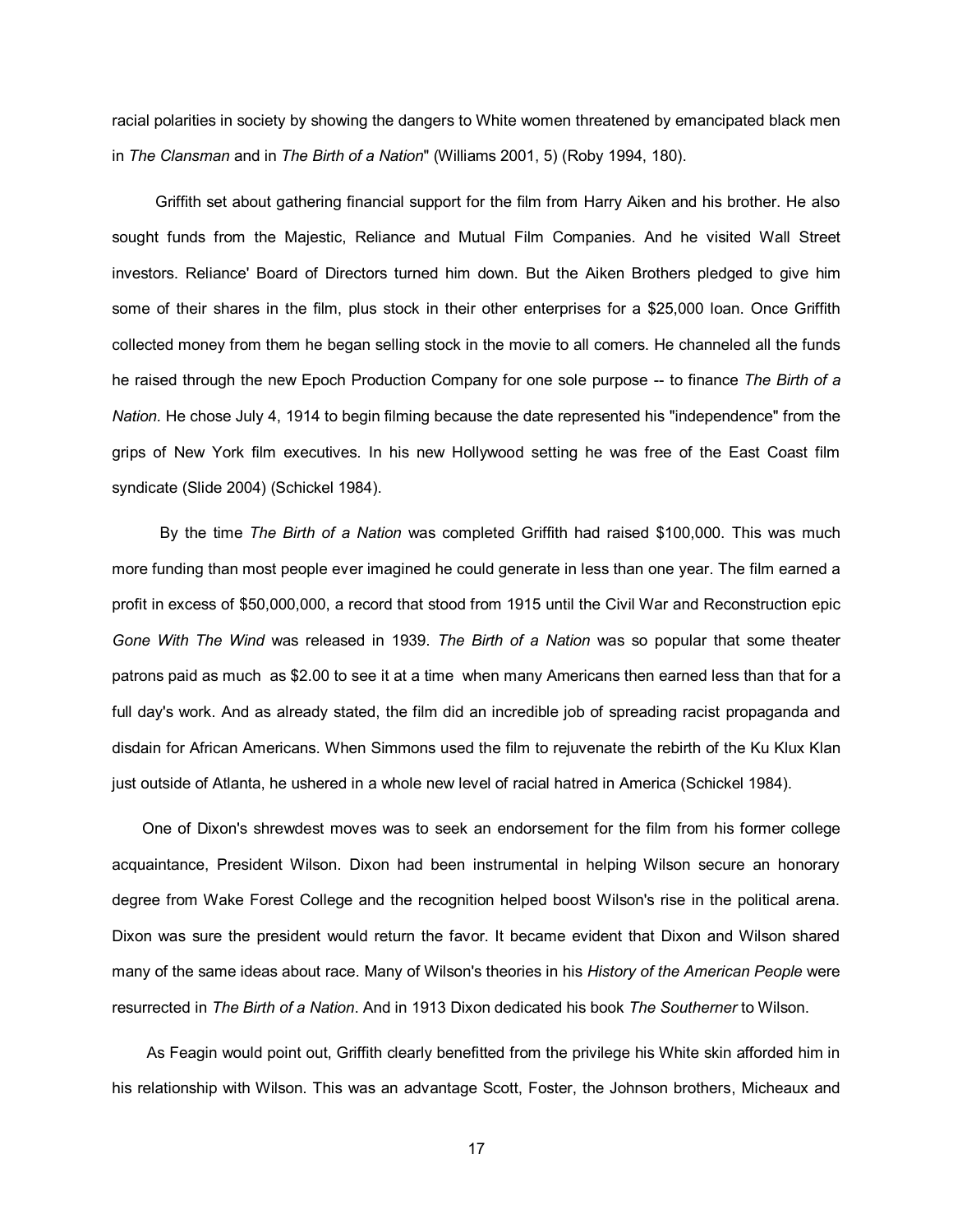other Black film executives could never enjoy. He had the financing and the public's approval to make his points via characters like the most controversial character in the film, Gus. This Black villain, was not alone to blame for the evils of the Black man. Griffith said: Gus' inherited wild nature compelled him to lust after the White maiden Flora. In expanding upon the repulsive Gus character who Dixon introduced in *The Clansman*. Griffith created the Buck, a first for the big screen -- the "big, baadddd (sic) niggers, over sexed and savage, violent and frenzied as they lust for white flesh" *The Birth of a Nation* concludes with Griffith's vision of a harmonious unity between Whites in the North and South -- thanks to the heroics of the Ku Klux Klan. The film makes no mention of even the possibility of future harmony between Blacks and Whites (Reid 1993).

 Future revived Klan leader William J. Simmons also had a great sense of timing. He capitalized on the release of *The Birth of a Nation* in Atlanta in December 1915 and rejuvenate the KKK. He elevated himself into the leadership of the movement that promised to rescue White America from the "Black devils" and their sympathizers. Simmons got a copy of the 1867 *Reconstruction Klan Prescript* and began working out an expanded ritual for a hierarchy of Klan officials. He drew pictures of these white-robbed, masked men riding on their horses. And by the time he had recovered from his injuries in an auto accident he was determined to revive the organization that became the new Ku Klux Klan. He led KKK inductees in a secret ritual in Stone Mountain, Georgia shortly after *The Birth of a Nation* made its debut in nearby Atlanta. It was there that Simmons added his personal touch to the ritual -- the burning cross (Simmons 1923) (Baker 1998, 19) (Dagbovie 2010).

 President Wilson promptly segregated federal workers and eliminated many Black jobs upon taking office in 1913. He proved to be a loyal ally of segregationists and white supremacists. Wilson won reelection in 1916 in large part because of his campaign slogan, "He Kept Us Out Of War." But he did not keep Griffith's film out of movie theaters.

 While good timing played a major role in the enthusiastic reception Griffith's film received, its competition (such as it was) had no such fortune. *The Birth of a Race* had the misfortune to be released at the end of the international hostilities, when America movie goers were weary of war films and visual images of suffering. When *The Birth of a Nation* debuted in early 1915 it would be two more years before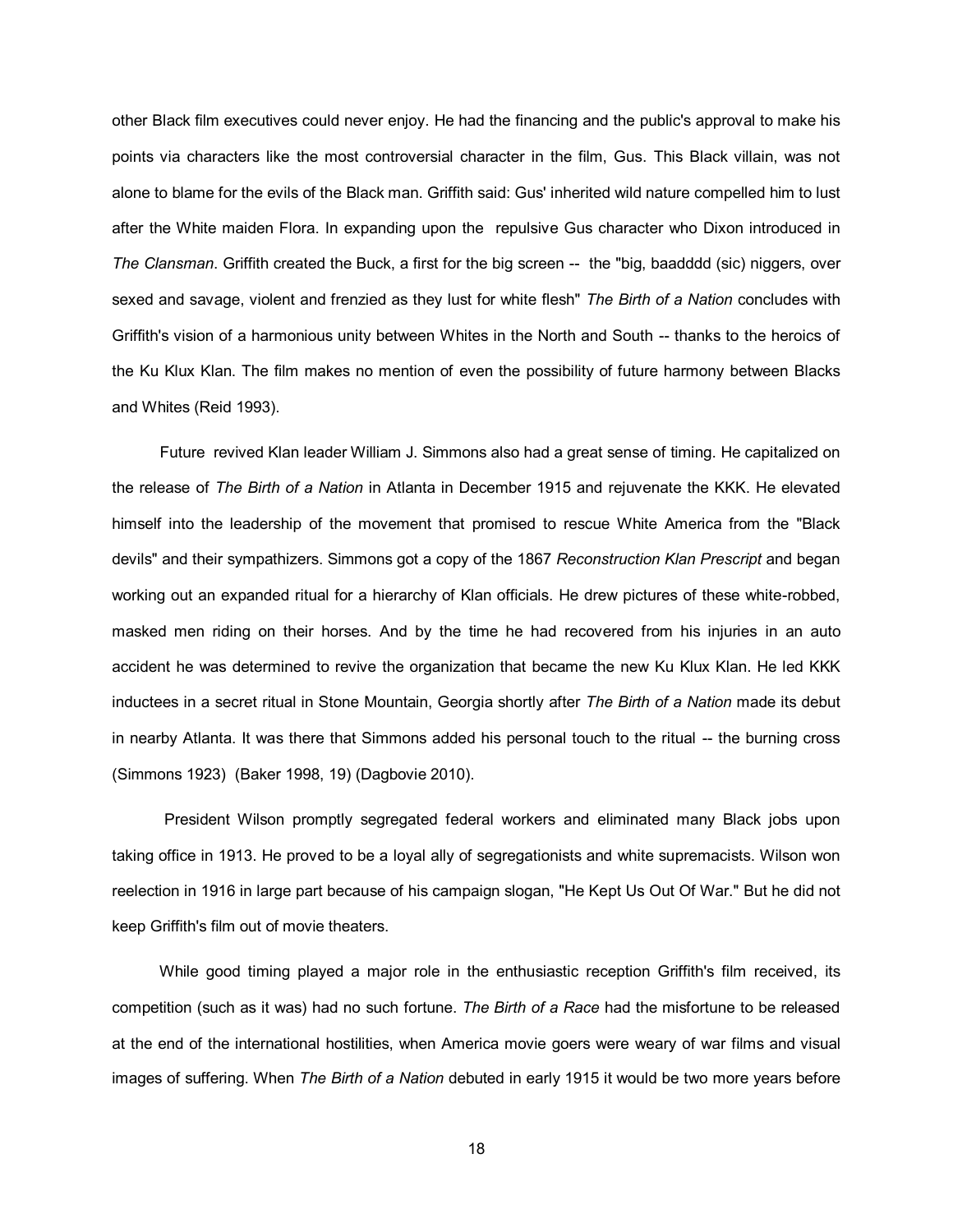the United States would enter the Great War. Americans who saw the film had lots of time to take in these exciting new images of offensive Black people and heroic Whites in the comfort of plush movie houses or rented church halls.

#### **Summary**

 This chapter begins by emphasizing the importance of reading the past within what Mailloux calls the "historical moment." While the facts of the past will not change, effective interpretations of historical events must rely in large part upon an analysis of the environment within which they are created. *The Birth of a Nation* was produced in an environment which had been heavily influenced by racist thinkers like Winthrop, Blumenbach, Brocca, Morton, White Agassiz and Gibbs. These men challenged Darwin's theories on the equality of ethnic groups with their form of Social Darwinism. Their rebuttals became prominent during the "nadir years", 1877 to 1915. African Americans experienced a major setback during the post-Reconstruction era when the Republican Party abandoned them. The 1896 *Plessy v. Ferguson* decision in the Supreme Court officially institutionalized Jim Crow segregation. And Southern Democrats began to abuse the rights African Americans had gained only a few years earlier. The rest of the nation remained neutral on the issue of segregation and violence against African Americans. Blacks suffered numerous indignities on several levels. As powerful as were negative public images in early silent film, they were not the only hurdles in front of Blacks.

 The election of Woodrow Wilson in 1912 as the first Democratic president since the Civil War coincided with the emergence of Dixon and Griffith as collaborators. These three men played major roles in the country's acceptance of *The Birth of a Nation.* The seed that was planted when Dixon first saw the play *Uncle Tom's Cabin* as a young man grew into his obsession. He was determined to present an alternative interpretation of how the South had been wronged by the North in the War. It blossomed with his controversial 1905 play *The Clansman*, which served as the blueprint for *The Birth of a Nation*. Meanwhile, Griffith rose from his existence as a struggling actor to become an accomplished silent film director. Once he gained his independence from the East Coast film monopoly and moved to Hollywood the stage was set for the collaboration that changed the way movies were made. The nation suddenly found new ways to celebrate White supremacy, denigrate Blacks and simultaneously turn a profit. This vehicle was called the featured-length silent film.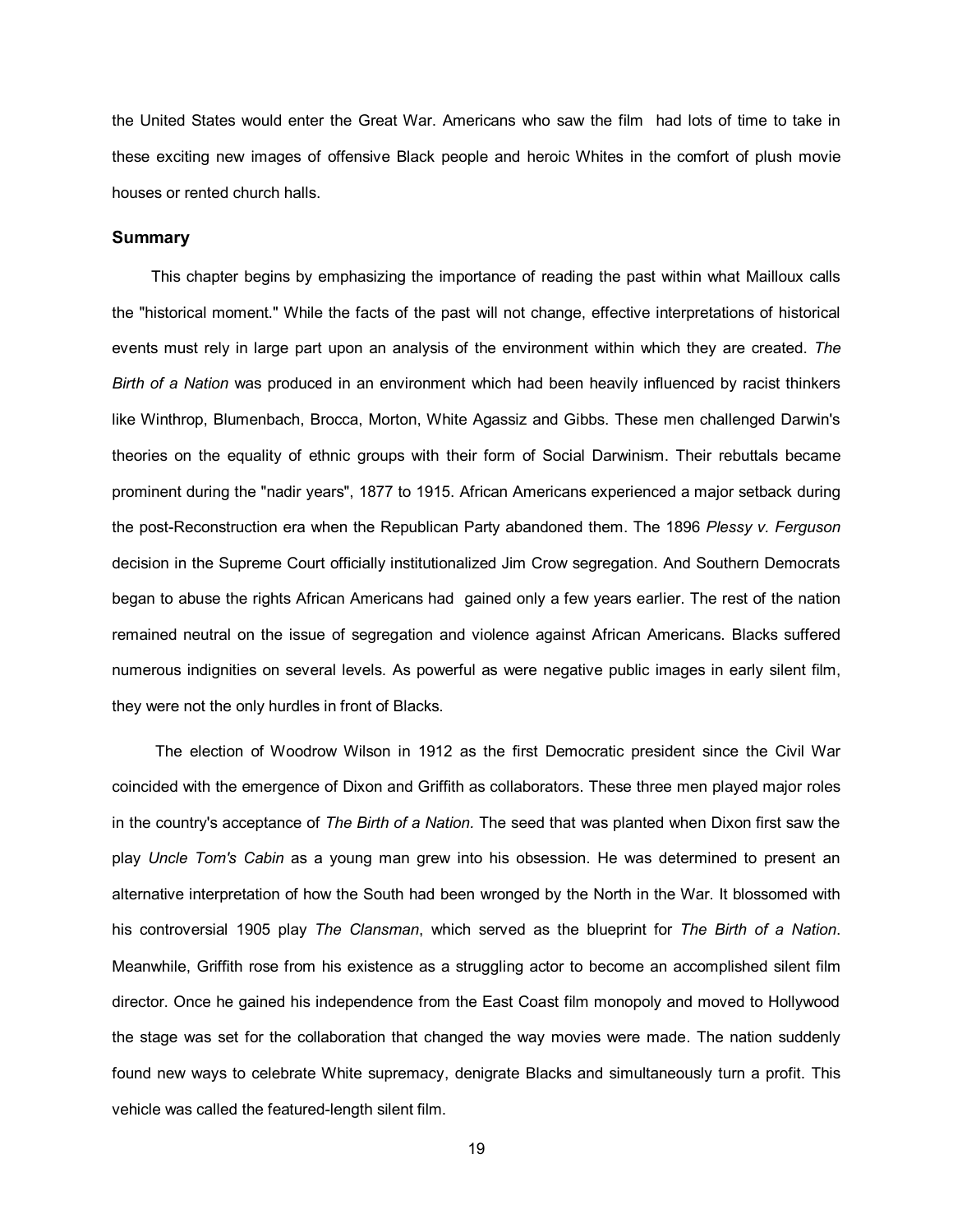A careful reading of the historical moment that Mailloux identifies makes the success *The Birth of a Nation* enjoyed predictable. Dixon leaned on Wilson's book *History of the American People* for background information for his book and play, *The Clansman*, while Griffith did the same for the film. Meanwhile, the new president fired numerous Black federal employees and segregated those who remained employed. As pointed out, lynching became a favorite tool of White vigilante groups. By the time Wilson agreed to screen *The Birth of a Nation* in the White House the stage had long been set for the film to become a national phenomenon.

 The Atlanta debut of *The Birth of a Nation* occurred on December 6, 1915. Within a few weeks the former minister and business opportunist Simmons had revived the Klan. Technically the group had been dormant since passage of the Ku Klux Klan Act in 1871. But random acts of violence against African Americans continued into the new century, whether the Klan claimed responsibility for acts of violence against Blacks or not. And by reviving the organization, Simmons awakened the racist forces that were primed to renew vigilante terrorism in the name of protecting White people (especially women) from what it considered the evil beasts -- African Americans (Simmons 1923).

 This study argues that just as Dixon considered himself a friend of the Negro, many men of privilege down through the years have refused to see themselves as those without power see them -- as gate keepers of the status quo. Some scholars say that Blacks view powerful White men as those who fail to recognize the source of their authority. If that authority is grounded primarily in the color of their White skin then this study concurs that this power is unmerited. To be fair, not all White men of power in America brandish their proclivity toward societal domination in this way.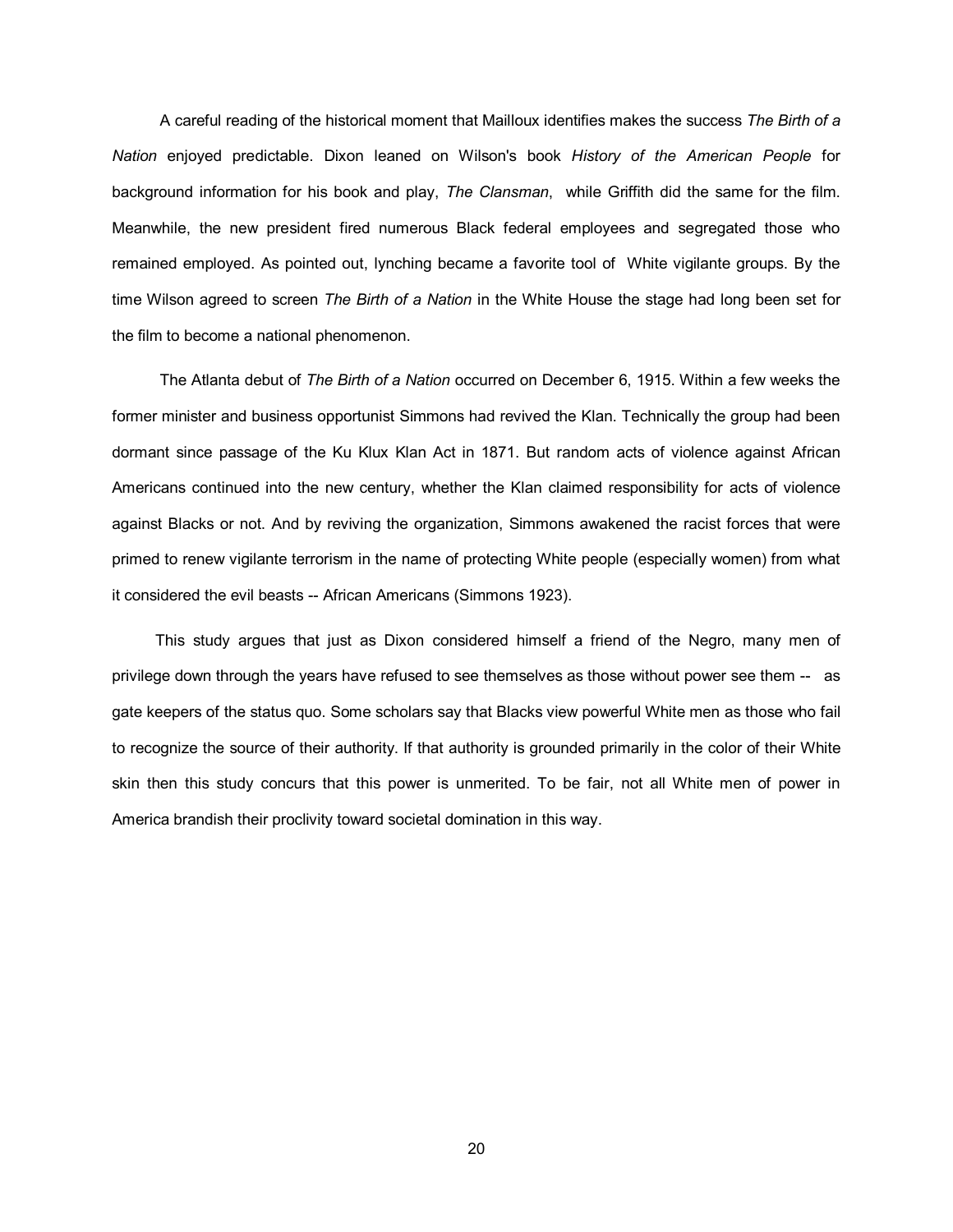#### **CHAPTER II**

## **The Roots of Racial Vindication in America**

 St. Claire Drake describes racial vindication as a special genre of intellectual activity. According to Lee Baker it originated in the eighteenth century. "It eventually became a scientific assault against racial oppression," Baker continued. "It sought to disprove slander, answer pejorative allegations and criticize so-called scientific generalizations about Africans and people of African descent." Joe Feagin calls the principle of racial vindication, "Anti-racist Counter Frames and Home-Culture Frames." Feagin also says that Blacks and other people who have been the target of oppression and slanderous rhetoric fight back as a natural reaction to this racism. Since the beginning of slavery in America these men and women have fought back, he says. "African Americans have created and sustained a critical home culture that incorporates cultural features from their African backgrounds, as well as aspects of European culture ... refined and shaped in the fiery crucible called North American racism" (Baker 1998, p. 107-108) (Feagin 2010, p. 158-159).

#### **Definitions: Racism, Anti-Racism and Racial Vindication**

 Many scholars agree with Manning Marable's description of race as an artificial construct. He wrote that it first emerged in the fifteenth century, at the outset of the expansion of European capitalism into the Western Hemisphere. "The search for agricultural commodities and profits from the extreme exploitation of involuntary workers deemed less than human gave birth to the notion of racial equality," he says in *Black Leadership*. The desire to easily distinguish and vilify their human capital led the slave catchers and their financiers to separate men and women by their physical characteristics, phenotype, body structure and facial features. The scientific justification for the establishment and survival of the system of chattel slavery was left in the hands of the men this study discussed in Chapter I. (Marable 1998).

 Scholars define racism in various ways. Robert Miles (1989) calls it an ideology that is both false (not scientific) and partial (supporting vested capitalistic interests): a combination of prejudice and power.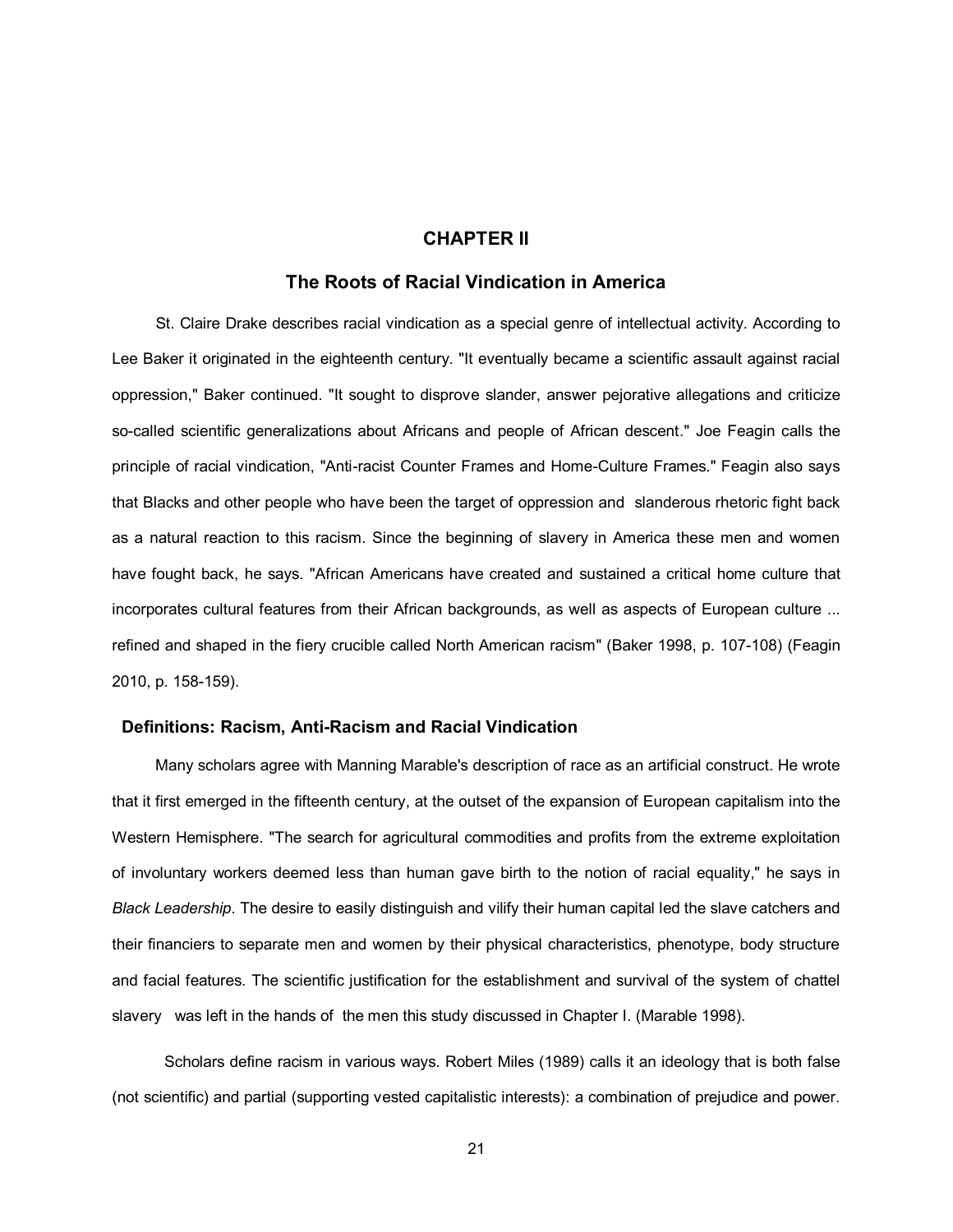Bonilla-Silva (1997) describes it as a social system that involves ethnoracial categories based on a hierarchy. This construct then produces disparities in life chances between ethnoracial groups. Pettman (1986) refers to racism as an ideology of inferiority that devalues others and justifies inequality. Charles Quist-Adade's article "What is Race and What is Racism?" defines "race" as a grouping of human population characterized by socially selected physical traits. It is a social construct, arbitrarily created by human beings, he says. Gabrielle Berman and Yin Paradies find that these definitions all fall short in one way or another. In their essay "Racism, disadvantage and multiculturalism: towards effective anti-racist praxis" they define racism as, "that which maintains or exacerbates inequality or opportunity among ethnoracial groups." It does two things at once, they contend: it disadvantages minority ethnoracial groups while providing other (majority) groups with unfair advantages. They also identify three types of racism: internalized, interpersonal and systemic (Berman and Parides, 2008) (Quist-Adade 2005).

 This paper argues that all racism that finds a vessel in which to travel become systematic. As the scholars cited above report, racism is indeed a social construct. It permeates the minds of those who succumb to its lure. Proponents cling to its dependence on false science and folk lore, with no basis in fact. The real danger of racism is that it needs no truth to take root. It can grow and blossom into prejudice, discrimination, violence and murder based on no more than a blind, misguided bias. In Dixon and Griffith's cases, they learned this bias as young men and spent their lives spreading their poisonous venom in literature, oratory and, ultimately, in silent film. As Berman and Parides have said, racism at its worst both gives an unmerited advantage to the dominant ethnic group and oppresses the dominated ethnic group. This is the double dose of evil the men and women who stood for racial vindication fought against in response to *The Birth of a Nation* (Berman and Parides 2008).

 Anti-racism is not merely the opposite of racism. It is much more than that. Anthias and Lloyd (2002) define it as, "the construction of a positive project," in which people can live together in harmony and mutual respect. It is broader than a movement that focuses only on prejudice, power, ideology, stereotypes, domination or unequal treatment. It aggressively attacks these discrepancies across all of these foci. Berman and Parides believe that the goal of anti-racism should be to create equality of opportunity with a focus on equity of outcome. In order to do so we believe as do Berman and Parides that anti-racism policies and programs must be adapted by majority communities and not just by minority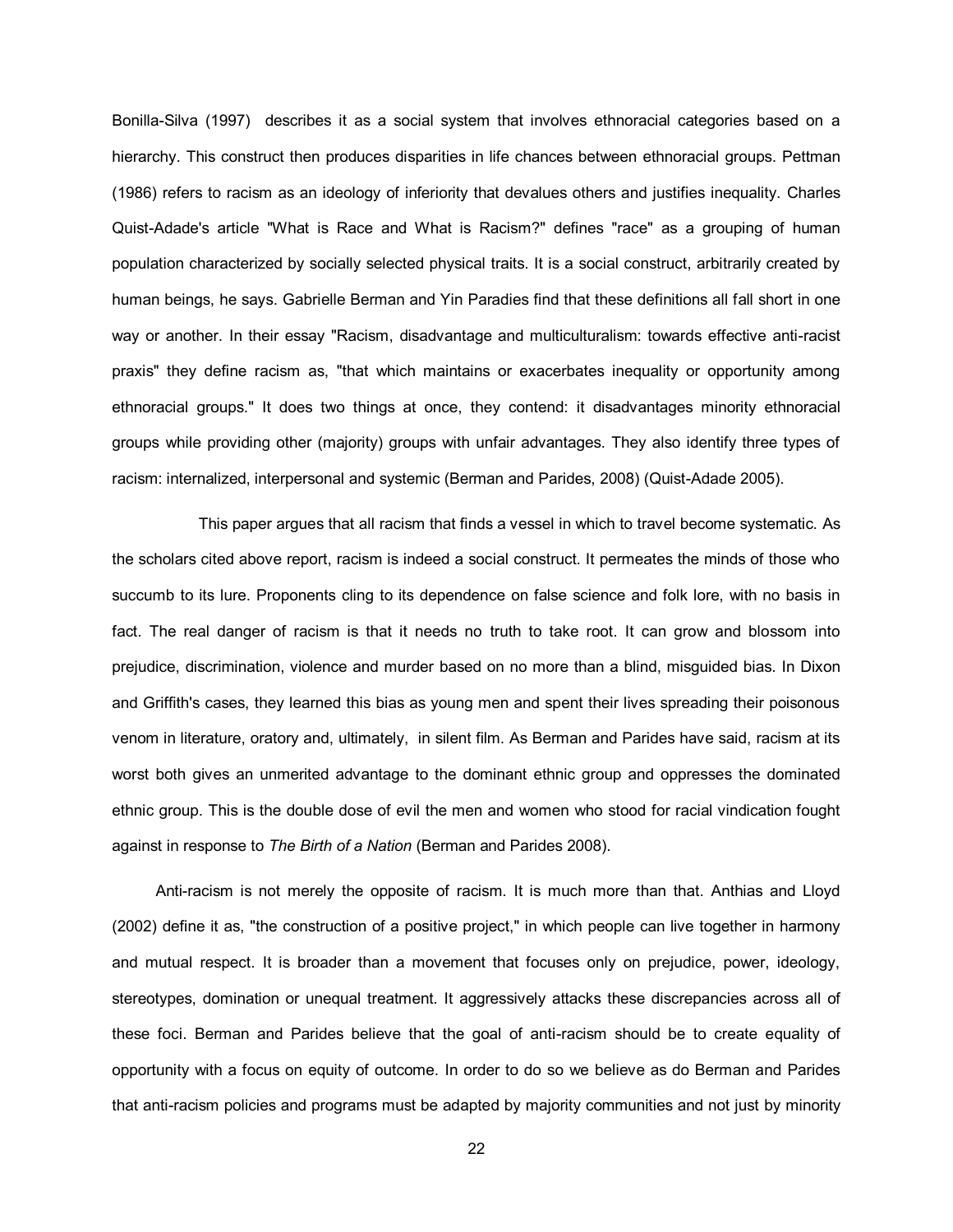ones. Otherwise, words like multiculturalism, brotherhood and diversity mean little to those inside the power structure (Berman and Parides 2008).

 This study concurs with Alastair Bonnett that anti-racism refers to forms of thought and/or practice that seek to confront, eradicate and/or ameliorate racism. To be most effective anti-racism must be "disruptive." Bonnett says that this aggressive form of response to racism did not occur on a large scale in the United States until the 1960s (along with the causes of anti-sexism and gay rights). It certainly did not exist in the 1910s following the release of *The Birth of a Nation*. Physical confrontations with the authorities who supported exhibitions of the film, such as those led by Monroe Trotter in Boston, do not qualify as anti-racism initiatives. These defiant acts did little to refute the false racist science on which White supremacy was founded. Nor did they accomplish much in the area of celebrating the contributions African Americans made to civilized society. Yet Trotter's unorthodox activism and noisy agitation were important contributions to the overall movement toward racial vindication. The power brokers who otherwise might have ignored the pleas for mutual human respect could not forever ignore the voice of Trotter and other learned militants (Bonnett 2000).

 Bonnett called anti-racism, "a spirit of defiance and the creation of sustainable states." He identifies it in its various forms: everyday anti-racism; multi-cultural anti-racism; psychological anti-racism; radical anti-racism (directly challenging power structures); and anti-racism that actively favors previously excluded races. A sixth theory, anti-Nazi and anti-fascist anti-racism represents issues that are not addressed in this study. By definition, none of the acts of racial vindication examined in this paper (covering the period 1915 through the 1920s) rise to these levels of intensity. Yet collectively they converge to help point the nation toward the more humane decade of the 1930s and the administration of the liberal Democratic President, Franklin Delano Roosevelt. Although the country was in the midst of the Great Depression then, the playing field for Blacks and Whites began to gradually level off like it had not done since Reconstruction (Bonnett 2000).

 In 2001 Dei called for a serious intellectual engagement of anti-racist theory for political purposes. Such a pursuit requires that scholars consider, "differences that extend beyond race, gender, class and sexuality to issues of language, culture, religion and spirituality." Power relations are what matter, he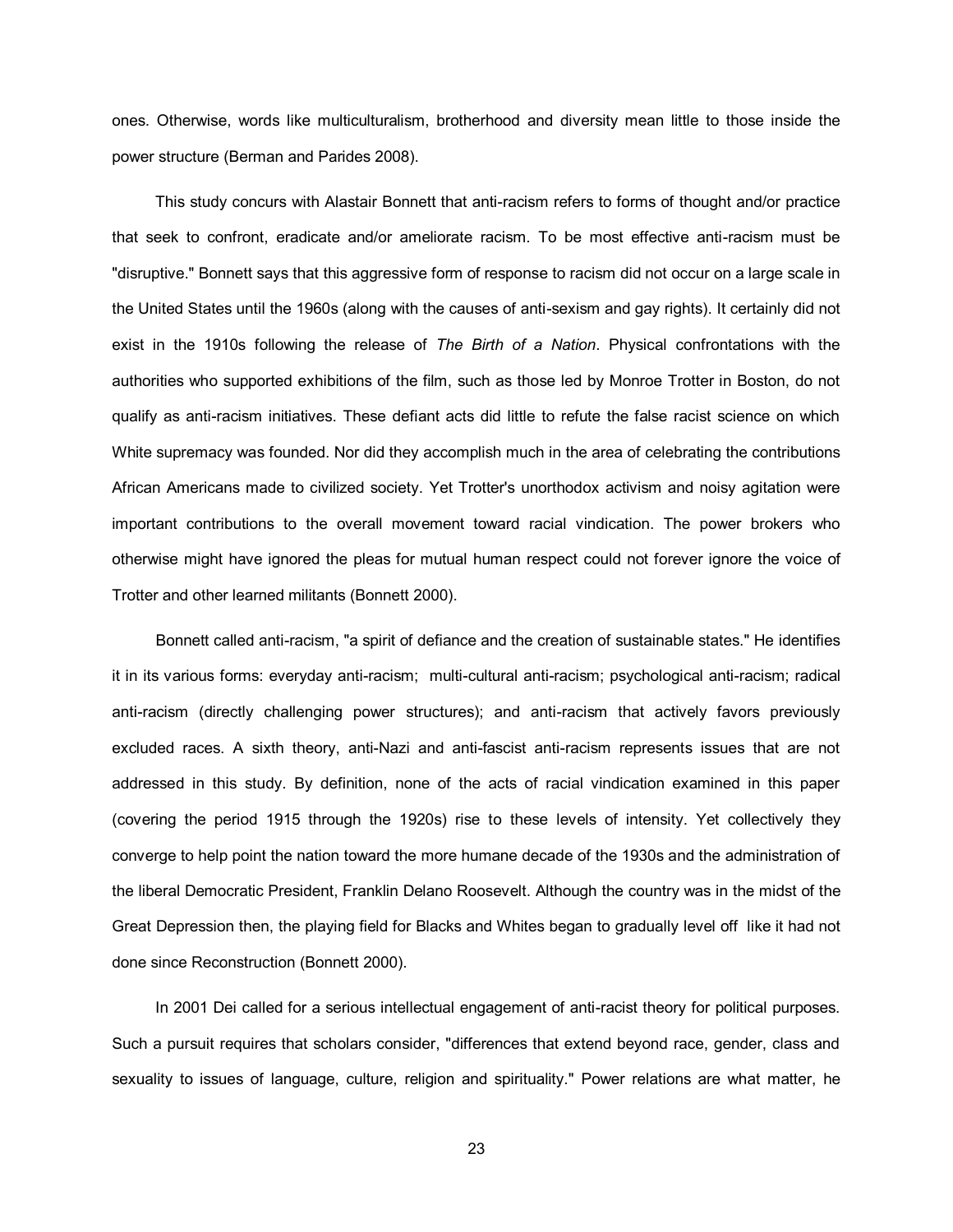says. The first Director of the Center for Integrative Anti-Racism Studies (CIARS) at the University of Toronto, Canada, he focuses on what he called the "anti-racist challenge" for educators (Dei 2008). We can apply his theory to the racism in *The Birth of a Nation*. To do so, we first must recognize that those with power are generally socialized not to see and acknowledge that privilege.

 Anti-racism also focuses on the pointed notion of difference, as opposed to diversity. Notions of sameness, Dei warns, too frequently follow this kind of diversity. On the other hand, anti-racism at its best cuts across the lines of power relations in society and exposes the inequities that lie within. This study concurs with Dei's assessment that anti-racism goes far beyond mere racial vindication. Yet, it also recognizes that racial vindication was virtually all Griffith's opponents realistically had at their disposal in the world of smothering prejudice and White supremacy that they lived in during the 1910s and 1920s.

 Dei suggests going a step farther. He advocates for the implementation of anti-racist theory in today's classroom in order to reach future generations. Another modern proponent of teaching anti-racism to young people is Tim Wise, founder of the Association for White Anti-Racist Education (AWARE). Wise organizes both student and staff White affinity groups that are dedicated to developing positive anti-racist racial identities. Group members ask each other, "what is White privilege in America and what is the cost to racism to Whites in America?" Wise's purpose is to help White students challenge the social construction of privilege and become proactive anti-racist members of society. This study endorses Wise's methods as a means to addressing important questions head-on (Denevi and Pastan 2006).

 Racial vindication is defined by many scholars as a challenge to an accusation or claim that is widely accepted. When the Civil War ended, free Black men and women began to seek en masse their own vehicles of expression in religion, business, education and social circles. A few entered politics, particularly during Reconstruction. Marable says, "the sense of shared suffering and collective cooperation was the basis for an appreciation of the community's racial identity and heritage" for the freedmen. The spirit of racial vindication ushered in the aspirations of Black men and women at the dawning of the twentieth century. Jim Crow restrictions aside, those who defended these aspirations followed their natural instincts and fought for the right of Black people to be treated with dignity and respect (Marable 1998).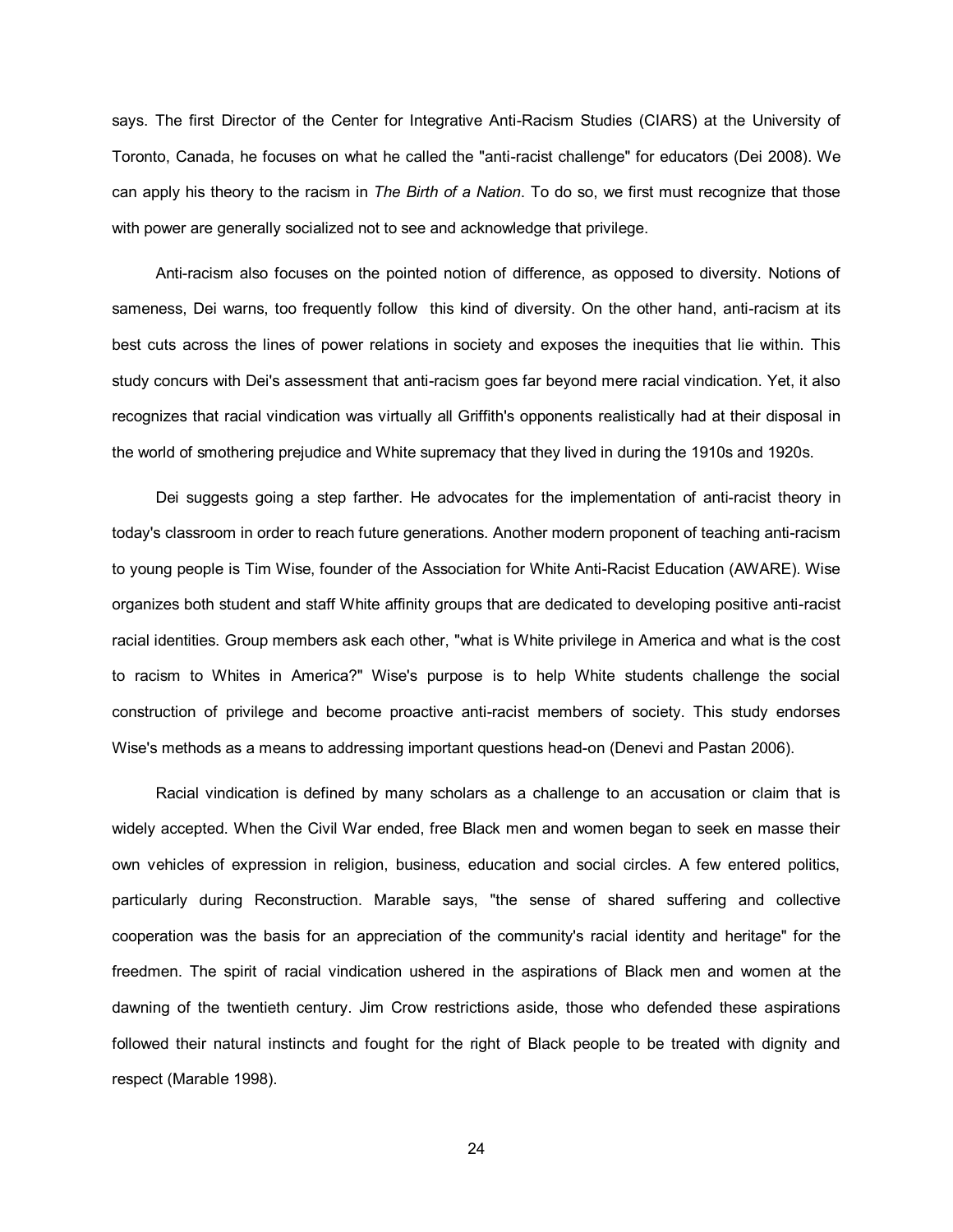Tamara Haywood says vindication is action taken on behalf of something or someone who has been defamed. *The Birth of a Nation* certainly falls within the category of a tremendous insult to Blacks and to all human beings who believed in the humanity of African Americans. Many people believed that racial vindication was most justified in 1915 to promote fairness, reverse the injustice and present evidence that refutes the defamation (Haywood 2012).

 This study places both the efforts to refute the racism in *The Birth of a Nation* and to those that celebrate the humanity of African Americans within the school of racial vindication. Unlike anti-racist movements, the men, women and organizations that responded to Griffith's film did not incorporate direct challenges to the structure of power in the United States into their opposition. They, instead, primarily focused on attempting to prevent the film from being shown to the public. They presented literature and newspaper editorials to readers that pleaded for fairness in representations of Black people. They protested in public spheres with their voices and in the streets with their bodies in opposition to the vilification of Black people in Griffith's work. And they made their own films to show images of Black people who existed in various stations in life. These were considered progressive actions during the height of Jim Crow segregation in America. And for their times, these efforts represented progress for Black people. African American leaders and the intelligent and creative minds of the 1910s and 1920s challenged racism in ways that for many of them were groundbreaking.

 The remainder of this chapter examines the tradition of racial vindication in the United States and places it within the context of responses to *The Birth of a Nation*. Previously this paper pointed to evidence that Stowe's 1852 tale of life in the antebellum South in *Uncle Tom's Cabin* greatly motivated Dixon to reinterpret this story. He did so notably in his trilogy of books, in his stage play *The Clansman*  and ultimately in the film *The Birth of a Nation.* But Stowe was only one of several people living in the nineteenth century who played a key role in building upon the tradition of racial vindication in response to age-old racism in America. These writers and historians engaged in what this study calls a rhetoric of vindication. Stowe and others sought to, "exonerate the past by exposing the narrow ground of the opposition, by occupying an expanded version of scientific inquiry, and by turning conventional science to different and preferred ends" (Browne 2000, 269).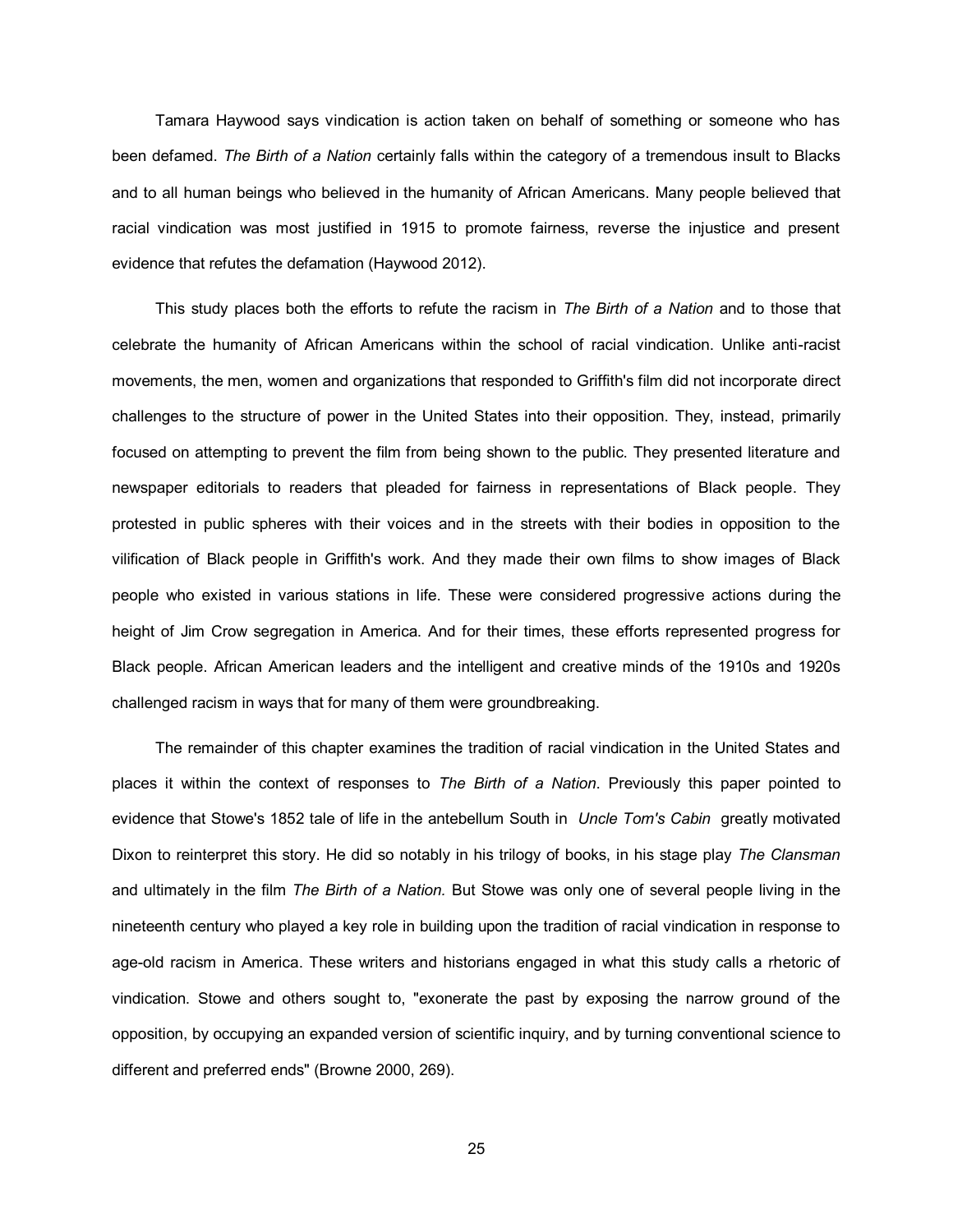Mailloux points out that the most important sociopolitical controversy in the nation in the 1880s centered around race, whether most Americans acknowledged that it did or not. Twain's *The Adventures of Huckleberry Finn* challenges existing notions of White superiority and Black inferiority in the 1880s through the interplay of its characters and the dictates of the dominating racist beliefs of the day. Mailloux instructs us to interpret this book through the eyes of one who has a sense of the cultural history of the 1880s. We must do the same thing with *The Birth of a Nation*. This post-Reconstruction era was dominated by a neutral North and a South that was determined to strip away whatever Black progress it could in whatever ways it could (Mailloux 1989).

 It is instructive, if we find it possible, to view *The Birth of a Nation* through the eyes of a White southerner living in America in 1915. Doing so allows us to better understand how Dixon, Griffith, Wilson and men bred in "Dixie" like them viewed their southern homeland as the victim of unjust northern oppressors. Poor Whites also shared this sense of loss and the need to avenge their misfortunes. The Civil War had destroyed their way of life and they had not yet recovered from it. The war and Reconstruction took away their human property, their land and their dignity. The Thirteenth, Fourteenth and Fifteenth Amendments to the Constitution of the United States gave African Americans unprecedented rights. And over the years Dixon and others believed that the federal government had forgotten poor and working class Whites. White supremacy mentality dictated that Black people take their destiny into their own hands.

 It did not matter to Dixon that the prosperity enjoyed during the antebellum period by plantation owners in the South, factory owners in the North, ship builders in the East and other White men of means was built on the backs of oppressed men, women and children of color. Nor did it matter to him that generations of enslaved people were denied all but the bare necessities of life. Night riders reasoned that they were merely protecting what God intended for them to possess. For many people whose ancestors supported the Confederacy it must have seemed patriotic to support those who covered their heads with white sheets, became hooded vigilantes and took the law into their own hands. Demonizing and oppressing Black people whenever possible seemed rational to millions of White men and women living in the states where slavery had been legal a little over fifty years earlier. And in 1915 racist science and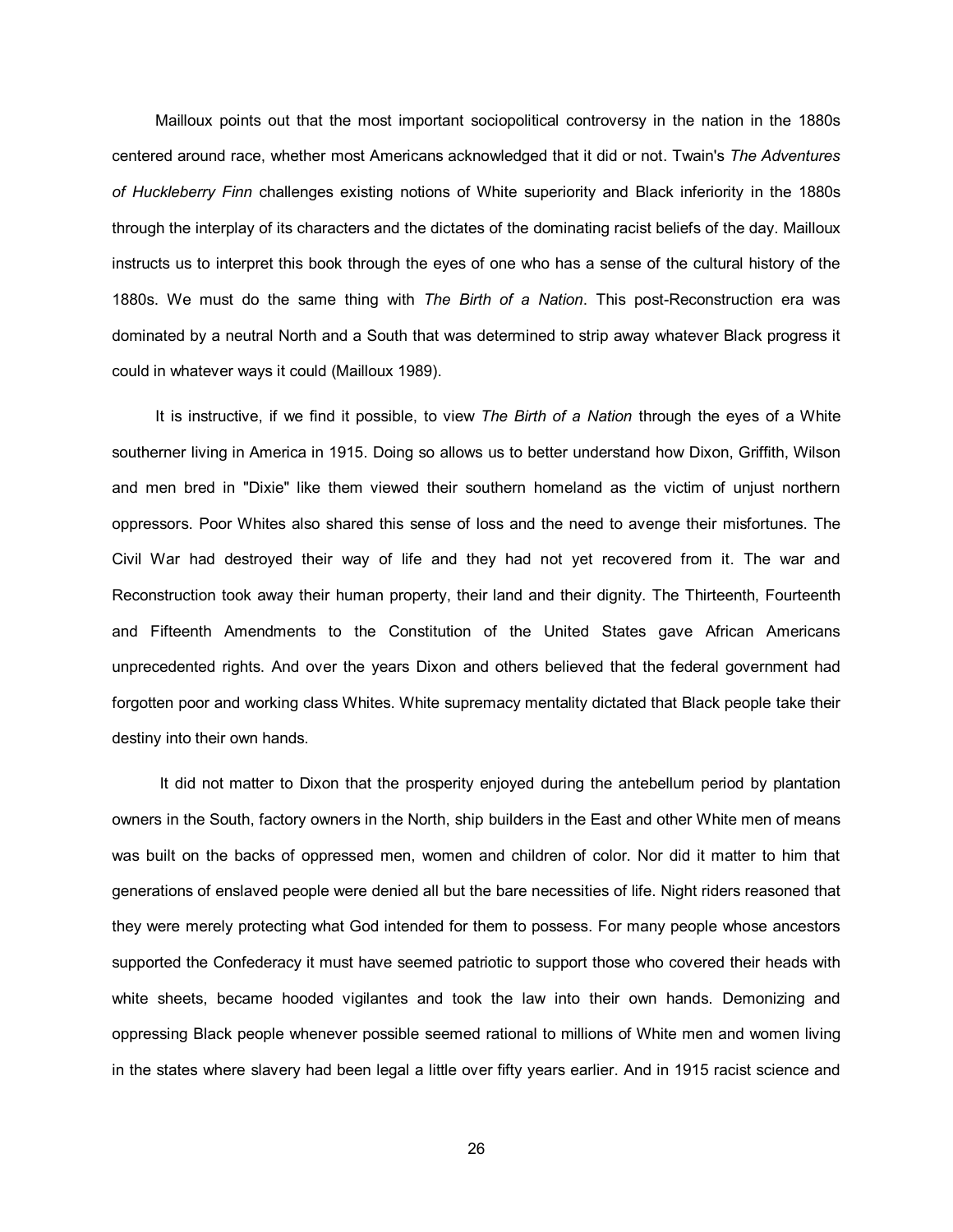scholarship that supported the notions of White supremacy added fuel to the fires of prejudice that burned from Florida to Washington State and from New England to California.

 Once we attempt to see *The Birth of a Nation* through the eyes of a White southerner who has been reared in the sociopolitical era of early silent film we may better understand why he felt compelled to celebrate White supremacy. He believed that he honored his ancestry by reclaiming what he believed was his birthright. He learned as a child that God intended for the White man to rule over the earth, keep inferior races in subjection and protect the honor of White women. All of this played out in dramatic fashion in *The Birth of a Nation*.

 Still, a counter movement, racial vindication, stubbornly pushed against this racist aggression and ultimately prevailed. The racial vindication tradition required two things: challenges to (with verifiable and reliable evidence) existing racist science that is built on the false premise of the natural superiority of Whites and the inferiority of Blacks; and (while opposing this false notion of White superiority) celebrations of the humanity and the outstanding achievements of African Americans. This chapter points to how some key examples of racial vindication in the public sphere in American literature, oratory and in the actions of progressive organizations impacted reactions to *The Birth of a Nation.* It also emphasizes the value of conducting a tri-level analysis of racial vindication efforts: the written word, the action of progressive organizations and Black film. To do otherwise is to limit the analysis of the total impact of the push against *The Birth of a Nation* in the years following its release (Patton 1996, 25).

#### **The Tradition of Racial Vindication in Literature**

 Nell Painter provided us with an excellent summary of how anti-racist literature entered the public sphere in America in the eighteenth century in *The History of White People*. She recognized French-born scholar Michel-Guillaume-Jean de Crevecour as an outstanding early contributor to the school of racial vindication. The Frenchman moved to New York, changed his name to J. Hector St. John and in 1782 published *Letters from an American Farmer.* In one of his letters he commented on a visit he made to Charleston, South Carolina. He was stunned there by the callousness with which White slave owners treated their servants. Speaking on behalf of these slaves and their descendants St. John condemned the, "frauds committed in Africa in order to entrap them." His letters criticized his rich slave-owning hosts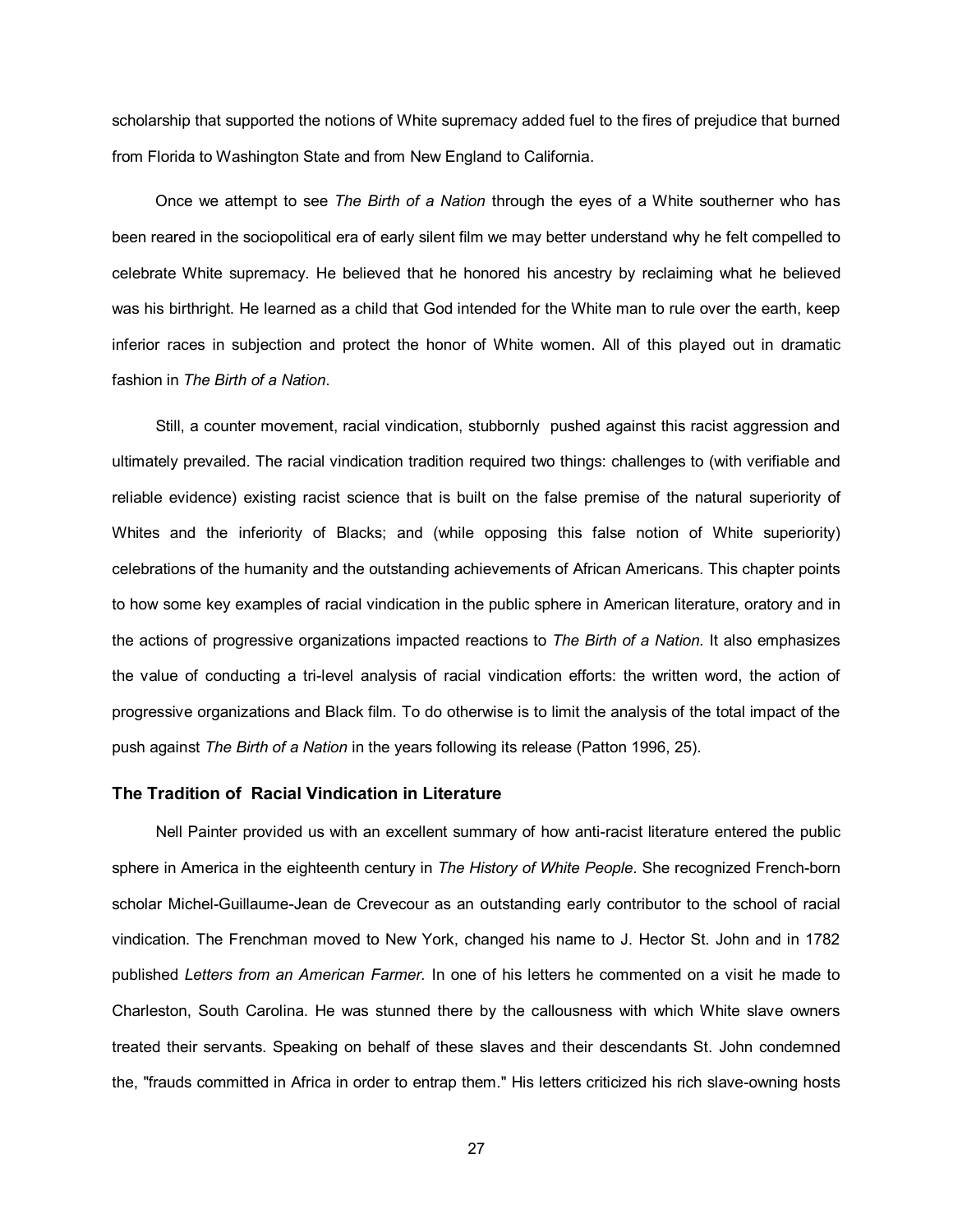for, "justifying the holding of Africans in bondage." He predicted that a slave rebellion in America was inevitable. Less than fifty years later in Virginia enslaved Nat Turner made his prediction come true (Painter 2010).

 Arthur A. Schomburg said, "vindicating evidences of individual achievement have as a matter of fact been gathered and treasured for over a century: Abbe' Gregoire's liberal-minded book on Negro notables in 1808 was the pioneer effort." Schomburg believed that the Black man in America, "must remake his past in order to make his future." He wrote that the antidote for prejudice was pride of race. His significant contribution to racial vindication in America will be discussed later in this chapter (Huggins 1976, p. 217).

 Many scholars and activists joined the racial vindication tradition through their writings in newspapers, journals, books, art, drawings and poetry. In 1828, John Russworm, in an essay entitled, "Varieties of the Human Races'" argued forcefully in the pages of *Freedom's Journal* that, "human variation was a result not of fixed type or species diversity, but of environment alone." Russworm believed that climate more than any other single course predetermined the varieties of characteristics among human beings. Stephen Howard Browne also noted that *The Liberator* and the *National Anti-Slavery Standard* frequently ran essays that appealed to the reader for racial proscription. Many advocates quoted Genesis, proclaiming that all human beings were descendants of Adam and Eve, "and Acts xvii. 25 ('God hath made of one blood all nations of men, for to dwell on all the face of the earth") (Browne 2000, pp. 271-271).

 But perhaps the most striking blow in print for racial vindication during this era came in 1829 with the publication of *David Walker's Appeal: in four articles together with a preamble, to the coloured citizens of the world, but in particular, and very expressively to the people of the United States of America*. *Walker's Appeal* (as it's more commonly known) shocked the nation with its frank attack on what it called American hypocrisy. Walker frequently challenged the status quo and criticized White America for its mistreatment of Black people. He was most outspoken in his newspaper, *Freedom's Journal* -- the first Black-owned newspaper in America. He also frequently ranted in public about the injustices African Americans were forced to endure. Abolitionist William Lloyd Garrison gave *Walker's Appeal* positive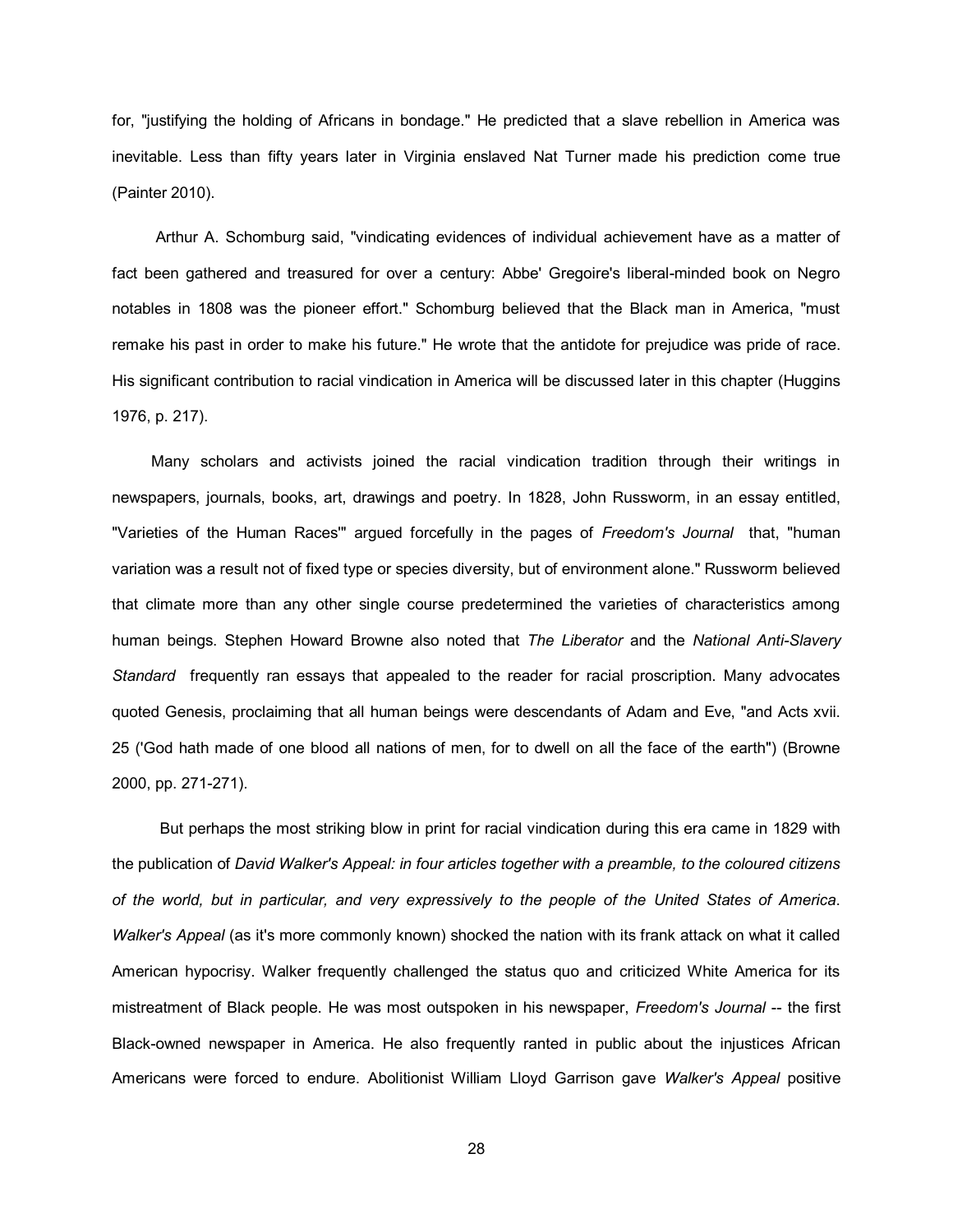reviews in *The Liberator*, the nation's most influential abolitionist periodical. When Walker died of tuberculosis (some skeptics said his death came under curious circumstances) at the age of forty-five, America lost one of its most aggressive voices for the vindication of African Americans (Painter 2010).

 One other strong early voice for racial vindication was that of Rev. Hosea Easton. Easton's father descended from the Wampanoag and Narragansett Indians and his mother was at least part African. He identified himself as "colored" and opened a school for Negro youth in Boston. Easton also became a minister in Hartford, Connecticut. But a mob of angry White supremacists burned down his church in 1836. In response to this senseless act of violence Easton published *A Treatise on the Intellectual Character and Civil and Political Condition of the Colored People of the U. States and the Prejudice Exercised towards Them: with a Sermon on the Duty of the Church to Them*. (Painter 2010).

 Easton repeated many of the affirmations Walker made in his *Appea*l. He compared ancient African kingdoms (beginning with Ham and Egypt) with Europe and its roots in ancient Greece. His major contention was that the ancient Egyptians taught the Greeks, "everything of value." This was an astonishingly bold position for a colored man to take at this time. Easton went on to outline in more than five pages numerous crimes against humanity that were perpetrated by Europeans against Blacks down through the ages. He also credited White supremacist' claims of their advanced state in the sciences to, "their innate thirst for blood and plunder" (Painter 2010, 123).

 Garrison also contributed to the tradition of racial vindication by using art and pictures. In an 1831 masthead in *The Liberator* he portrayed a slave auction of a Black family taking place in front of the nation's capitol. Vice President John C. Calhoun became so outraged when he saw the drawing that he tried (unsuccessfully) to ban newspapers with, "pictorial representations of slavery" from the mails. Calhoun did not set about banning slavery itself -- just representations of it in drawings. Black abolitionists Frederick Douglas, William "Ethop" Wilson, James McCune Smith, Sojourn Truth and Harriett Jacobs embraced images such as these and used them to further their own struggles in literature and in other forms of expression to achieve racial vindication.

 Also noteworthy among those voices of racial vindication in literature were books that challenged traditional stereotypes and offered a redemptive interpretation of Black people and their contributions to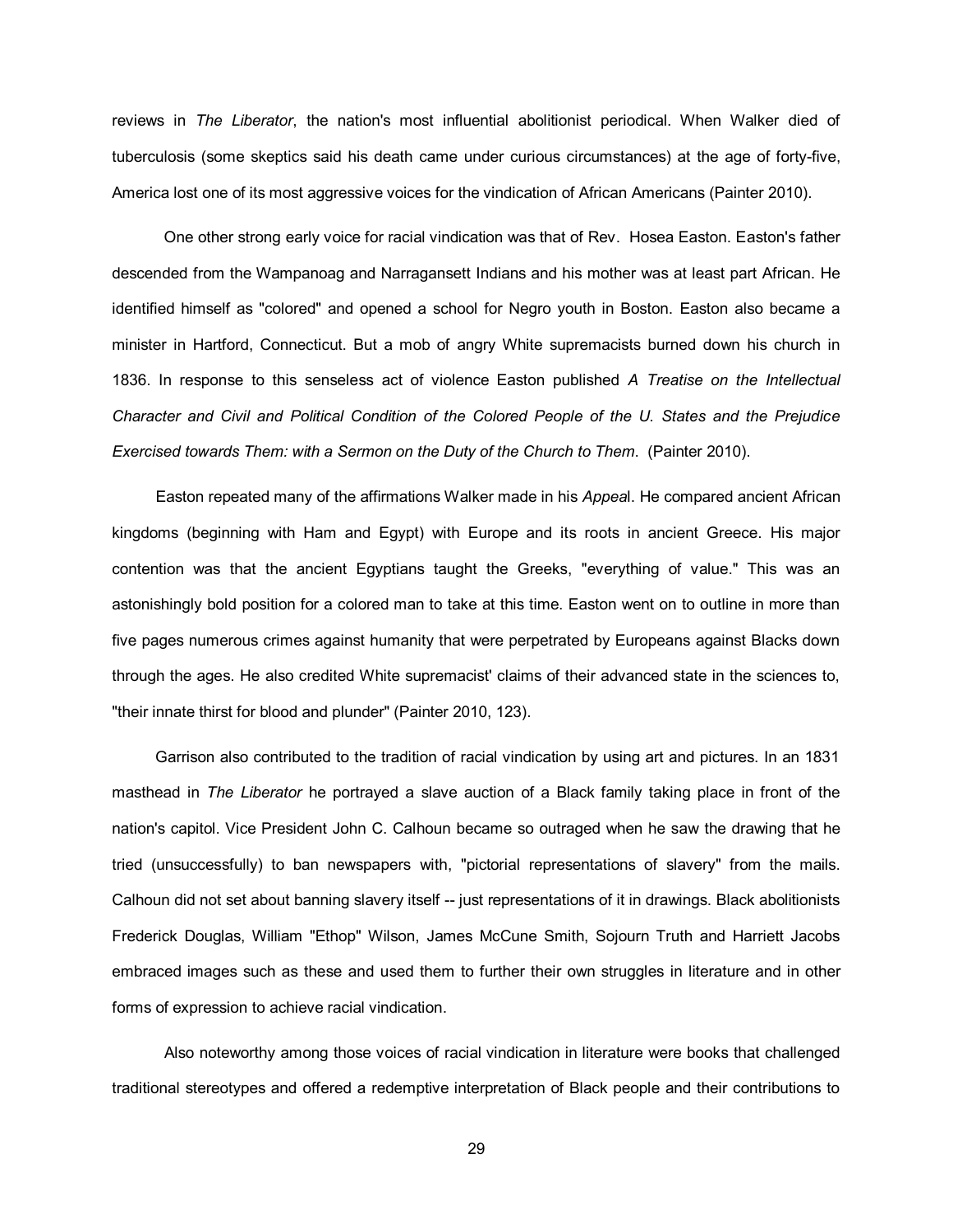civilization. Outstanding examples include: William Wells Brown's *The Rising Son of The Antecedents* and *Advancement of the Colored Race* (1874); William Alexander's *History of the Colored Race in America* (1883); and H. F. Kletzing and W. H. Crogman's *Progress of a Race*, or, *The Remarkable Advancement of the Afro-American* (1897). All of these texts were designed to oppose the restrictive science that preceded them. These earlier instruments of propaganda were created by men who believed that White superiority and Black inferiority were irrefutable facts. This study points out that collectively the examples of racial vindication in literature listed above represent an effort to use the historical monograph, empirical data, scripture, the character portrait and the ideology of progressivism to produce revisionist history (Browne 2000, 282).

 In late 1884 *Century Magazine* published George W. Cable's essay "The Freedman's Case in Equity." The piece immediately became controversial in part because Cable was a White man from the South (Louisiana). He criticized the nation for an, "absence of intellectual and moral debate" on the plight of African Americans. Cable criticized the South for working, "to maintain a purely arbitrary superiority of all whites over all blacks." He concluded that the only apparent reason for maintaining these distinctions of color were, "to preserve the old arbitrary supremacy of the master class over the menial." He and Samuel Clemens (Twain) went on a widely-publicized reading tour through several northern and border states from November 1884 to February 1885. In response to Cable's scathing essay the *Century* editors invited Henry W. Grady, editor of the *Atlanta Constitution*, to write a rebuttal. In an essay titled "In Plain Black and White" Grady said that not only was a distinction between Whites and Blacks a necessary one, it was the foundation of a stable society (Mailloux 1989, pp. 65-66).

 Prussian-born anthropologist Franz Boas became the most prominent of the few international scholars in the late nineteenth century who challenged the long-held assumption that inequality at birth was the will of God. He struck a mighty blow for racial vindication with his revolutionary theories. Boas graduated from Germany's Heidenburg University and earned a Ph.D. in physics from Kiel University in 1881. His Jewish ancestry aside, he was generally well thought of until the German nationalist movement made overt hatred of Jews widespread. He migrated to the United States in the 1890s and settled into a teaching position at New York's Columbia University. Boas became a pioneer in conducting research into environment and culture, rather than into race, as the major determinants of people's body types and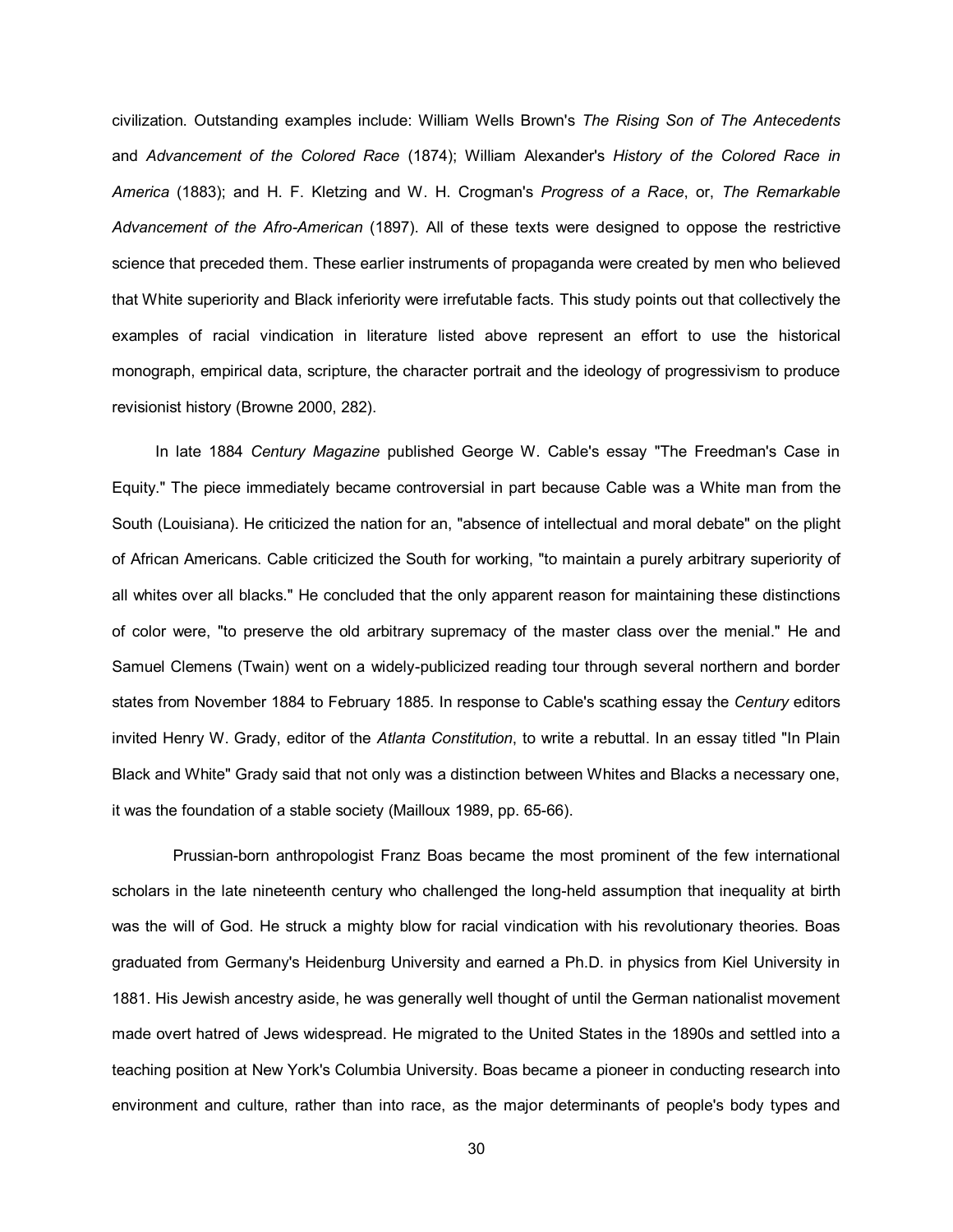physiques. His 600-page *Changes in Bodily Form of Descendants of Immigrants* challenged conventional scholarship on racism between White cultures (Painter 2010).

 For example, Boas' discovery that head shape changes when environments change was revolutionary. One of his students at Columbia, anthropologist and writer Zora Neal Hurston, became a prominent writer during the Harlem Renaissance. Later in this study we again touch on how this group of brilliant young creative African American artists and writers took on racial vindication mission with tremendous creative passion (Painter 2010).

 W. E. B. DuBois' 1896 ethnography *The Philadelphia Negro* was perhaps the most outstanding example of quantifiable research in the arena of racial vindication of its day. DuBois spent fifteen months conducting participant observation in the City of Brotherly Love. He concluded at the end of his 400-page study that, "the ultimate evil was stupidity. The cure for it was knowledge based on scientific investigation." His work stood as an example for others who sought to defend African American humanity based on the facts and realities of their existence and the opportunities made available to them. Unfortunately his research was shelved by those in power and his recommendations for improving the lives of Blacks in Philadelphia were ignored (Baker 1998, p. 113-114) (Johnson 2012, 9).

 By 1901 DuBois had come to believe that Monroe Trotter's *The Boston Guardian* was one of the more significant vanguards for racial vindication. Trotter graduated from Harvard in 1895 and was joined as co-editor of the newspaper by 1895 Amherst graduate George Forbes. DuBois said their weekly newspaper represented, "the beginning of organized opposition" to Jim Crow segregation in America. E. Franklin Frazier observed that Trotter's *Guardian* and the moderate *New York Age* (which Trotter called a mouthpiece for Booker T. Washington and the Tuskegee Machine) were the dominant Black newspapers in the country at that time. Robert Abbott's *Chicago Defender*, founded in 1905, also deserves mention here. Abbott was known for running bold, sensational headlines that called attention to the injustices against African Americans.

 In 1903 DuBois published perhaps his best known book, *The Souls of Black Folk*. Three years later he joined predecessors Trotter and Forbes and opened a printing shop in Memphis. For the next year DuBois published his own newspaper, *The Moon*. From 1907 to 1910 he and two friends published the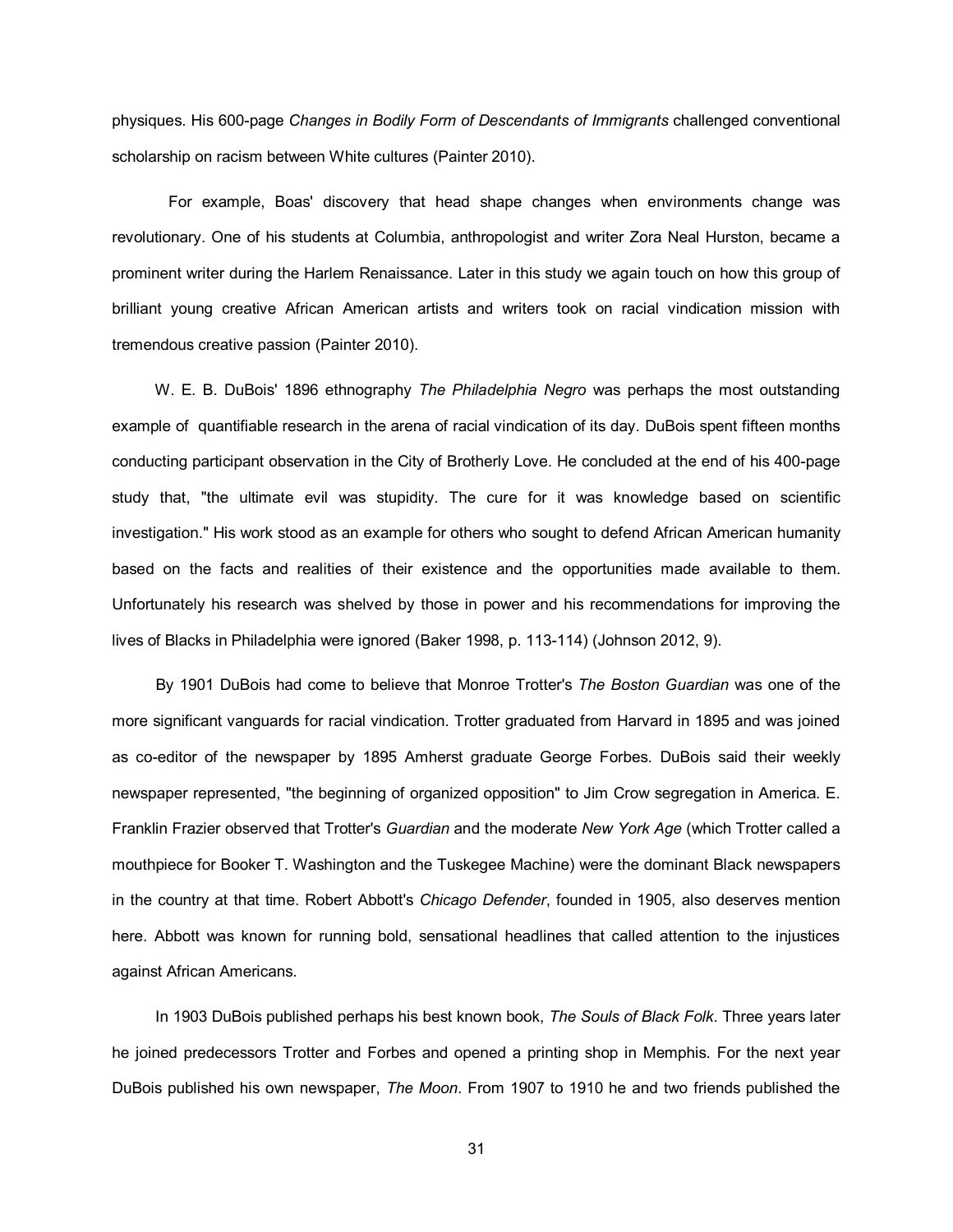newspaper *Horizon* in Washington, D. C. By then DuBois had become an important member of the group that organized the National Association for the Advancement of Colored People (NAACP). He soon became editor of *The Crisis* Magazine for the group. This organization and its' publication played key roles in efforts toward racial vindication that followed the release of *The Birth of a Nation* (DuBois 1983, p. 238, 251-252).

### **The Tradition of Racial Vindication in Oratory and in Public Protest**

 A few White scholars and activists joined Black leaders in early America in rejecting the notion that African Americans were inherently inferior human beings. They documented evidence that Blacks, when given an education and the opportunity, could demonstrate their intelligence, creativity and worthiness as productive citizens. A few examples of the men and women who stood against the odds in the spirit of racial vindication follow.

 Samuel Stanhope Smith, who would become president of the College of New Jersey (Princeton College), defended the proposition that African Americans were intelligent human beings. He specifically recognized the genius of Black poet Phyllis Wheatley. When Thomas Jefferson commented that Wheatley's work lacked good scholarship and real genius, Smith responded that genius requires freedom. Smith went on to say that few Southern White Americans (who mainly were planters) could have written poetry equal to that of Wheatley (Feagin 2012).

 Like Wheatley, Black American Benjamin Banneker challenged notions of White supremacy and Black inferiority simply by his accomplishments. In 1791 this astronomer and surveyor created an almanac. He said the racist framing of Black Americans was, "lacking in virtue and humanity." Banneker is one of many men of color whose extraordinary achievements belies the racist philosophy that claims that Blacks lack intelligence (Feagin 2012).

 No acts of defiance against slavery fit into the circle of racial vindication quite like the slave rebellions planned and carried out in Virginia and South Carolina in the early nineteenth century. Gabriel Prosser (1800) Denmark Vesey (1822) and Turner (1831) set out to liberate by force as many enslaved Blacks as possible. News of Turner's rebellion was covered by *The Richmond Enquirer* on August 30. It reported that Turner and some thirty-five others joined him in massacring, "50 to 75 women and children,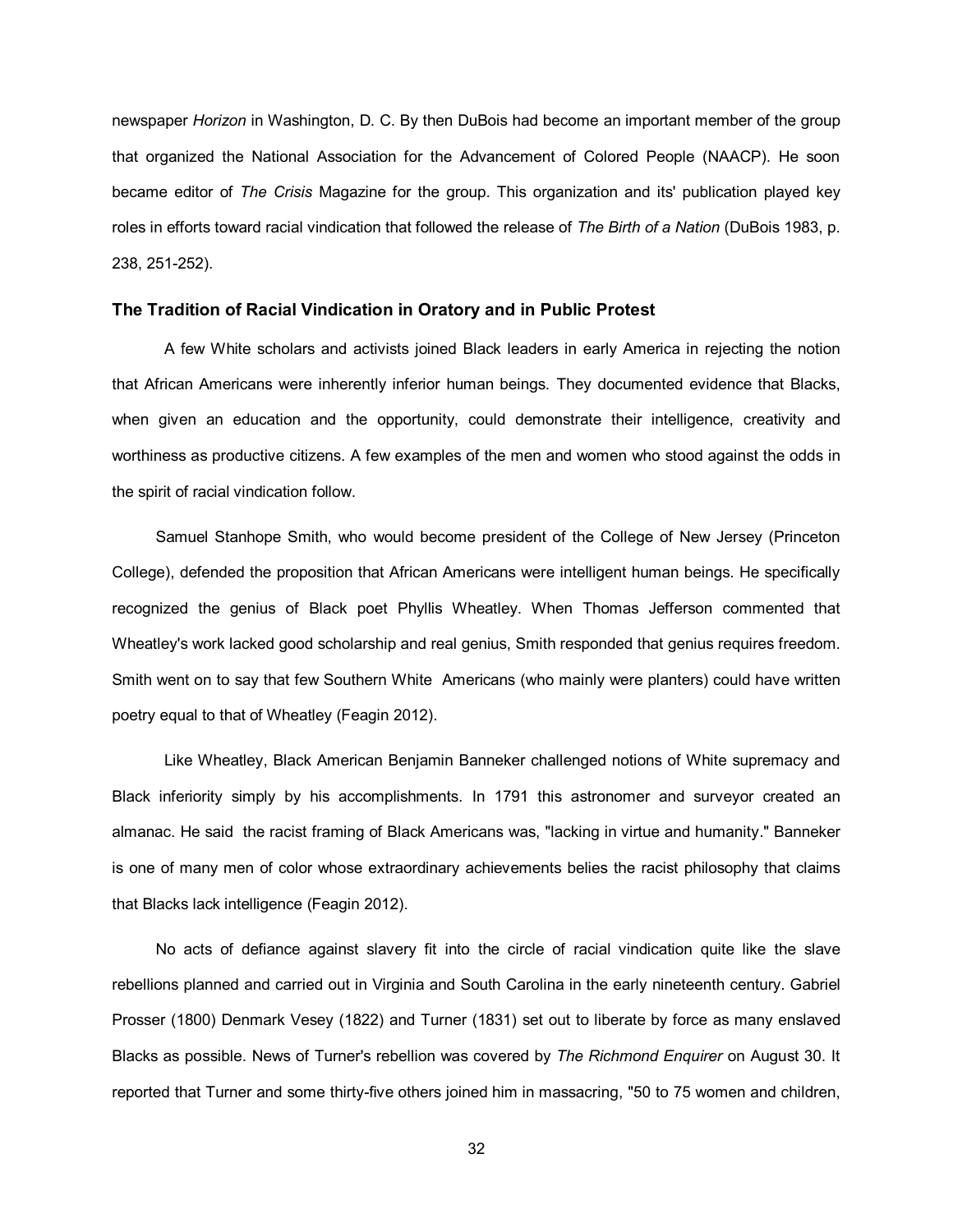and some 8 or 10 men." The newspaper said that most of the rebels were slaves who were, "the property of kind and indulgent masters." Turner was betrayed but escaped apprehension for several days. He was captured, tried, convicted and hanged for his crimes. Several other Blacks in his party were executed or sent to plantations in the Caribbean Islands. As a result the South made life more difficult for its remaining slave population. Yet Blacks continued to resist slavery by running away, plotting occasional uprisings, sabotaging the flow of work on the plantations and by committing suicide. This study places these acts of defiance within our definition of racial vindication *(http://www.pbs.org/wgbh/aia/parr3*, 1, 10-12-2014) (*http:www.biography.com/people/nat-turner*, 10-12-2014).

 Other examples of men and women who took bold stances in the tradition of racial vindication take the form of oration. Henry Highland Garnet delivered his famous "Address to the Slaves" in 1843. In it the fiery Presbyterian preacher called for mass slave insurrections. His argument was that violent uprisings vindicated the enslaved Africans from charges that they had accepted their condition. Leaning heavily on an atypical interpretation of scripture he said, "Brethren, your oppressors aim to ... make you as much like brutes as possible. To such degradation it is sinful in the extreme for you to make voluntary submission. The divine commandments you are in duty bound to reverence and obey. If you do not obey them, you will surely meet the displeasure of the Almighty" (Franklin and Collier-Thomas 3, 1996).

 The most noted Black female who played a prominent role in the tradition of racial vindication at the turn of the twentieth century was Ida B. Wells. She began her "Anti-Lynching Crusades" in 1892 following the murder of three friends by a White mob in Memphis, Tennessee. Forced to leave her print shop in Memphis and relocate to Chicago because of her defense of Black people, she continued to speak before thousands of people and wrote in support of racial vindication from her new base. Her bold anti-lynching crusade is her primary legacy. By tracking lynching incidents she documented the brutality that racists were guilty of as the new century emerged. Wells claimed a prominent place among those who stood for racial vindication in the years before *The Birth of a Nation* was released. And there were other women who took bold stands in the spirit of racial vindication (Franklin and Collier-Thomas 1996).

 Margaret Murray Washington (Mrs. Booker T. Washington) served as president of the National Association of Colored Women (NACW) at its ninth biennial conference in 1914. Meeting at Wilberforce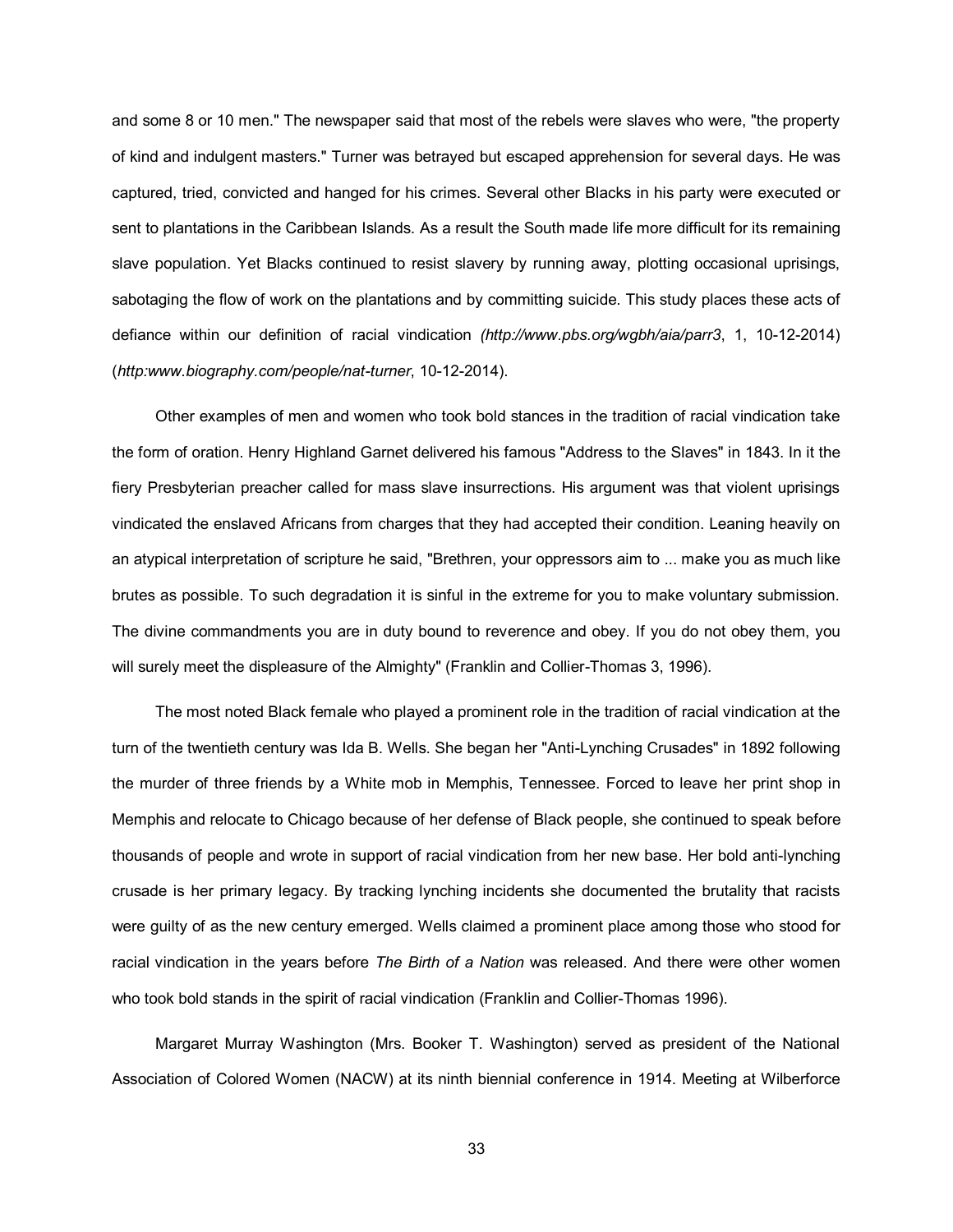University, the group exhibited a "Women on the March" pageant. It presented different eras in the lives of African American women, beginning in the era of slavery and ending with children dressed for the future. This dramatic presentation meets our definition of racial vindication (as discussed earlier in this chapter) with one caveat: the women failed to celebrate the greatness of the original people of Africa prior to their enslavement and transport to America. But considering the era in which the pageant was given, we can appreciate the NACW's effort to instill pride in Blacks in America (Rouse 1996).

 According to June O. Patton, Richard Robert Wright, Sr. was one of the, " most prominent and influential African-American intellectuals who was committed to vindicating the race from charges of 'cultural backwardness' and 'mental inferiority'." Trained at the University of Chicago, Harvard, Columbia, Oxford and the University of Pennsylvania, he was a rare blend -- an effective scholar-activist. Wright worked tirelessly to promote the concept of racial equality and labeled most of the arguments advanced by racial prognosticators as, "intellectual claptrap and rhetorical nonsense, clouded in pure fantasy" (Patton 1996).

 Wright challenged many of these racist theories in a speech before the American Missionary Association at Worcester, Massachusetts in 1881. He pointed out the tremendous contributions to America since the end of the Civil War. In the fifteen years that followed, he noted, Blacks had acquired over \$100 million worth of property in the South. And by 1878 over 675,150 Black children were enrolled in school. He predicted that Blacks would, "help shape the destiny of this republic." His work refuted the racist claims that African Americans had not made significant contributions to society (Patton 1996).

 In 1895 Black South Carolina Republican leader Robert S. Smalls told a state constitutional convention, "my race needs no special defense, for the past history of them in this country proves them to be the equal of any people anywhere. All they need is an equal chance in the battle of life." Okon Edet Uya said that Smalls' comments drew praises from many of his peers (Franklin and Collier-Thomas, 6 1996).

 In 1902, when Dixon published his book *The Leopard's Spot*, Kelly Miller, a Black dean at Howard University in Washington D. C., dove into the White supremacy - racial vindication pool when he wrote to Dixon, "Your teachings subvert the foundations of law and established order. You are the high priest of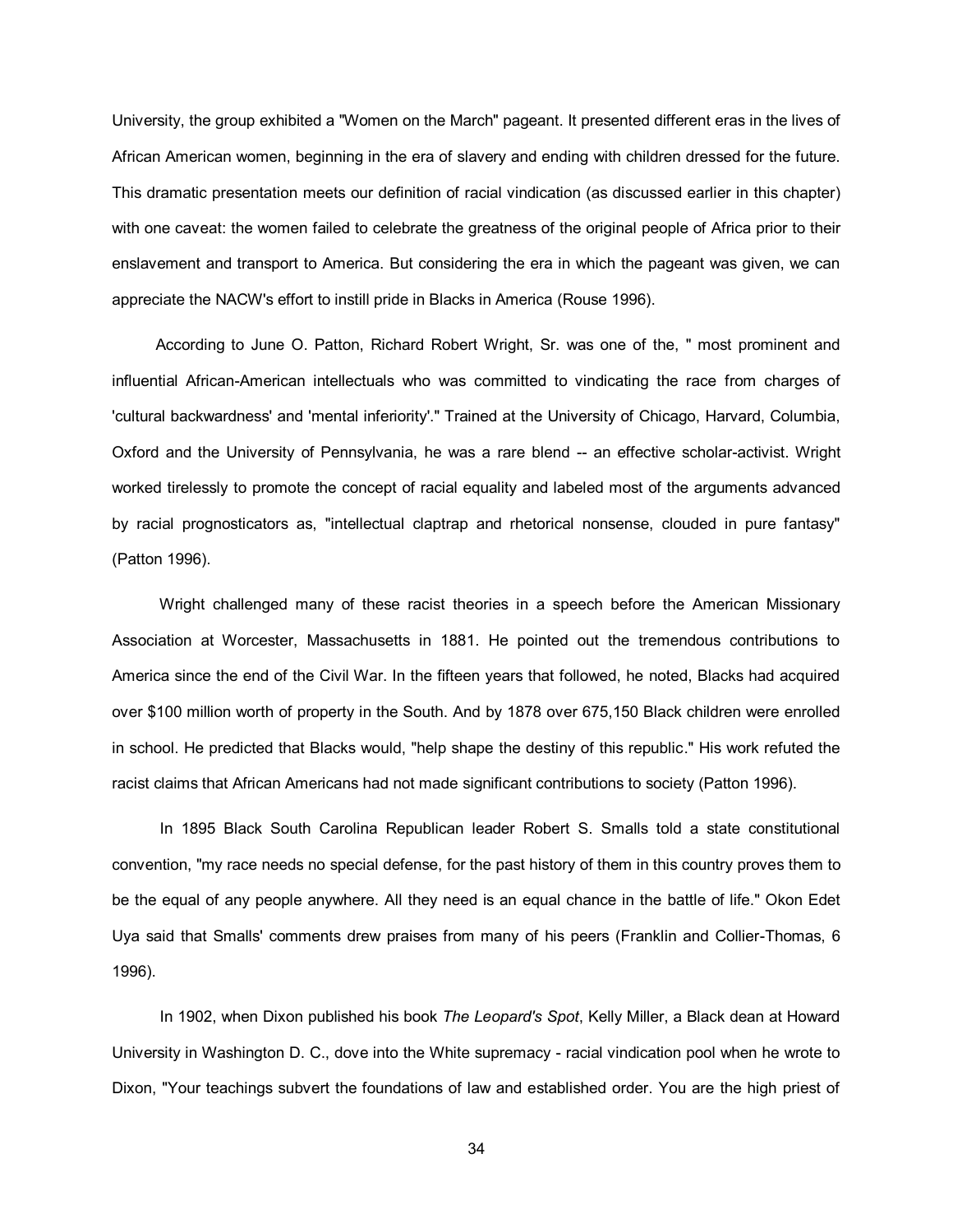lawlessness, the prophet of anarchy." According to Black Arkansas lawyer Sutton E. Griggs, Dixon, "said and did all things which he deemed necessary to leave behind him the greatest heritage of hate the world has ever known." Dixon replied to his public, "my books are hard reading for a Negro, and yet the Negroes, in denouncing them, are unwittingly denouncing one of their best friends" (Franklin 1979, 424).

 DuBois attempted to collaborate with Washington and others in January 1904, when they met in a circle known as "The Committee of Twelve." Their goal was to consolidate efforts that encouraged Black and White citizens to work together toward uplifting Blacks in America. It was an ambitious and noble idea. But once Washington and his Tuskegee Machine began to dictate the direction the group should take, predictably, DuBois promptly resigned. The White power structure defended Washington's platform of accommodation that emerged from this group. Both DuBois and Washington would live to see *The Birth of a Nation* unleashed upon the country early in 1915. They reacted quite differently to the film, although both were outraged at Griffith's work. In response to the movie DuBois revived his pageant *The Star of Ethiopia* and chose not to respond directly to Griffith. Washington was privately working with Scott to produce a counter-narrative in silent film at the time of his passing.

 It is curious that Dixon himself provided platforms from which speakers could appeal for racial vindication following some northern performances of his play *The Clansman*. He organized and participated in some of the public debates, discussing where the line between truth and fiction was in the play. Some critics saw it as a publicity stunt to boost ticket sales. Whatever his motivation for doing so Dixon threw himself into these open discussions with Black and White leaders. A *New York Times*  headline in December 1905 read, "A Dixon Pamphlet Stirs Negro Clergy." Dixon spoke to these audiences about his theory on the Black man's proper place in society: in a separate space and in submission to Whites. He said in *The Times* on February 5, 1906 that, "this thing, half devil and half child, is supposed to be your equal and actually claims that equality. He does not get it now, but fifty years from now (in 1954 in *Brown v. Board of Education* school desegregation became the law) 60,000,000 negroes will claim those equal rights and will take them if they are refused" (*New York Post* January 29, 1906).

 Public protests and activist organizations formed an important component of racial vindication around the same time *The Clansman* made its debut. Examples cited here are notable because they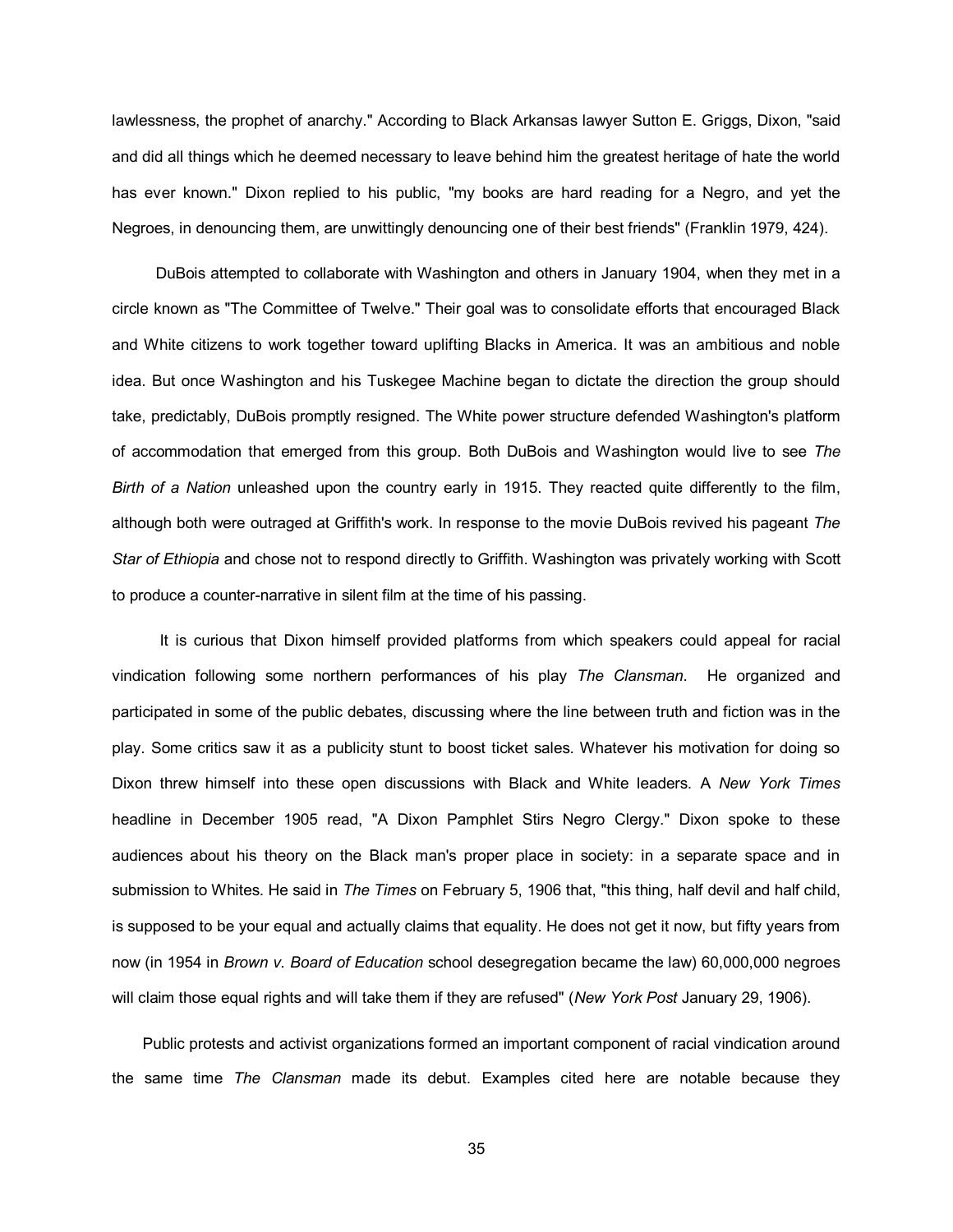demonstrate that this movement was not restricted to only one region in the United States. Protesters in Philadelphia and Atlanta caused those cities to ban the play. There also were major protests in New York. In October 1906 a large crowd of Blacks in Philadelphia blocked the performance, "because of its tendency to arouse racial prejudice and incite to riot." The Atlanta riot broke out at the beginning of the 1906-1907 theater season. The city council there banned the play more to avoid personal injury and property damage than out of a sense of moral outrage. But the Supreme Court ruled in *Mutual Film Corporation v. Industrial Commission of Ohio* that free speech protections in the First Amendment did not extend to movie theaters. This interpretation of the law stood until 1951 (Stokes 2007, p. 132-133) (Slide 2004) (Johnson 2007, pp. 19-23).

 In 1906 DuBois and a number of progressive Blacks and Whites called another meeting to plot a strategy for advancing the progress of African Americans. His failed attempt to bring "The Committee of Twelve" to consensus two years earlier (when Washington was part of the group) prompted DuBois to try again. This new group met in Ft. Erie near Niagara Falls, just across the Canadian border from Buffalo, New York. Twenty-nine men, representing fourteen states, attended the session. They met there for several days and called themselves the "Niagara Movement." The organization became incorporated January 31, 1906. DuBose wrote the guiding principles for the group, saying the ten million Black people in the United States demanded, "full manhood rights." It claimed every right and opportunity for Black people that White people enjoyed in America. Four of the most noteworthy principles the group adopted were: manhood suffrage; the abolition of cast distinctions based simply on race and color; the recognition of human brotherhood as a practical present creed; and the recognition of the highest and best human training as the monopoly of no special class or race.

 The Niagara Movement set the stage in 1909 for the founding of what would become the NAACP. More than any other group, the NAACP was at the forefront of directly and aggressively contesting exhibitions of *The Birth of a Nation.* It led the charge for racial vindication for the coming decades and continues to do so one hundred years later.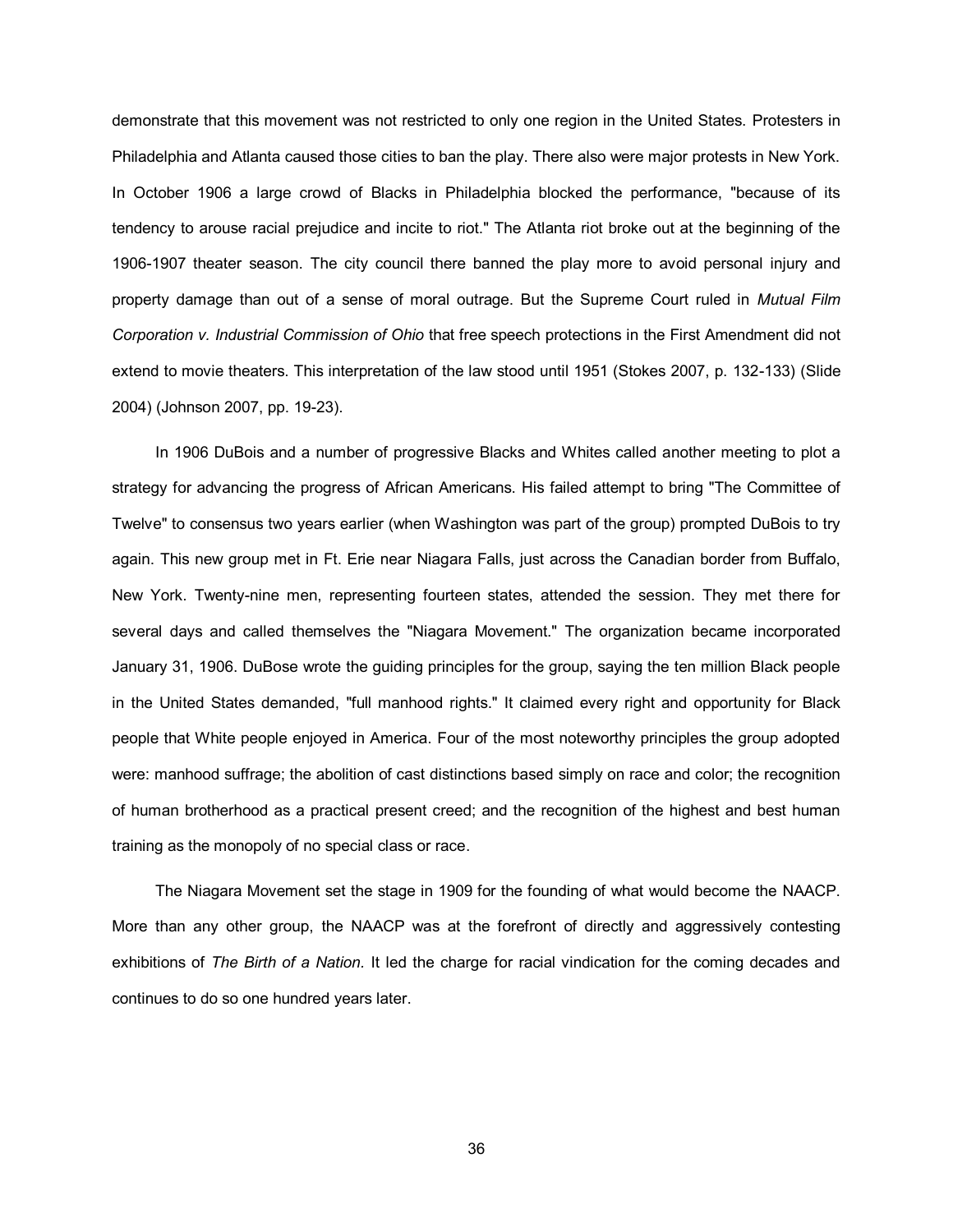## **The Tradition of Racial Vindication in Silent Film**

 Racial vindication took one more important form prior to Griffith's release of *The Birth of a Nation*: other silent film that refuted the notion of White superiority, declared the equality of African Americans and celebrated the achievements of Black people. Thomas Edison was a major player in this arena on both sides of the question of whether it was better to promote White supremacy or racial vindication in film.

 Edison's very early work in film included a number of brief non-racist ethnographic curiosities that featured children at play, women doing their chores in the home and men busy at work in the field. These films were usually only a few minutes long and were shot outdoors on location, using available natural light. They did not focus on controversial subject matter and were harmless diversions. Edison's "actuaries" included vaudeville performances, railway trains, parades, sporting events, military exercises and foreign people pursuing their customary activities. In 1895 Edison filmed an unedited documentary of Black West Indians dancing, bathing and coaling ships.

 In April of 1898 he sent photographer William Paley to Tampa, Florida to film soldiers preparing to leave for Cuba and the Spanish-American War. Members of Lt. Col. Teddy Roosevelt's Rough Riders and other White soldiers were joined in Florida by Black troops, including three thousand members of the Buffalo Soldiers. Paley filmed for Edison *The Ninth and Tenth Cavalry Watering Horses* and *The Colored Troops Disembarking* in Tampa Bay. The Black soldiers in these actuaries appeared as dignified on film as did the White soldiers in Paley's moving pictures. It was the first time Black men were shown on the big screen in positions of authority, holding weapons, riding horses and dressing in the uniform of the United States army. They all were simply men preparing to defend their country against Spain in Cuba. And once they arrived in Cuba, Black soldiers in the Twenty-Fifth Infantry were featured in the movies *The Battle of Mt. Ariot* and *Colored Invincibles.* Three years later, in 1901, Edison filmed natives of the Arctic in the *"Esquimaux (Eskimo) Village at the Pan American Exposition*" in Buffalo. Again there was no ridicule directed toward these people of color. This places them in the racial vindication pool (Musser 1995).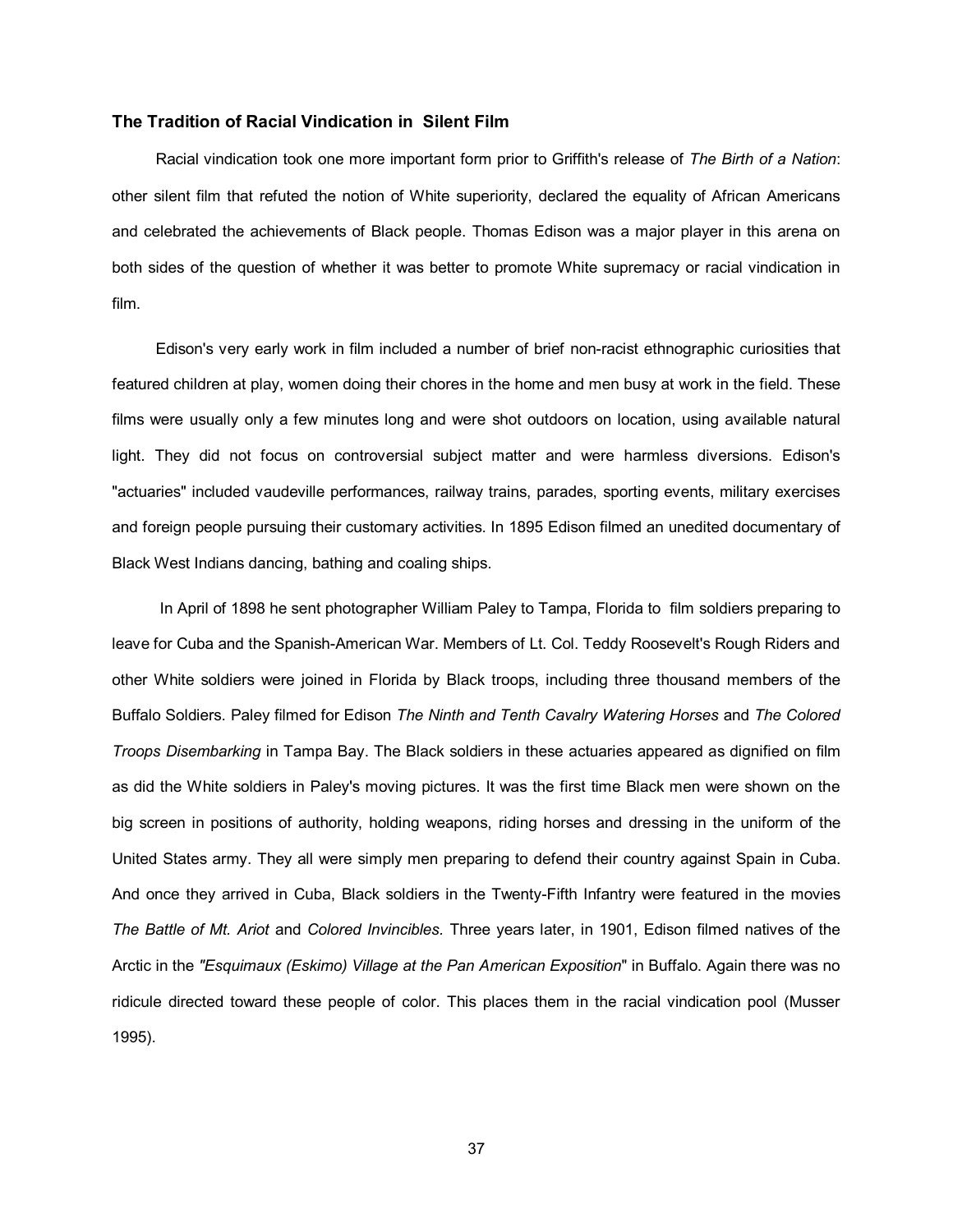Intentionally or not many of Edison's Black films made between 1895 and 1901 demonstrated how silent movies could place African Americans and other people of color in the spotlight without ridiculing or demonizing them. But this soon changed, as men in the early silent film industry soon learned that this new communications vehicle could be used to entertain Whites, denigrate Black people and turn a profit at the same time. And Edison was first a businessman. While he was an early proponent of portraying in film people of color (such as the Buffalo Soldiers and Eskimos) as dignified human beings, he also realized that the American culture that embraced coon shows and Black buffoonery in the nineteenth century would embrace the same representations in silent film in the twentieth century.

 John Hope Franklin and Alfred A. Moss, Jr. reported in the Eighth Edition of *From Slavery to Freedom* that, "it has been claimed by many that the Ninth and Tenth Cavalries saved the Rough Riders from complete annihilation at Las Guisamas." But these brief glimpses of African American bravery on film in the face of danger and in defense of their country at the dawn of the twentieth century would not become the dominant images the country would see. The emerging silent film industry had other plans for African American subjects. They would become the butts of jokes, the threats to be feared and the childlike servants in the hundreds of films that producers churned out in the coming years. Edison was among those who changed course and chose this route. He needed to look no farther than his own laboratory to find the brilliant Black scientist and inventor Lewis Latimer, a man worthy of featuring on film at work. Latimer conducted research and published his findings for others to follow. Yet Edison, like his competitors, continued to promote the superiority of White people at the expense of Blacks: Edison did not celebrate Latimer's accomplishments on camera (Musser 1995).

 As Latimer and other Black achievers were crushing the myth that African Americans could not be brilliant and inventive, Washington was busy stroking the flames of second class citizenship. He had long since won the approval of segregationists and those who wanted to silence the voices of protest in his 1895 "Atlanta Compromise" speech. He later demonstrated that he understood the wisdom in using the same tool -- moving pictures -- that segregationists had used to defame his race. But Washington planned to use his film for a different purpose.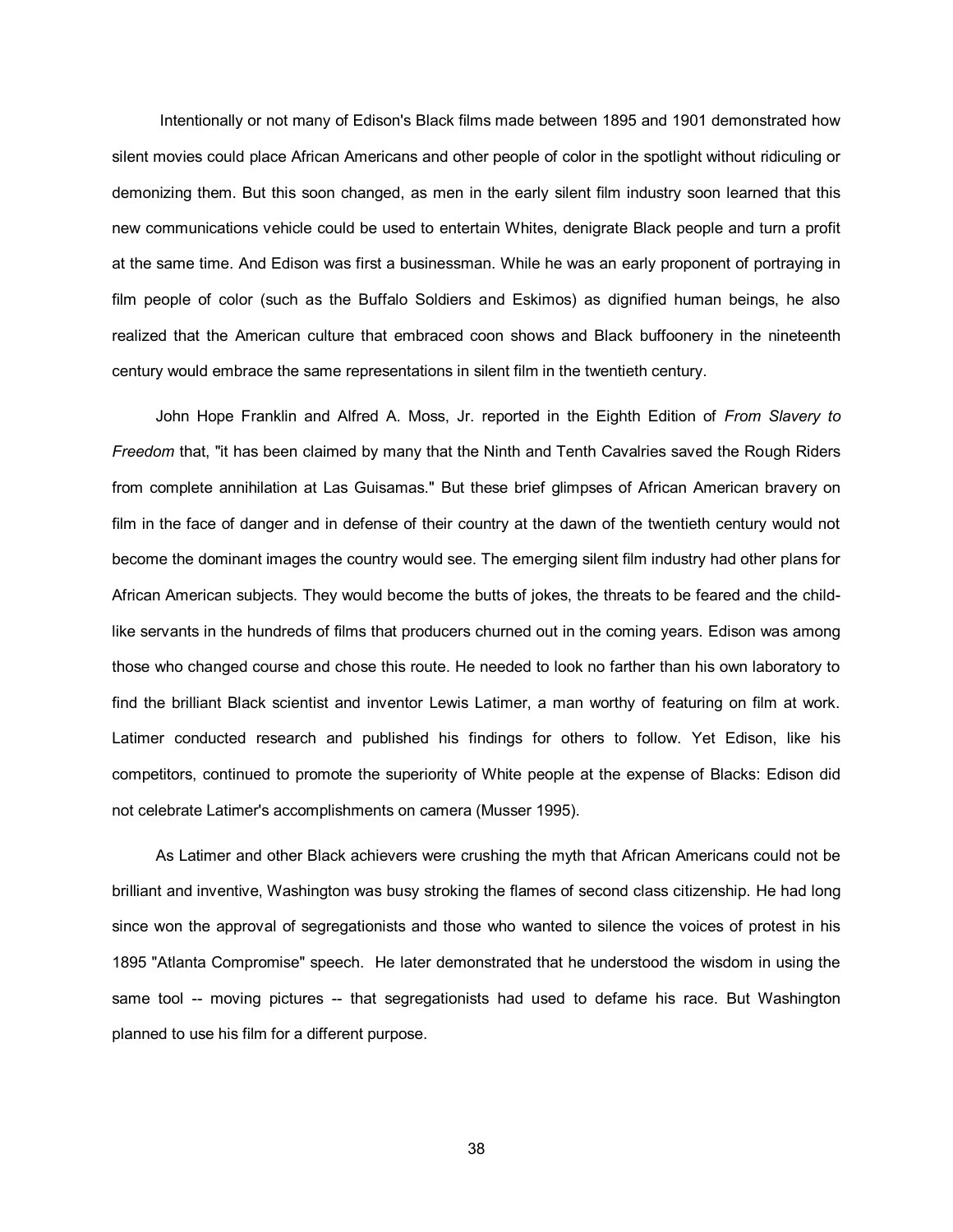While he preached the wisdom of separatism and the value of industrial education for Blacks, he also used the power of silent film to celebrate his work at Tuskegee Institute. In 1909 he became a pioneer in the silent film industry and struck a blow for racial vindication. In that same year, in which the NAACP was organized (an organization he turned his back on), Washington promoted his college with the movie *A Trip to Tuskegee*. He hired the Black-owned Broome Exhibition Company from Boston to shoot the twenty-five minute silent film. It showcased the physical plant on the school's campus in Alabama and included several images of Washington supervising the students at study and at work. His objectives were to demonstrate how Blacks could be good citizens if they had an industrial education and if they were given the opportunity to become productive members of society. Washington exhibited the film to potential Tuskegee donors at Carnegie Hall in 1910. He also supervised the filming of *A Day at Tuskegee* in 1913 (Field 2009).

 Even before he produced silent film at Tuskegee Washington played an important role in the development of African American visual art. Michael Bieze's *Booker T. Washington and the Representation of Self,* indicates that Washington posed for hundreds of photographs from 1890 to 1915, the final twenty-five years of his life. Bieze calls Washington America's first Black celebrity. Most of these photographs publicized and marketed Washington's Tuskegee Machine and his National Negro Business League. He quickly learned how to promote the Tuskegee brand and he seldom missed an opportunity to trumpet the accomplishments of the college. While doing so Washington quietly challenged the racist and stereotypical images of Blacks in popular American culture. In Bieze's view Washington was an important patron of Black artists and a supporter of Black arts. He certainly understood the power of the camera. Washington's transition from embracing still photographs to using silent film to promote his brand was a natural progression. We will never know where it might have led him following the introduction of *The Birth of a Nation* (Bieze 2008).

 On February 23 1909, the same year Washington produced his first Tuskegee movie, Hampton Institute in Virginia filmed students during a live stage performance also in Carnegie Hall. Just as in the case of Tuskegee, the Hampton film was used to raise awareness of the school and to solicit donations. It showed students working as carpenters, blacksmiths, wheelwrights and as other tradesmen. The 1909 *Southern Workmen* described the Hampton exhibition before 2,000 spectators as, "students in overalls ...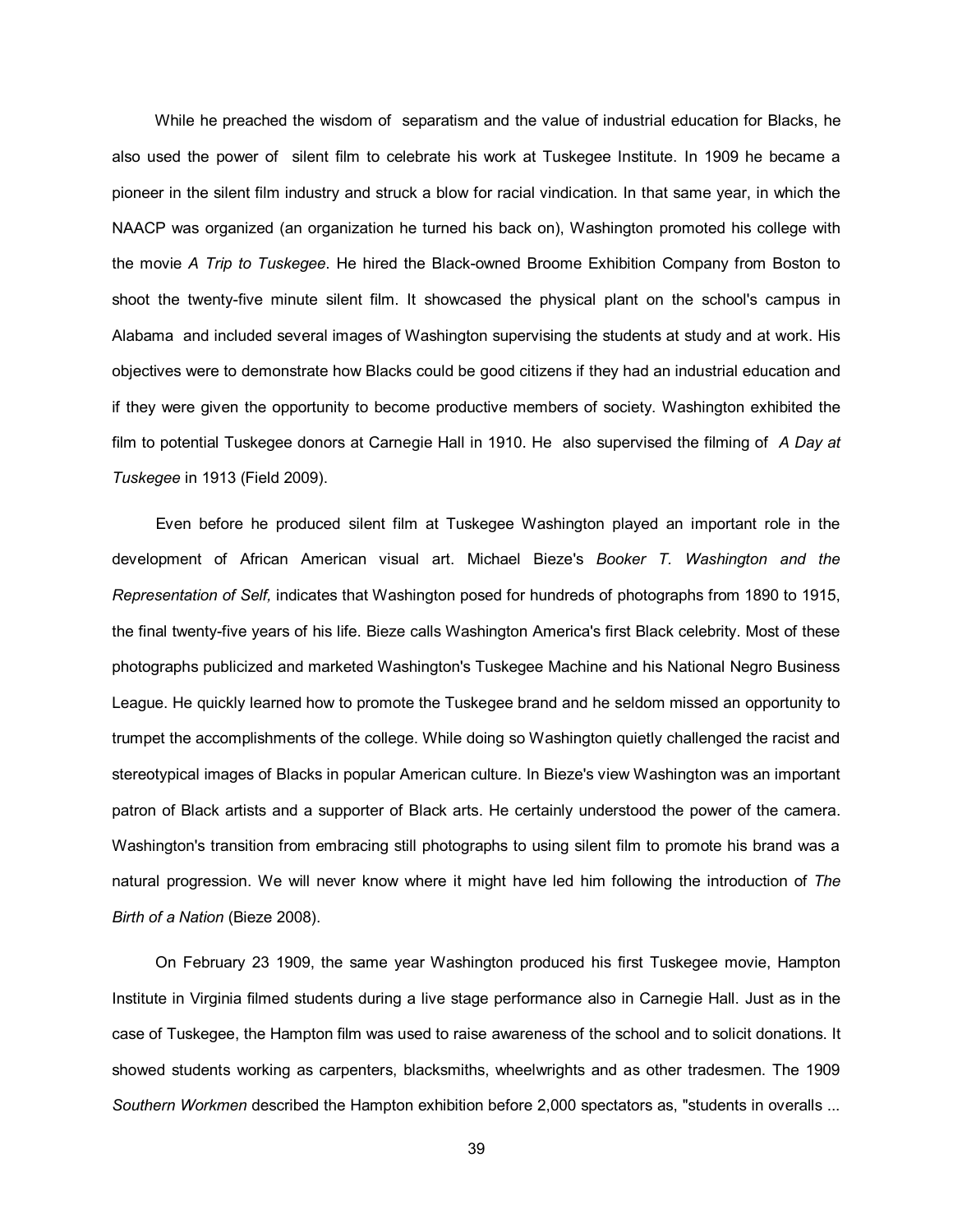seen busily engaged in the actual work ... of the industries which the school offers." Other college films featuring Tuskegee and Hampton students that followed included: *John Henry at Hampton*: *A Kind of Student Who Makes Good* (1913); *Making Negro Lives Count* (1914); *The New Era* (1915) and *Cephas Returns* (1915). All of these films fall under our definition of racial vindication (Field 2009, p. 108, 110- 111).

 While the Tuskegee and Hampton films were designed to reach specific audiences (most notably potential White donors), commercial film makers wanted their work to reach the general population. Their motive, like that of Tuskegee and Hampton, was profit. They also wanted to promote the development of their craft. But they built much of the appeal of their product around the humiliation and vilification of Black people.

 Foster formed the Foster Photoplay Company in Chicago. It joined Boston's Broome Company as two of the country's first Black-owned film production companies. Foster's 1910 film *The Pullman Porter*  was funny, entertaining and demonstrated that Blacks could play comedic roles on film without serving as the buffoon of White people's jokes. This was a bold step in the industry: Foster demonstrated that Blacks could create film that made people laugh with African Americans instead of merely laughing at African Americans. His work represented a rebuttal to the racist films that the industry had made popular at the turn of the century. The *New York Age* said of both *The Pullman Porter* and in *The Fall Guy* (1913) that Foster's films represented, "Negro life without putting the race in a ridiculous light." Reid noted how Foster's comic chase scenes were far less demeaning than were those in the Rastus series that demean Blacks: examples are *How Rastus Got His Turkey* (1910) and *Rastus in Zululand* (1910). Yet other film scholars disagree on how Foster's films should be interpreted. Leab and Cripps, for example, saw little deviation in Foster's films and some of those directed in the racist genre (Reid 1993).

 While Griffith was shooting *The Birth of a Nation* in 1914, Foster was directing two films: *The Butler*  and *The Garter and the Maid*. They were in contrast to the better financed shorts that White producers and directors made at that time. But they helped undo the poor image most of the industry had saddled African Americans with. Foster even added a new twist to his exhibitions. He enlisted the services of Lottie Grady, an outstanding singer, to entertain the audience while the projectionist changed the movie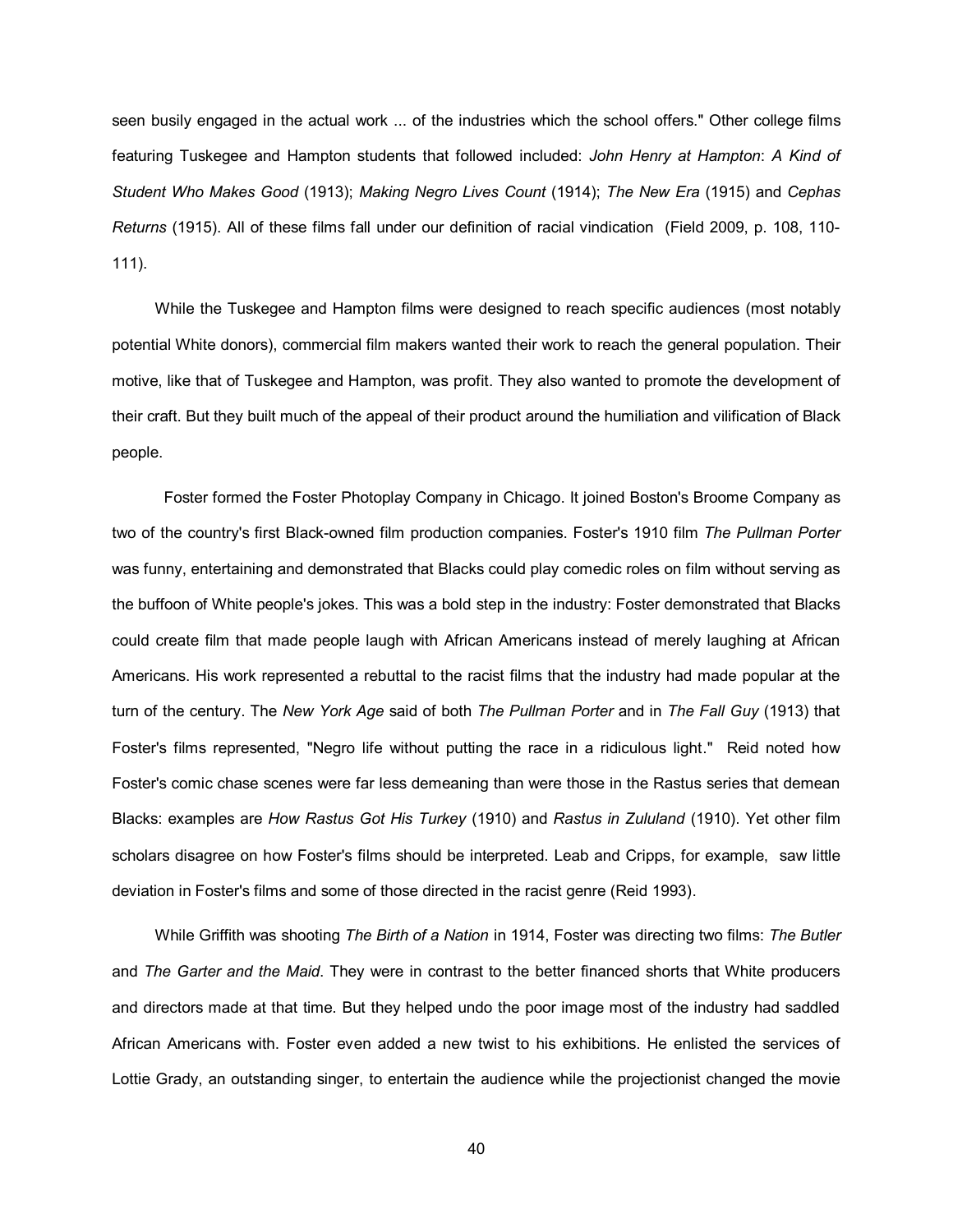reels. No other promoter had done this until Foster began the practice. These two Foster films paled in the giant shadow of *The Birth of a Nation* in the struggle against White supremacy. But Foster's work was an important component in the broader movement toward racial vindication. It helped move African Americans a little closer toward their goal of achieving equality in an unequal socio-political environment (Reid 1993).

 Had Washington not been such a controversial figure among many Black leaders in the North he might have been able to forge an alliance with Foster and others to produce silent films that went beyond the grounds of Tuskegee Institute prior to 1915. But Washington's determination to shield the Tuskegee Machine from those who did not agree with his philosophy of accepting White America's terms of segregation worked against any such possible collaboration. And his death in late 1915 ended all speculation in that regard.

 Following the exhibition of the Tuskegee film at Carnegie Hall in 1910 Washington aide Emmett Jay Scott convinced him that moving pictures should play a major role in future marketing strategies for Tuskegee. Scott saw how this emerging phenomenon could boost the already considerable power base the "Tuskegee Machine" enjoyed. Because of his lofty stature among political and industrial leaders Washington (assisted by Scott) had built both Tuskegee Institute and the National Negro Business League (NNBL) into major forces. In the past, Washington had leaned heavily on still photography to promote the Tuskegee brand. But after Scott got his first experience in film while working with the Broome Company on the Tuskegee project "film" became for him the word of the day. Scott clung to his ideas about the tremendous potential silent film offered years after Washington's death.

 Scott was born in Houston, Texas in 1873, the oldest of nine children. As a lad he got his first exposure to business while cleaning the office of the *Houston Chronicle.* Scott attended Wiley College and, in the 1890s he helped establish the *Texas Freemen*. Under his leadership the *Freedmen* became one of the Southwest's leading Black newspapers. Scott wore many hats there -- journalist, promoter, investor manager and facilitator. He firmly believed that Black capitalism could overcome racial prejudice. *The Freedmen* became just the kind of newspaper Washington sought the support of as he built his Black empire in Alabama (Dailey 2003).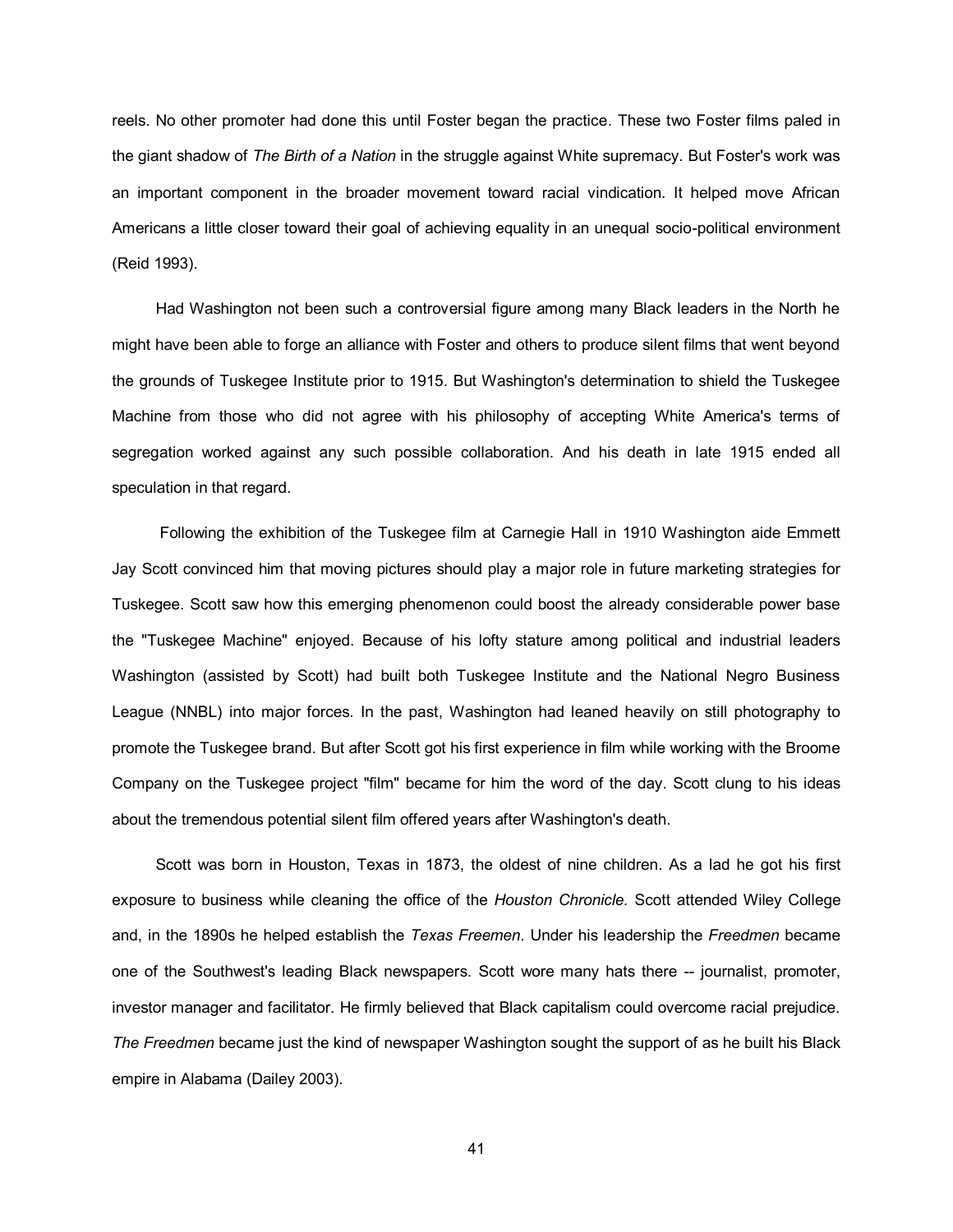After Washington delivered his Atlanta Compromise speech in 1895 Scott had been one of the people who related positively to the message. He began corresponding with the Wizard of Tuskegee and at the age of twenty-four Scott became Washington's personal secretary. From 1897 until Washington's death in 1915 Scott was Washington's chief confidant in all matters involving Tuskegee and the NLRB. Scott helped shape and mold the dominating image Washington and the Tuskegee Machine held in racial politics in America for more than two decades.

 Beginning in 1910 Scott seized the opportunity to use silent film to help Washington's image grow. Scott first met Sears & Roebuck's Julius Rosenwald in 1911 during the philanthropists' first visit to Tuskegee. Rosenwald returned the next year with several other wealthy businessmen from Chicago. Scott helped facilitate this visit and nurtured his relationship with Rosenwald over the years.

 Something else notable and germane to this study happened in 1912. Washington, Scott and several other "Booker-ites" boarded a private coach and visited several cities in Florida by train. As was his custom Washington gave periodic speeches throughout the South to promote the Tuskegee Machine. That spring the men toured the Sunshine State. Traveling south from Ocala on March 4 they passed through a Hillsborough County tourist attraction just north of Tampa known as Sulphur Springs. The river was lined with palm and oak trees and featured lush tropical scenery. Six years later this same location represented the Garden of Eden in some of the surviving scenes in *The Birth of a Race*. In 1918, when many of the film's final shots were made there, it used as a backdrop a replica of an ancient temple surrounded by African American extras, dressed as Egyptian slaves. Scott or someone else familiar with this location suggested that the film crew for *The Birth of a Race* select this location. Florida's warm weather was perfect for filming during the winter months (Leab 1975) (Jackson 2008, 165).

### **Summary**

 This chapter gives a brief history of the racial vindication movement in America in the century leading up to the 1915 release of *The Birth of a Nation.* Baker traced the origin of racial vindication to the eighteenth century, while others say it began a century earlier. Feagin called it a natural reaction to, "anti-racist counter frames and home-culture frames." This chapter gives examples of outstanding efforts to achieve this vindication in three areas: (1) literature, (2) oratory and public protest and (3) silent film.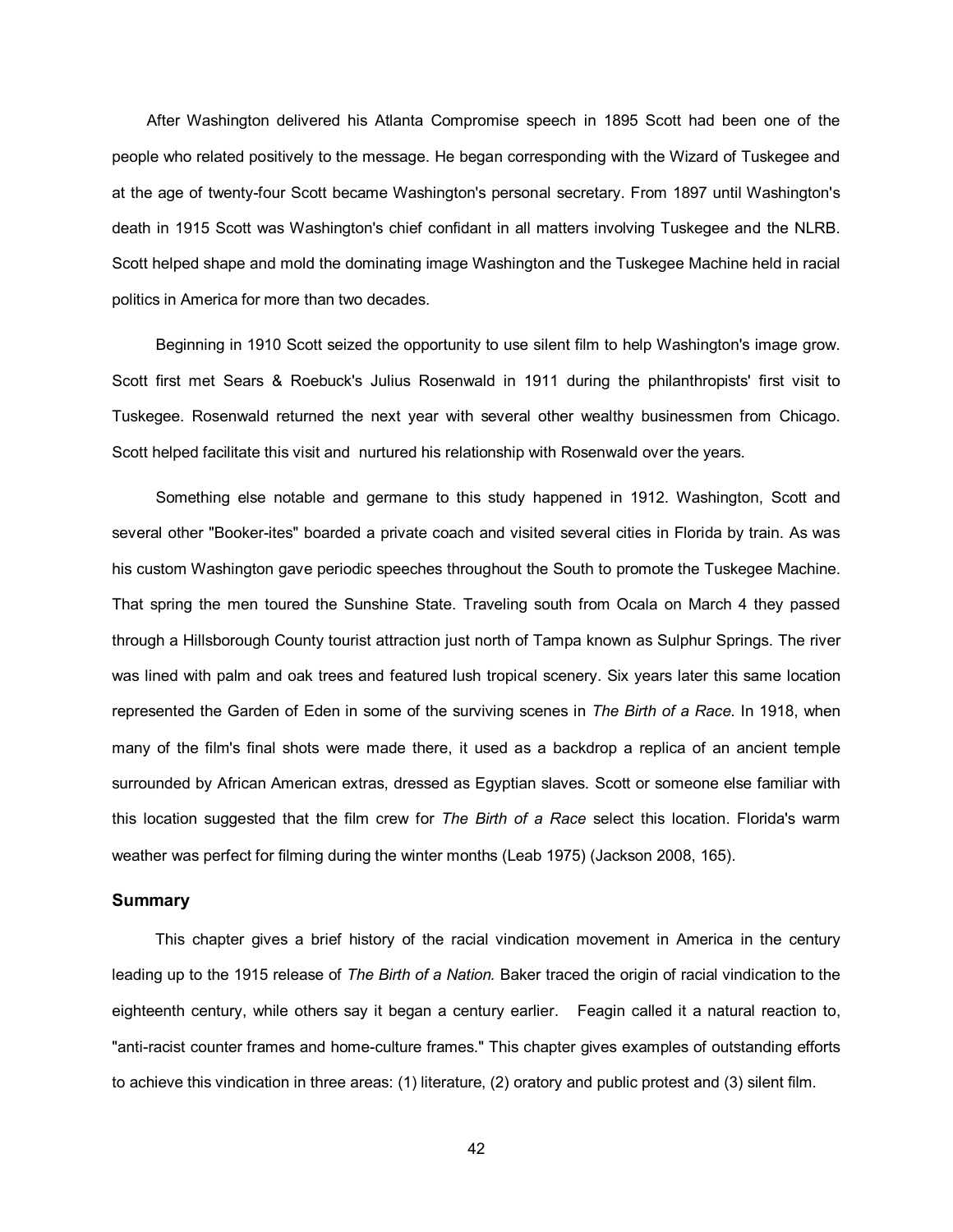All of these venues have two important things in common: they challenged the notions of White supremacy that claimed that Caucasians were inherently superior human beings to Blacks; and they celebrated the humanity and the accomplishments of African Americans. Both Black and White writers addressed the controversy in newspapers, books, journals, pamphlets, art, poetry and other forms of written expression. In addition anthropologist Boas and scholar/ethnographer DuBois conducted research and published their findings that supported theories that recognized the equality of Whites and Blacks as human beings.

 The chapter also cites examples of public oratories and protests in the arena of racial vindication. These examples recognize Black and White men and women active in the academy, astronomy, the church, the state house and in anti-lynching campaigns. The chapter points out how legal challenges to exhibitions of *The Birth of a Race* in cities that included Philadelphia, Atlanta and Boston played a critical role in the racial vindication movement of the early twentieth century. It illustrates the early contribution that Edison made to racial vindication in film. And it acknowledges the celebration in silent film of Blacks in college settings at Tuskegee and Hampton Institutes. This section also looks at how independent Black film maker Foster presented to the public images that displayed the acting talent of his subjects without ridiculing them for being African Americans. A study of the impact upon racial vindication of these three categories -- literature, social movements and silent film -- gives us a more comprehensive analysis of their effectiveness than does the analysis of a single discipline.

 This study calls for a tri-level analysis of racial vindication in America after the release of *The Birth of a Nation.* We also find value in using a similarly broad study of the reactions of those who supported racial vindication in response to White supremacy prior to 1915. Chapter II describes the sociopolitical atmosphere in American race relations in the nineteenth century. The chapter lists several key documents, events and silent films that permeated the public sphere during the era. This all preceded the release of Griffith's film and helped set the tone for the racial vindication efforts that followed 1915. The chapter cites several complimentary events that should not be considered in isolation simply because they may not occur within the same venue or in the same year. They all work together to accomplish the same goal -- racial vindication -- whether there are obvious connections or not.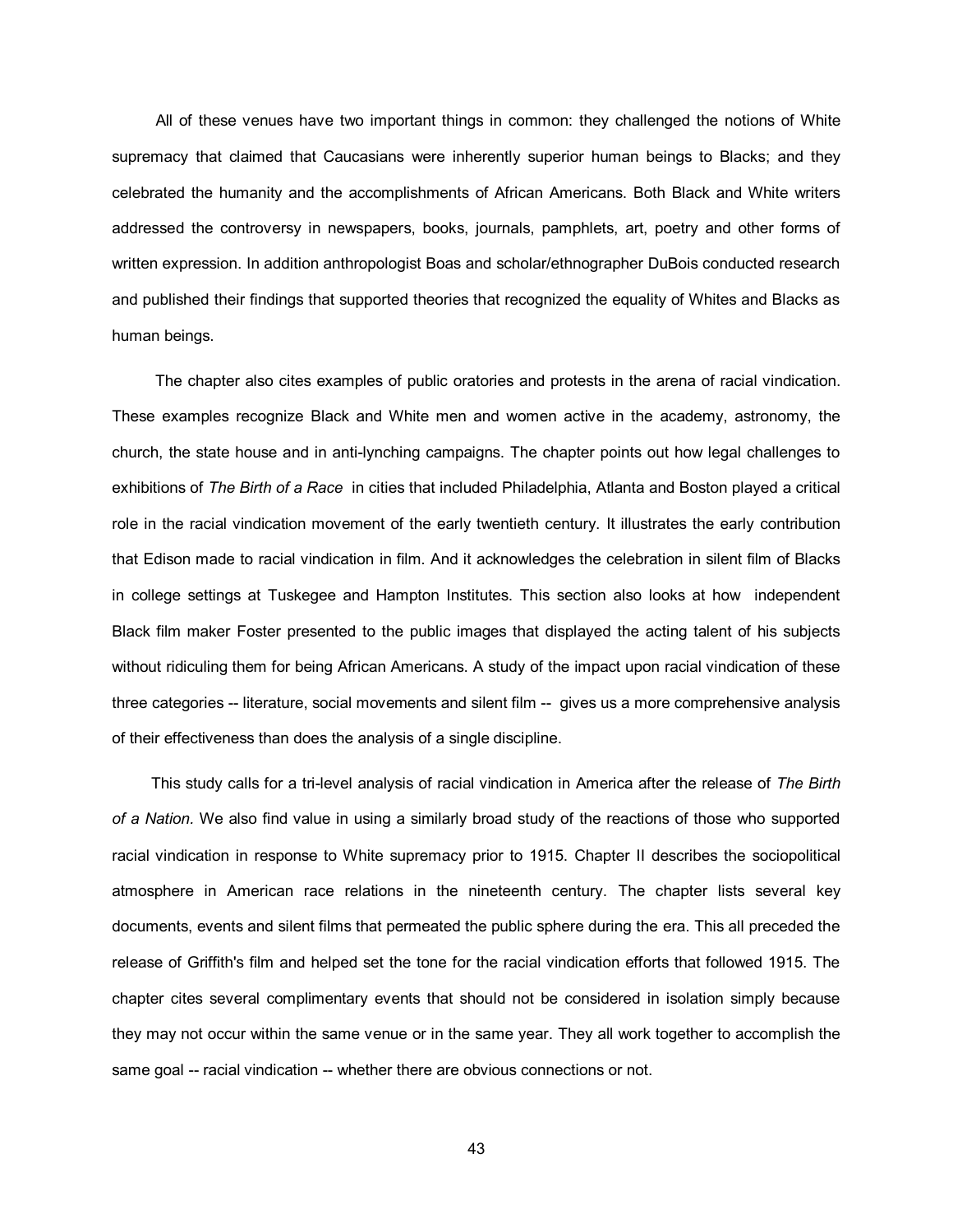For example, in 1829 *Walker's Appeal* was published to attack White hypocrisy in America and to call Black men to action in their own behalf. In 1831, after Turner led his bloody revolt in Southampton County, Virginia, "noted abolitionist William Lloyd Garrison even published an editorial in his newspaper *The Liberator* in support of Turner to some degree." Also in 1831 Garrison used art to depict the inhumane auction of an enslaved Black family in front of the nation's capital in the masthead of *The Liberato*r. And later in the 1830s, Rev. Easton responded to White supremacists burning down his Connecticut church by publishing *A Treatise on the Intellectual Character and Civil and Political Condition of the Colored People of the U. States and the Prejudice Exercised towards Them: with a Sermon on the Duty of the Church to Them*. Easton chose to both preach this sermon and to put it in writing for publication and distribution to a larger audience.

 Thus Walker, Turner, Garrison and Easton used either the written word, art, oratory, an aggressive form of social activism of a combination of these within a few years of each other to strive toward achieving racial vindication. Although they may have sought to achieve it in very different ways their intent was the same (*www.biography.com/people/nat-turner*, 2, 10-12-2014).

 It is immaterial whether these four men ever met each other. Nor is it important to know whether or not they all took any common oath of allegiance to work for racial vindication. This study calls for the actions of men such as those listed above to all take their place under the wide tent of racial vindication. *The Birth of a Nation* scholars tend to isolate the numerous attempts to censor Griffith and point to their failures to effectively do so. This study finds this approach to be short sighted and advocates that such analyses not fell prey to a segregation of the various venues of response. To consider the bold actions of Turner and his followers on August 21, 1831 in a vacuum, for example, might suggest that he failed to vindicate the humanity of any enslaved Africans. But when Turner's action is considered one step in a long journey, traveled by millions of people in America over two centuries, the expanded perspective of racial vindication becomes instructive.

 Likewise, we must consider more than a single effort by a single entity to challenge the numerous examples of White supremacy in *The Birth of a Nation* when judging the effectiveness of counter arguments and actions. Such a comprehensive analysis should include all those who in theory opposed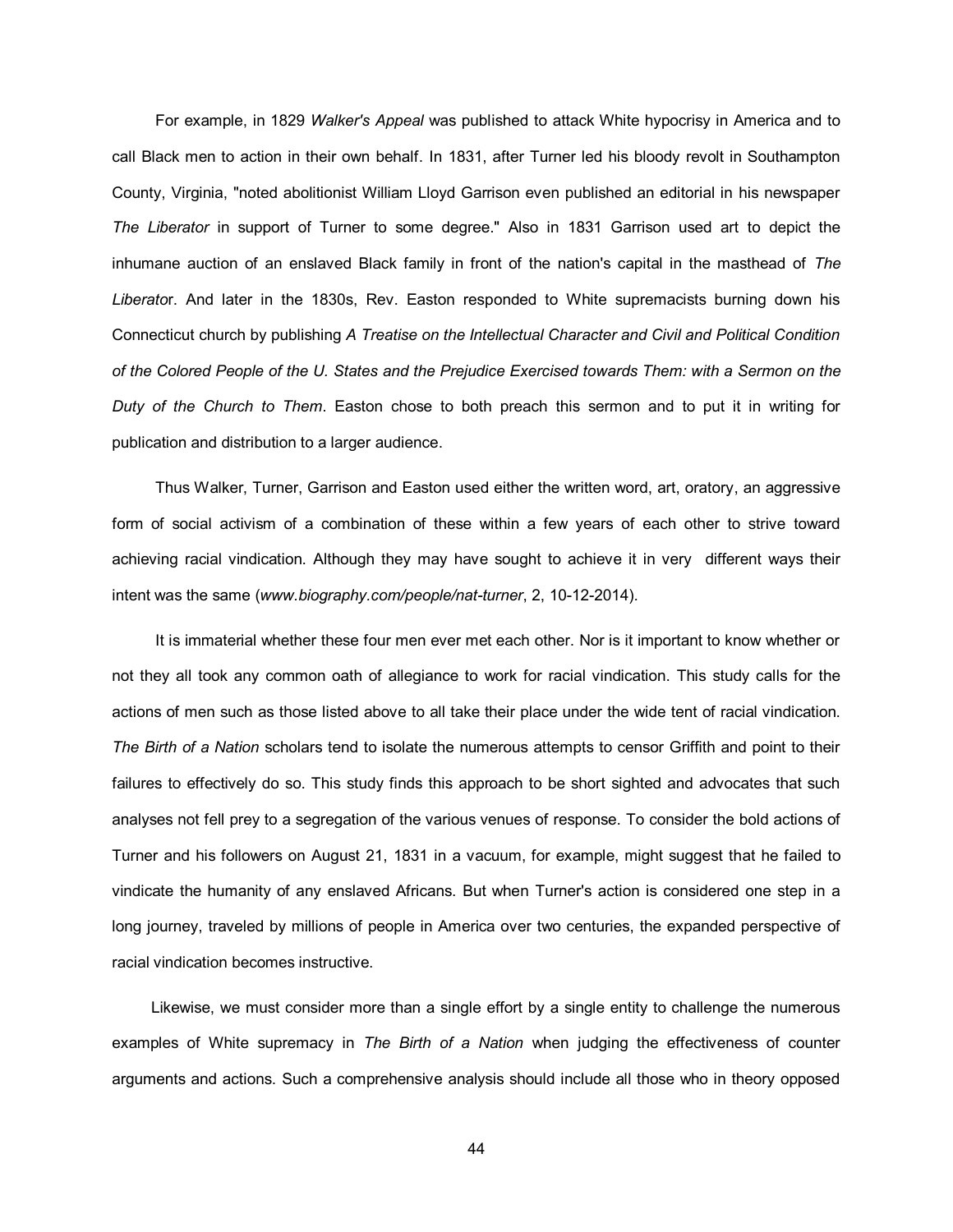notions of White supremacy in the film. Such a grouping of people of like minds helps us gain proper perspective. Yet other scholars who study reactions to *The Birth of a Nation* have yet to document and publish a broad analysis that considers the three-pronged approach this study calls for. This paper advocates for future research in this field using such an approach.

 Chapter III looks closely at the country's reactions to the film in the written word, in social activism and in silent film. It first ties together a sequence of events that on the surface may appear to be unrelated but which actually complement each other. As the chapter points out, the stars appeared to align themselves and bring together the right men at the right time to produce *The Birth of a Nation*.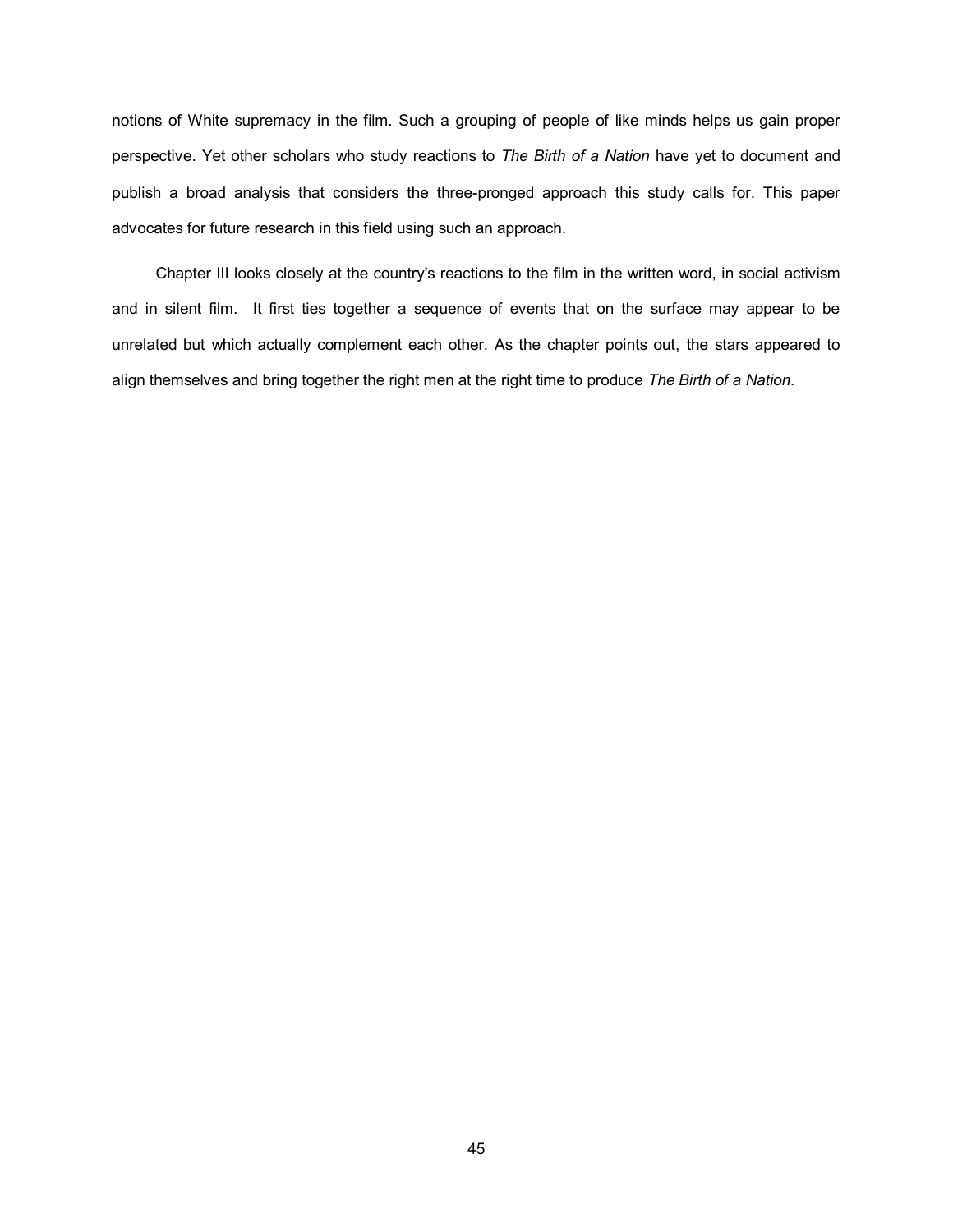## **CHAPTER III**

# *The Birth of a Nation***: Benefits of a Tri-Level Analysis of Racial Vindication**

 There is little doubt that strong, dramatic -- even spectacular -- affirmations of White supremacy carried the day in *The Birth of a Nation*. David M. Chalmers said of the film, "it's greatest selling point was the protection of traditional American values," from Maine to California. And because African Americans were locked out of the mainstream of opportunities available there was virtually no way they could become part of this value system. They were marginalized, discriminated against and despised by the millions of Klan recruits who flocked to the reborn KKK. A formidable response to such a powerful instrument required the collective efforts of men (and women) dedicated to striving for racial vindication in numerous venues. What this study advocates for is an analysis of the various responses to the film that gives substantial weight to all of these actions if they fall within our definition of racial vindication.

 President Wilson took office in 1913. Prior presidents William McKinley (1897-1901), Theodore Roosevelt (1901-1909) and William Howard Taft (1909-1913) did little to give Black people any hope that their lives in America would improve. Wilson did not change the pattern. Under these national leaders other Southern states followed the lead of Mississippi and systematically stripped away the meager gains Black people had struggled to hold onto since Reconstruction. Poverty among Blacks was extremely high and they seemed trapped in a system of peonage and sharecropping that barely kept the poorest of them fed. Poor Whites (many of whom soon would join the revived Ku Klux Klan) naturally felt threatened by Blacks who competed with them for scarce resources. Into this sociopolitical arena entered Dixon, Griffith and *The Birth of a Nation* (Bernardi 1996, pp. 40-41)

 Wilson segregated federal workers by race and fired many Black government employees early in his administration. By doing so he failed to keep a commitment he had made during his campaign to treat African Americans fairly. He said that in his various federal bureaus he was implementing a plan that, "will not in one bureau mix the races." The president declared that the "English race" had risen in time through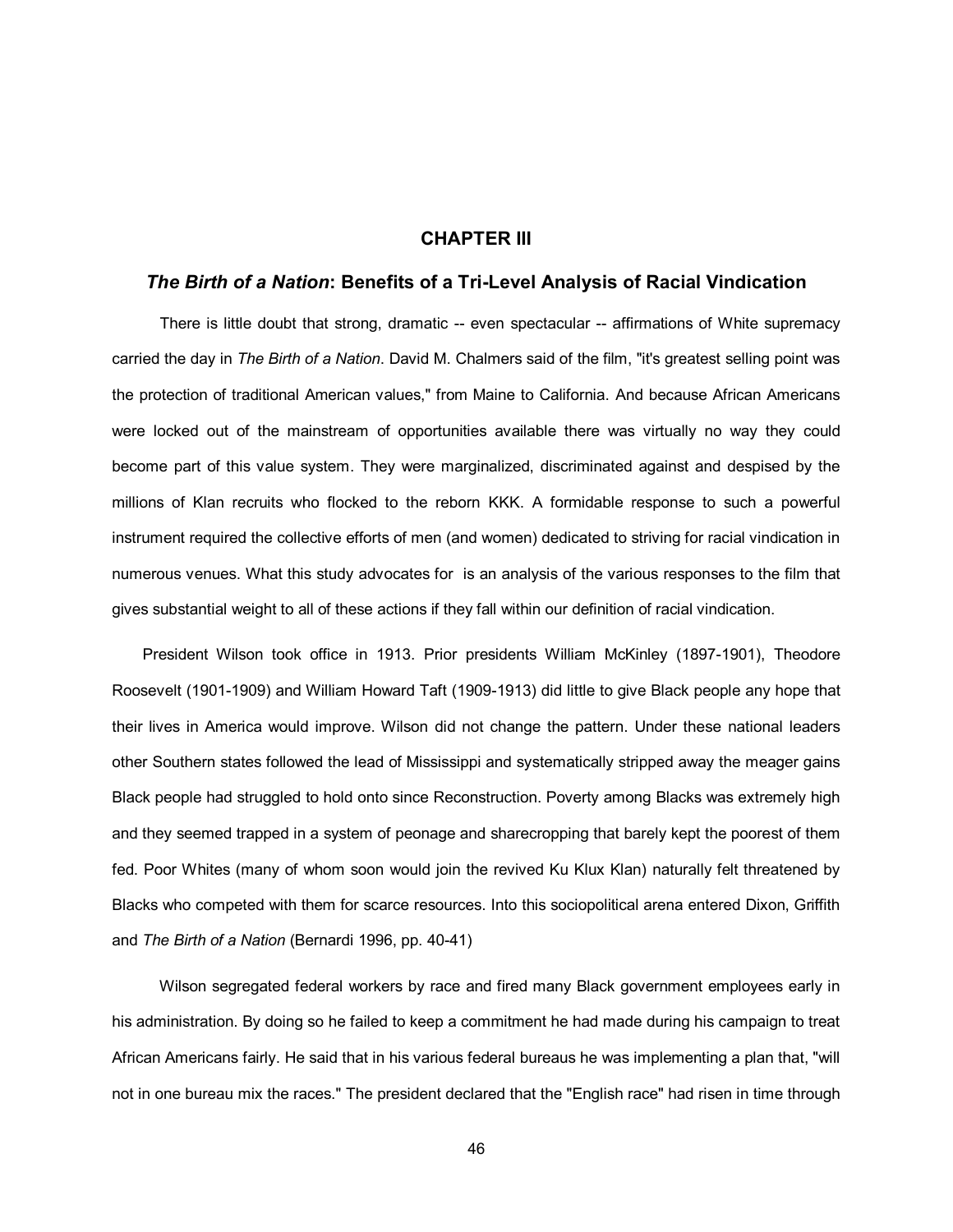various circumstances -- and that others also must do so by waiting their turn. A few months after his wife died, Wilson agreed to allow Dixon and Griffith to exhibit an early private screening of his film (then titled *The Clansman*) in the East Room of the White House. Contrary to some historic accounts this would not be the first time a film was shown there. Wilson and members of his cabinet saw the film *Cabria* in the White House on June 26, 1914, two months before Mrs. Wilson died. In any case, the fact that Griffith exhibited *The Birth of a Nation* (or *The Clansman* as it was known then) in the White House for the president legitimized the film and its message in the minds of millions of Americans (Franklin 1979) (Stokes 2007) (Jozajtis 2001) (Leab 1976, 34).

 After viewing the three-hour movie Wilson reported that he was very pleased with the exhibition. Allegedly he said, "it was like writing history with lightning. And my only regret is that it is all so terribly true." Scholars have debated over whether or not Wilson actually said these words. What is certain is that once the film was released to the public, in spite of pressure placed on him to do so, Wilson never publicly expressed his disapproval of exhibitions of the film. And audiences all across America flocked to see the movie, helping it break attendance records for a silent picture. Many people rode trains for long distances to reach movie houses in the nearest big city where it was shown (Slide 2004) (Stokes 2007) (Reid 1993).

 Once Dixon had exhibited the film for the president he wasted no time in setting up a second important private showing for Supreme Court Justice Edward D. White. When they met later that day White told Dixon that he never had seen a silent film and he had no intention of seeing this one. But as Dixon was about to leave he mentioned to White that *The Birth of a Nation* showed the true history of the Ku Klux Klan. Suddenly, White showed interest in the project. "I was a member of the Klan, sir," he said. White agreed to see the film that evening with Dixon, Griffith and several other important guests. Again, Dixon benefitted from what Feagin identifies as the privilege of having White skin. Getting his foot in the doors of two of the country's most influential leaders was an advantage that none of the African Americans who formed the racial vindication movement in response to *The Birth of a Nation* would enjoy (Slide 2004) (Franklin 1979) (Stokes 2007).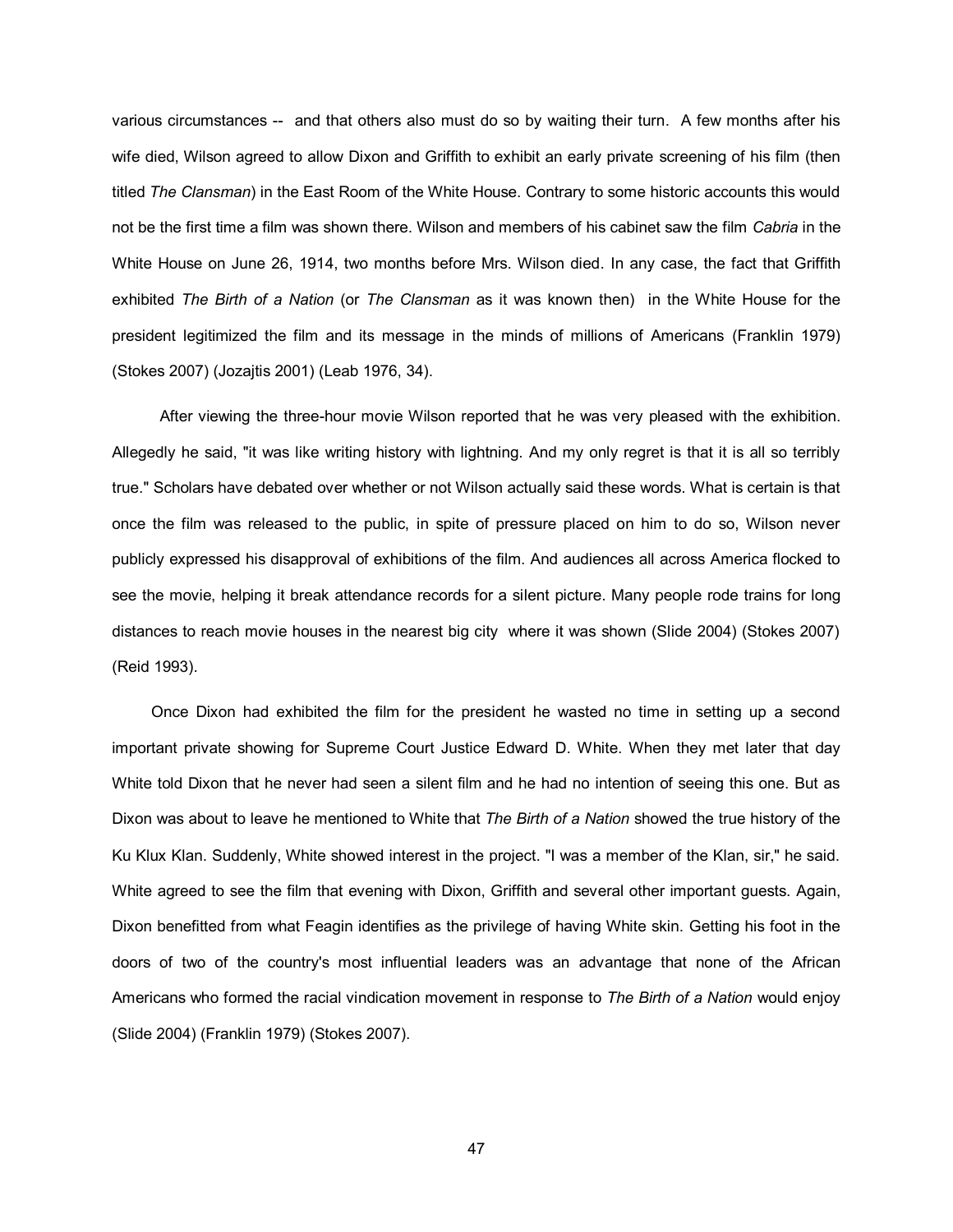The National Press Club hosted White, thirty-eight United States senators, some fifty members of the U. S. House of Representatives and several of their wives for a screening of *The Birth of a Nation*. Others in attendance included members of the diplomatic corps, several other high-ranking government officials and numerous journalists. They viewed the film in the grand ballroom of Washington's Raleigh Hotel. When the screening ended the group showered Griffith with praises. It represented an important second step for Dixon and Griffith in building political clout to withstand the opposition to exhibitions of the film they were sure would come. Dixon screened the movie several more times for journalists and other men of influence before the official premier. Actor Douglas Fairbanks and his wife, for example, attended one of the screenings. This all gave Dixon and Griffith tremendous momentum as they primed the country for their epic production (Slide 2004) (Franklin 1979) (Stokes 2007).

 The men and women who opposed racism sprung into action immediately after the official public premiere of the film took place February 8, 1915 at Clune's Auditorium in downtown Los Angeles. Later that day Director Griffith copyrighted the movie as *The Birth of a Nation or The Clansman*. The year was significant because it marked the Fiftieth Anniversary of the, "high tide of the Civil War ... celebrations" (Chalmers 1987, pp. 2-3).

 As noted previously, the one sustained national effort to thwart exhibitions of *The Birth of a Nation* centered came from the NAACP and its various branch offices. But even within this fledgling new organization disagreement existed among the leadership about how best to contest Griffith's work. DuBois, the group's most visible public face, refused to get involved in public protests, appeals to censorship panels and petitions to the courts over exhibitions of the film. There were many other marginalized efforts to stand up to Griffith's monster. After Washington's death Scott bumbled his way through one failed attempt after another to finance and produce a film that could rival the impact of *The Birth of a Nation*. Trotter succeeded in rallying thousands of protesters in Boston but failed to stop exhibitions of the film there. Abbott and his *Chicago Defender* published several scathing rebuttals of the film's messages that circulated all over the nation. But his success in blocking exhibitions of the film were limited to Chicago (and there only temporarily) and to other cities in Illinois.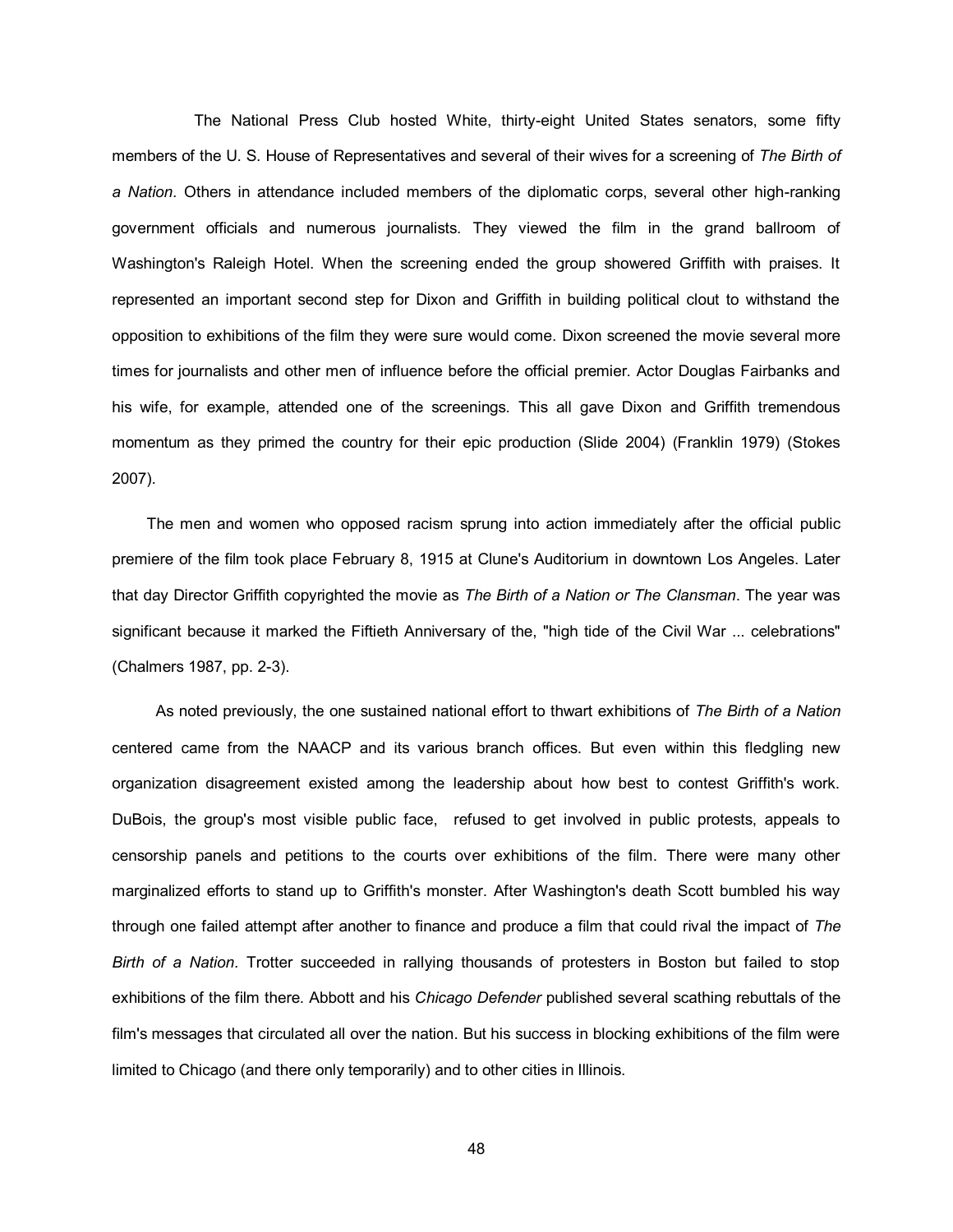Epilogues to *The Birth of a Nation* of students at Hampton and Tuskegee Institutes failed to effectively address the racist images that immediately preceded them during these three-hour film marathons in movie theaters. Meanwhile Foster, the Johnson brothers and Micheaux could only finance film shorts that did not get major distribution agreements with white-owned theaters. Their low-budget films primarily were seen only by Black audiences. Individually their best work was woefully inadequate to be considered very effective antidotes for *The Birth of a Nation*. Yet, the collective efforts of these "race men" and women were indeed admirable. The film scholars cited in this study examine these efforts to vindicate the race as individual efforts only. By doing so they miss the opportunity to examine the cumulative impact -- the tri-level analysis -- that this study endorses (Stokes 2007) (Slide 2004).

 Not until 1939 -- twenty-four years after the release of *The Birth of a Nation* -- did another film (*Gone With the Wind*) gross more than the approximate \$50,000,000 Griffith's movie earned. David O. Selznick's epic movie, like *The Birth of a Nation*, was a story of the old South in Civil War and Reconstruction. And as much of the public did with Griffith's film it considered Selznick's tale factual also. Both films portrayed a noble South being overrun by a vicious and corrupt North. They both also depicted Whites as chivalrous and courageous and Blacks as lazy, simple-minded or loyal to a fault to their masters. Selznick's slaves were so loyal that they remained on the plantation, Tara, long after they were freed by the Union ("Yankee") Army. As was the case with *The Birth of a Nation*, the NAACP firmly opposed exhibitions of *Gone With* the Wind. And as was true in the prior case, NAACP protests and court challenges alone had important but marginable success in doing so.

### **The Making of** *The Birth of a Nation* **and America's Response**

 This study's argument centers around Cripps' comments on the limited options facing the proponents of racial vindication. His assessment of possible options for racial vindication does not take into account the cumulative impact on racism of more than one of the viable options he listed.

 In the years immediately following 1915 numerous people did pursue all the venues Cripps cited. These reactions to *The Birth of a Nation* occurred simultaneously, increasing their effectiveness, and not in isolation as Cripps' focus on *The Birth of a Race* would suggest. Written condemnations of Griffith's film were published and circulated as public criticism of the film took place in movie theater lobbies and in the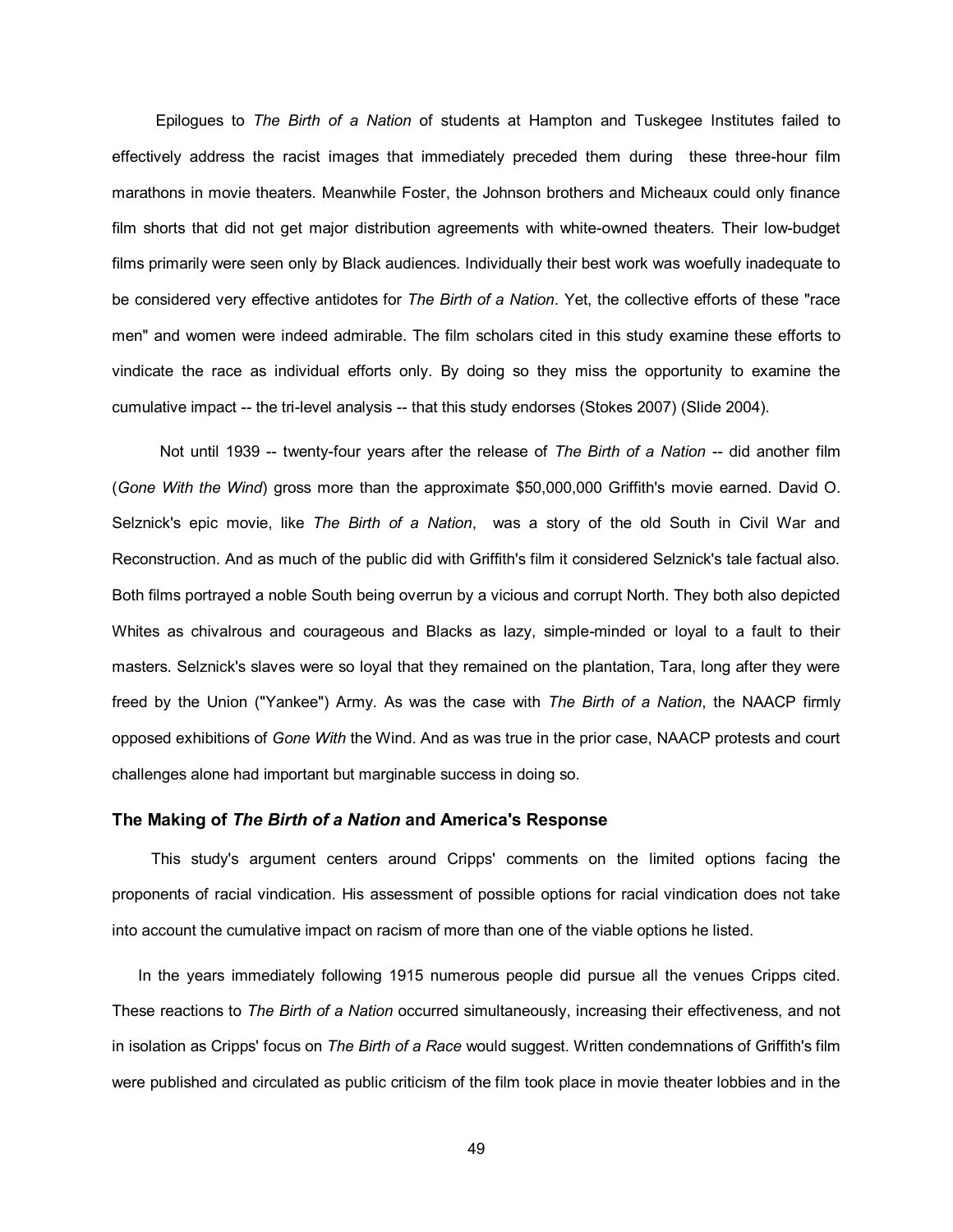street. NAACP leaders appeared before numerous censorship boards and city councils while its lawyers argued for their cause before judges. Black film makers turned out movies in California. All these men of courage learned from each other how to best stand up for the race. The Klan, which rose to prominence after 1915, had registered nearly 100,000 members by 1921. It remained the most tangible example of the racial hatred represented in *The Birth of a Nation*. By 1925 it claimed more than three million subjects (Chalmers 1987, p.33).

 Linda Williams said that Dixon, Griffith and the Aiken brothers helped convert the nation to the "southern mentality" when they released *The Birth of a Nation*. According to Williams the film replaced the Uncle Tom-inspired sympathy of the antebellum and Reconstruction South to the, "new sense of historical truth." But whose truth was Griffith's audience being fed? The "new" nation he helped create was one in which North and South formed racial solidarity at the expense of the Black man, who was painted as their common enemy. This so-called common enemy posed a constant sexual threat toward defenseless White women. Thus this philosophy dictated that the Gus character Dixon invented and who Griffith embellished had to die a violent death (he was lynched) at the hands of the White males who were merely protecting their White women. The mere proposal of marriage -- physical contact between the two or not -- by a Black man to a White woman mandated a death sentence in the society dominated by this "southern mentality (Williams 2001)."

 One thing was sure: the White public went to see the film in record numbers, making Dixon, Griffith, the Aiken brothers and other major investors rich men.

 According to Grace Elizabeth Hale, in Griffith's movies, "blacks at last stand virtually alone in being responsible for the 'hell' of Reconstruction." This repudiation creates not just national reconciliation," Hale says, "but the birth of the new Anglo-Saxon nation as well." In her book *Making Whiteness: the Culture of Segregation in the South, 1890-1940* she asserts that war and Reconstruction in the film also provide the narrative for allowing a new respect for White femininity to join White male masculinity. Both concepts compliment, of course, White supremacy. In addition Reconstruction limited the open access White males previously had to Black females in the slave quarters. This brought on White male frustration, complimented by their increased glorification of White women, which fueled their yearning to lynch the,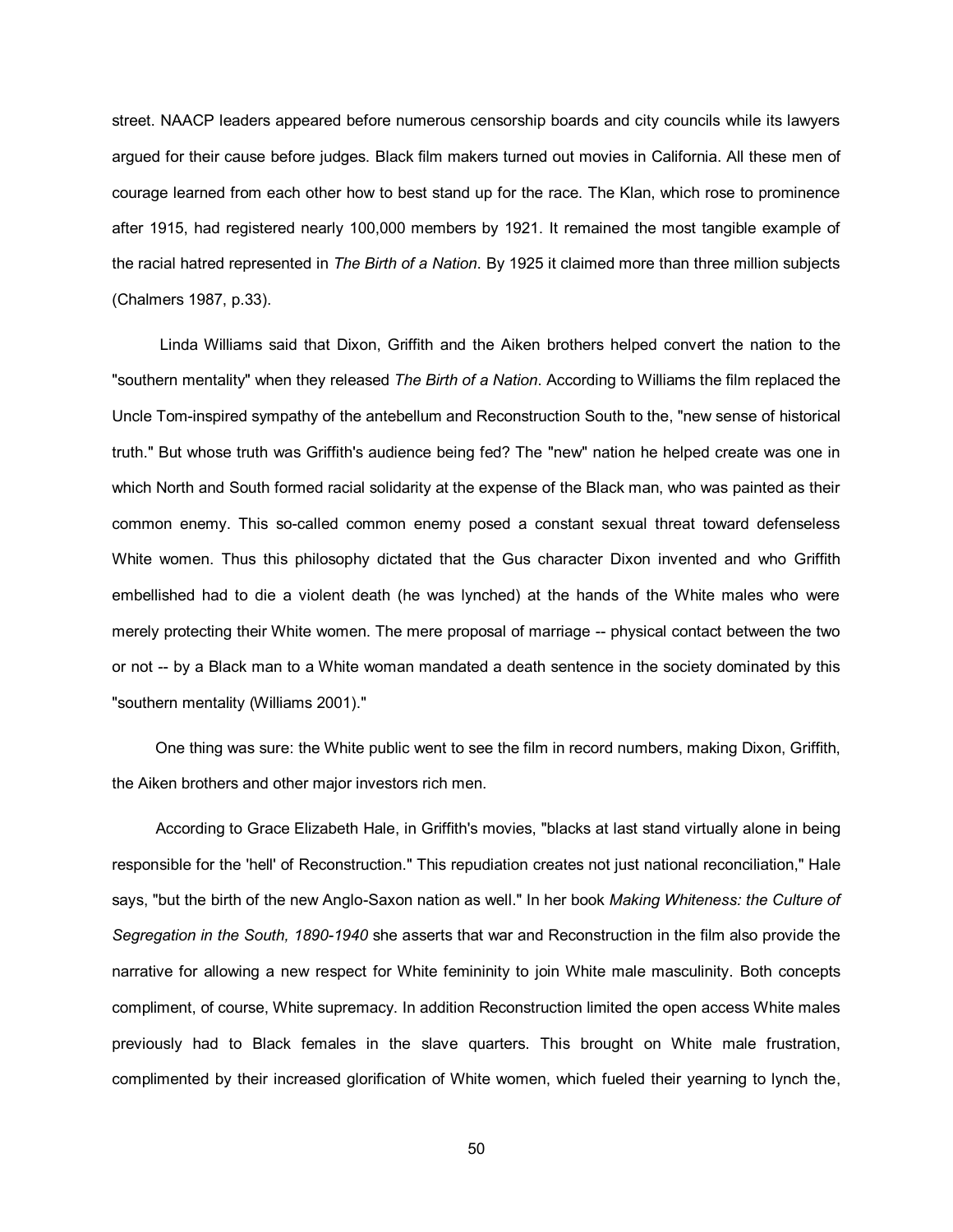"black beasts rapists." Thus the country in the early twentieth century moved decidedly toward, "building segregation as culture upon segregation as policy" (Hale 1998, pp. 79, 233).

 By 1928 more than two million members had left the KKK. Much of the organization's decline in the late 1920s was due to internal corruption and incompetent leadership. Some of it's downfall was due to an America that fought back against attacks on Blacks, Catholics, Jews and foreigners who did not fit the White Anglo-Saxon profile. This paper also attributes some this decline in White supremacy's potency via the KKK to the influence of the Harlem Renaissance. This movement took place in America's largest city and was led by exceptional African Americans.

 For many years racist propaganda claimed that Blacks lacked superior intelligence. And the Klan warned its followers that they posed a dangerous threat to their security. Yet by 1920 no Negro rebellion had taken place on the cotton farm or in the urban ghetto, David M. Chalmers pointed out. Instead, hundreds of talented Black writers, musicians, singers, dancers, painters, poets and philosophers settled in New York City. They put to bed the lie that Black people could only imitate Whites and were only good for performing manual labor. Thus the impact this creative energy coming from New York had on the nation -- the Harlem Renaissance -- must be considered in any analysis of the impact of racial vindication in the years that followed the release of *The Birth of a Nation* (Chalmers 1987, pp. 33, 291).

### **Racial Vindication Following** *The Birth of a Nation* **Through the Written Word**

 DuBois issued the first edition of the *Crisis Magazine*, the official literary arm of the NAACP, on January 1, 1916. By then *The Birth of a Nation* had been shown all over the country and was stirring up controversy as no other film had ever done. Du Bois was aware that he put out the first *Crisis Magazine* on the one-year anniversary of *The Birth of a Nation's* opening showing in Riverside, California. The Crisis sounded the alarm against the divisive impact *The Birth of a Nation* had on race relations in America and continued to do so for years. DuBois, however, thought it folly to respond to *The Birth of a Nation* through organized protests of by producing films in the spirit of racial vindication. He believed such reactions would only result in giving the film more publicity and increasing public interest in it.

 Instead DuBois revived his 1911 pageant "The Star of Ethiopia" in 1915 and organized performances in New York and Washington, D. C. In 1916 he took the pageant to Philadelphia. Due in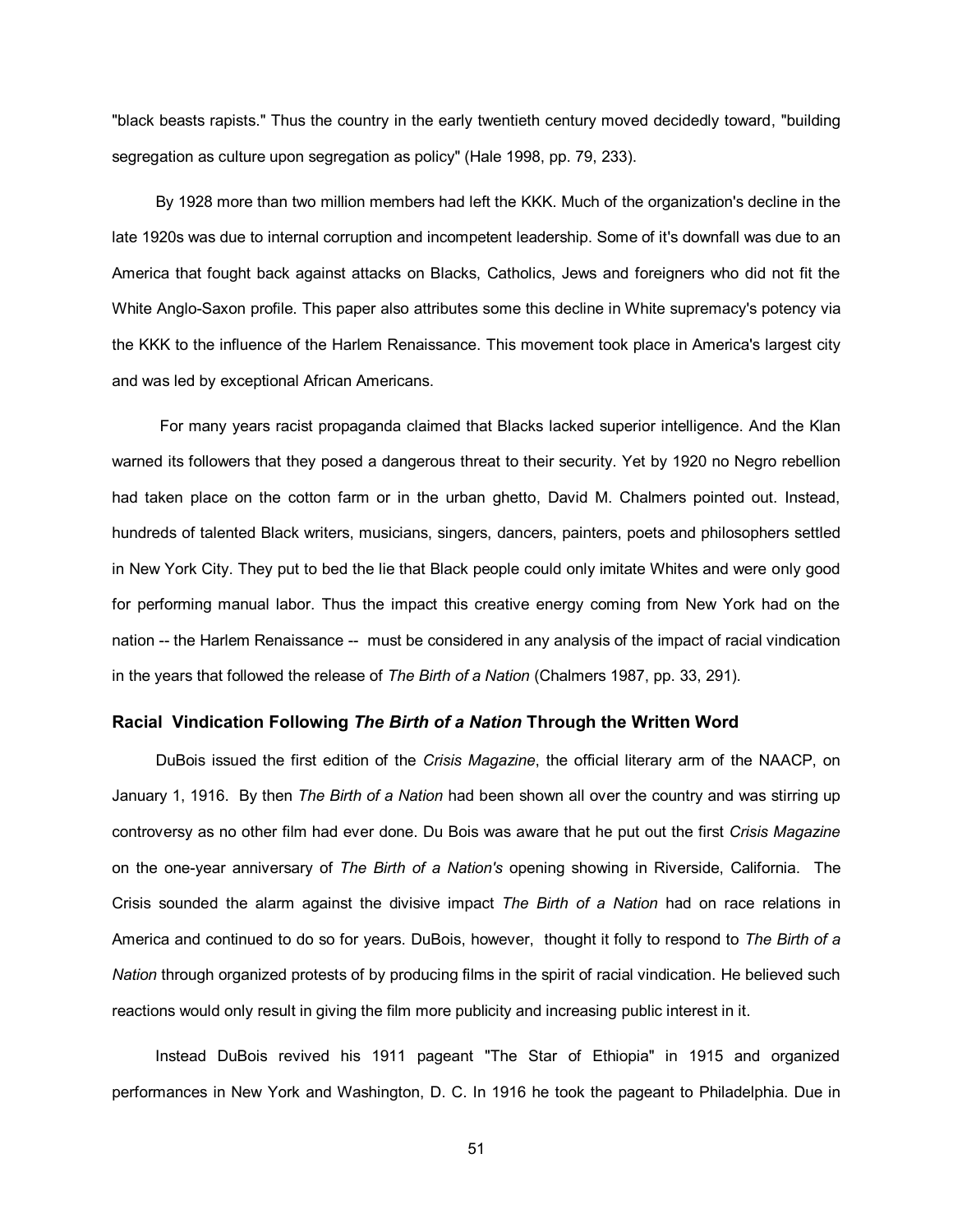large part to excessive expenses associated with the lavish production it was only performed one more time, in the Hollywood Bowl in 1925.

 Pero Dagbovie argues that the lynching of Blacks during Reconstruction could classify as genocide, based on various scholars' definition of the term. The Klan (and Griffith) saw lynching (or the threat of lynching) as a necessary tool to maintain the strict line of interaction between the races. In 1919 the NAACP published the eye-opening book *Thirty Years of Lynching in the United States, 1819-1918.* The organization also supported the federal Dyer Bill. But the Senate failed to pass it.

 NAACP membership grew from 5,000 in 1914 to around 9,000 in 1917. Then it sprang up to about 90,000 in 1919. Thus, membership increased ten-fold in this two-year period! In 1913 the NAACP had only a few branch offices. By 1919 there were more than 300 branch offices in cities all over the United States. The organization's web site credits its fight against *The Birth of a Nation* for this unprecedented growth during such a short period of time. This explosion in civic activism via membership in the country's largest civil rights organization must be considered as playing a significant role in an assessment of the cumulative opposition to the film (http://www.naacp.org.).

 It meant much to these brave men and women to stand tall, affirm their humanity and to vindicate Black people in the wake of *The Birth of a Nation*. They did so in spite of the decisions the majority court of public opinion ruled by judges, mayors or censorship committees that maintained "business as usual" attitudes (Dei 2001).

 In November 1921 DuBois published his monthly opinion column in *The Crisis* Magazine. In it he said, "The absolute equality of races -- physical, political and social -- is the founding stone of world peace and human advancement." He told his readers that, " science, religion and practical politics deny the God-appointed existence of super races or of races naturally and inevitably inferior" (DuBois 1921)

 As a display of race pride, the Crisis prominently ran advertisements for Black colleges in each edition. They promoted such institutions of higher learning as Virginia Union University, Lincoln Hospital and Home, The National Training School in Durham, North Carolina, the State of New Jersey Manual Training & Industrial School For Colored Youth, Lincoln University in Chester County, Pennsylvania, Wiley College, Cheney Training School For Teachers in Cheney, Pennsylvania, Atlanta University,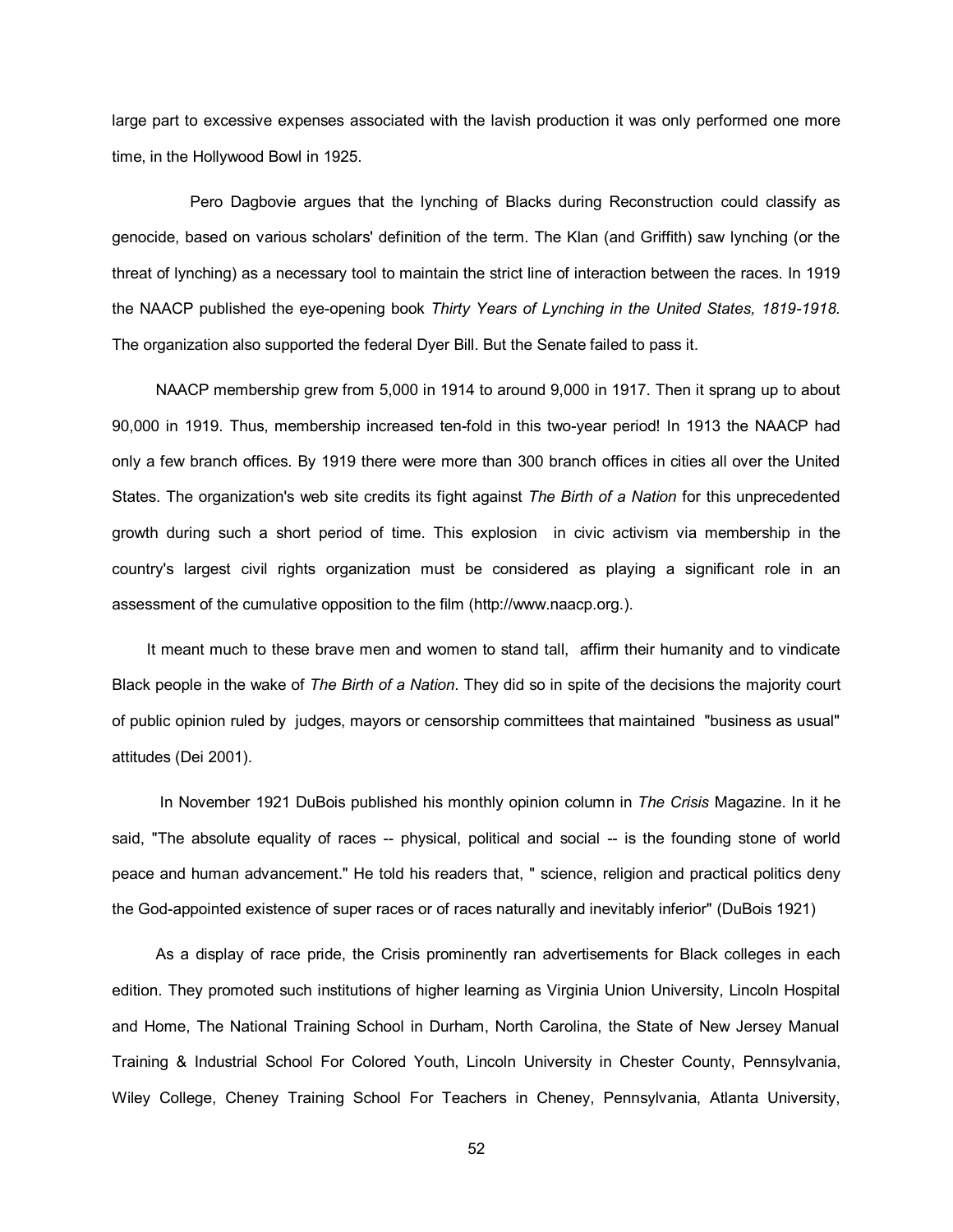Morehouse College, Knoxville College, Clark University, The Florida Agricultural and Mechanical College, Fisk University, Biddle University in Charlotte, North Carolina, Morris Brown University, Simmons University in Louisville, Kentucky, the Berean Manual Training and Industrial School, Talladega College, the Daytona Normal and Industrial Institute for Negro Girls, Roger Williams University in Nashville, Tennessee, Joseph K. Brick Agricultural Industrial and Normal School in Bricks, North Carolina, Coleman College in Gibsland, Louisiana, the St. Mary School in Philadelphia and the Colored Teachers' Bureau in Wilberforce, Ohio (DuBois 1921).

 By running these advertisements on the inside front cover of *The Crisis* DuBois was making the point that higher education and knowledge were not the special possessions of White men. African American schools trained thousands of young people each year. The fact alone that so many Black colleges and secondary schools existed was a major blow for racial vindication. And DuBois wanted those who believed that Dixon and Griffith were right to ridicule Black intellect to stand corrected in the pages of the NAACP's periodical. As editor of *The Crisis* DuBois chose not to spar directly with Griffith in the pages of the magazine. But several Black newspapers did so on a regular basis in the years that followed the release of *The Birth of a Nation* in 1915 (BuBois 1921).

 Thabiti Asukile credits self-trained historian Joel Augustus Rogers with writing an effective racial vindicationist novel in 1917 -- *From Superman to Man.* Wilson J. Moss calls Rogers, "the most beloved and influential of the vindicationists." In his book Rogers describes a dialogue between a Pullman porter named Dixon and a White southern legislator. The expected roles are reversed in the novel, however, because the Black man exhibits the superior intellect of the two and belies the stereotypical image that Griffith portrayed in *The Birth of a Nation*. Among those who complimented Rogers for his work were Rev. George Frazier Miller of St. Augustine Church, the journalist John Edward Bruce, author William H. Ferris, Harlem stepladder intellectual Hubert Harrison and New York's Black bibliophile Schomburg.

 Rogers compelled his readers to view African Americans in the larger context of world history. He exposed the fallacy of, "sub-Saharan Africans and their descendants in the Americas as brutes who were incapable of functioning as intelligent human beings outside the normal order of human bondage." Asukile says that Rogers read many of the racist books that were published during the early twentieth century.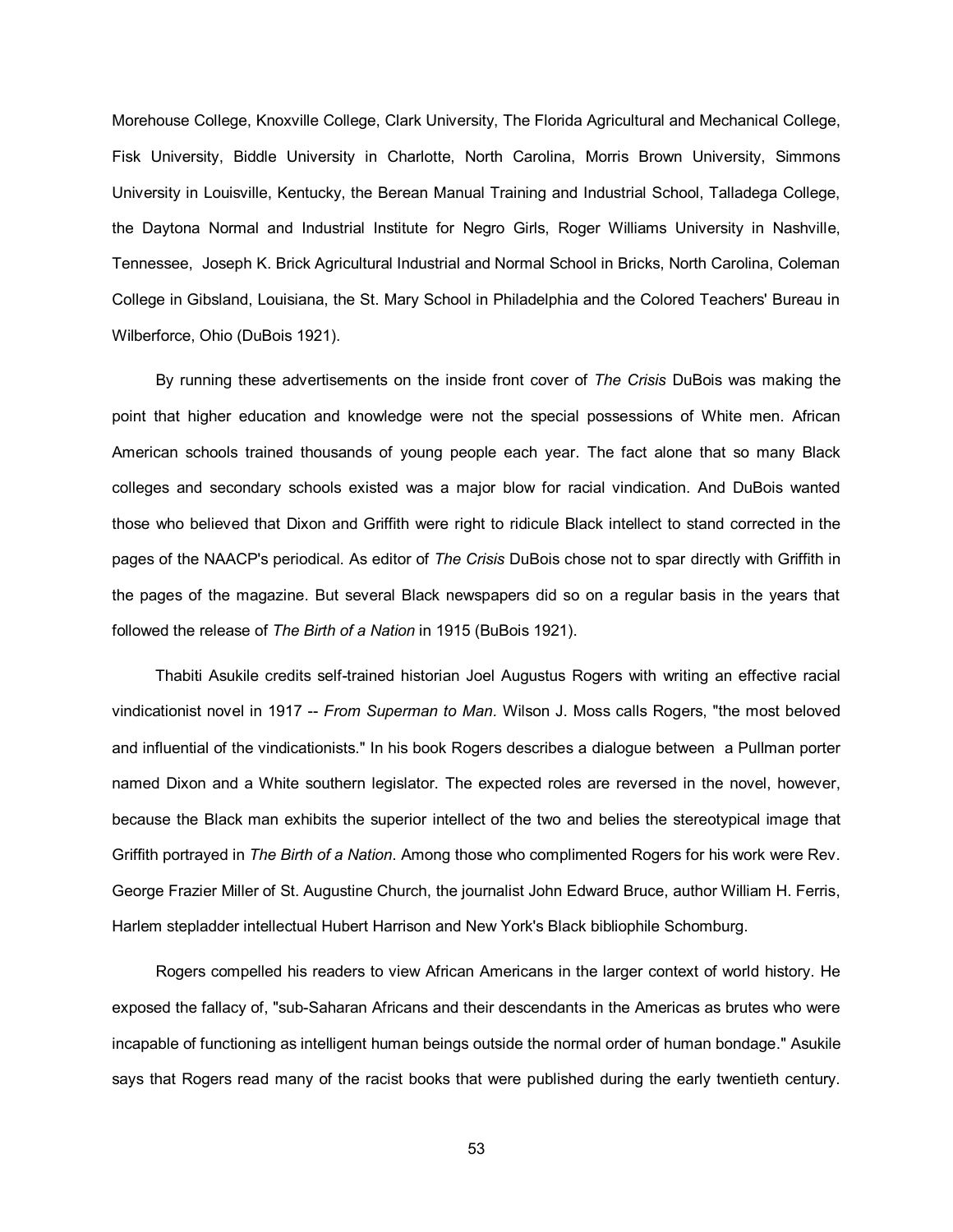But, "none seem to have moved him more than Thomas F. Dixon Jr.'s *The Clansman*: *An Historical Romance of the Ku Klux Klan* (1905)." Rogers, like film maker Oscar Micheaux, worked as a railroad porter out of Chicago. His experience traveling from state to state while meeting numerous White passengers greatly expanded his world view. His exposure as a train porter to the psyche and attitudes of many White Americans gave him the first-hand background to write *From Superman to Man* (Asukile 2011).

 Traveling from Chicago to other cities gave Rogers and other Pullman porters the opportunity to distribute copies of Abbott's *Chicago Defender* to Black people in other cities and towns who otherwise might not have had access to this source of information. By 1925 the *Defender* reported a circulation of more than 200,000 copies, making it the largest selling Black newspaper in the United States. Thus, the Pullman porters played an important role in the racial vindication movement following the release of *The Birth of a Nation*. They helped distribute the news that helped to redeem the humanity of African Americans. Rogers said in the Courier, "As a young man I wasn't interested in 'race.' Then in Thomas Dixon's '*Clansman*' I read that if you had a 'drop of Negro blood' you were damned intellectually and I began to take notice". The role these Black workers played, therefore, helped lift up the hopes and aspirations of African Americans. This important contribution must not be discounted by scholars who assess in isolation the value of the role Black newspapers played in the racial vindication movement (Asukile 2011).

 Rogers' interaction with other members of the racial vindication movement further demonstrates the importance of examining the effectiveness of taking a broad view of these rebuttals to *The Birth of a Nation*. He sent copies of *From Man to Superman* to race leaders whom he respected. DuBois initially did not think much of the book. But eventually DuBois praised the work in *The Crisis*.

 Griffith had a curious relationship with the Black press following the release of *The Birth of a Nation*. *The Baltimore African-American, California Eagle, Chicago Defender, New York Age, New York*  Amsterdam News, Norfolk Journal and Guide, Philadelphia Tribune and the Pittsburg Courier all informed their readers of protests and other reactions to the film for years after its release. Still, he refused to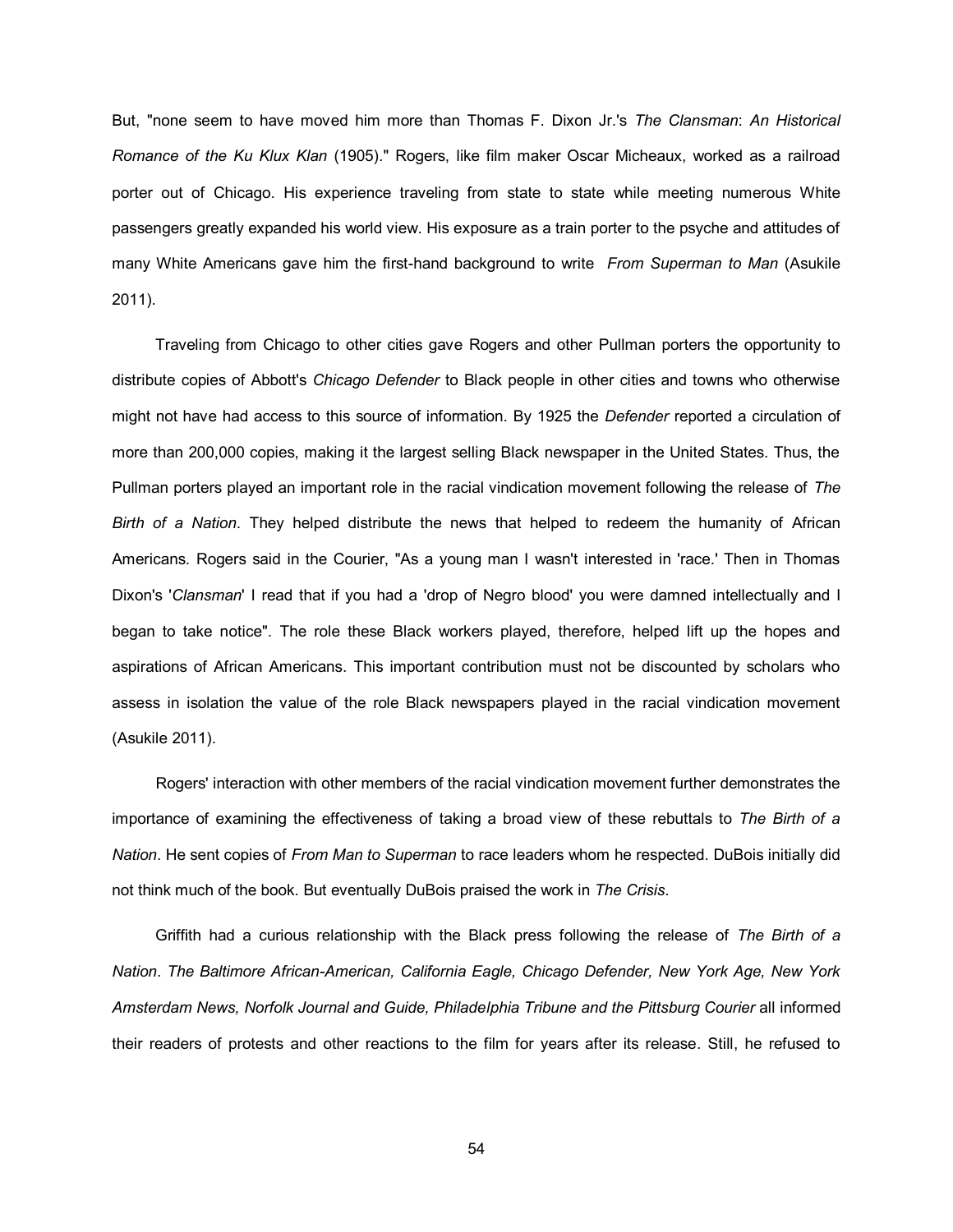acknowledge that his film was detrimental to race relations. The Black press continued to hammer away at the movie (Glick 2011).

 Robert L. Vann, like Rogers also of the *Pittsburg Courier*, was one of the leading voices in Black journalism in America from 1910 to 1940. Andrew Buni says that one of Vann's missions in the *Courier* was to, "combat the distortions in the white press's portrayal of black people, deliberate or not." As pointed out later in this study, White newspaper reports, editorials, cartoons and advertisements such as those that routinely ran in the *Tampa Morning Tribune* while *The Birth of a Race* was being filmed there in 1918 demeaned African Americans. Thus, the Black press attempted to vindicate the race by using the same venue that White communicators used. The cumulative contributions made by activist newspaper journalist like Vann, Abbott with the *Chicago Defender*, Trotter with the *Boston Guardian* and P. B. Young of the *Norfolk Journal and Guide* all meet our definition of racial vindication. They refuted the false notions that Black people were naturally inferior and that they had not made (and were incapable of making) significant contributions to civilization (Franklin and Collier-Thomas 1996, 164).

 Some Black newspapers interpreted *Intolerance,* a Griffith film that followed *The Birth of a Nation,* as sort of an anti-*The Clansman* film. Glick believes that Griffith underwent an ideological epiphany following *The Birth of a Nation.* But as Richard Schinkel observes, Griffith did not address "racial intolerance" in his new film. And the movie did not offer an apology for *The Birth of a Nation*. Still, the prominent Black newspaper the *Chicago Defender* complimented Griffith for employing renowned Black actor Noble Johnson in the production of *Intolerance*. Johnson portrayed a chariot driver in the film, a minor role but one for which Griffith won praise from many Blacks and Whites. Still critics continued to point to the lack of diversity in Hollywood when it came to hiring Black actors for major films. For many years to come the industry preferred to use Whites in blackface over talented Black actors. And when Blacks were hired, they were casts as servants, entertainers or as vile human beings (Glick 2011).

 Bogle, again, identifies those "Black roles" as stereotypical Uncle Toms, coons, mammies, bucks or tragic mulattoes. At the same time (since these were virtually the only roles Hollywood hired Blacks for before World War II) most of the Black press applauded film executives whenever they hired African Americans regardless of the role. Hattie McDaniel, the first Black actor to win an Oscar (for her role as the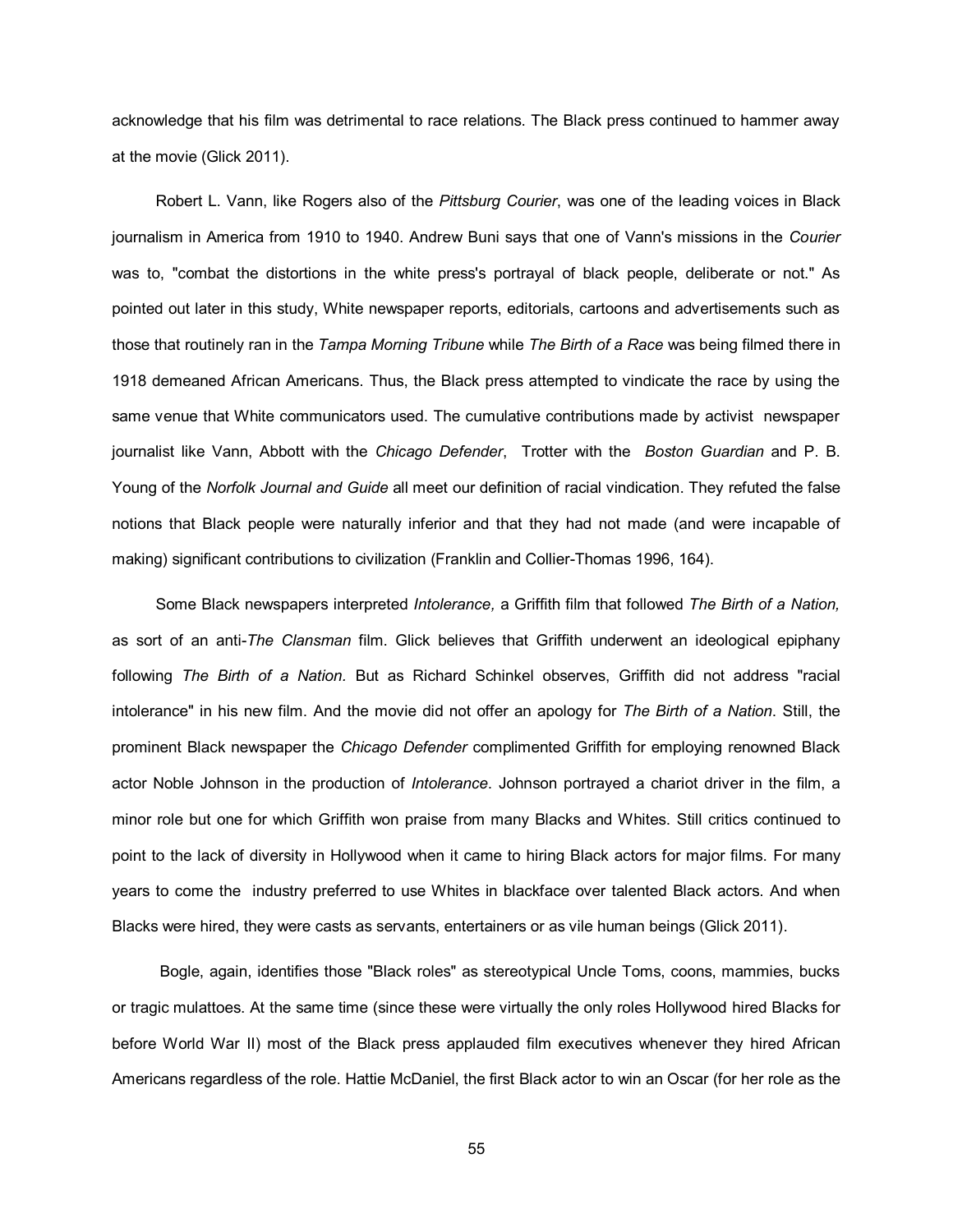faithful servant Mammie in 1939's *Gone With the Wind)* once said, "I'd rather play a maid than to be one." And the debate over which is more valuable to African Americans -- employment for Black actors or the image their roles gave to the group -- continues into modern times.

 African Americans created a Black public sphere in order to attack the problem. In his 1963 essay "The Reaction of the Negro to the Modern Motion Picture *The Birth of a Nation"* Cripps says that most Negroes in the urban North turned to censorship because they lacked funds to produce their own pictures. The NAACP mailed out copies of Francis Hackett's stinging review of *The Birth of a Nation* in the "New Republic" to 500 newspapers. African American and liberal Whites privately printed and distributed pamphlets denouncing the film. This organized protest by newspapers sympathetic to the cause of bringing exhibitions of *The Birth of a Nation* to a halt was effective in alerting Black people across the country to the urgency of the crisis. But New York Mayor John P. Mitchell denied the NAACP a license to parade there in protest of the movie. Still, one of the most publicized rebukes of the film came from the pen of Jane Adams on March 13 in Oswald Garrison Villard's *Post.* In July 1915 radical *Chicago Defender* Editor and Publisher Abbott ran a cartoon that linked the film with the Ku Klux Klan and led the protest there against the movie (Cripps 1963).

 On May 13, 1921 *New Age* columnist, NAACP Executive Secretary and Harlem Renaissance writer James Weldon Johnson viewed *The Birth of a Nation* at New York's Capitol Theater. He wrote that the film was being revived then in response to the recent murder of eleven Black farm workers in Jasper County, Georgia. There had been tension there when a White plantation owner was accused of violating peonage laws. Johnson argued that there should be great outrage coming from the Catholic and Jewish groups in America over the resurrection of *The Birth of a Nation* in the 1920s. He pointed out that the Ku Klux Klan was attacking members of these ethnic groups as well as African Americans. The *Chicago Defender's* Abbott, considered with Trotter the most aggressive of Black journalists in the country, led a boycott in his city that blocked the initial attempts to exhibit the film there.

 Protests in the Black media over *The Birth of a Nation* film took on an international flavor in 1923 when Paris banned the film for a second time. *The Chicago Defender* ran a story on its editorial page under the headline "French Democracy Versus American Race Prejudice." Cubans in Havana blocked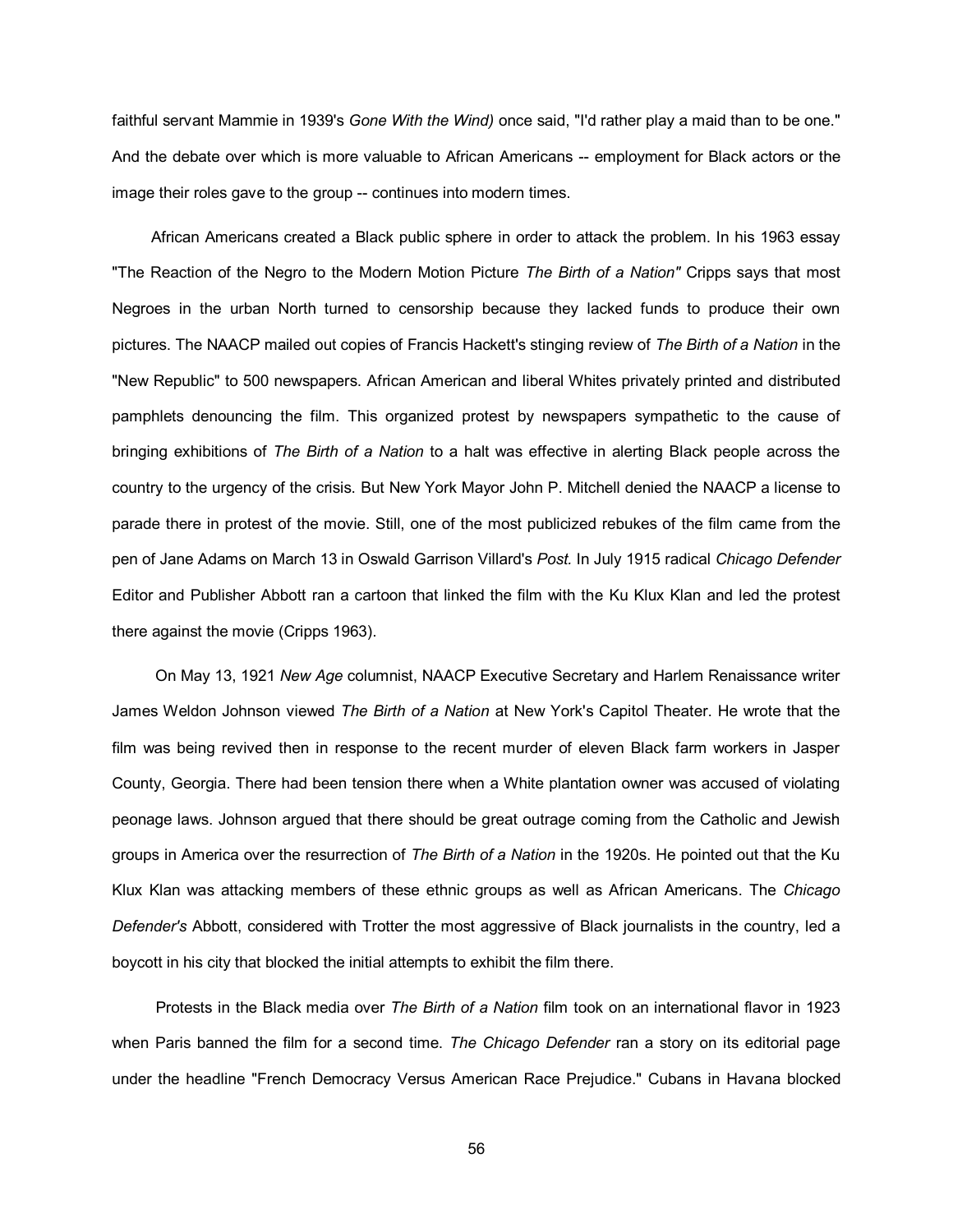exhibitions of the film on the island and European correspondent J. A. Rogers spoke against *The Birth of a Nation* being screened in Milan.

 Two of the first men who responded to the need for racial vindication in America after *The Birth of a Nation* was released by joining DuBois in using scholarship, research and historical inquiry were Schomburg and Carter G. Woodson. They actually had responded in this way to the need for racial vindication in America long before (and long after) the release of *The Birth of a Nation.* Schomburg left his native Puerto Rico for the United States in 1891. He settled in New York on April 17 at a time when Blacks and other non-White Americans began forming organizations that could vindicate the race from the notions of White supremacy in the post-Reconstruction era. Soon after coming to America Schomburg became secretary of the Las Dos Antillas (The Two Islands) Club, which sought independence from Spain for Cuba and his native Puerto Rico. Woodson, who earned a Ph. D. from Harvard, founded the Association for the Study of Negro Life and History (ASNHL) on September 9, 1915 -- eight months after *The Birth of a Nation* burst on the American scene. Known as the "Father of Black History" Woodson founded ASNLH in the Chicago office of the executive secretary of the Wabash Avenue Department of the Young Mens Christian Association (YMCA) (Dagbovie 2004, 381).

 Schomburg began collecting African artifacts, books, all kinds of documents and items of interest in Puerto Rico. He continued this practice when he arrived in New York. Just before he arrived in Harlem five men there formed the Negro Society for Historical Research. In 1897 the American Negro Historical Society was formed in Philadelphia. And the American Negro Academy (so named by poet Paul Laurence Dunbar) was formed in the Washington D. C. home of John Wesley Cromwell. By 1911 Schomburg had accumulated 300 books and valuable Afrocentric documents and artifacts. He said much of his vision was confirmed in a speech given in 1911 by Black Harvard graduate Locke titled "The Question of a Race Tradition." The first African American Rhodes scholar, Locke founded the African Union Society in Oxford, England and said, "there is no alternative to turning back toward an African past". And in 1914 -- the same year Griffith was filming *The Birth of a Nation* -- Cromwell published *The Negro in American History* and Schomburg joined the American Negro Academy.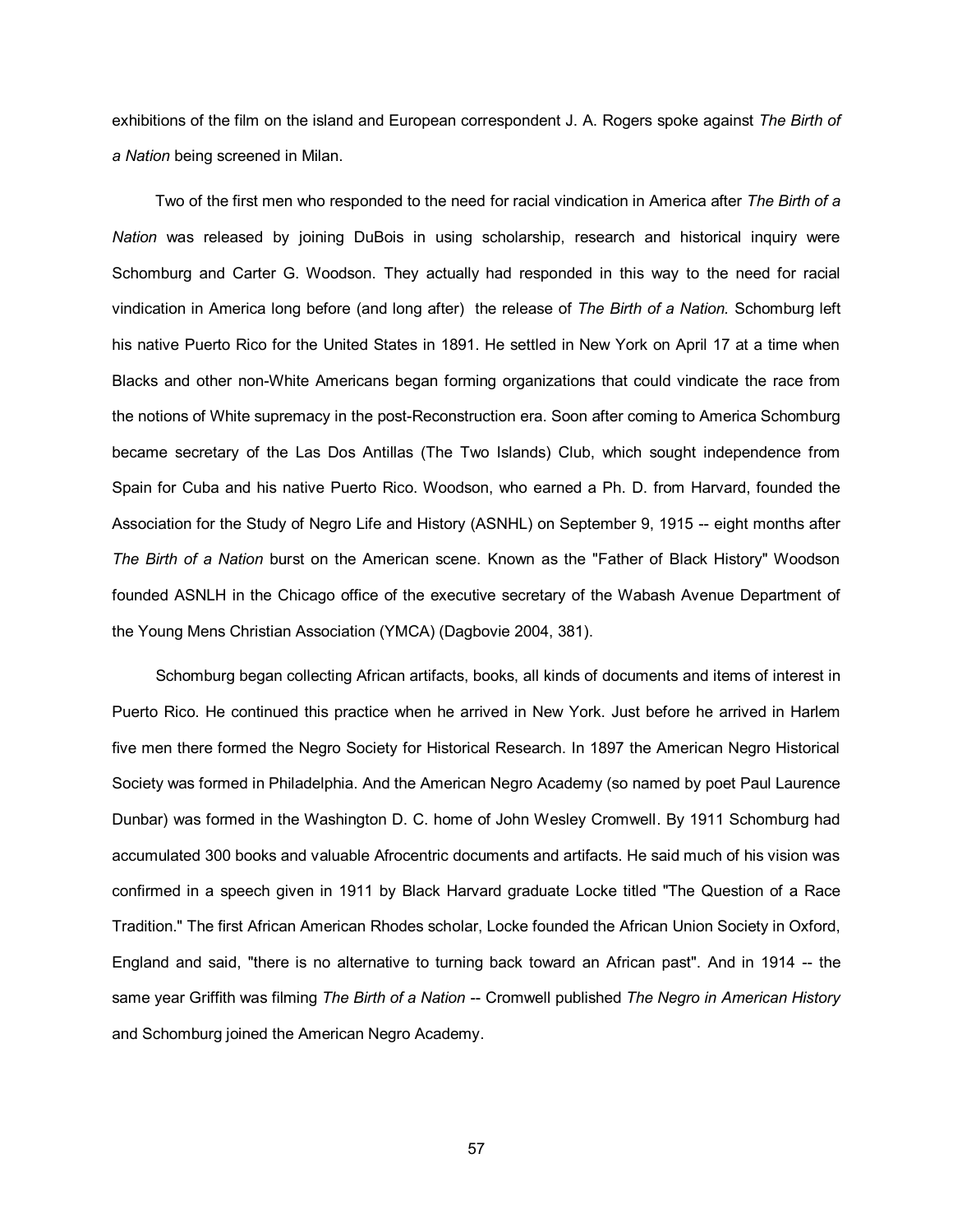In 1915 Schomburg used the pen name "Guarinex" and published his *Checklist of American Negro Poetry*. The document contained 236 items and consisted of fifty-seven pages. He and Bruce Grit collected other texts, artifacts and items of interest relevant to the African diaspora. In the tradition of racial vindication Schomburg declared their purpose to be, "to collect evidence and undertake research that would inform, inspire and uplift the black race." They vigorously pursued racial vindication.

 Joining Woodson as founders of ASNLH were George Cleveland Hall (the group's first president), W. B. Hargrove, J. E. Stamps and A. L. Jackson. Woodson served as the founding director of research and editor of the monthly journal. J. E. Moreland was elected secretary-treasurer. J. A. Bingham, Miss S. P. Breckridge and G. N. Grisham all served on the executive council. Early editions of the journal focused on negro achievements and included such topics as: the history of free negroes prior to the civil war; negroes during Reconstruction; negro urban laborers; rural workers and negroes in the church and in professions. The group's *Journal of Negro* (later *African American) Life and History* made its debut on January 1, 1916, as the founders of ASNLH and their supporters all over America still was all abuzz over the controversial *The Birth of a Nation*. Like DuBois and *The Crisis*, they also chose to debut their racial vindication publication on the date that coincided with the first anniversary of *The Birth of a Nation*.

 V. P. Franklin and Bettye Collier-Thomas say, "From the beginning (1915) Carter G. Woodson knew that the *Journal of Negro History* (JNH) would be important for 'race vindication'." Woodson published articles and collected materials that told the story of Black people as a means by which, "the Negro [could] escape the awful fate of becoming a negligible factor in the thought of the world." The journal called for Black preachers, professors, publishers and other highly educated professionals to put their intellect and training in service to "the race." DuBois promoted this ideal in his early work by identifying this group as the "talented tenth." Woodson was convinced that by focusing on Black achievement these leading thinkers could deconstruct the discursive structures erected in science, medicine, the law and historical discourse, "to uphold the mental and cultural inferiority of African people."(Franklin and Collier-Thomas 2003).

 We note here two excellent examples of cooperation between complimentary and contemporary organizations: ASNLH and the National Association of Colored Women (NACW). Mrs. Washington, the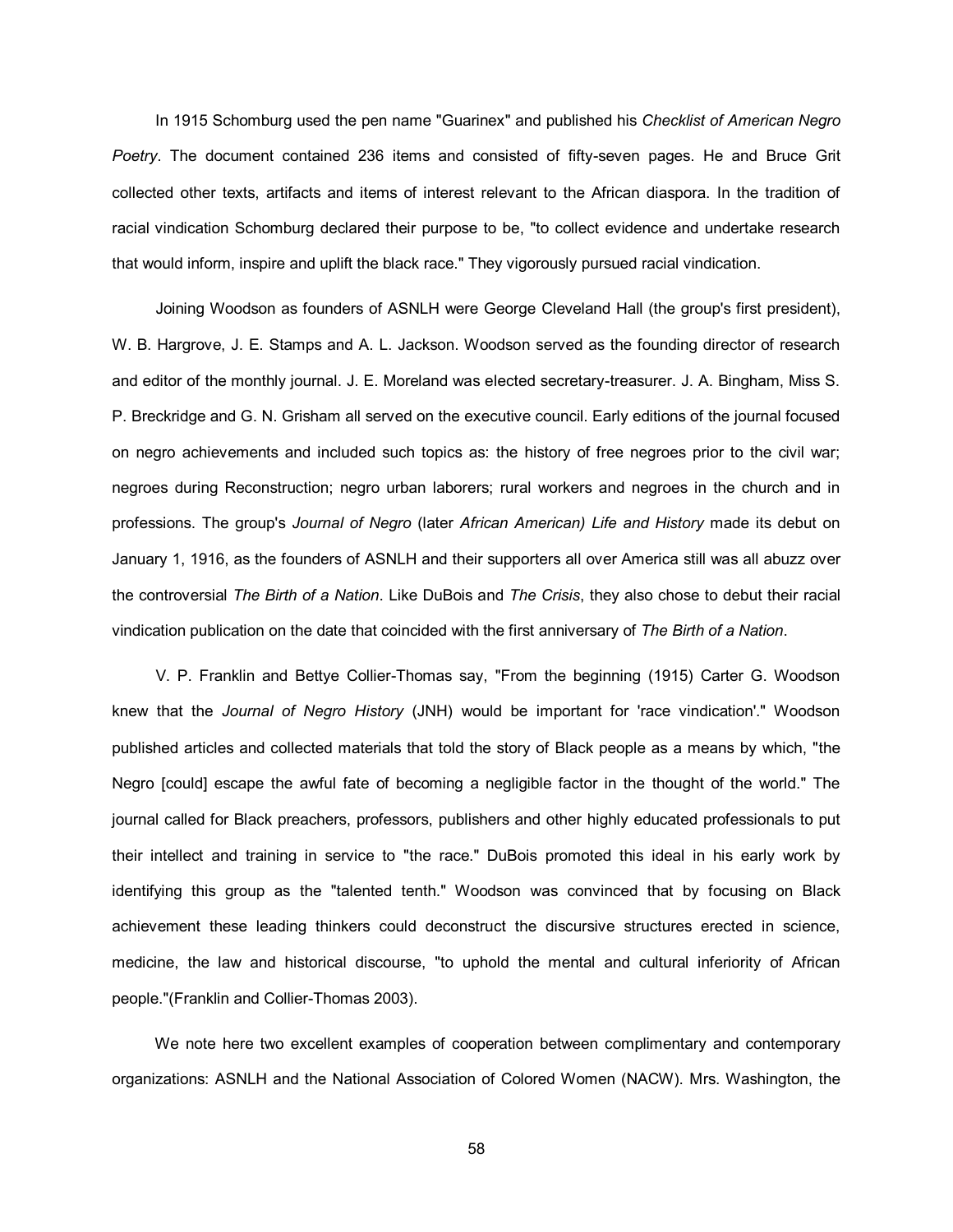widow of Booker T. Washington, served for years as president of NACW. In 1916 (the year following her husband's death) she encouraged the group's members to financially support Woodson's new publication, the *Journal of Negro History*. She also urged them to use his materials in their schools. In response, a group of Black women in Washington, D. C., sold photographs taken by local photographer Robert Scurlock along with Woodson's materials door-to-door to support his "Negro History Movement." This kind of cooperation across gender lines between groups of progressive African Americans support this study's argument that the whole of the racial vindication movement cannot be appreciated without considering each contributing part. Again, many Griffith scholars fail to assess the mutual support of these complimentary efforts to achieve a measure of racial vindication (Rouse 1996).

 As Dagbovie points out that, "This African American vindicationist tradition of the early 1900s included many new black scholars," They toiled to vindicate the race without direct support for their work from mainstream White academic institutions. Instead they organized seminars, conferences, lectures and meetings in Black churches, community centers, high school auditoriums as well as at colleges and universities. Woodson published a genre of historical scholarship that was accessible to a wide range of readers. And he also supported a form of racial vindication that challenged *The Birth of a Nation* to a space within the public sphere that he (and not rich White men) controlled -- the factual arena of historical research and knowledge. It was this constant search for truth that ultimately carried the day for those who stood for racial vindication in the face of *The Birth of a Nation* (Dagbovie 2004, 375).

 The work Woodson, ASNLH and Schomburg did complimented the legal challenges the NAACP filed -- all on behalf of racial vindication -- against exhibitions of Griffith's film. The argument in this paper is in support of weighing the viability of all efforts toward racial vindication as defined here. To consider the effectiveness of one effort toward this end without doing so for the others gives an incomplete picture of the totality of the movement (Dagbovie 2004).

 As the country entered the 1920s an equally potent movement was forming in New York City. The "New Negro" that Nathan Huggins discussed symbolized for many the shift in power from Tuskegee to New York after the Great War. "Their very movement was a defiance of a system of white supremacy, Jim Crow, terror, and the Ku Klux Klan," he said. Claude McKay captured the spirit of this transition when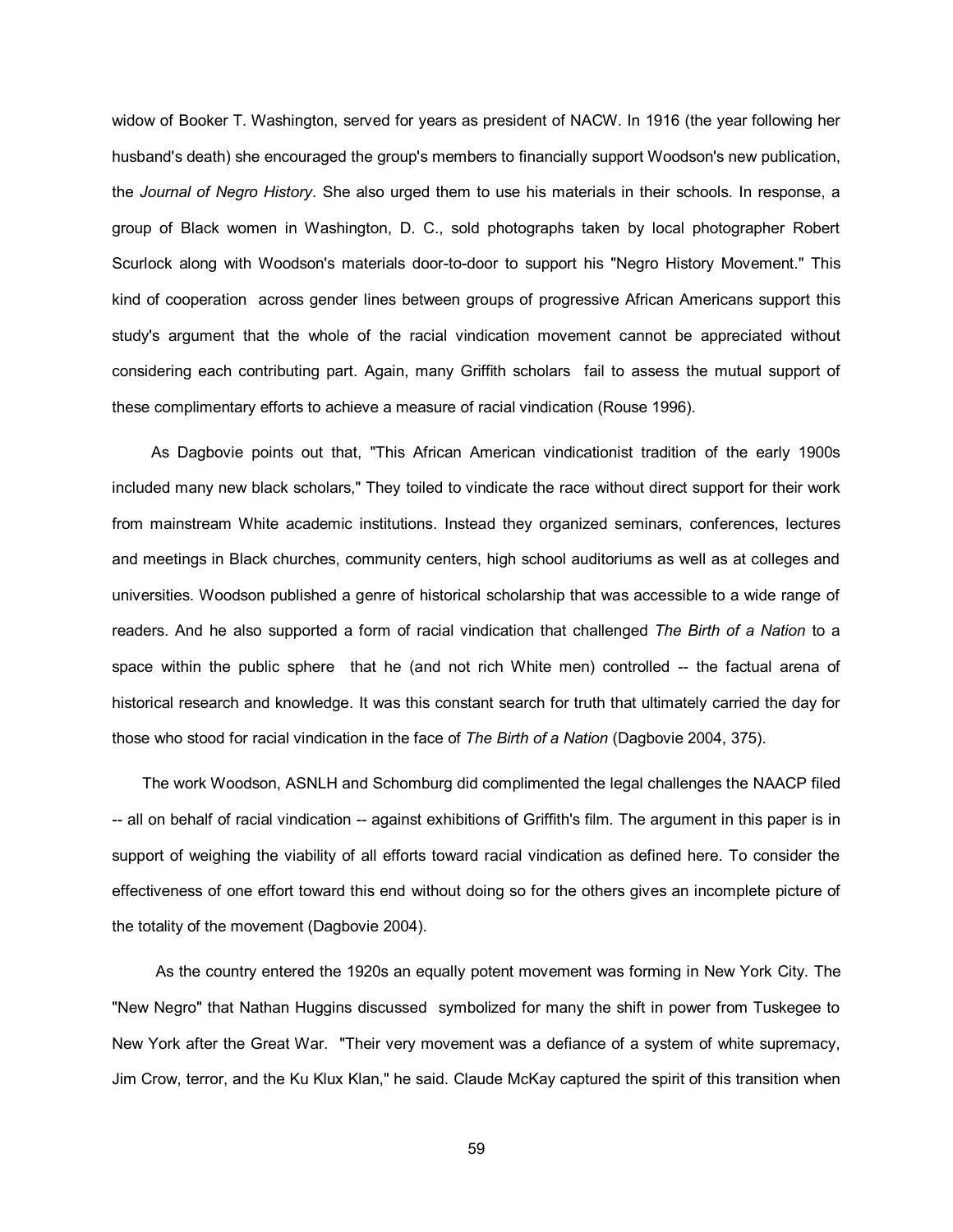he wrote in his poem *The White House*, "I possess the courage and the grace to bear my anger proudly and unbent."

 Lionel Bascom called Locke the, "father of the Harlem renaissance." Locke challenged the three major tenets of nineteenth century racist ideology: the belief in superior and inferior races; the belief that race mixing was degenerative and would lead to the downfall of civilization; and the belief that intellectual ability and the capacity for flourishing in a civilized society were linked to a phenotypic race. His writings and oratorical skills place him squarely in the middle of literary scholars who pushed for racial vindication following the release of *The Birth of a Nation*. Many other exceptional men and women followed Locke in challenging the old stereotypes that had fed the proponents of White supremacy for centuries. The poet Sterling A. Brown called on America to remember the nineteenth century revolutionary Turner and wrote about his troubled spirit. And Schomburg said, "vindicating evidences of individual achievement ... have been gathered and treasured for over a century ... The blatant Caucasian racialist with his theories and assumptions of race superiority and dominance has in turn bred his Ethiopian counterpart" (Haywood 2011) (Bascom 1999, 5) (Huggins 1976, 220).

### **Racial Vindication Through Oratory and Public Protests after** *The Birth of a Nation*

 Government officials and Black people responded in quite different ways in light of the release of *The Birth of a Nation*. In general government agencies and censorship boards protected Griffith's First Amendment rights to exhibit *The Birth of a Nation*. If they ordered changes in the film at all they usually were minor ones. Film executives envied the record-setting success the movie experienced nation-wide. They marveled at Griffith's technical innovations as a director and anointed him the prince of Hollywood. Many Whites in both the North and in the South went to see the film, confirming Griffith's place in film lore.

 Weeks before *The Birth of a Nation* opened in New York the Supreme Court ruled in *Mutual Film Corporation v. Industrial Commission* in Ohio that First Amendment freedom of speech did not extend to motion pictures. But Griffith put up a formidable defense for freedom of expression, "for the art of the motion picture." A divided NAACP body fretted over how to use its sparse resources. And board members had differing opinions about the most effective strategy to stop Griffith's momentum. Was it better to counter Griffith's grossly stereotypical and dangerous film with public protests and court challenges? Or,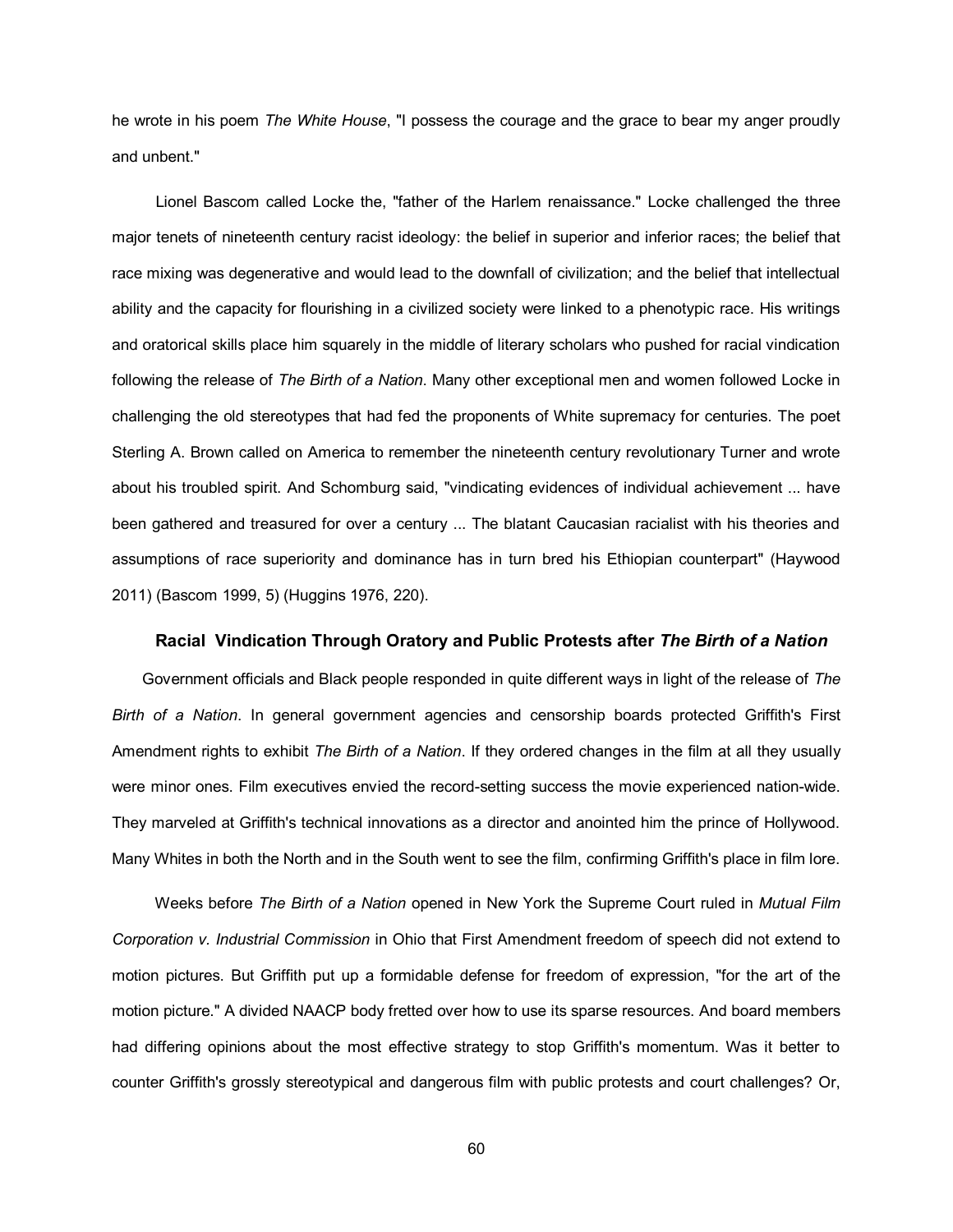as DuBois felt and as NAACP founder Mary White Ovington said, should they ignore the film because, "publicity will only aid a show." In the end, Griffith's opponents used a combination of approaches (Stokes 2007, 133).

 When Griffith appeared before the members of the National Board of Censorship of Motion Pictures (NBCMP) on March 12, 1915 they reportedly cheered as he entered the room. The group listened to Griffith's request to exhibit the film and then voted twelve to nine to allow the movie to be shown. An editorial writer for the *New York Globe* said on April 6, 1915, "to make a few dirty dollars men are willing to pander to depraved tastes and to torment a race apathy that is the most sinister and dangerous feature of American life." The legal challenge to viewing *The Birth of a Nation* in New York and elsewhere in the country was dismissed by the court in late May (Stokes 2007, 133).

 The NAACP's fight to stop the film in New York was primarily led by White ministers*. New York Age* film critic Lester Walton criticized African Americans for not working together more effectively to protest against the movie being shown there. After the New York episode the national NAACP office adopted a strategy of leaning on the individual local branches to challenge future exhibitions of *The Birth of a Nation* in cities where it was scheduled to be shown. Still, by the summer of 1915 the film had been seen all over America. A few notable exceptions, where local efforts prevented it from being exhibited, were Philadelphia, Wilmington, Delaware and (temporarily) Chicago. The Wilmington City Council assessed a fine of \$50 for showing either *The Birth of a Nation* or the inflammatory film *The Nigger*. Chicago Mayor William Thompson derailed the showing of the film and helped ban it in the entire state of Illinois. Eventually the film did show in Chicago.. Few other cities, however, took such strong action against either movie (Stokes 2007) (Stokes 2007, 133) (Cripps 1963) (Glick 2011).

 Griffith defended the film in late 1915 when he said, "the only opposition to it (the film) so far is a Negro society (referring to the NAACP) which advises its members to arm themselves and to fight the whites and to make mongrel marriages." But he must have known that the NAACP had considerable influence, as it persuaded a number of newspapers, organizations and leaders to also express their displeasure with the film. Griffith said, "the attack of the organized opponents to this picture is centered upon the feature of it which they deem might become an influence against the intermarriage of blacks and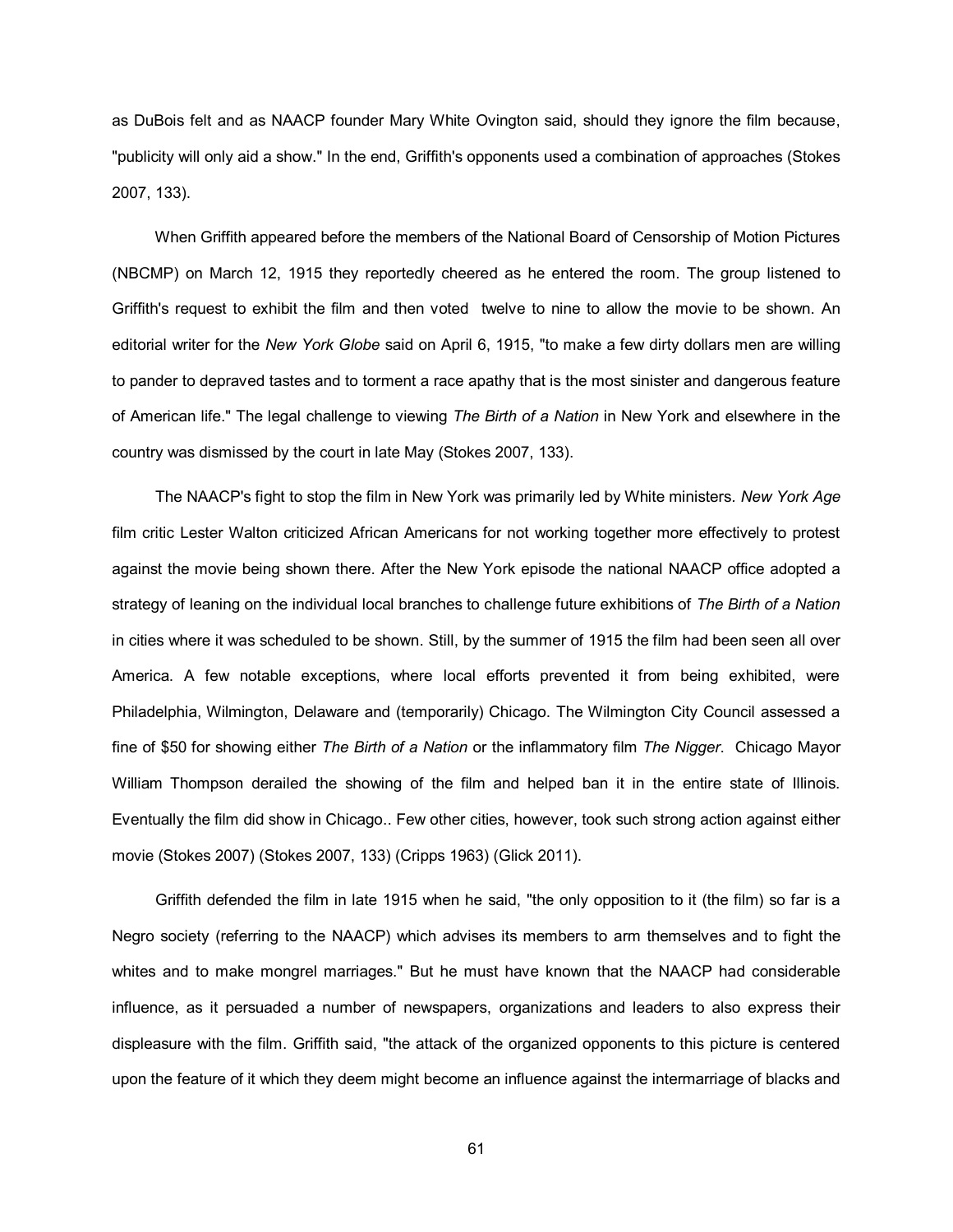whites." Thus, Griffith's obsession with miscegenation remains at the forefront of his defense of his argument. It remained the major tenet of his philosophy on race relations for the rest of his career. Yet the opposition to the film covered numerous areas and was not solely focused on amalgamation (Stokes 2007) (Cripps 1993, 58).

 The NAACP website says, "the founding members of the Association immediately understood the power and influence of the then new media of film ... (and the association) has also been at the forefront of the struggle for the inclusion of all Americans, regardless of race, in the entertainment industry." It is unmistakable that the national NAACP and its branches owe much of their early growth to the lengthy battles they lodged against exhibitions of *The Birth of a Nation* all across the country. There were scattered victories of varying proportions in different regions. But collectively, with the initiatives of other courageous individuals, organizations and Black film producers, these efforts helped turn attitudes away from the racist propaganda Dixon and Griffith sold for a handsome profit (*www.naacp.org*).

 The NAACP was only six years old when *The Birth of a Nation* made its debut. Banning the film became the organization's first major project. There were 5,000 NAACP members nation-wide when the movie opened in 1915. Thousands more began to join the group as publicity over the fight to ban the film grew in city after city. The NAACP worked to offset the effects of the film in three stages: political organization; censorship and creation of a clearer aesthetic ideal. Ironically the NBCMP and the NAACP were located in the same building in New York. And when Griffith won his argument to exhibit the film in New York on March 12, 1915 you could say it was the day the NAACP began its largest membership drive of its early existence -- on the same city block of its opposition (Cripps 1993, 58).

 A month earlier, when the Los Angeles newspaper began advertising the coming of *The Birth of a Nation* to Clune's Auditorium, the NAACP branch office there immediately began raising objections. On January 29 many branch members saw the film and posed five specific objections: the movie belittled the North in its revisionist history of the Civil War; it portrayed Blacks as hideous, repulsive and depraved savages at their worst or as simple-minded fools at their best; it spread notions of immorality because of the sexual innuendos in scenes involving the Stoneman character from the North and his affections for his mulatto housekeeper; it promoted violence (especially in scenes like the ones including the "Little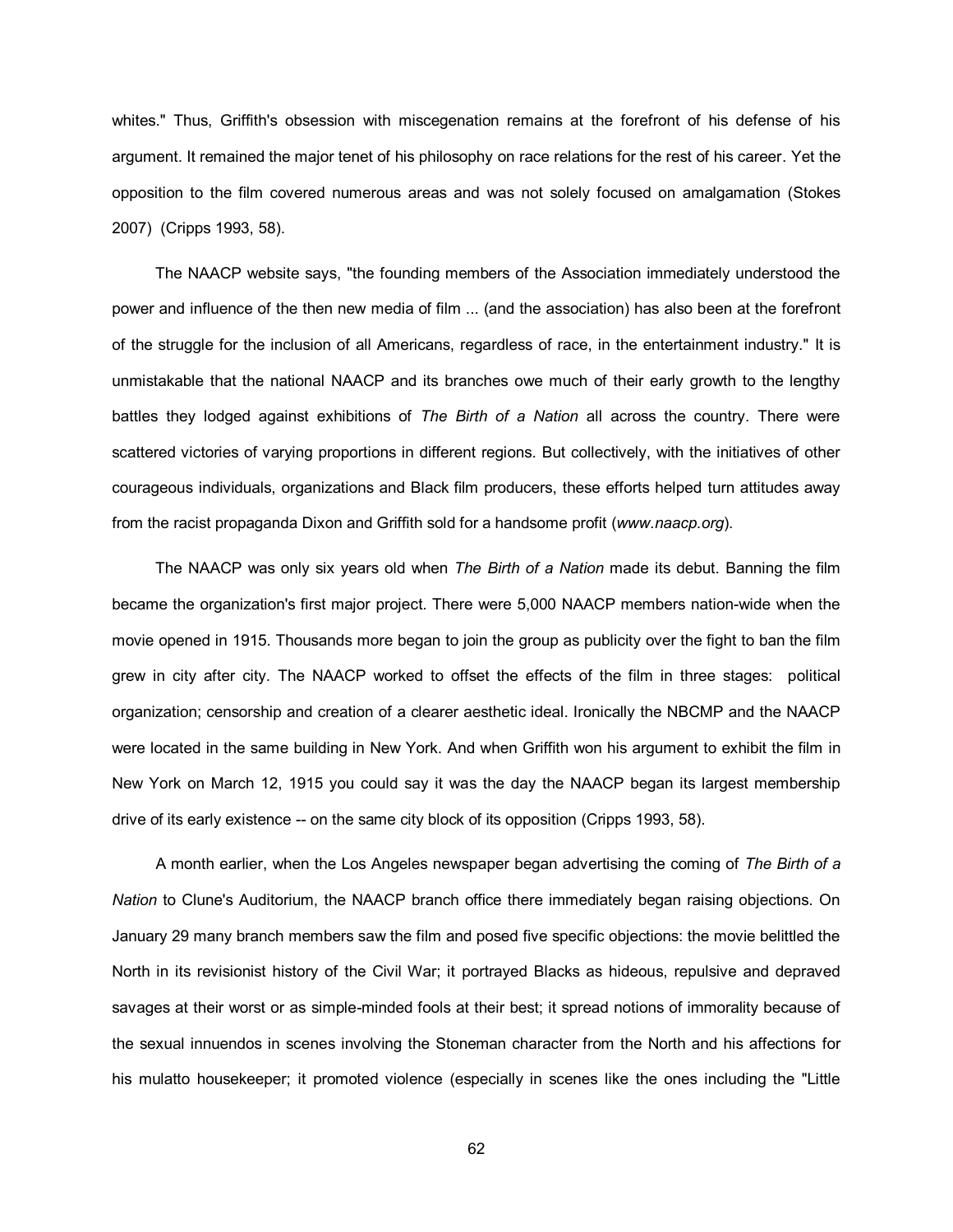Colonel" character and the rampaging Black soldiers who behave like dangerous and irresponsible children with loaded guns); and it promoted animosity between the races on several levels. For example, it celebrated tension between the "Little Colonel" (portrayed as an honorable Southern gentleman) and Silas Lynch (painted as a corrupt, lusting "tragic" mulatto politician) (Stokes 2007).

 When the NBCMP initially heard from the Los Angeles Branch of the NAACP it told the group that it would consider banning the film. But the local censorship board approved the film's exhibition and Griffith's colleagues moved forward. The branch then protested to the mayor and the chief of police. But both officials refused to block the film from being shown. They said that because the local censors had approved the showing they could not prevent the movie from being exhibited. The NAACP then appealed to the Los Angeles City Council. And on February 3, 1915 the city council approved a resolution that it sent to the local censorship board, saying that the film should be banned. But this too failed to have the desired affect (Stokes 2007).

 Undaunted, the Los Angeles NAACP filed a law suit against exhibitions of the film there. The court granted the request but only required that the film not be shown the afternoon of February 8, 1915 (as had been advertised). The narrowly-drawn law suit had only requested a ban for that (opening) afternoon. It was silent on later showings that evening or on subsequent days. As a result the film was shown to a packed house of spectators that evening, February 8. And it continued to run in Los Angeles in the coming days, weeks and months (Stokes 2007).

 It was the Los Angeles Branch of the NAACP that set the rules of engagement for the lengthy nation-wide battle against *The Birth of a Nation*. The national office and numerous branches used the "public safety" argument when filing legal arguments in cities to stop the film from being shown in cities all across America. Rarely was the film banned completely. Some local censorship boards did require that the most objectionable scenes be deleted (such as those showing the castration and lynching of Gus). But even with twenty minutes deleted from the original movie there still remained over two and a half hours. This left plenty of time to celebrate White supremacy at the expense of Blacks (actually Whites in blackface). Most critics agreed that the second half of the film was most damning. It depicted Griffith's imaginative interpretation of events during the Civil War and Reconstruction (Stokes 2007).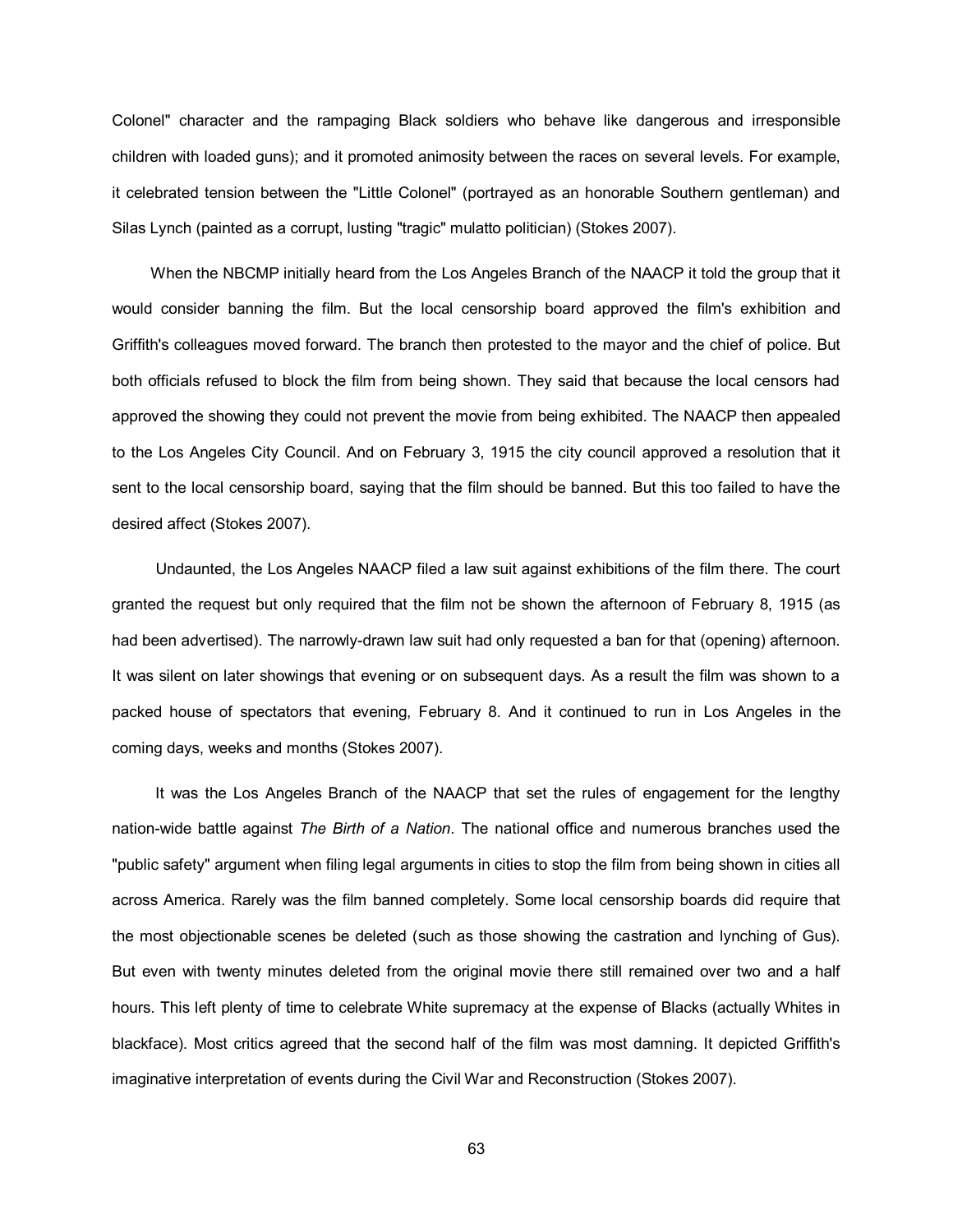African American attorney Charles W. Chestnut, an outspoken advocate for Black rights, played several roles in the struggle for racial vindication. He perhaps had more varied talents as a major player in this arena than did any other single progressive thinker. As a young man he was the principal of a school in Fayetteville, North Carolina. He then worked as a journalist in New York City. Chestnut also wrote outstanding prose, covering such topics as miscegenation in America. He published several books, including a biography of Frederick Douglas and *The House Behind the Cedars*. A talented orator, he traveled on the lecture circuit in the South. Chestnut worked with Washington to convince Macmillan to withdraw from publishing the racist volume *The American Negro*. Most significant for purposes of this study, Chestnut passed the bar in Ohio and helped persuade the courts to prohibit exhibitions of *The Birth of a Nation* in that state. Thus he made contributions to racial vindication in all the areas Cripps identifies -- literature, oratory and silent film (with his legal role in blocking showings of *The Birth of a Nation*). Chestnut served as president of the NAACP, and for his humanitarian efforts the organization honored him in 1928 with its Springarn Medal (Bloom 1995).

 The Universal Negro Improvement Association (UNIA) best rivaled the KKK in membership numbers after *The Birth of a Nation* was released. The organization was founded by Marcus Garvey, the Jamaican-born organizer whom Martin Luther King, Jr. would call, "the first man of color in the history of the United States to lead and develop a mass movement." He arrived in New York City in early 1916 and settled in Harlem. In just a few years he formed the organization that drew far more disciples than did the NAACP. He began attracting crowds by speaking on street corners, in small rooms and anywhere he could secure a podium (Blaisdell 2004).

 By 1919, after Garvey gained world-wide notoriety for surviving an attempted assassination, he claimed that the UNIA had more than two million members. One southern woman explained his ability to grow the organization so rapidly: "Garvey is giving my people backbone where they had wishbones." He extended a call for revolution to Black people in America and all over the world. The only concrete prerequisite was that they had to be descended from Africa. A trained journalist, Garvey was above all a captivating orator. Many said that his public speaking skills were unmatched in his day (Blaisdell 2004).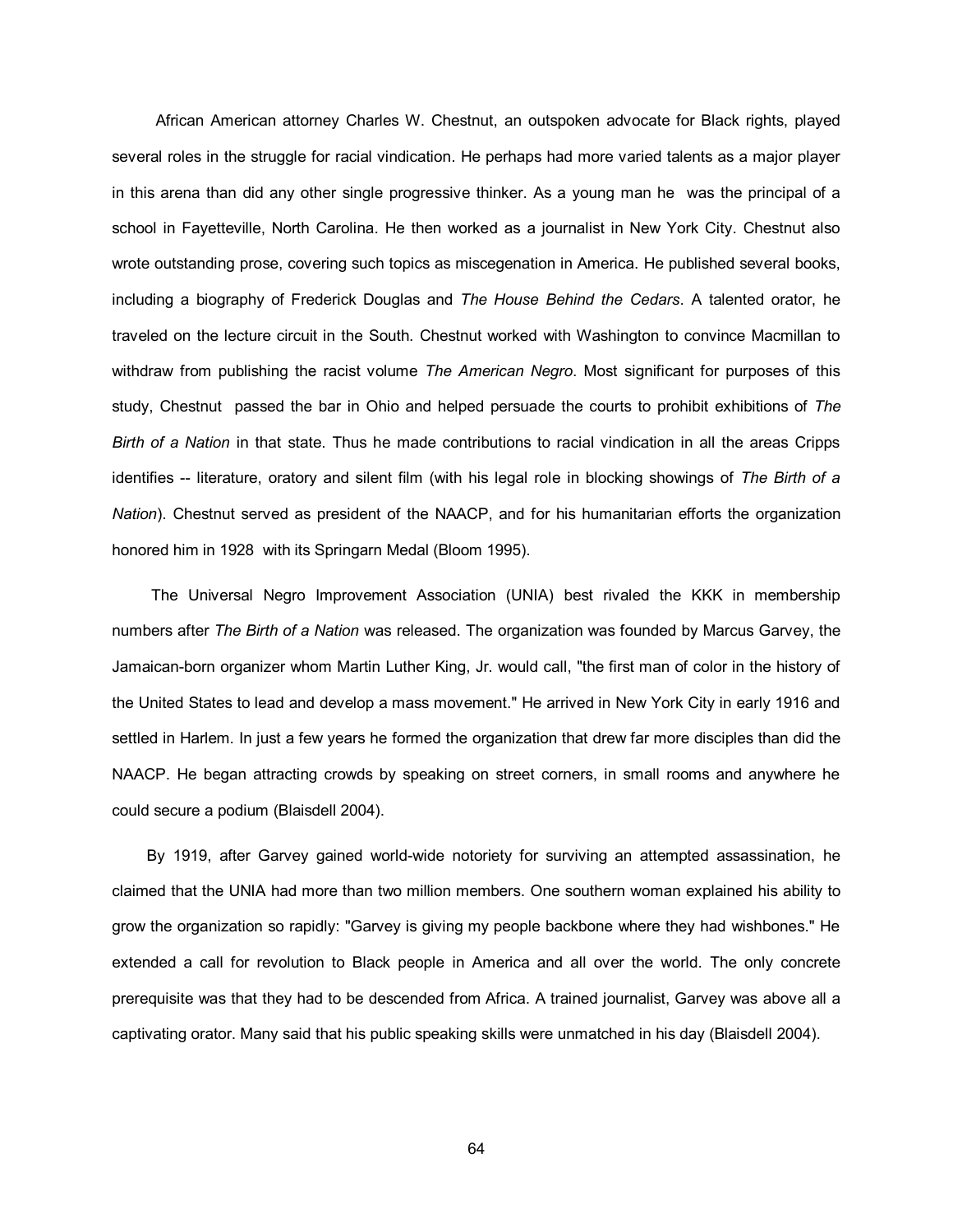Tony Martin said of Garvey, "the fluency of his speeches lay in the fact that he had something to say, something that touched him so deeply that it constituted an outpouring from the heart and found response in his hearers." Garvey had little patience with the NAACP, the artists and writers of the Harlem Renaissance or with any movement that preached integration or assimilation with White people. His brand of racial vindication blended the lines of journalism (he founded the newspaper *The Negro World*), oratory (such as he displayed to thousands in 1920 at the First Annual Convention of the Negro Peoples of the World) and Black entrepreneurship (with his Black Star Line shipping venture). He promoted Black pride through his "Back to Africa" movement. He organized lavish celebrations in the name of nationhood. They included exalted titles for UNIA leaders, massive and impressive parades and a unique style of Black pageantry that the country had not seen before. It took his arrest for mail fraud (1922), his imprisonment (1925) and his deportation from the United States back to Jamaica (1927) by President Calvin Coolidge to bring the movement he founded to an end (Martin 1986).

 How curious it is that Garvey found allies in 1922 in leaders of the KKK. The vigilante group that was born again in 1915, when Griffith released *The Birth of a Nation,* discovered that Garvey shared with it some common ground. Garvey and the Klan agreed on several points. Garvey said, "The attitude of the UNIA is in a way similar to the Ku Klux Klan. Whilst the Ku Klux Klan wants to make America absolutely a white man's country, the UNIA wants to make Africa absolutely a black man's country." Blaisdel credits Garvey's alliance with White supremacists over matters of statehood, miscegenation and "race purity" with causing the UNIA's eventual downfall. Still, this study categorizes "Garveyism" with other forms of racial vindication identified in this study. It meets our definition of the term as used in this paper. "Garveyism" refutes the notion of the innate superiority of Whites and it celebrates (perhaps more than did any other contemporary movement) the humanity and the accomplishments of Black people. Garveyism gave African Americans the mantra "Up you mighty race." It also contributed the red, black and green African unity flag that remains popular among African Americans to this day (Blaisdel 2004).

 Black and White women formed coalitions that stood for racial vindication in the midst of exhibitions of *The Birth of a Nation*. Jacqueline Anne Rouse credits Washington's widow, Margaret, with continuing the legacy her late husband fashioned as a leader of his race. Margaret hosted a private meeting around Mr. Washington's table, where she met with Carrie Parks Johnson and Sara Estelle Haskins of the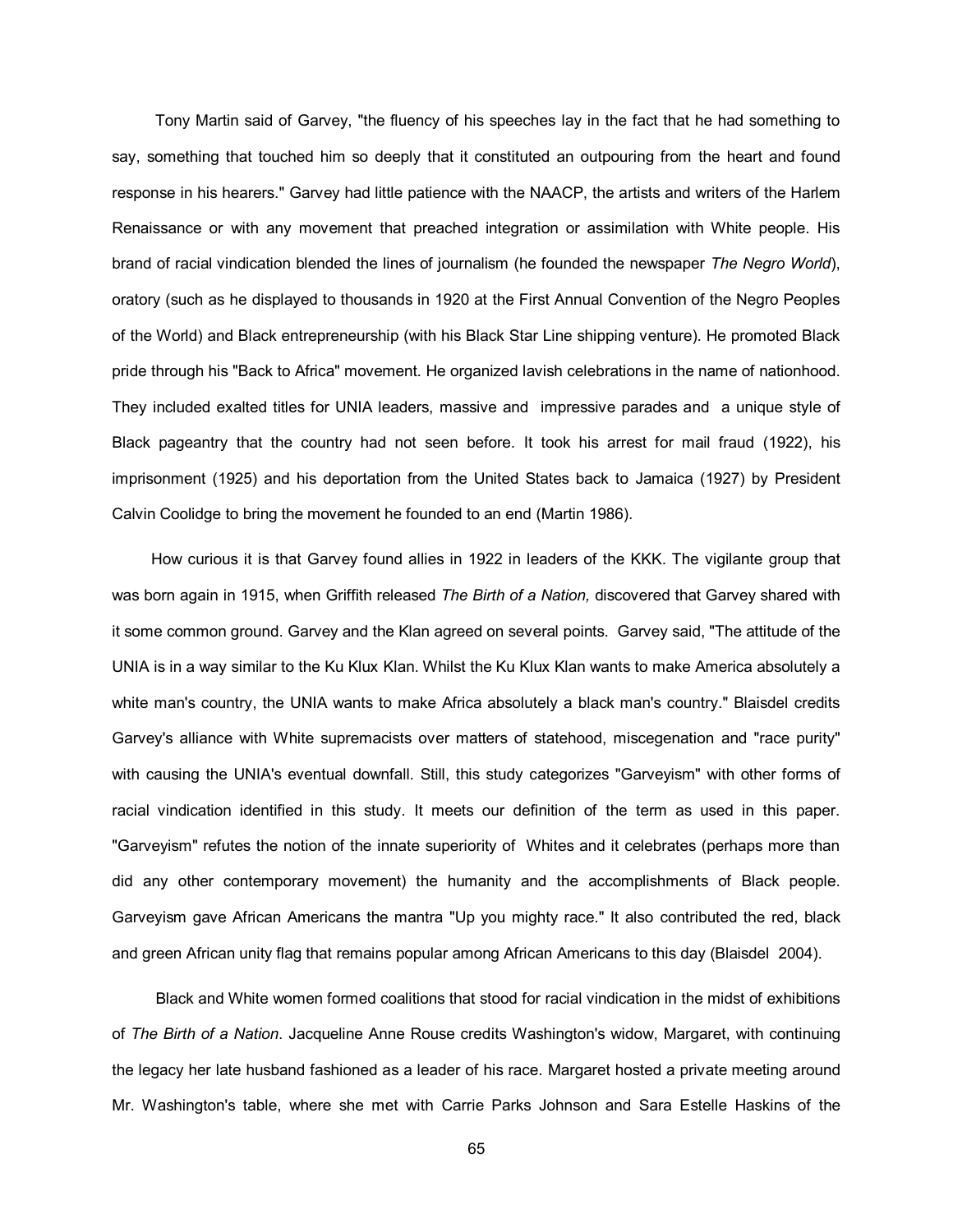Southern Methodist Women's Committee, Lugenia Bums Hope, Nannie Helen Burroughs, Lucy Lane, Charlotte Hawkins Brown, Janie Porter Barrett and Mary McLeod Bethune. They endorsed a six-point statement, "denouncing lynching and supporting the enfranchisement of black women." In 1920 Mrs. Washington was one of four African American women who were invited to address the Commission on Interracial Cooperation (CIC). This group included White women representing various Protestant religious denominations, the Young Women's Christian Association and the General Federation of Women's Clubs (Rouse 1996).

 Also in 1920 Mrs. Washington was a leader in the National Association of Colored Women (NACW), the Tuskegee Women's Club and the Alabama Federation of Colored Women Clubs. They all reconstructed the tradition of racial protest among southern Black women. "The commitment to race vindication and the creation of economic power were mutually supportive," according to Rouse. These groups supported Black land ownership. And they were pioneers in promoting "Negro History." Rouse notes that the Sojourner Truth Club of Montgomery sponsored youth essay contests all over Alabama which, "predated by several decades Carter G. Woodson's "Negro History Week" celebrations that began in 1926. (Rouse 1996).

 In many ways Mrs. Washington carved out her own identity as a proponent of racial vindication that distinguished her philosophy from that of her late husband. For example, she became active in the Pan-African movement, something her late husband never showed much interest in. Mrs. Washington joined the International Council of Women of the Darker Races and strived to unite women from many parts of the world around several global issues: female oppression, the colonization of Africa, the deplorable treatment of people in the Congo, the United States' occupation of Haiti and the plight of women and children of color around the world.

 For his part, the fiery Trotter was determined to keep the film out of Boston. He led non-sanctioned protests in the city when *The Birth of a Nation* reared its head there. Like DuBois and Woodson, Trotter had earned a Ph. D. from Harvard and had the reputation of being a courageous, independent thinker. Years earlier he had helped convince former Boston Mayor John F. Fitzgerald to ban Dixon's play *The Clansman* in the city. Now that the play had been converted into a film Trotter was as determined as ever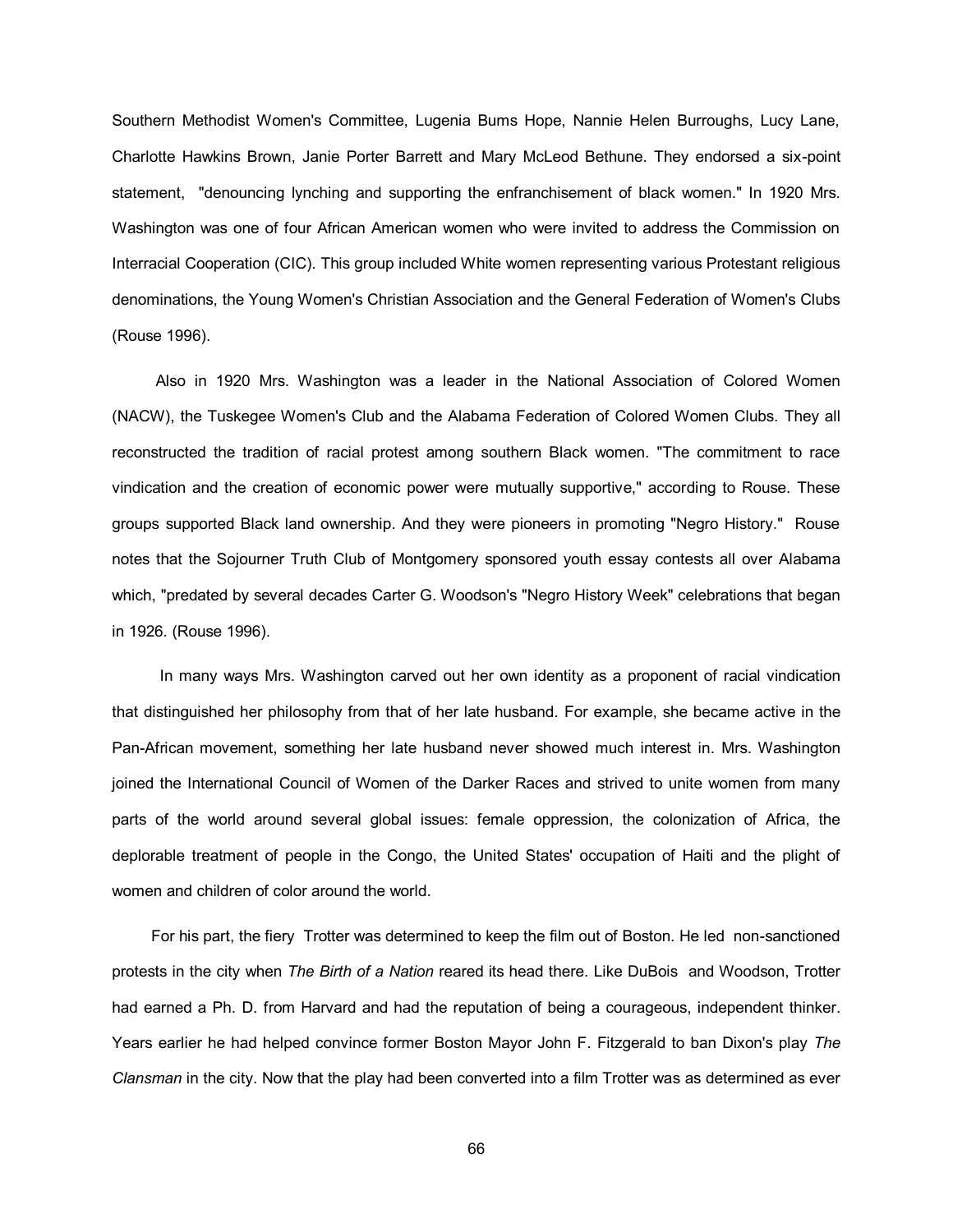to block its exhibition. In 1909 he had been invited to the organizational meeting of what became the NAACP. An independent thinker, both he and Wells objected to the numerous White leaders in the new group. In spite of DuBois' endorsement of the group they refused to join. DuBois, himself no timid soul, called Trotter the era's, "most radical Negro leader." Stokes describes Trotter as, "a pioneer of direct action and confrontation." And it can be argued that no single person sacrificed more or was as determined to prevent exhibitions of *The Birth of a Nation* than Trotter (Cripps 1963).

 Unfortunately Trotter had alienated President Wilson at a meeting in the White House in 1914. This occurred at the same time Griffith was filming *The Birth of a Nation*. The president found Trotter's manner abrasive and ignored his plea for discouraging future exhibitions of the film. On April 7, 1915 Trotter attended a meeting in Boston to discuss banning the film with Fitzgerald's successor as mayor, James Curley. Also in attendance were members of the NAACP and of the radical Boston Literary and Historical Association. After the NAACP members made their plea to the mayor to ban the film Trotter reminded him that African Americans had voted heavily for him to win his office. And if he did not ban exhibitions of the film in Boston, Trotter warned the mayor, he would lose the Black vote when he ran for reelection. Still, the film opened in Boston's Tremont Theater on April 10 (Stokes 2007, 141).

 Some of the scenes Trotter's group most objected to were deleted. But the debut in Boston went on as scheduled. Trotter complained that the theater refused to sell Blacks tickets to the opening showing. The mayor called the film, "an outrage on the negro race" but said he was powerless to stop its exhibition. One week later Trotter led a group during a demonstration in the theater's lobby. They protested when the theater refused to sell them tickets. The police responded and an officer struck Trotter in the head during a scuffle. Trotter and ten other protestors were taken to jail. An African American who managed to gain entry into the theater threw an egg that landed in the middle of the movie screen. Someone also set off a stink bomb inside the theater. When the film ended there were fist fights and arrests outside the building. Trotter's biographer called it, "the most ominous racial incident in Boston in anyone's memory" (Stokes 2007, 146).

 Trotter got out of jail the next day and spoke at a mass rally in Boston's Faneull Hall. Both Black and White speakers took the stage, But Trotter received the warmest reception. He blamed Mayor Curley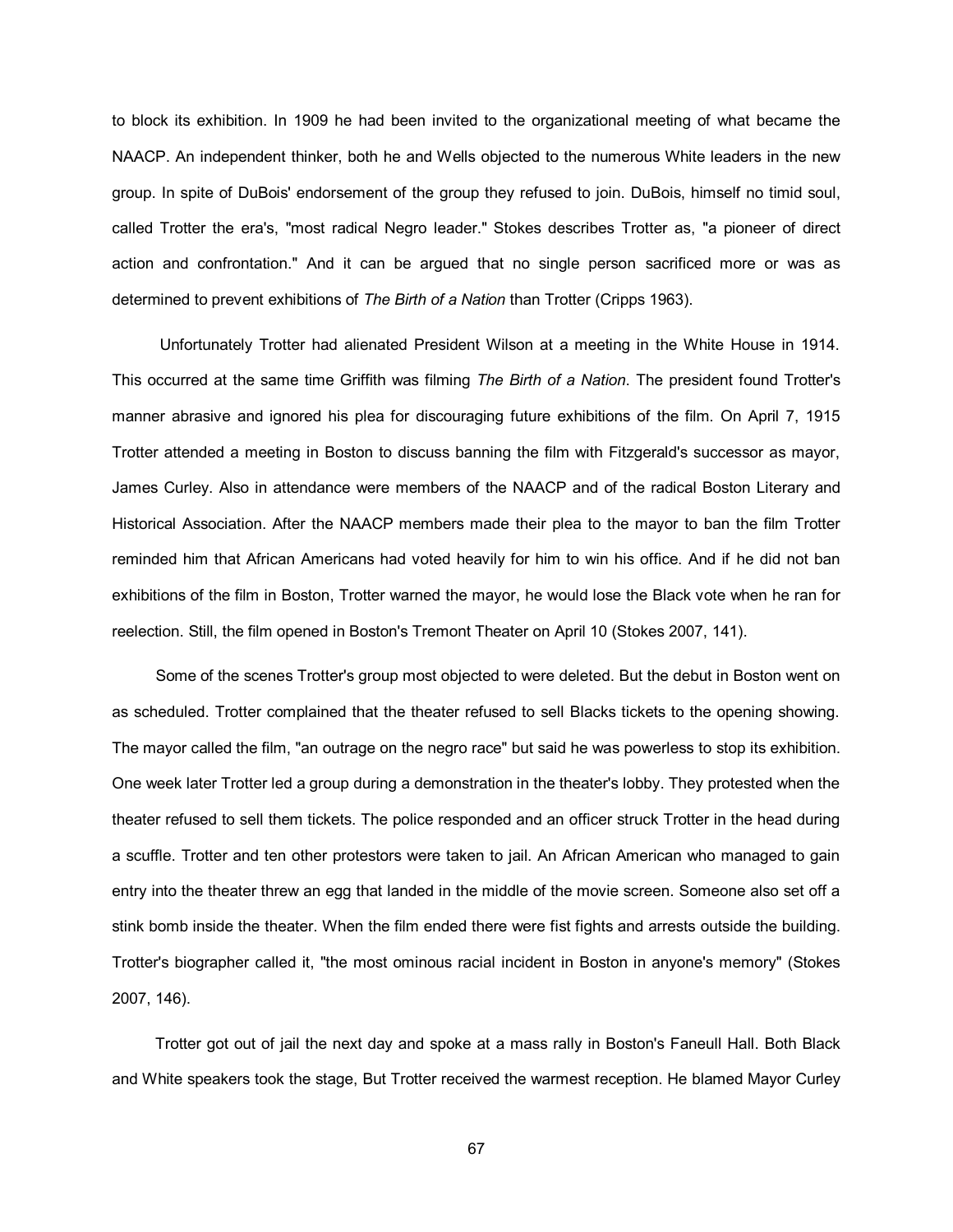for allowing the film to be shown in Boston. The city did ban exhibitions of the film on Sundays. But Trotter insisted that the governor and state officials ban it on all days. On April 19 Trotter led a crowd of 2,000 protesters along Beacon Street to the state house. Governor David L. Walsh agreed to have the state attorney general prosecute management of the Tremont Theater for breaking a 1910 law that forbade any performance that was deemed, "lewd, obscene, indecent, immoral or impure." Trotter announced the governor's plan to the waiting crowd and it eventually disbursed. A future demonstration that had been planned was cancelled and the crowd felt it had achieved victory. But when Municipal Court Judge Thomas H. Dowd ruled only that he would delete the Gus chase scene and allow the rest of the movie to run intact, Trotter and his supporters began working to get a new state censorship law passed (Stokes 2007, 147).

 On May 3 the Massachusetts State Legislature held a special showing of *The Birth of a Nation*. Afterwards a majority of legislators voted to support a new censorship bill that would ban exhibitions of the film in the state. Trotter again pressured Mayor Curley (now a member of the new censorship board) to ban the film. The following day the NAACP petitioned the board for a hearing. Meanwhile, by the end of May over 100,000 White Boston residents had seen the film. Meetings and protests continued. And on June 2 the local censorship board held a final public hearing on the matter. Trotter was not allowed to attend. Instead, Black citizens William L. Lewis and Butler R. Wilson and White liberal J. Mott Hallowell spoke for those opposing future exhibitions of the film. The board listened to the opposition but voted not to revoke the Tremont Theater's license. The theater continued showing *The Birth of a Nation* in Boston.

 Boston's final major protest over *The Birth of a Nation* took place outside the Tremont Theater on June 7. Eight people were arrested during this protest. As late as 1918 Trotter still was challenging the right of theaters in New England to show the film (which then was being revived). In May of that year he joined the Equal Rights League (founded as the National Independent Political League). This group managed that month to suppress the film in Lynn, Massachusetts. But by then Trotter had become part of a dwindling group of people who still had the tools with which to challenge Griffith's right to show the film. In September 1915 the movie changed venues in Boston while continuing through October on a recordsetting attendance pace. In spite of all that Trotter and his supporters did *The Birth of a Nation* was exhibited 360 times in Massachusetts (Stokes 2007) (Stokes 2007, 150).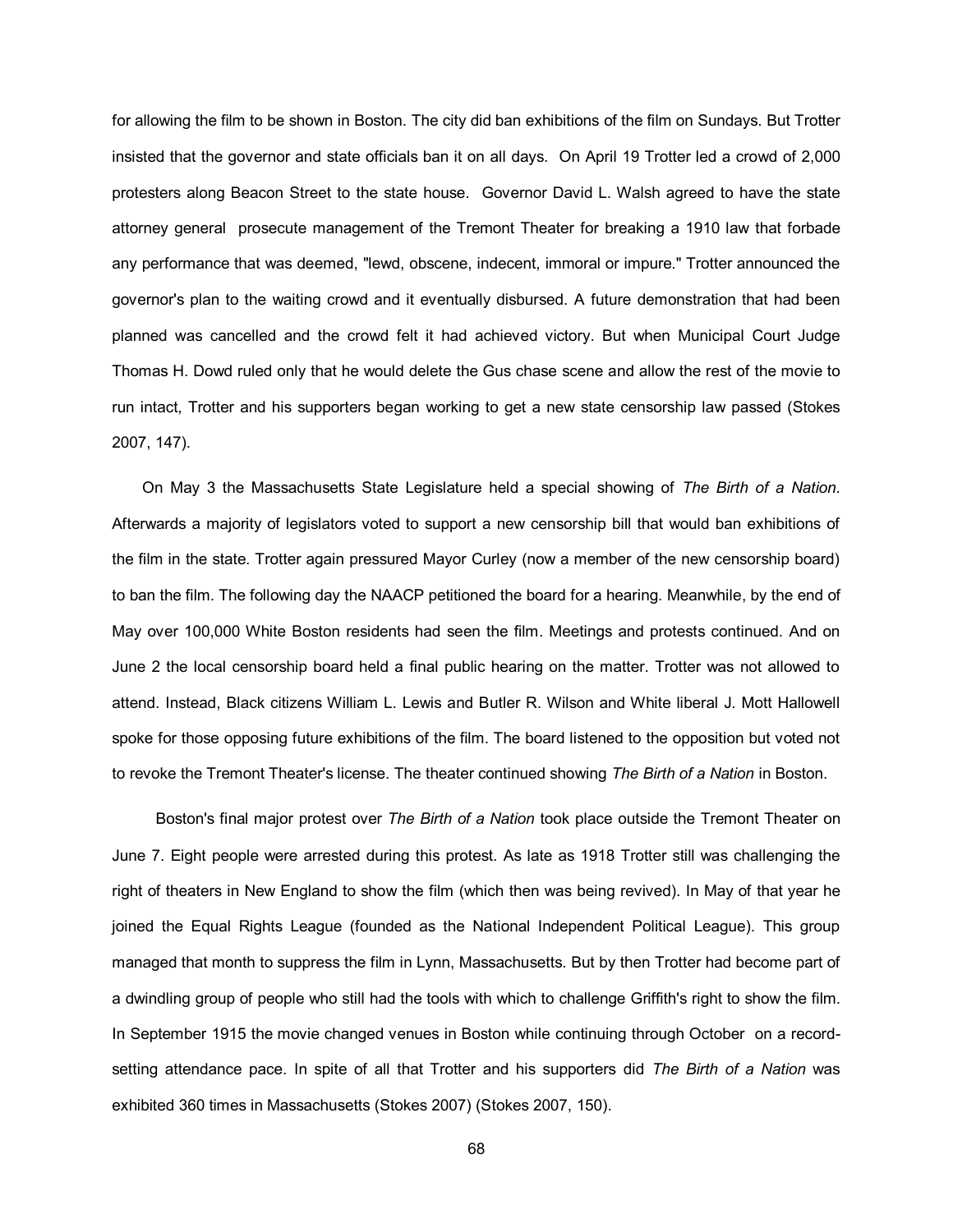Scott must be credited with persistently striving to create a film that could directly challenge the racist messages in *The Birth of a Nation*. He did so in spite of the death of his mentor and benefactor, Washington, and the long odds against him. Film scholars attribute his zeal to his interest in procuring personal consulting fees. Regardless of his motives it was Scott who stubbornly rang the bell that led to the creation of *The Birth of a Race*. This same drive for racial vindication is what led Micheaux to make forty films between 1919 and 1940 about realistic Black life. It is this same determination that drove Trotter to face assault, arrest and jail. Once freed, he immediately led thousands of protesters in a march to the state house in Boston. Because of his determination to achieve a measure of racial vindication he directly challenged President Wilson as few men had the courage to do. And it was in the name of racial vindication that the NAACP spent its precious resources in city after city, attempting to ban the early exhibitions of the film. The young organization did so in spite of repeatedly suffering disappointments and defeats in the halls of power and justice.

 Yet more bad news was ahead. On October 30 Francis J. Grimke referred to the Ku Klux Klan as portrayed in *The Birth of a Nation* as, "a brand of lawbreakers and murderers." It was unfortunately for African Americans that Klan violence was not limited to the film. It grew to include more than three million members by 1925 in large part due to Griffith's movie. The KKK sponsored numerous exhibitions of *The Birth of a Nation* in conjunction with membership rallies in churches, social halls and public spaces in many small towns across the land. Men, women and children attended these mass gatherings. And in spite of the mounting opposition to the movie Griffith remained in a state of denial about the damage it did to Black people and to race relations in America. (Simmons 1923).

#### **Responses to** *The Birth of a Nation* **in Silent Film**

 There were a few Blacks who accepted the challenge and who gathered the resources to respond to *The Birth of a Nation* by creating their own silent films. Their work supports the argument of this study - that several silent movies (not just *The Birth of a Race*) played an important role in racial vindication after 1915. African American film maker Bill Foster, one of these African American silent film pioneers, said that Black film showed, "the Negro side of it ... nothing can beat a moving picture." Both Foster, Washington and his aide Scott were convinced that, "the moving picture is the Negro ... man's only ...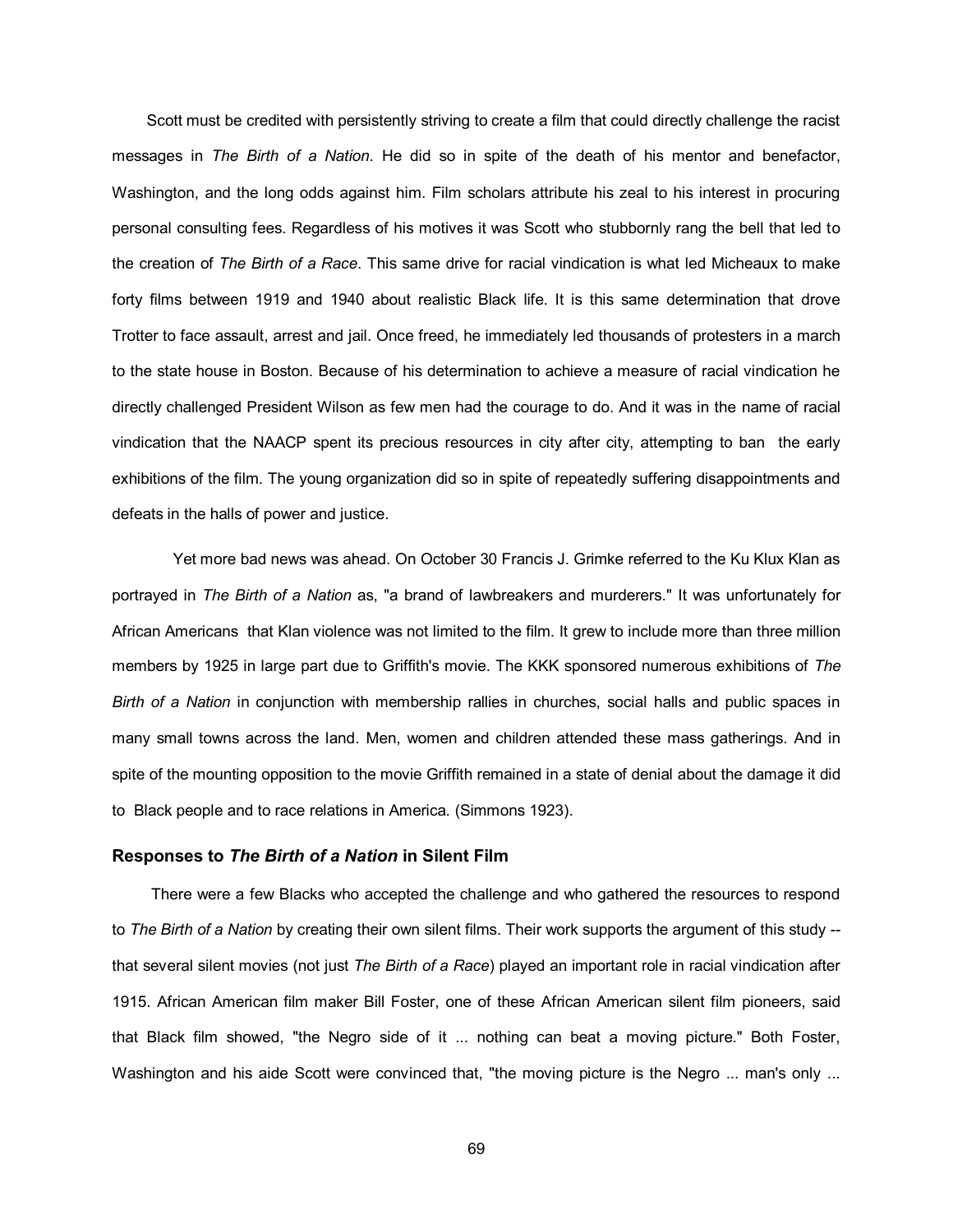chance to make money and put his race right with the world." Scott would go on to play an important (but ill fated) role in keeping alive the dream that produced *The Birth of a Race* in 1918 (Leab 1975, 221).

 Ironically, some of the first films shown to the public that featured Black people in respectable roles after the debut of *The Birth of a Nation* were promoted and shown by Griffith himself. Cripps recounts that when Griffith received the initial backlash from critics who said *The Birth of a Nation* showed Blacks only in demeaning roles he decided to address the issue head on. While the struggle over exhibiting the film in Boston was raging, Griffith approached Washington and requested permission to attach some of his film shot at Tuskegee as an epilogue to *The Birth of a Nation*. But Washington said *The Birth of a Nation* was a "hurtful, vicious play" and refused to give Griffith the film. Washington said he was offended by the whole proposition and would not allow Tuskegee to be a pawn in Griffith's race game (Cripps 1963, 356).

 So Griffith devised a second plan to appease his critics and to silence others. He approached Hampton Principal Hollis Frissell and made the same request he had approached Washington with. Hampton, which had made *John Henry at Hampton: A kind of Student Who Makes Good* and *The New Era* on campus as promotional films to promote the college*,* was more receptive to Griffith's request than Washington had been. Frissell allowed the Hampton film to be shown at the end of *The Birth of a Nation* (Cripps 1963, 356).

 Allyson Nadie Field comments, "Hampton administration allowed *The New Era*, a film compiled from reedited footage of one of the institute's publicity films, to be appended as an epilogue to *The Birth of a Nation* to placate the censors and critics of the epic's misrepresentation of American history and African American humanity." This compromise with Griffith that Hampton Institute made sparked a nationwide debate in the Black press and among educators. At stake was whether or not Hampton undermined all other efforts to effectively counter the damage *The Birth of a Nation* was causing Black America. This decision by Hampton was especially troubling because the Hampton footage used as an epilogue to *The Birth of a Nation* does nothing to address White supremacy and its affect on the lives of Black Americans -- whether they are college graduates or not! (Field 2009, pp. 107-108).

 Griffith was not done. Before Washington died he secured a copy of one of the films shot at Tuskegee also. The *Toronto Daily Star* reported that, "In some situations, the film (*The Birth of a Nation*)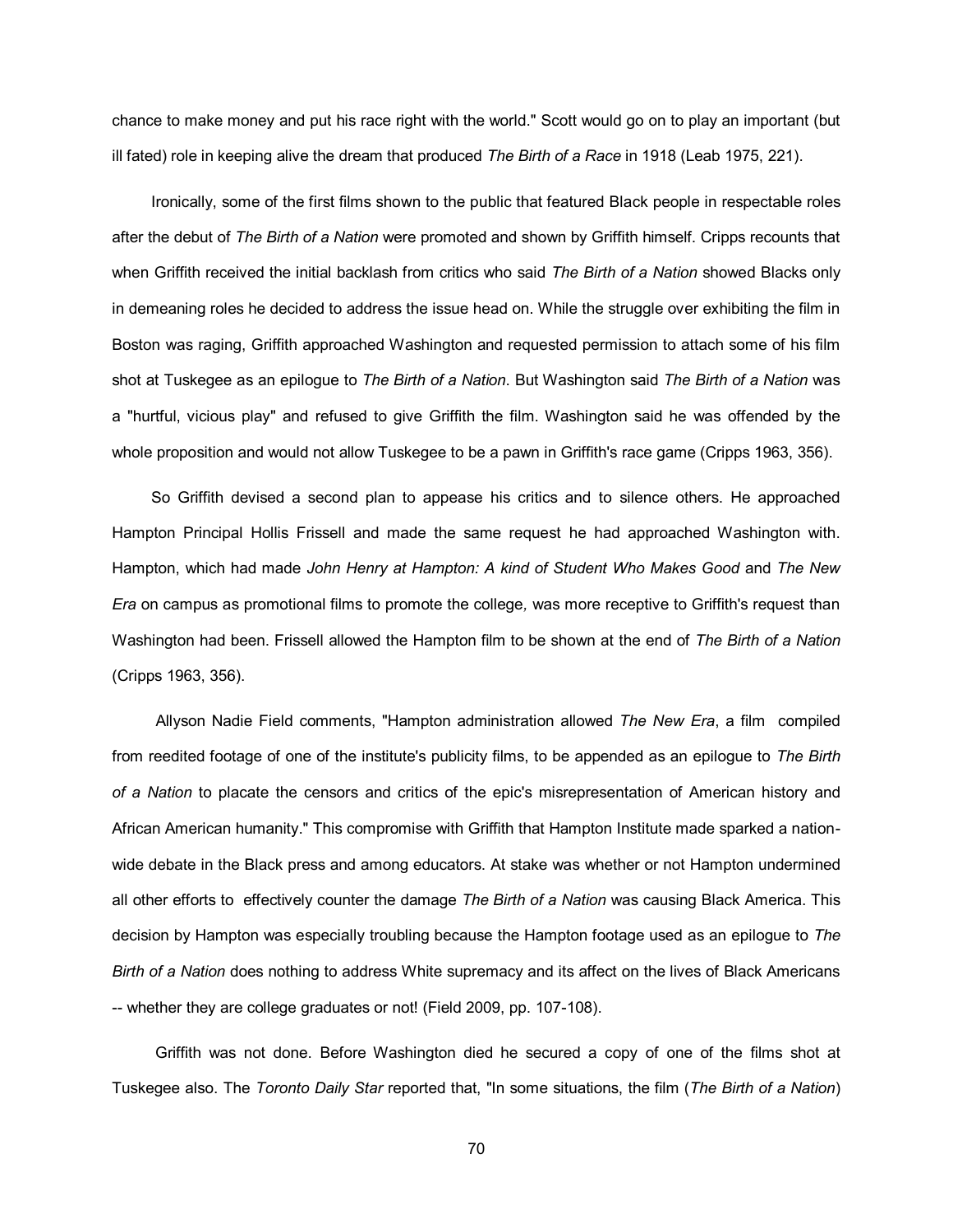was followed by a documentary about Booker T. Washington's Tuskegee Institute and the successful education of the black population, as a kind of counter-view to the film -- or a new ending." Griffith's shrewd move of tacking on promotional films from Hampton and Tuskegee at the end of some theater exhibitions of *The Birth of a Nation* only gave the controversy a new dimension and added to his profit margin (*Toronto Daily Star*, Sept. 21, 1915).

 The message in the college movies that the proper place for Black people was in the service of others was not universally accepted by Black America. The implication in the Hampton and Tuskegee films was that education at Negro colleges was designed to prepare the Black student to be, "useful when he goes back among his people." But in Field's words, " John Henry is not going to compete for jobs with southern whites nor does he aspire to move north." Field believes these messages are acceptable to the White power structure because they encourage Black students to learn trades and focus on learning agricultural techniques that are most useful in the south. Neither of these disciplines prepare John Henry to move north and compete for employment there. This "underlying conservatism" made these early Black films palatable to White audiences and Black college benefactors. Yet given the era of early silent film the mere presence of intelligent young Black college students on the screen was still a blow for racial vindication. Considering all, it represented significant progress for African Americans (Field 2009, 112).

 In Griffith's case, this study argues that his decision to acquire films from Hampton and Tuskegee Institutes to show as epilogues to *The Birth of a Nation* was nefarious. It was neither primarily intended to acknowledge the discrepancy in power among Blacks and Whites, nor to imply that Black achievement was on an equal footing with White achievement. As DuBois said of such tactics in response to *The Birth of a Nation*, the Black college epilogues only "added to a show."

 In 1915 *The Birth of a Nation* prompted the few existing Black-owned film companies to begin the difficult task of challenging Griffith's tremendously successful endeavors. They wanted to tell stories in the tradition of racial vindication but they needed to raise substantial capital to do so. They also faced the problem of having little experience in producing feature films. Griffith's movie emerged in the midst of racial attitudes that had been shaped hundreds of years ago. These early film pioneers realized that it would take a tremendous effort to effectively challenge the celebration of White supremacy that Griffith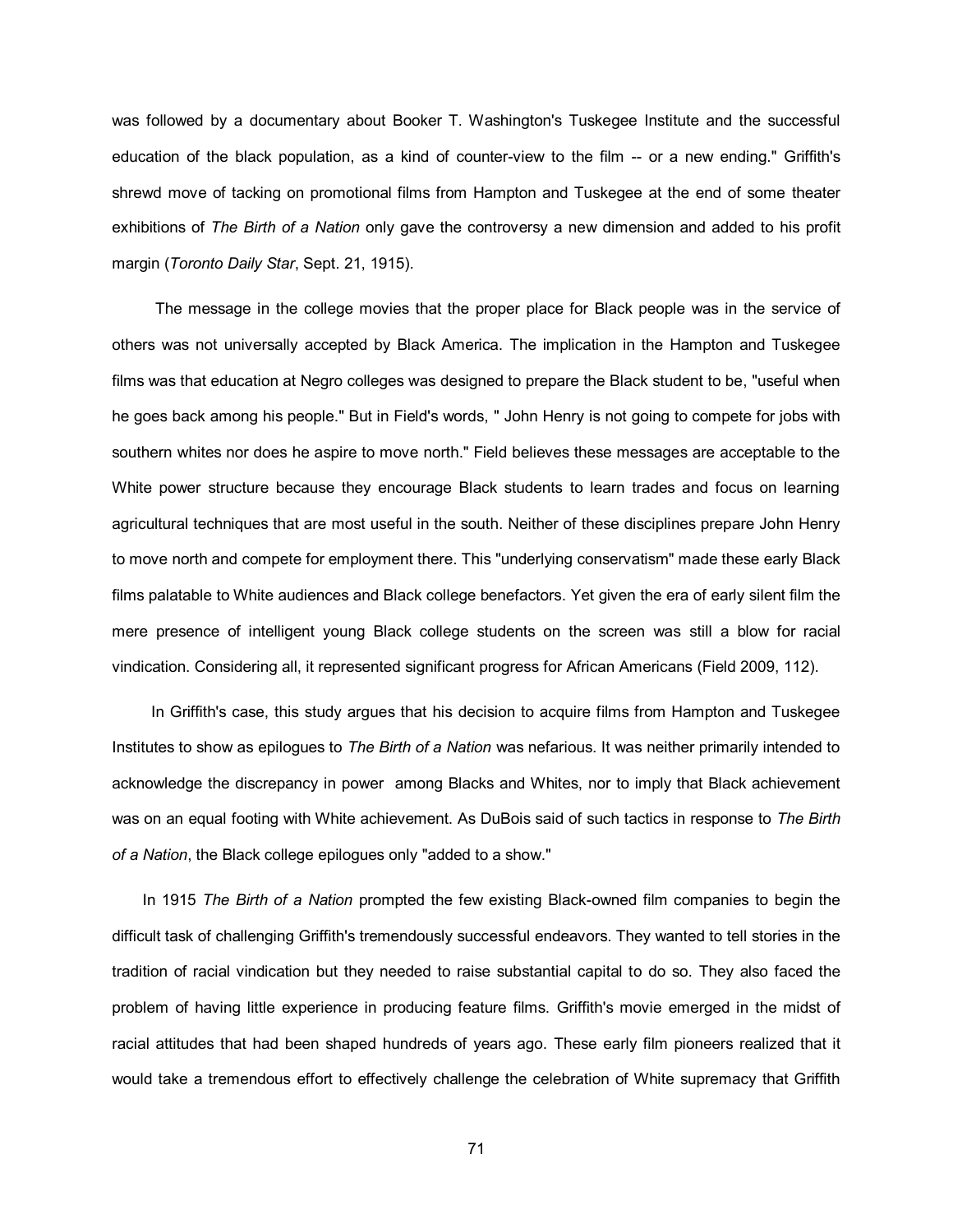had saturated the country with. Presidents Washington at Tuskegee and Frissell at Hampton had produced positive (many thought) Black films that demonstrated the possibilities of portraying Black people in a positive light. Black film makers Foster, the Johnson Brothers and Oscar Micheaux soon made pictures that held up the banner of racial vindication. These efforts were important steps. But in isolation no single endeavor could greatly diminish the impact *The Birth of a Nation* had on America.

## **Washington, Scott and** *The Birth of a Race*

 Perhaps the man best situated early in 1915 to respond effectively to *The Birth of a Nation* in film never had the opportunity to do so. Shortly after the movie was released Washington and Scott began discussing plans to produce a film they would call *Up From Slavery*, the title of the autobiography based on Washington's life story. Cripps notes that Washington wanted to make a film that was a "counterirritant" to *The Birth of a Nation*. Washington intended to set the historical record straight by giving his interpretation of the Black man's struggles and triumphs in America. His trusted aide, Scott, leaned heavily on his valuable experience with the films they had done a few years earlier to promote Tuskegee Institute to advise the Tuskegee president. Washington and Scott proposed using as a working title *Lincoln's Dream.* Soon, however, they learned the harsh realities of competing against White business interests to accomplish such a task. Then matters got considerably worse when Washington's health began to fade. He and Scott had just begun then to lay out how they would secure financing for their movie (Cripps 1988).

 Cripps says that, "independently of each other the two black groups (the NAACP and the Tuskegee Machine under Washington and Scott) opened negotiations with Carl Laemmie's adventuresome Universal Pictures. Meanwhile the NAACP's Motion Picture Committee attempted to partner with Elaine Stern of Universal. Initially the NAACP proposed a budget of \$200,000 (perhaps symbolic because it was twice the budget Griffith spent to produce *The Birth of a Nation*). Early in 1915 the NAACP proposed providing 25% of this amount (\$50,000). But by June the NAACP would only commit to raising \$10,000. Subsequently Universal dropped its offer down to \$60,000. Internal conflict over the project and procrastination within NAACP leadership led Stern to become disenchanted. She turned to Tuskegee instead for support. But by July, Washington's health was getting worse and Scott was reluctance to deal with her. Stern lost interest in the project altogether (Cripps 1988, 55).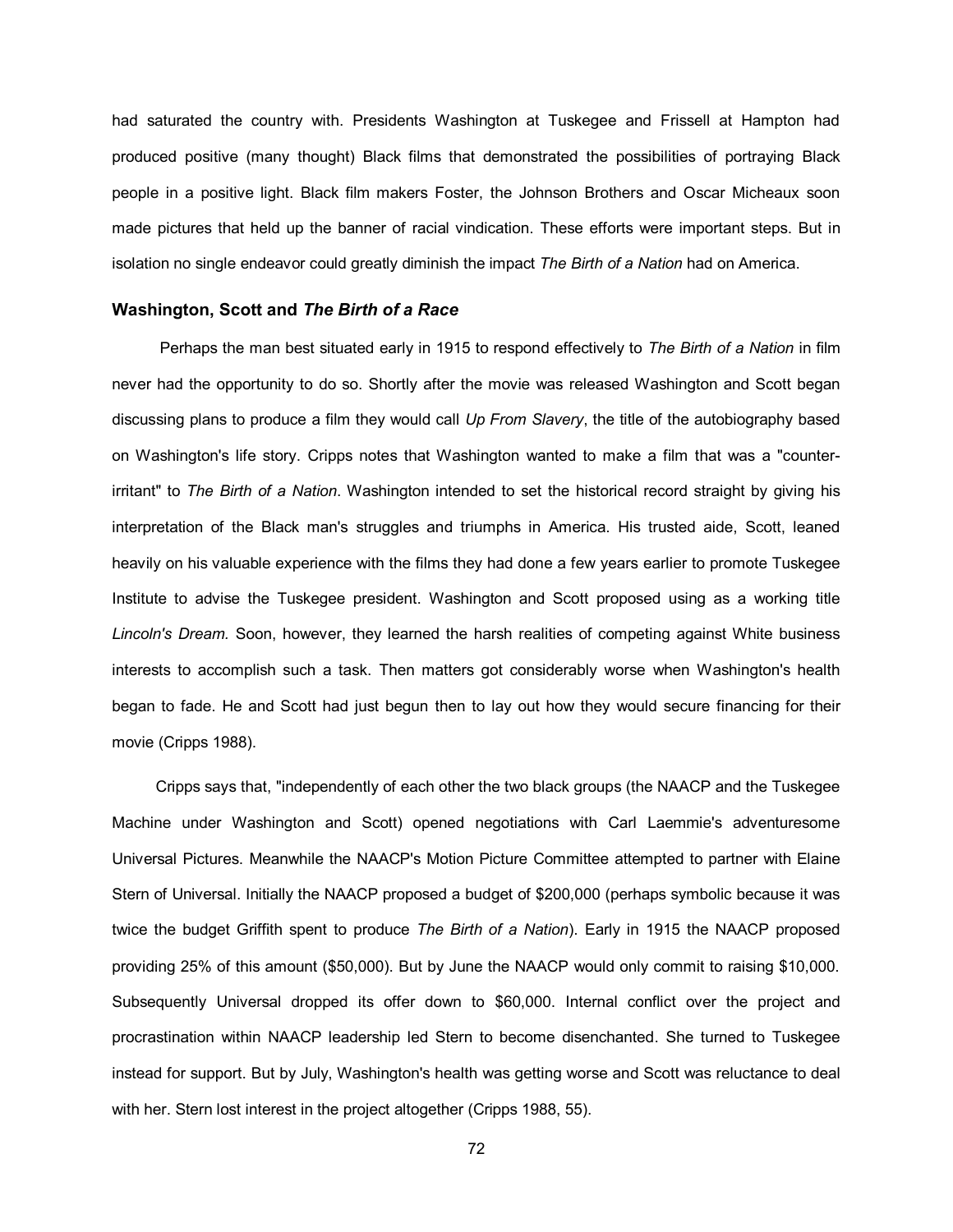Project proposals went from a Viograph idea of producing a modern version of *Uncle Tom's Cabin* to Stern's five-reel script titled *Lincoln's Dream*. Scott met with an agent from the Thomas Ince Studio in New York to discuss the proposal. But he backed away because the proposition didn't appear to him, "a square deal all around" (Cripps 1988).

 More and more Scott was convinced that total Black control over the project would be preferable. So he turned to African American film executive Edwin L. Barker of the Advance Motion Picture Company for assistance. Scott returned (for the moment) to the idea of calling the picture *Up From Slavery*. Washington's personal success story would be the focal point, with implications of uplift for all Black people the ultimate message. Scott's business plan had he and Washington at the center of the film's distribution. They planned to connect with Washington's publisher, link with the NNLB (and its 600 affiliates) and win the support of the nation's more than one hundred Black-owned newspapers. Scott was sure they all would support the photoplay. For his consulting services Scott proposed that he receive a liberal 15% royalty of the film's profits, a monthly stipend and an expense account (Cripps 1988, 55).

 Washington and Scott had devised what they thought was a viable plan. And had it succeeded perhaps it would have made Scott a wealthy man. More importantly the nation may have had a formidable alternative in film to *The Birth of a Nation*. Perhaps Washington's critics might have celebrated his legacy in different ways than they have. But it was not to be. Washington died November 14, 1915, leaving Scott to his own devices to produce the film they had planned to make together. It would be three years before this movie -- ultimately titled *The Birth of a Race* -- was released. And by then national focus on tensions around American race relations that made the movie necessary in the first place had been shifted to a focus on tensions around America's threat from abroad. And Scott had moved on.

 After Washington's death Scott moved ahead alone on the project. He met with prominent movie executive H. C. Oppenheimer of the Universal Film Company in New York. After Washington's death Scott fashioned the new title for the film he would produce -- The Birth of a Race. It was an obvious and direct challenge to Griffith's *The Birth of a Nation*. On July 12, 1916 Scott formed the *Birth of a Race* Photoplay Company in Delaware and began seeking investors and a production staff. The company began with \$1,000,000 in capital to, "conduct film exchanges and deal in moving pictures of all kinds."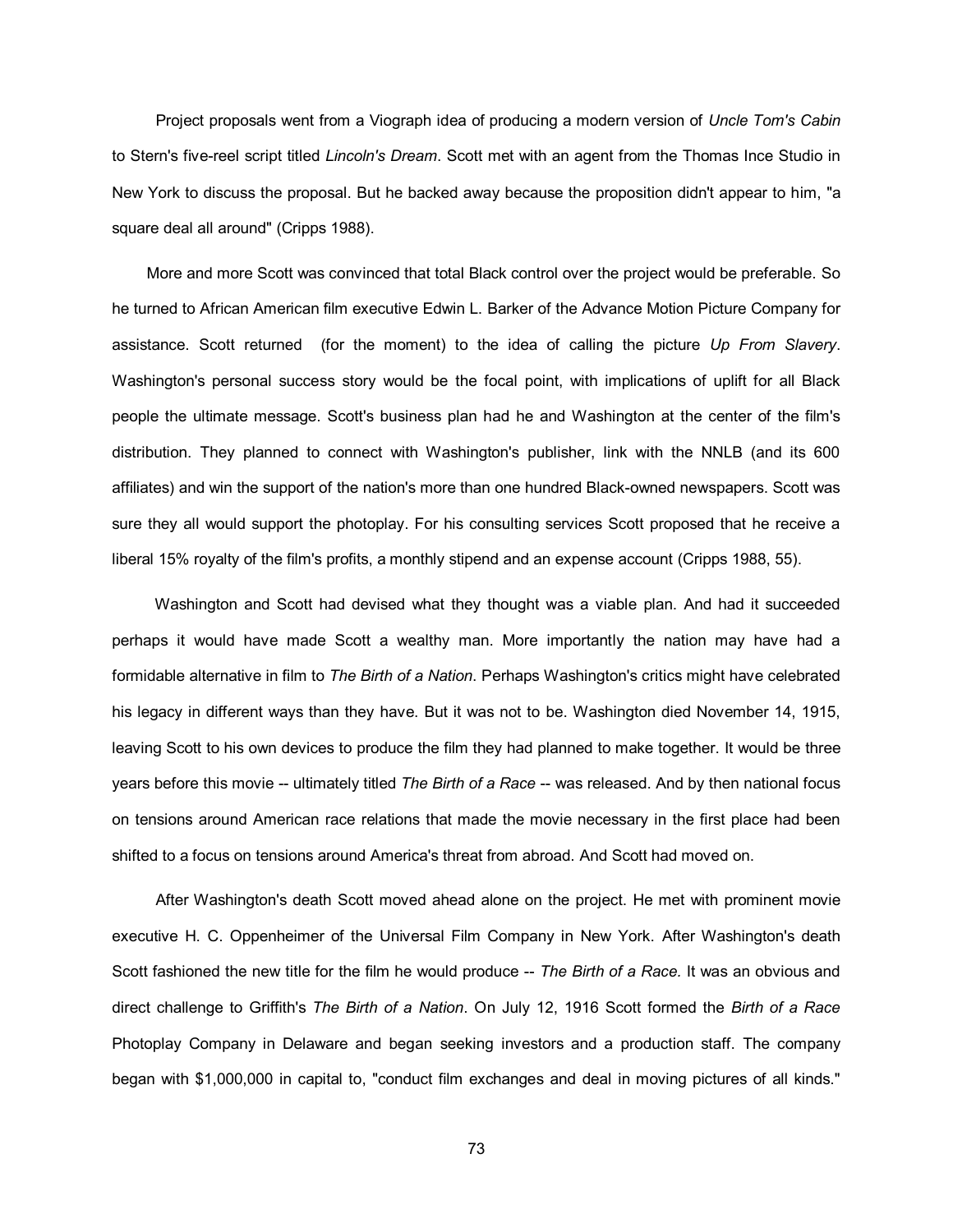Original incorporators were Herbert E. Latter and N. P. Coffin of Wilmington, Delaware and Clement M. Egner of Elkton, Maryland (*www.stocklobster.com* Nov. 3, 2012).

 A company brochure for *The Birth of a Race* said the enterprise would create a film that would depict, "the true story of the Negro, his life in Africa. His transportation to America, his enslavement, his freedom, his achievements, together with his past, present and future relations with his white neighbor." Using the contacts he developed under the tutelage of Washington, Scott called upon Rosenwald to help finance the project. Next, Scott hired the Chicago stock brokerage firm of Giles B. Corey. He offered a contract to the famous African American baritone Harry T. Burleigh to compose and arrange music for the film. Scott also solicited finances from former United States President Taft, African Methodist Episcopal Zion Church Bishop Isiah B. Scott and from Washington's widow Margaret. The corporation issued 100,000 shares of stock, worth \$10 each (*www.stocklobster.com* Nov. 3, 2012) (Leab 1975).

 Scott's team began mailing out material and circulating a newsletter that detailed their progress. The promotional material indicated that President Moten of Tuskegee (Washington's replacement), Fred Moore of *The New Age*, liberal Southern White men of means and Black professionals all were behind Scott's project. Burleigh remained committed to producing the musical score for the film and the Selig Polyscope Company of Chicago, the best film producers in the city, agreed to shoot the movie (Cripps 1988).

 Scott's temporary business partner and film distributor Barker served as president of *The Birth of a Race* Photoplay Corporation. He turned over 80,000 shares of stock to investors but soon proved to be in over his head. *Variety Magazine* began investigating the venture and reported that by March 1918 some 7,000 investors had purchased 50,000 of these shares. Stock sales brought in only \$350,000 because much of it was sold at a discount. After deductions for sales commissions, advertising and other overhead expenses only \$264,000 remained to finance production of the film. This still was an impressive amount. One elaborate promotional item, a prospectus, indicated -- prematurely -- that Rosenwald, Taft and Illinois Governor Frank Lowden all were "interested and assisting" the project. But Rosenwald was not pleased because he had not yet agreed to support the company financially. Then he refused to help. Following the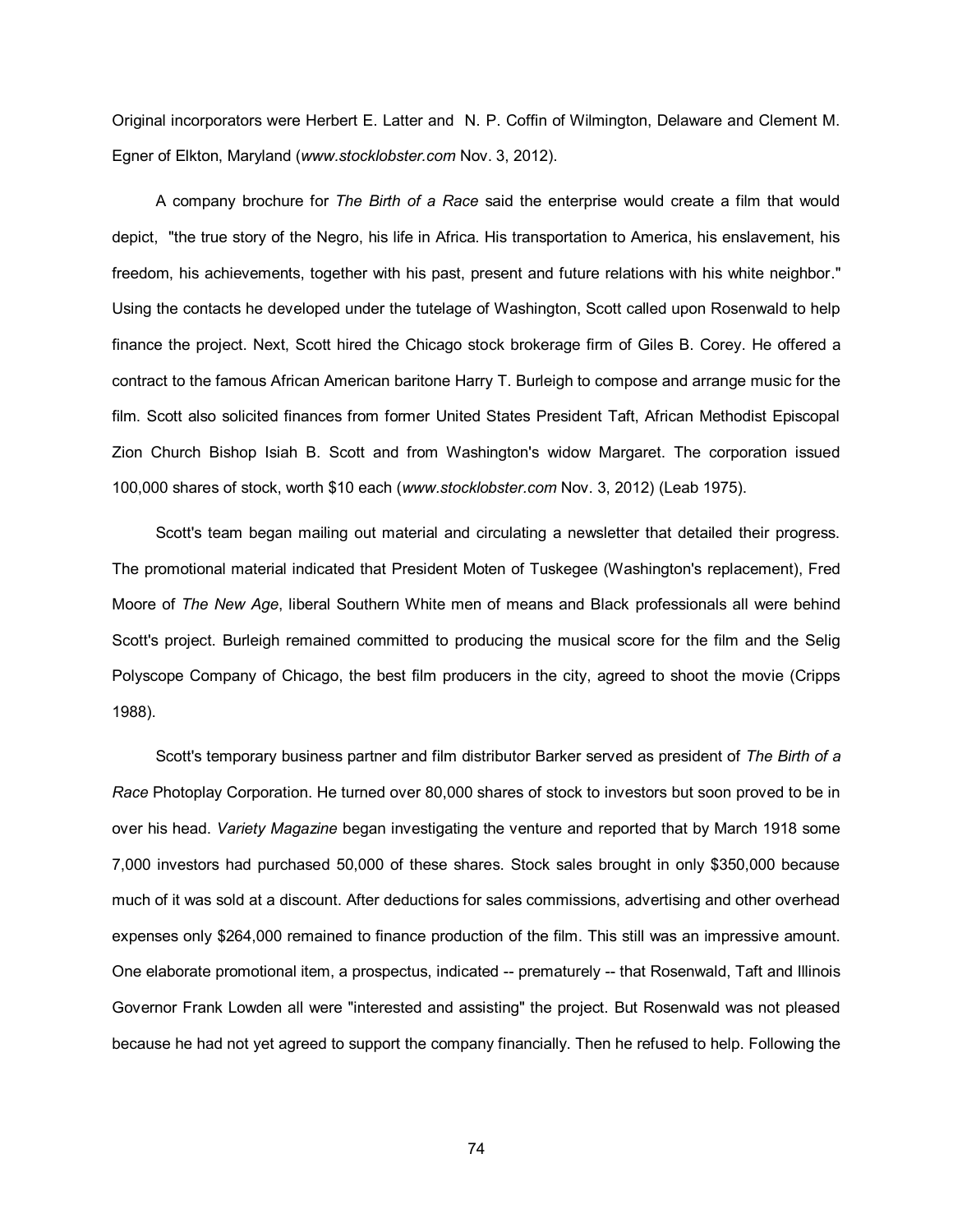death of Washington this was the second major blow to Scott's plans. Stocks sold aside, the venture was not off to a promising start (Leab 1975) (Leab 1975, pp. 322-323) (*stocklobster.com* Nov. 2, 2012).

 The company made false promises to potential investors and to the public that proved fatal. Advertising claimed that for every \$100 invested in the film speculators would receive \$1,800 in return. There was no basis upon which to confirm this projection. It was a mistake to base the projection on the incredible returns investors in *The Birth of a Nation* realized. This false comparison helped doom Scott and his collaborators' plans (Leab 1975).

 Cripps called Scott, "the little engine that could" for all his drive and ambition to complete the project. But the group Scott put together criticized him for his growing willingness to, "compromise with the devil" to secure funds. He signed no less than three contracts and their codicils. In each contract, Cripps says, Scott sought, "greater precision in defining his royalties and perquisites that in sketching the nature of the project." And he notes that Scott played into the hands of the White angels, whose goal was only to make money. This took the film farther and farther away from its intended theme of racial vindication. Cripps said the universalism of *The Birth of a Race* replaced the celebration of the humanity of African Americans and placed the "Black Other" into the role of the "tamed exotic" (Bernardi 1996, 45).

 Corey ran afoul of the law while collecting funds for the film. He was arrested in Chicago for fraud and Daniel Frohman picked up the project. Cripps says that Frohman, "took over and completed another portion of the film in Tampa, a vast biblical sequence which bore no relation to Selig's footage. By then the Blacks film executives felt control slip from their grip." He continued, "Tampa (was) where they shot the last sequence, an Old Testament struggle between Pharaoh's Nubian army and the fleeing Children of Israel" (Cripps 1993) (Jackson 2008) (Mormino and Pizzo 1983, 158).

 The three Frohman brothers, Daniel, Gustava and Charles, created their company in Chicago in 1915, about the time *The Birth of a Nation* was breaking records at the box office. They were seasoned theatrical businessmen who enjoyed tremendous success promoting blackface minstrel shows. Many years earlier (1878) they had cast acclaimed Black actor Sam Lucas in their lucrative stage production of *Uncle Tom's Cabin*. Their background, therefore, prepared them to make a film designed to promote racial vindication. Ironically, Charles died May 7, 1915 aboard the British cruise liner RMS Lusitania. The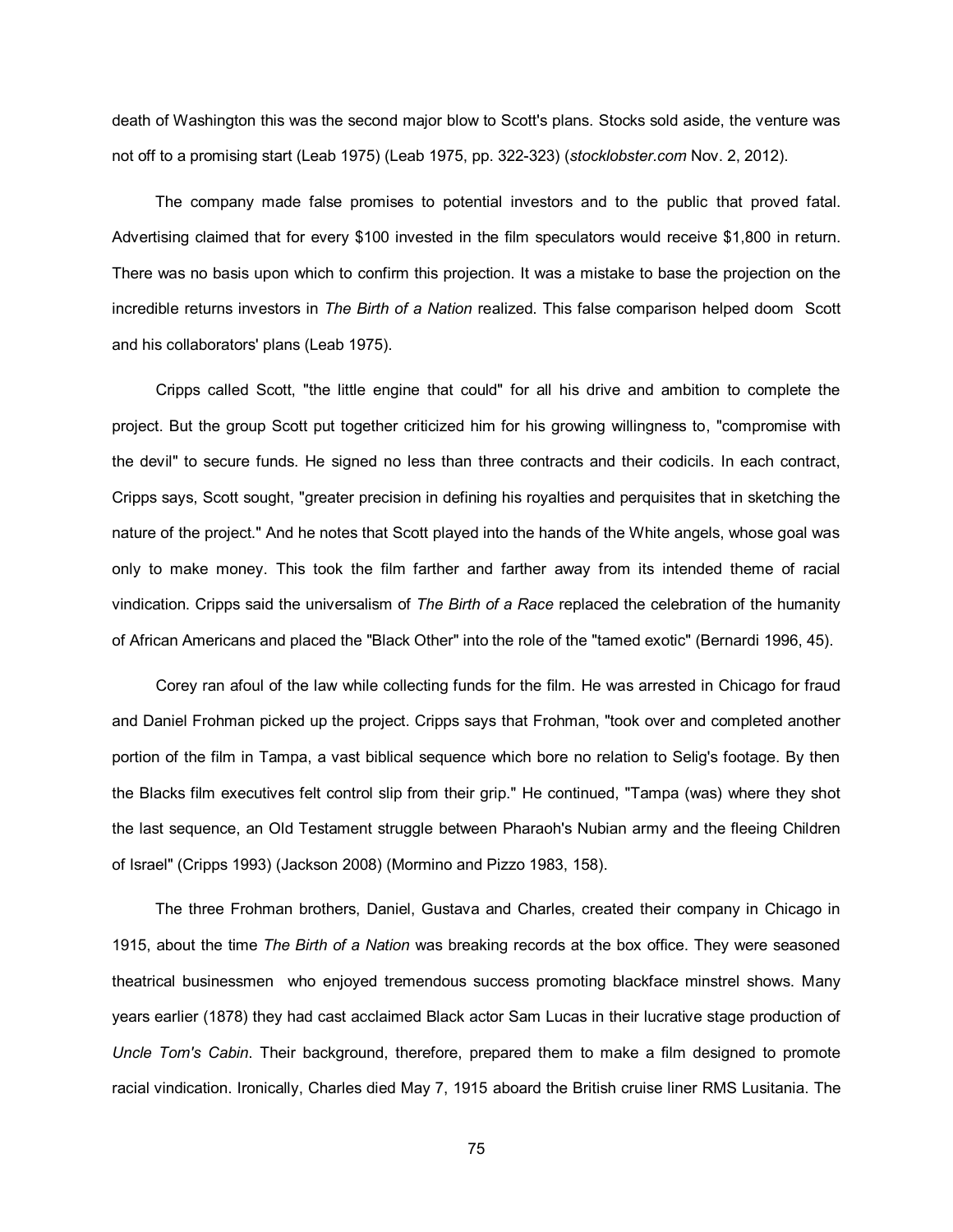Germans sank the ship off the coast of Ireland in the Atlantic Ocean while it was en route to England. This tragic incident killed almost 1,200 people, many of them Americans, and eventually thrust the United States into the Great War. And the this tragedy also shifted the nation's focus overseas, dooming any hopes *The Birth of a Race* would have to rival *The Birth of a Nation* in its impact upon America (Toll 1974) (Bernardi 1996) (*Associated Press*, May 7, 2013).

 By the time the Frohman brothers got involved with the venture the focus of *The Birth of a Race* had shifted significantly from that of showing Black progress into focusing on a neutrally shaded universal progress. Scott, therefore, unintentionally helped create the very thing he once warned against -- White control over the film that could (and did) minimize its focus on racial vindication. In the end, the primary message in *The Birth of a Race* cloaked universal "progress" in American patriotism and greatly minimized any racial vindication it might have addressed. The powerful scenes representing racial vindication that it did contain were lost in the midst of a war story that left the Black-White story behind (Bernardi 1996, 45).

 While it was being filmed in 1917 and 1918 *The Birth of a Race* was intended to counter the notions of White supremacy Griffith had popularized. While Daniel Frohman was shooting the film in Florida *The Tampa Morning Tribune* was running advertisements for coffee that mocked Negro dialect: "It sure am some good coffee," it read. And *The Tampa Sunday Tribune* appealed to Black women to, "Bleach your Dark Skin" and get "soft, fair, clear, Bright skin." And the *Tampa Sunday Tribune* called out "Girls! Lots of Beautiful (long wavy) hair." These ads were typical of those that ran in newspapers and magazines all across the country as both *The Birth of a Nation* and *The Birth of a Race* were being produced. This was the America that existed when these two films were released. This was the America that Dixon and Griffith benefitted from. And it was the America that Booker T. Washington, Emmett Jay Scott and others who stood for racial vindication in the wake of *The Birth of a Nation* found themselves at odds with (*The Tampa Morning Tribune*, Ten, January 22, 1918) (*The Tampa Sunday Tribune*, B Eleven, January 20, 1918) (*The Tampa Sunday Tribune*, 8, Eleven, January 20, 1918).

 The Great War was consuming Europe and had ground the foreign film industry to a virtual halt. By the spring of 1918 the war -- and not paying to see a film that addressed race relations in America -- was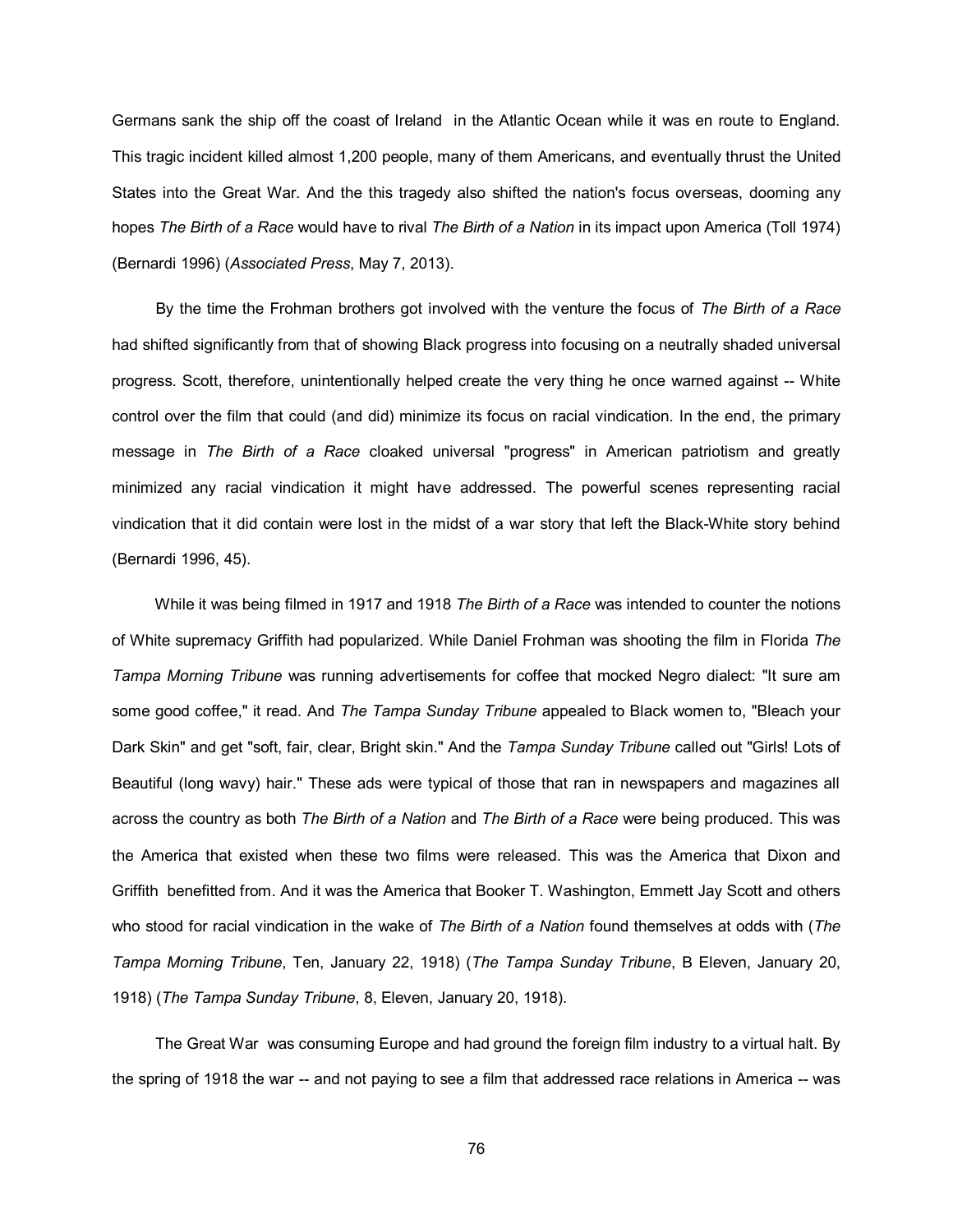most people's priority. Newspapers were full of stories about the conflict and speculation about whether the United States would enter it. The December 21, 1917 edition of the *Tampa Morning Tribune* reported that Barker, the African American president of *The Birth of a Race* Company, was in town preparing to shoot several scenes for the movie. Barker reporter to the newspaper that the film's lighting equipment had just arrived in Tampa, which would allow the crew to do some filming at night. But he soon found himself deep in debt behind the project. He sold his interest to Corey, the Chicago broker who would be convicted for stock fraud, and to Daniel Frohman. By the time Corey was arrested under the so-called blue sky laws for fraudulently promoting stocks, Selig had already spent \$140,000 on the movie.

 Cripps points out that in 1918, when much of the filming was done, America was involved in heavy fighting on the Western front. Shortly after the Armistice was signed on November 11, 1918 the name of the film was temporarily changed to *The Story of a Great Peace*. This was a marketing tool designed to capitalize on American patriotism and victory in the Great War. *Variety Magazine* reported on December 6, 1918, however, that the name would remain *The Birth of a Race*. By then it mattered little what name the film took. The public had little interest in it. Fortunately for persons interested in racial vindication other films would emerge.

 *Variety* writer Barker reported that by the time the Frohmans began filming in Tampa the project was in shambles. It was well over budget and had drifted far away from its original intent of vindicating African Americans from the terrible stain left on their humanity by *The Birth of a Nation*. Cripps says that Barker believed, "the movie would not be about the Negro at all ... Scott was no longer a scenarist." And Cripps suggests that each time the film changed hands the goal of racial vindication got watered down more and more. "The Black angle is replaced," he says, "by the film's biblical story. And the sole image of Blacks is one that was to become a convention in later Hollywood biblical epics -- Nubians, black, Negroid, passive, standing on the edge of the frame"(Cripps 1993, pp. 74-75).

 To its credit promoter Barker and the Frohman Company advertised in the *Tampa Tribune* that they would hire 250 African Americans as extras in the scenes shot in Sulphur Springs for *The Birth of a Race*. They portrayed soldiers in Pharaos' Egyptian army. This is slightly less than the number of extras Griffith used. *The Birth of a Race* opened December 1, 1918 in Chicago's prestigious Blackstone Theater as a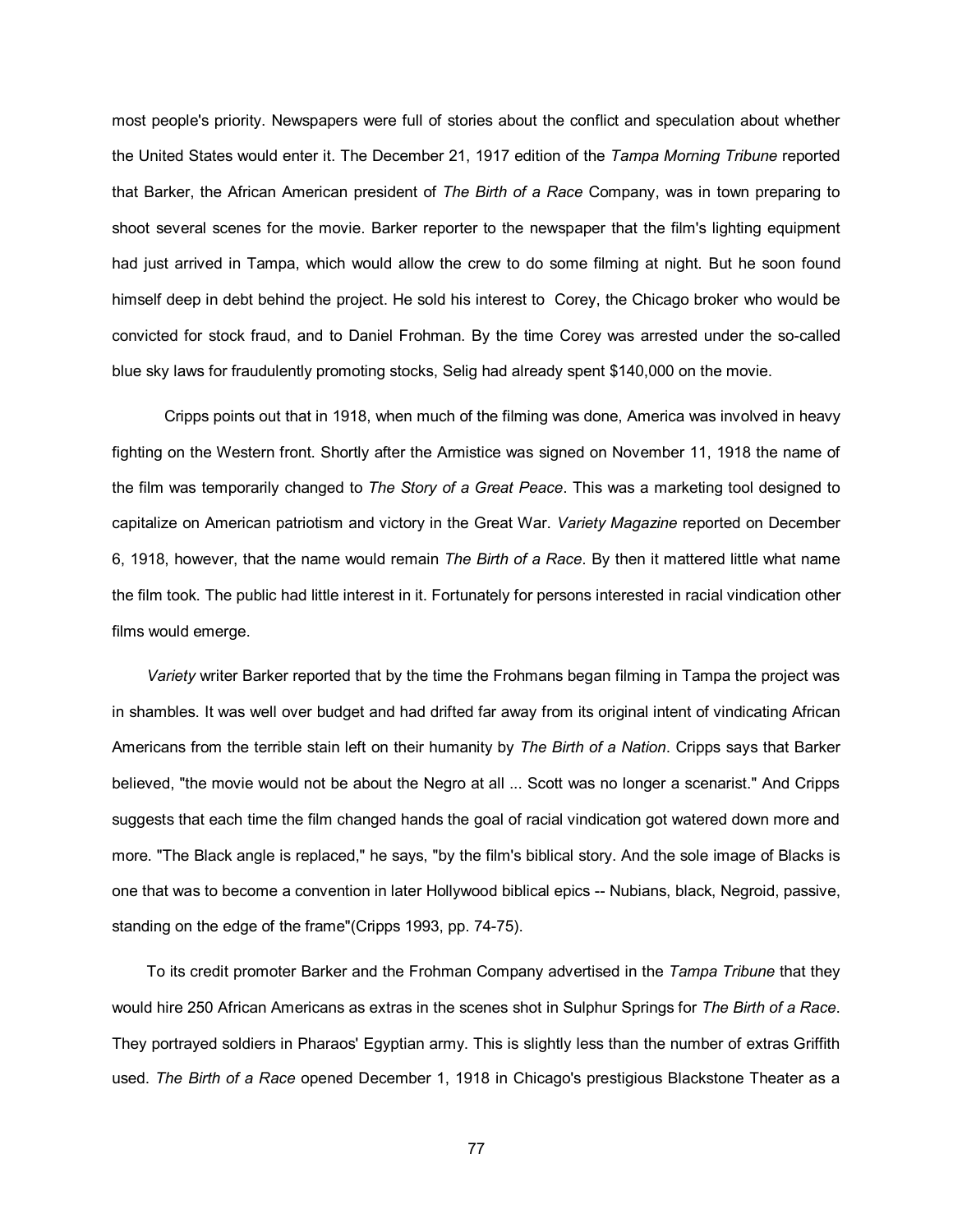twelve-reel film. The promoters rented the theater for \$6,000 for the first month. *The Chicago Tribune* and the local Black paper, *The Broad Ax*, gave the film favorable reviews as a work of art. But the *Tribune* also said the movie "tires you out" and the majority of other reviews did not compliment the film (Cripps 1988).

 *The Birth of a Race* opened with a lengthy prologue that featured historic scenes of Adam, Eve, Jesus and Abraham Lincoln. The action then shifted to 1914, one week prior to the beginning of the Great War. Two German-American Schmidt Family brothers chose to fight on opposite sides. Oscar (George LeGuerre) decided to join the Kaiser, while the younger brother (George) casts his lot with the United States Army. Predictably the two brothers met again (in a field hospital in France). When German soldiers attacked the hospital, George killed his brother Oscar while protecting the French nurses at the hospital. Later George returned home and rescued his wife from a diabolical German spy. *The Los Angeles Times* (among many other newspapers) called the film a bitter disappointment, both artistically and financially (*Los Angeles Times* October 20, 2012).

 The film moved quickly, often without warning, from title frame to title frame. It shifted from "equality instead of slavery" to "peace and humility" as it took the audience on a voyage with Christopher Columbus. At a constitutional convention in Philadelphia it showed a sign that read "equality." And while Lincoln emancipated the slaves (without actually mentioning slavery) the film quickly moved to Lincoln's wish for "peace" as he lay on his death bed, surrounded by friends. Before filming was completed the Frohman Company dropped out of the production. The Rothacker Manufacturing Company in Chicago completed editing of the film, making it the fourth company in less than four years to be in charge of *The Birth of a Race*. Some of the final scenes filmed were shot in Chicago and in New York. The movie was hopelessly over budget. Little wonder the finished product became so disjointed (Bernardi 1996, pp. 49, 53) (Cripps 1988) (Leab 1975).

 Cripps said *The Birth of a Race* failed to effectively vindicate African Americans from the racist dogma from the past. "Owing to the war conditions ... the advancement of the Negro was dropped out (while) the second part was converted into a modern war drama." Many who saw the film agreed with this assessment and voted with their purses (Cripps 1988).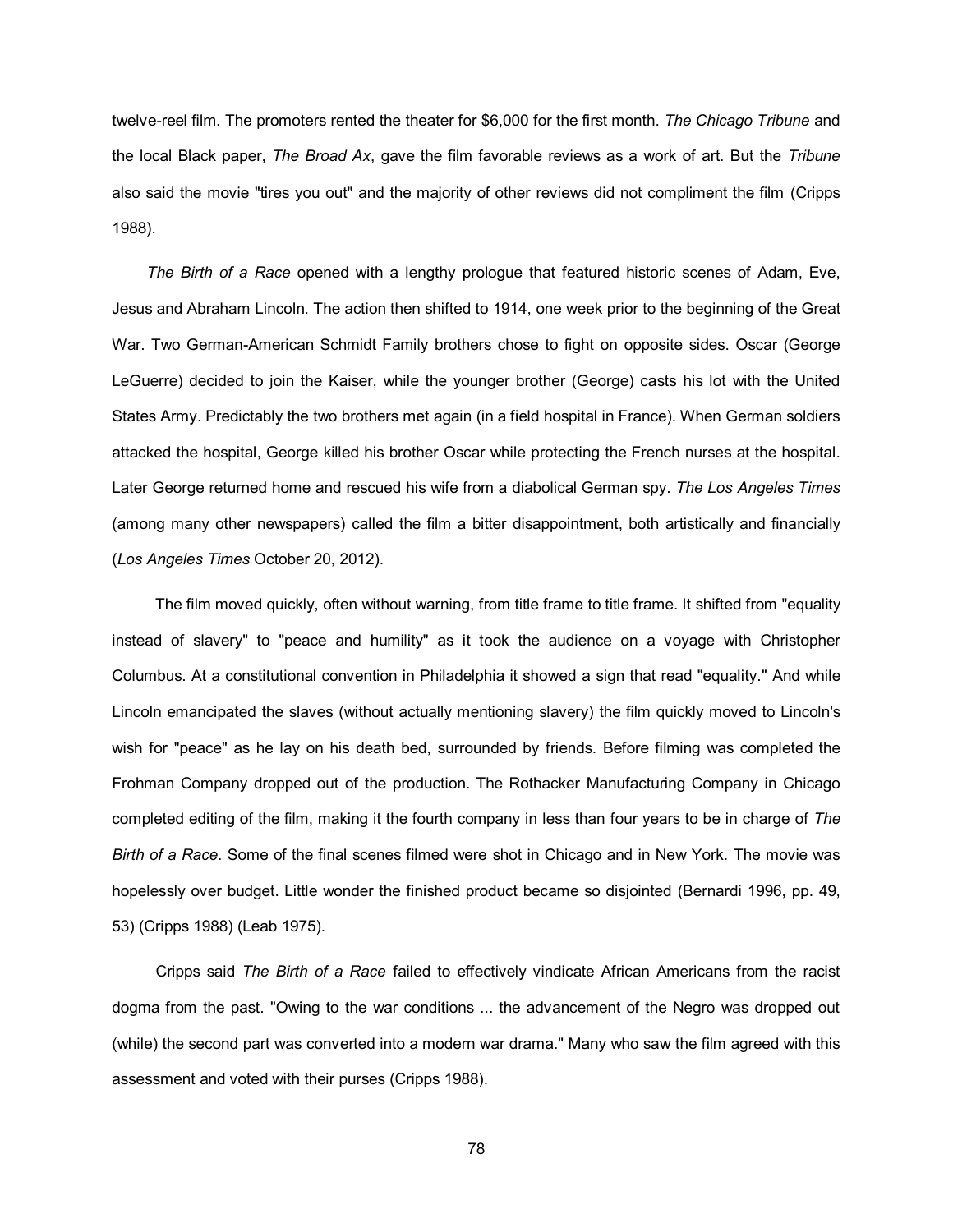Berrnardi observes that *The Birth of a Race* could not have been released at a less opportune time. "In cadence with the end of the Great War in November 1918, when surely war movies would have been box office poison, they released their tangle of biblical universalism." The overlap of the production of *The Birth of a Race* and the Great War was never more evident that in a headline in the *Tampa Morning Tribune* on January 17, 1918. It read, "Tampa Picture Players Have Registered Intent to Purchase W. S. S. War Savings Stamps." Thus, even the attention of the actors in *The Birth of a Race* was temporarily diverted to encourage the public to support the war effort. Once the film was released it failed to draw sufficient interest to make any money for its investors (Bernardi 1933, 47) (*The Tampa Morning Tribune* January 17, 1918).

 *Moving Picture World* said of the film, "it attempts to follow the development of mankind down to the present day and throws in a disconnected war story for good measure. About everything has been applied to the production but common sense. The structure is without form and is a striking example of what a photoplay should not be. The producers have attempted to impress by bulk and have been overwhelmed by their lack of skill (*http://www.stocklobster.com* Nov. 3, 2012)."

 Had *The Birth of a Race* been true to its initial central story line (the promotion of harmony between the different ethnic groups) it might have helped convince Americans that Blacks were just as intelligent, patriotic and honest as were Whites. And even had the scenes that emphasized racial harmony been more central to the plot the same might have happened had more people seen the film. Even so, the three scenes from the film that this study highlighted earlier (Simon the Cyrenian carrying Jesus' cross, Africans sitting among men from all over the world and the Black farmer/soldier who marches off to war side-by-side next to a White farmer/soldier) were exceptional. Had the film reached more people it may have opened the eyes and touched the souls of many Americans who valued racial fairness.

 *The Birth of a Race* did not reach Tampa, where many of the final scenes were shot, until October 27, 1919. There it played in a segregated theater, the Strand, as was the case throughout the South. The film received mixed reviews, just as it did throughout the country. The African American extras from Tampa who appeared in the movie were not allowed to see the film in the White-only theater due to the Jim Crow laws that were strictly enforced. Again, the film's value in the arena of racial vindication lies in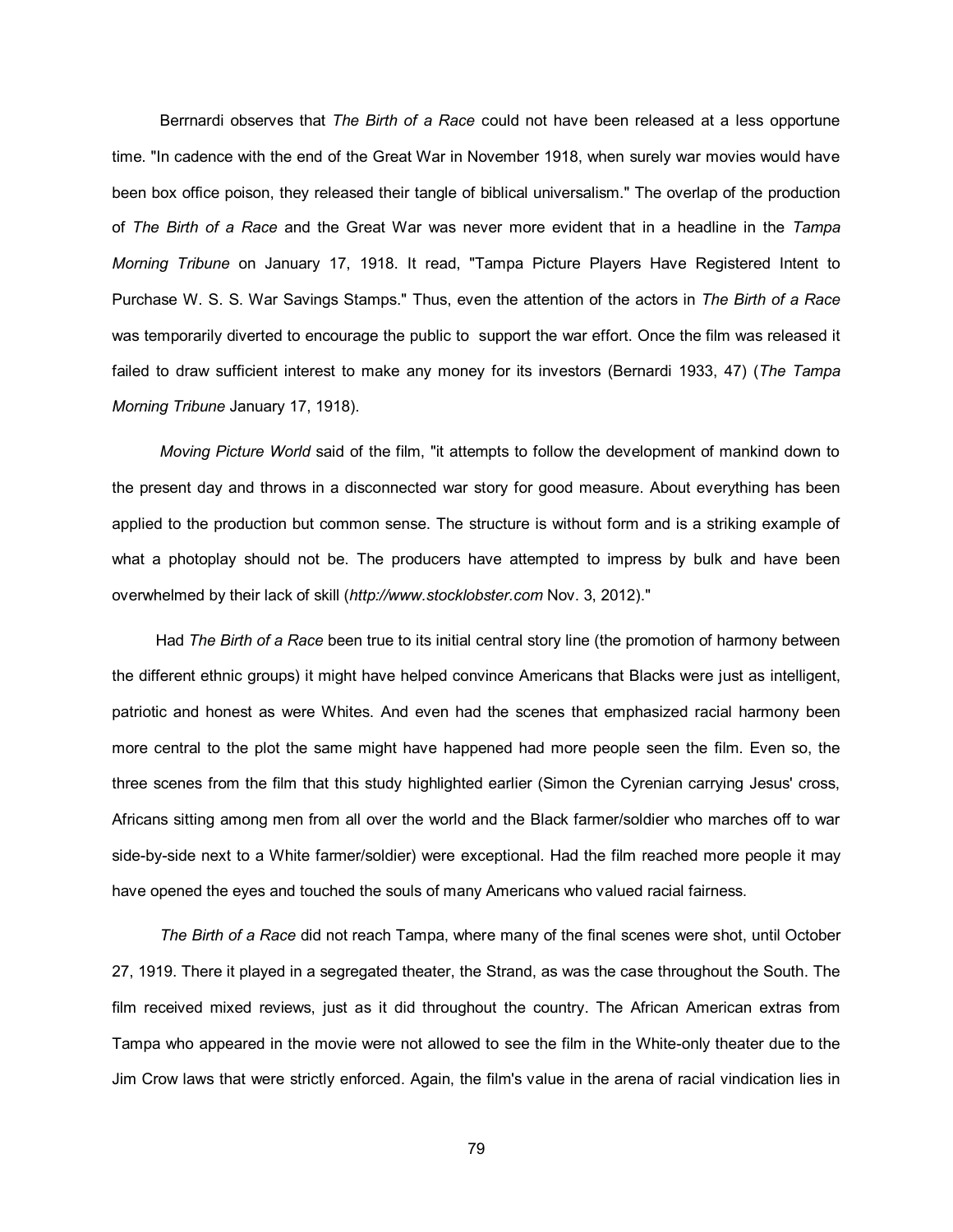considering it as one of several movies with elements of Black-White unity that refuted the White supremacy championed in *The Birth of a Nation* (Cripps 1988) (Leab 1975) (Mormino and Pizzo 1983, pp. 74-75).

 *Variety Magazine* thoroughly investigated the fiasco that plagued *The Birth of a Race's* production and found several problems. The magazine called the film an artistic flop and a business fraud. It said many people were led to believe that much of Washington's legacy was tied to the movie (through Scott) but this was far from the case. Barker had dropped Scott from the venture long before the film made its debut. *Variety* concluded that the final product was really a poor synthesis of two movies: the remaining vestiges of Scott's ideas (fueled by racial vindication) clumsily fused with the ideas promoted by men who were focused on American patriotism and the Great War. *Variety* criticized the inconsistent quality of the message and of the production. It noted that as control of the pictures passed from Selig to Noble to Frohman and, finally, to Rothacher. Scott's dream was called a, "terrible waste ... a cheap and uninteresting story (Cripps 1988) (Cripps 1988, pp. 60-61) (*The New York Times*, Oct. 20, 2012).

 In addition, *Variety* reported that some of the investors in the film -- many of them African Americans who lived on State Street on the south side of Chicago -- were the victims of bait-and-switch tactics: the movie's advertised theme of racial vindication was changed to one of national patriotism. And the magazine said that many investors were bullied into buying blocks of seats with little advance notice after dates and movie house locations were juggled around. The film opened in Chicago in late 1918. It was released nationally in April 1919. But with the scathing review it received from *Variety Magazine* - the industry's bible -- it soon vanished from sight. "It was steadfastly ignored by the war-weary public" noted film critic Hal Erickson of *Rovi* said (Cripps 1988, pp. 60-61) (*The New York Times*, Oct. 20, 2012).

 *Variety* was correct in much of its criticism of *The Birth of a Race*. The film lacked a clear focus and was released at a time when America was indeed weary of the thought of war. But Barker's review failed to note two observations made earlier in this study. In at least two powerful scenes (that both survive today) Director Noble illuminated the possibilities of universal brotherhood. And in a third scene Noble celebrated the possibilities of American patriotism and brotherhood between Blacks and Whites. This too was played down in reviews of the film. Noble made no distinction of class between Blacks and Whites in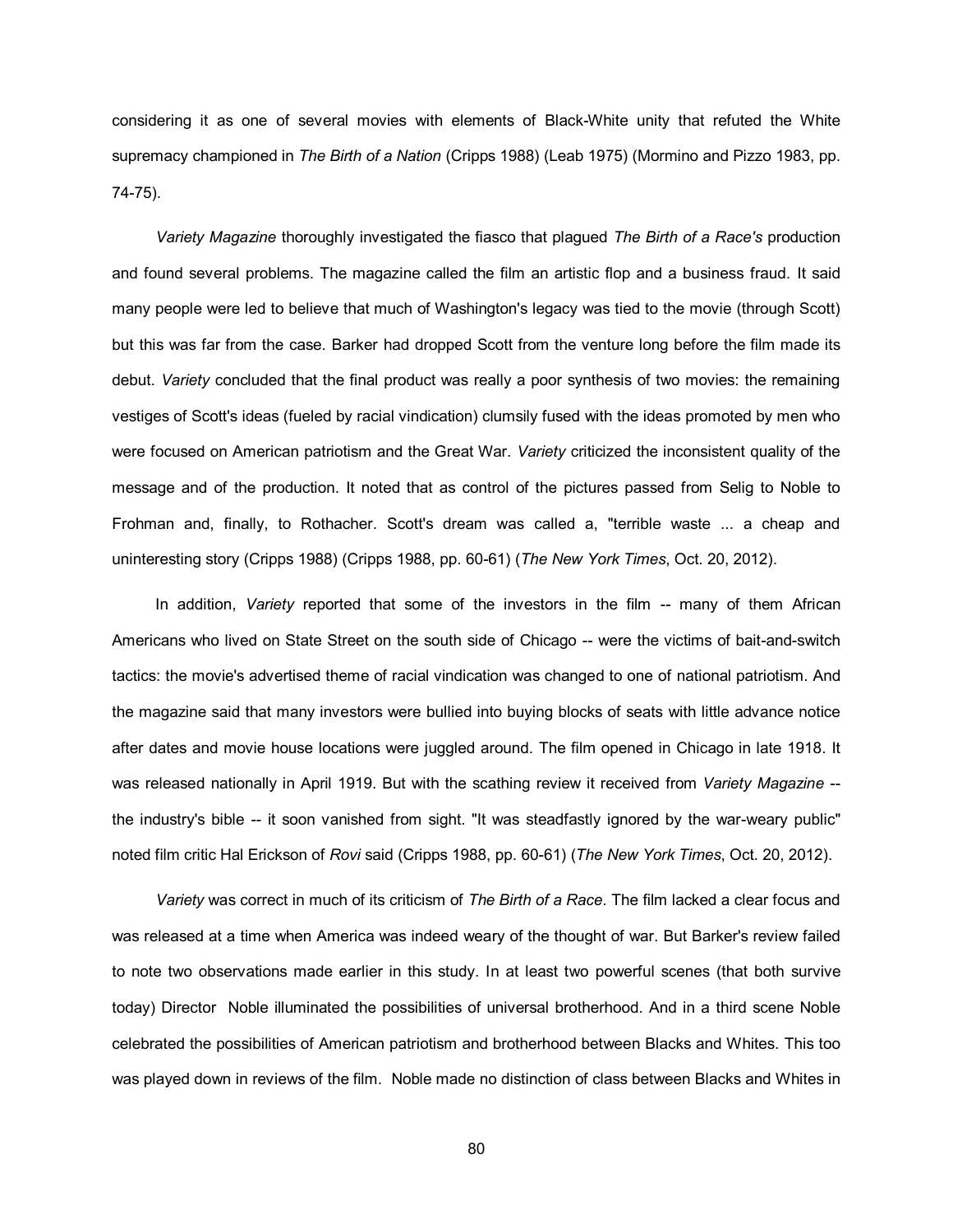the these three key scenes. They were strong statements for racial vindication. Perhaps one reason critics wrote the film off was because these and similar sequences in *The Birth of a Race* might have changed the minds and hearts of many Whites had they gone to see the movie.

 Cripps said that although the film's scene with the two farmers who transformed into soldiers represented less than 2% of the movie's screen time, it remained a, "hidden slice of black life in the 'progressive era'. " The three important scenes from *The Birth of a Race* previously cited extended the racial vindication traditions by celebrating the humanity of Black people. They portrayed Blacks as the equals of Whites, negating the notions of White supremacy. When forces within the film industry sabotaged the production, they helped clear the way for Hollywood to continue to exploit the racist stereotypes projected by the old familiar (and profitable) images: Uncle Tom, the coon, the mammy, the tragic mulatto and the Black buck (*The Birth of a Race* 1918) (Cripps 1988, pp. 58-59).

 On this account *The Birth of a Race* makes a significant statement for racial vindication. Unfortunately, the statement was suppressed when the film was released and it remained so in the years that followed.

 This study has no evidence to prove that *Variety Magazine* had a hidden agenda for its harsh criticism of *The Birth of a Race*. To be sure, *Variety* was not alone in its negative critique of the movie. But it is interesting to note that the magazine took a special interest in the business aspects of the movie even early in its planning stages. *Variety* consistently criticized the project while it still was in production, long before anyone saw the film. It was no secret that the movie's initial backers took a great risk when they went against the racially conservative grain for Hollywood spectaculars of the era.

 As has been previously stated, the argument advanced by this study did not focus on the lengths *Variety Magazine* went to investigate how Griffith managed to raise \$100,000 for *The Birth of a Nation* in less than a year. The magazine was founded in New York in 1905 (at a time when the play *The Clansman* was enjoying success on the stage). Variety editors were aware of Griffith's project long before it debuted. None of the research that contributed to this study reveals any reports by *Variety* of how Griffith somehow raised more than double the capital needed for what began as a \$40,000 movie. In any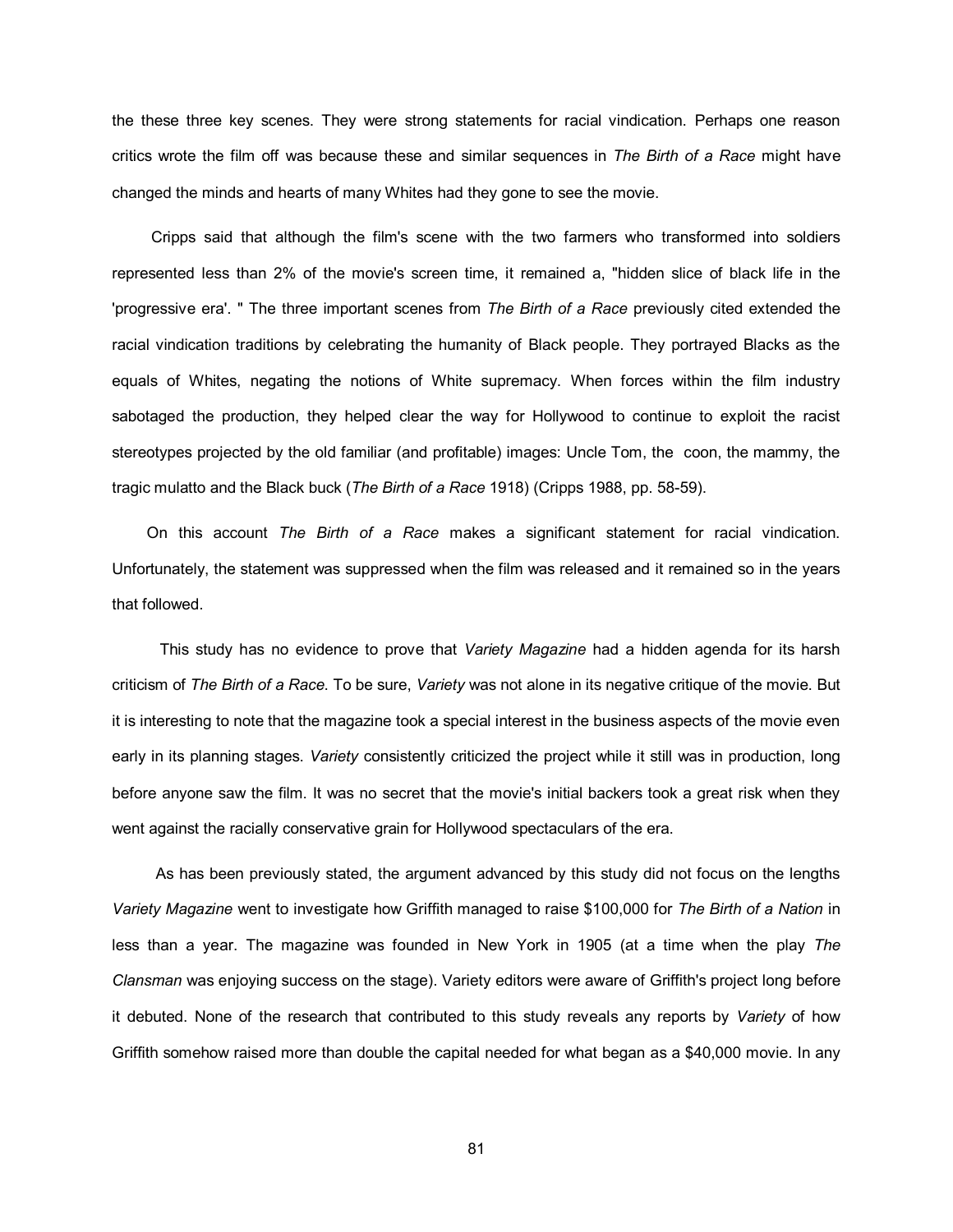event, *Variety*'s scathing review and damaging extensive investigative reporting virtually insured that *The Birth of a Race* was destined to fail in all aspects long before it raised the curtain on opening night.

 Cripps comments that the intransigence of American racial culture had more to do with the failure of *The Birth of a Race* than did the failures of Scott and other African Americans at, "the still youthful art of moviemaking." Blacks were threatened in the early days of film by the divide in White American culture between the Dixon/Griffith conservatives and the Rosenwald Progressives. In addition African Americans continued to be plagued by the consistent economic challenges that were exacerbated by White-on-Black violence, Jim Crow-inspired racism and competition for jobs from European immigrants. Yet while these forces converged to oppress Blacks they also drove determined, innovative young African American film makers to push for what Scott called, "that indefatigable something which I shall call the colored man's point of view" (Cripps 1996).

 Scott remained committed to the idea of promoting racial vindication via film and looked for a way to make a profit while doing so. He continued on this track even after he was no longer part of the making of *The Birth of a Race*. He persuaded Black Producer George Frederick Wheeler to move to California so they could produce a racial vindication film together. Then Scott convinced Chicago movie producer E. L. Snyder to assist Wheeler with putting together a film project about Washington's life. Scott again considered using *Up From Slavery* as the name for the project. Other ideas involved using as subjects DuBois's *The Quest of the Silver Fleece* or Ohio novelist Chestnut's *The House Behind the Cedars*. Maceo Crenshaw Dailey called them all, "narratives of African American achievement." This may have been true. But there was no guarantee that DuBois would agree to work with Scott, whom he did not trust. And Scott had no best practices business models with which he could predict financial success for any of his ideas.

 And as in the case of his 1915 discussions with Washington, again little went right with Scott's plans to produce a racial vindication film. In the film industry he was a prince seeking a kingdom in vain. He soon returned to his other business ventures and accepted a prestigious job with the Department of the Navy in Washington, D. C. Interest in *The Birth of a Race* faded then in the country and did not resurface until the 1970s.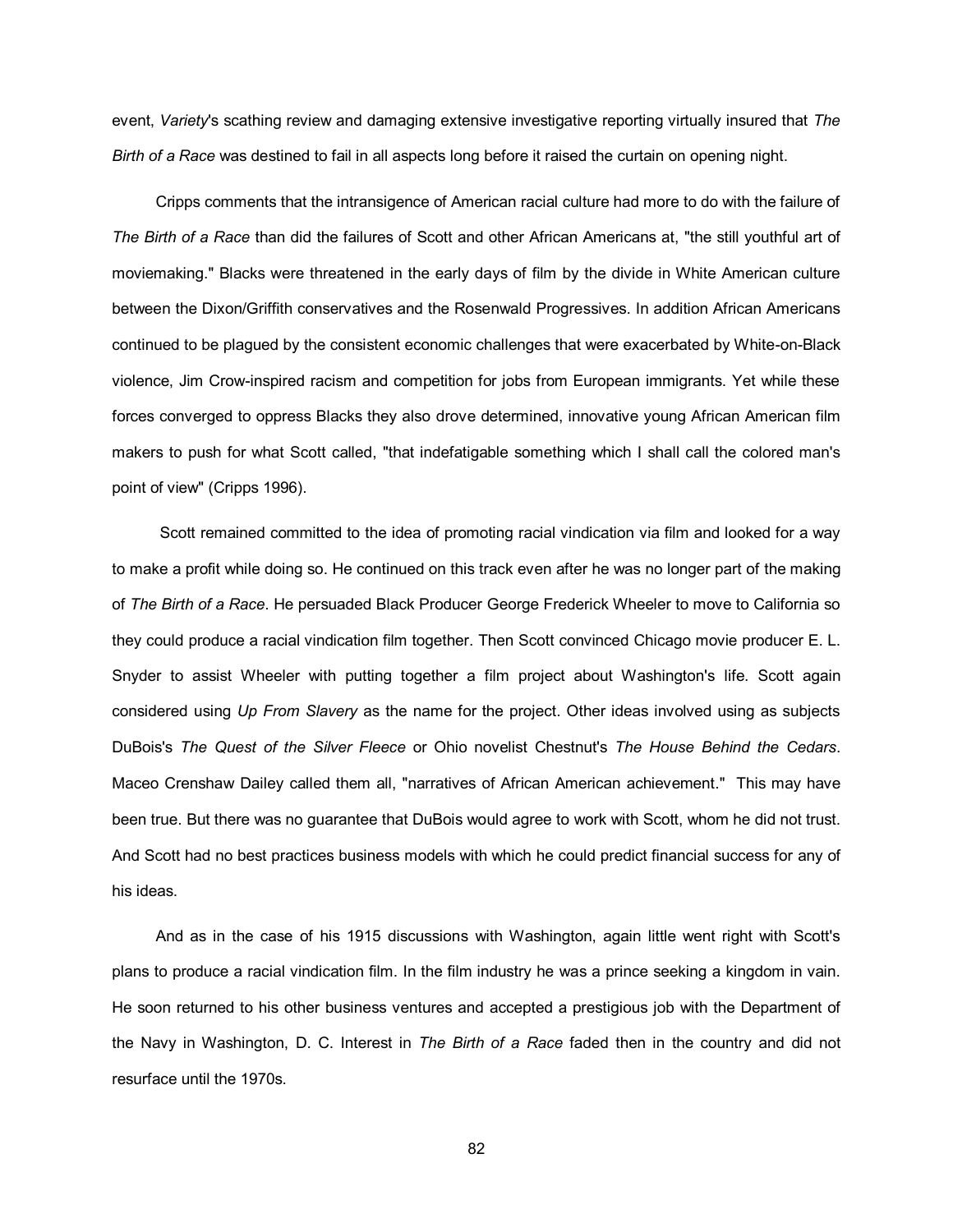## **Black Film Makers and the Quest for Racial Vindication**

 Notably, Foster was one of a few exceptional Black film makers who successfully sought to vindicate African Americans through his art. He used all-colored casts and enjoyed modest financial success in his early years. He was praised for portraying what one newspaper called, "real Negro life" (Leab 1975)

 Yet, scholars say that both the Johnson brothers and Micheaux compromised attempts to vindicate the race by showing a preference for using light-skinned actors over darker ones. And even though these fairer skinned actors portrayed positive role models, the Johnsons and Micheaux sent their audiences a message about the value society places on skin color. George Johnson, for example, was the most popular Black actor of his time and also had very light skin. He and his brother, Lincoln Motion Picture Company President Noble, followed the industry's normal trend at that time. They used what Gunner Myrdal called the then-accepted cast system of hiring fair complexioned cast members -- "color valuation." The heroic leads, lovers and even the "bad women" parts were played by mulatto actors (Leab 1975).

 Film scholars speculate that some of the Johnsons and Micheaux's choices in the complexion of their actors may have been due more to their individual taste than because of societal pressure. The Black press often criticized Micheaux for favoring fairer complexioned Blacks in his films. Nevertheless, he continued to chose them for dozens of roles. This study concludes that in spite of these criticisms the work the Johnson brothers and Micheaux did meets an acceptable definition of racial vindication and contributes significantly to that movement (Leab 1975) (Leab 1975, pp. 321-337).

 The Johnson brothers got their start when they incorporated the Lincoln Motion Picture Company in Los Angeles in 1917. They issued \$75,000 worth of stock to begin the venture and hired virtually an all-Black staff: cameraman Harry Grant was the lone White employee. The Johnsons went into business to make a profit while demonstrating that Blacks could successfully operate a film company and make movies that portrayed African Americans in a positive light. The company produced five films and a few news reels before it failed. Lincoln's first film was *The Realization of a Negro's Ambition*. Initially it was shown only in Los Angeles (Reid 1983).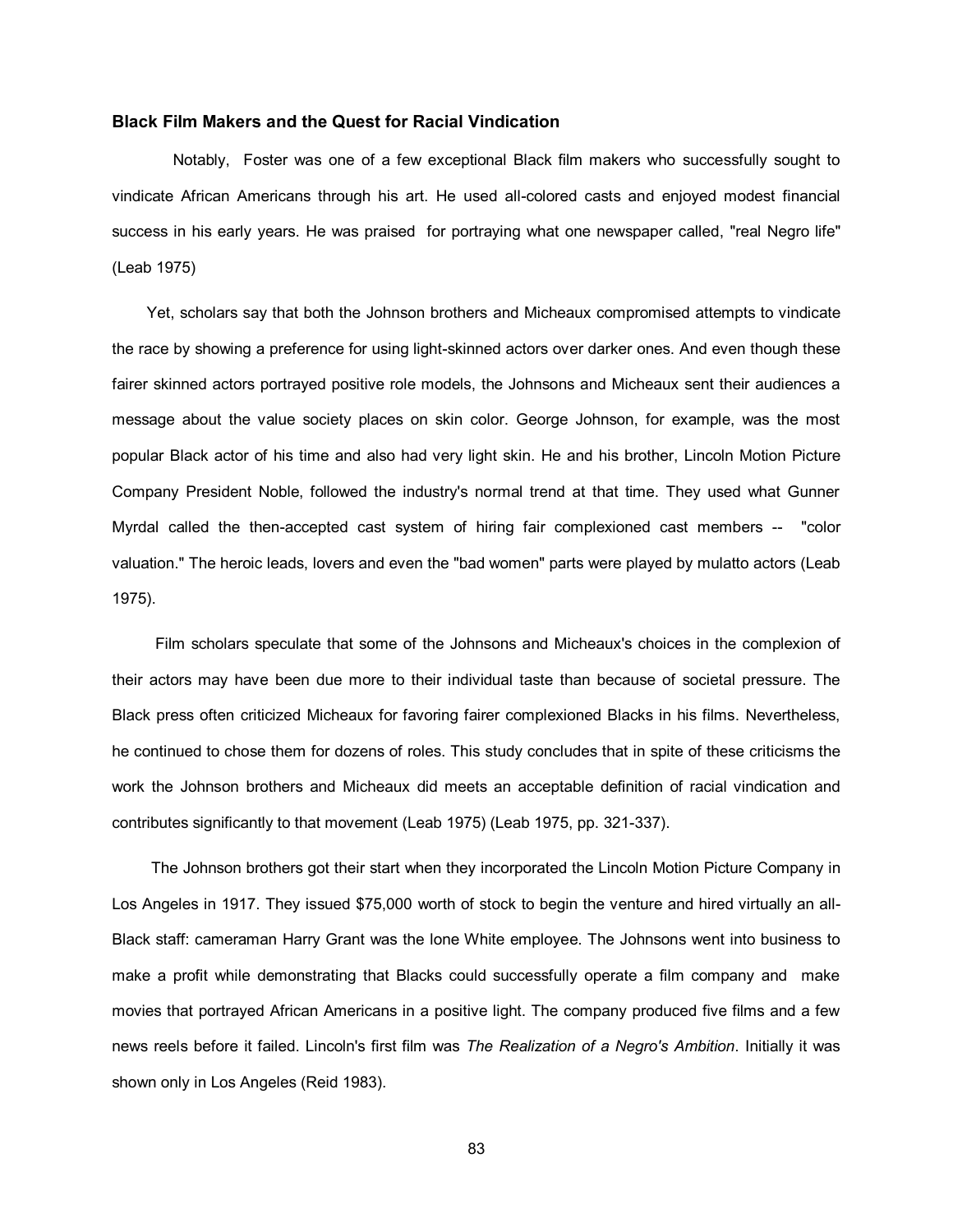Lincoln's second film, *The Trooper of Company K*, focused on the Negro Tenth Cavalry. This was the same group that Paley filmed for Edison in real life in Tampa in 1898. And like Lincoln's first film it stood tall in the struggle to establish racial vindication (Leab 1975, pp. 342-326).

 George Johnson's challenges in the film industry were indicative of the issues his competitors faced. This made their quest to stand for racial vindication much more difficult than it was for Griffith and others who promoted White supremacy. Johnson established a system of film distribution out of necessity. "Lincoln and other black film ventures suffered from the unwillingness of a white industry to handle movies made by Negroes that did not conform to the usual stereotypes," he said. He acted under contract with Universal while also serving as president of Lincoln until Universal gave him an ultimatum -- choose an acting career with them or choose to run his company. Johnson chose his acting career. Leab notes, "distribution and financial difficulties plagued black filmmakers throughout the silent period and later."

Still, the persevered (Leab 1975, 328).

 While *The Birth of a Race* was being produced, Micheaux accepted the challenge of lifting high the banner of race pride. He became Black American film's best option for racial vindication. Micheaux directed over twenty silent films and several sound features between 1916 and 1928. And from 1919 to 1940 he completed an average of one film a year, outlasting all other Black film executives of his era. Notably, Micheaux's *Within These Gates* took important steps to redeem the dignity and humanity of African Americans on the silver screen.

 Born on a farm in Metropolis, Illinois in 1884, Micheaux was the fifth child of parents who had been slaves. He got much of his life experience from working as a Pullman porter on trains between Chicago and Portland, Oregon. When he saw an advertisement for land in South Dakota he took advantage of the opportunity and became a homesteader. This would be the name of his first film. *The Homesteader* was at times autobiographical. It told the story of Jean Baptiste, an honest hard-working Black man. Baptiste married a troubled maiden who went into a trance. She stabbed her father to death and then committed suicide. Through it all Baptiste carried himself with dignity and compassion. Mark A. Reid says in *Redefining Black Film* that Baptist's character, "gave Black audiences a favorable image to combat D. W. Griffith's image of 'pure black bucks' " (Reid 1995).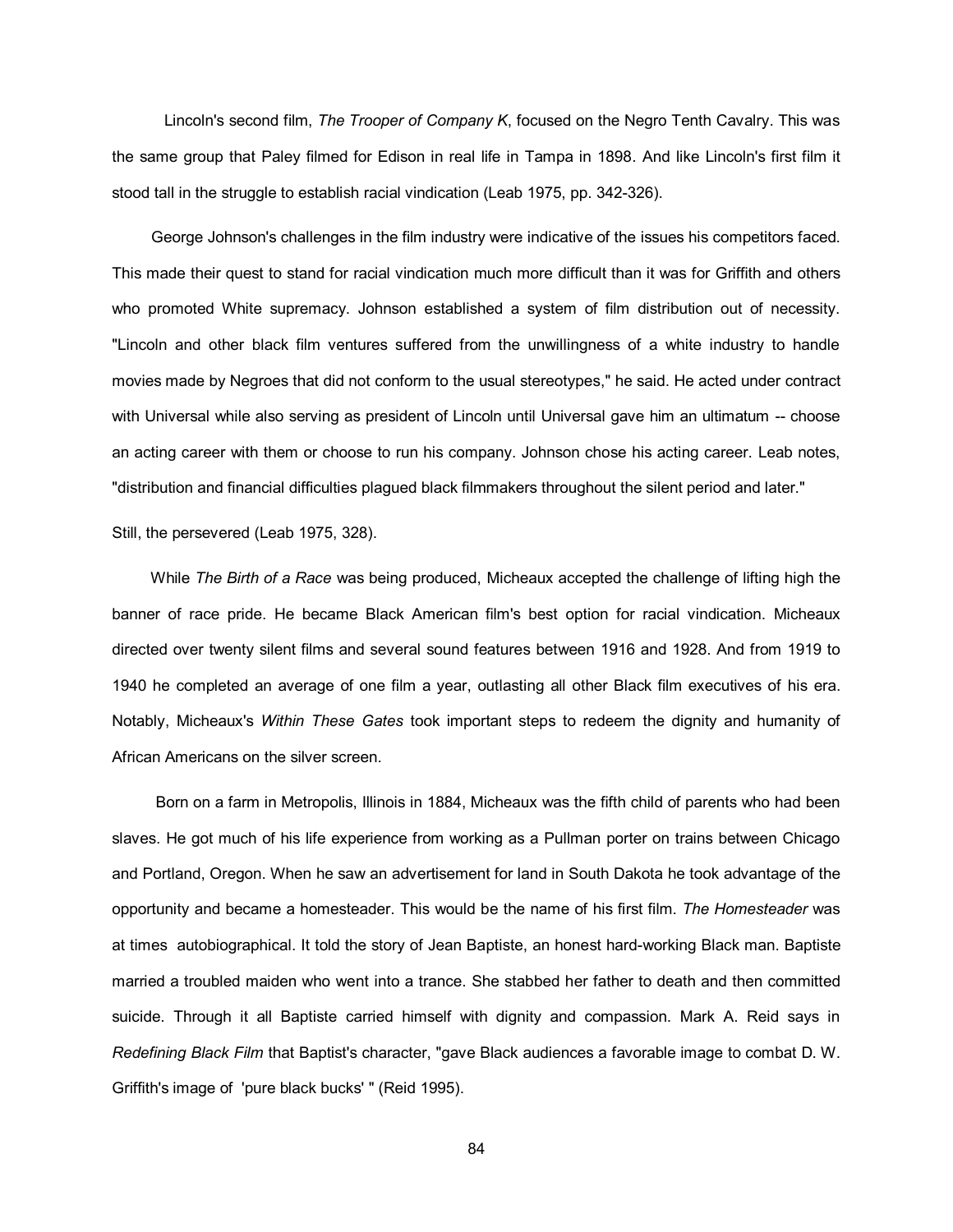*The Homesteader* premiered in Chicago in 1919, just as *The Birth of a Race* was struggling for survival in the same city. Micheaux's eight-reel film was rated poor in technique but high in emotional value. Noble Johnson offered to convert the book into a film. But the two could not agree on financial terms (Micheaux allegedly wanted Johnson to pay his expenses to travel to Los Angeles to supervise filming). And without any film experience Micheaux decided to make the movie himself. He sold stock for \$75 a share, primarily to White farmers in Iowa, South Dakota and Nebraska. He assembled a cast of unknown actors and a few experienced performers (like Evelyn Preer), completed filming for \$15,000 and earned a modest profit. And just like that Micheaux had created a measure of racial vindication in film for Black America. Not only did he raise the finance for the film, he successfully produced and marketed it (Leab 1975, pp. 334-335).

 We believe that Micheaux came closer than anyone else who sought to produce a film rich in racial vindication in the years immediately following the release of *The Birth of a Nation*. The previously mentioned *Within Our Gates* held its own against *The Birth of a Nation* as far as offering a counter image of Black people was concerned. The difference was in the film's meager exposure. W. Fitzhugh Brundage praised Micheaux's 1920 film, "as a brilliant and timely rebuttal of D. W. Griffith's racist 1915 epic *The Birth of a Nation*"*.* The film told several interconnected stories of families in both the North and in the South, just as did *The Birth of a Nation*. But Micheaux's film celebrated Black education, Black humanity and White philanthropy. It engaged viewers in various "social questions" concerning Black manhood, Black citizenship, Black patriotism and compromising Black preachers. He boldly tackled the subjects of lynching and interracial rape (Brundage 2001).

 Brundage makes another comparison between *The Birth of a Nation* and *Within Our Gates.* He said, "*The Birth of a Nation* argument, finally, is that Blacks do not think consciously so much as act blindly according to an inner, bestial drive. *Within Our Gates*, after deriving a plausible alternative version of action and history, demonstrates otherwise" (Brundage 2001, 227).

 But Micheaux also was criticized for emphasizing the negative side of life in Black communities. Critics said he included too many scenes in his films that glorified 'ghetto life" and crap games, all-Negro dives, wife-beating and women congregating to gamble. In 1920 Lester Walton praised Micheaux's film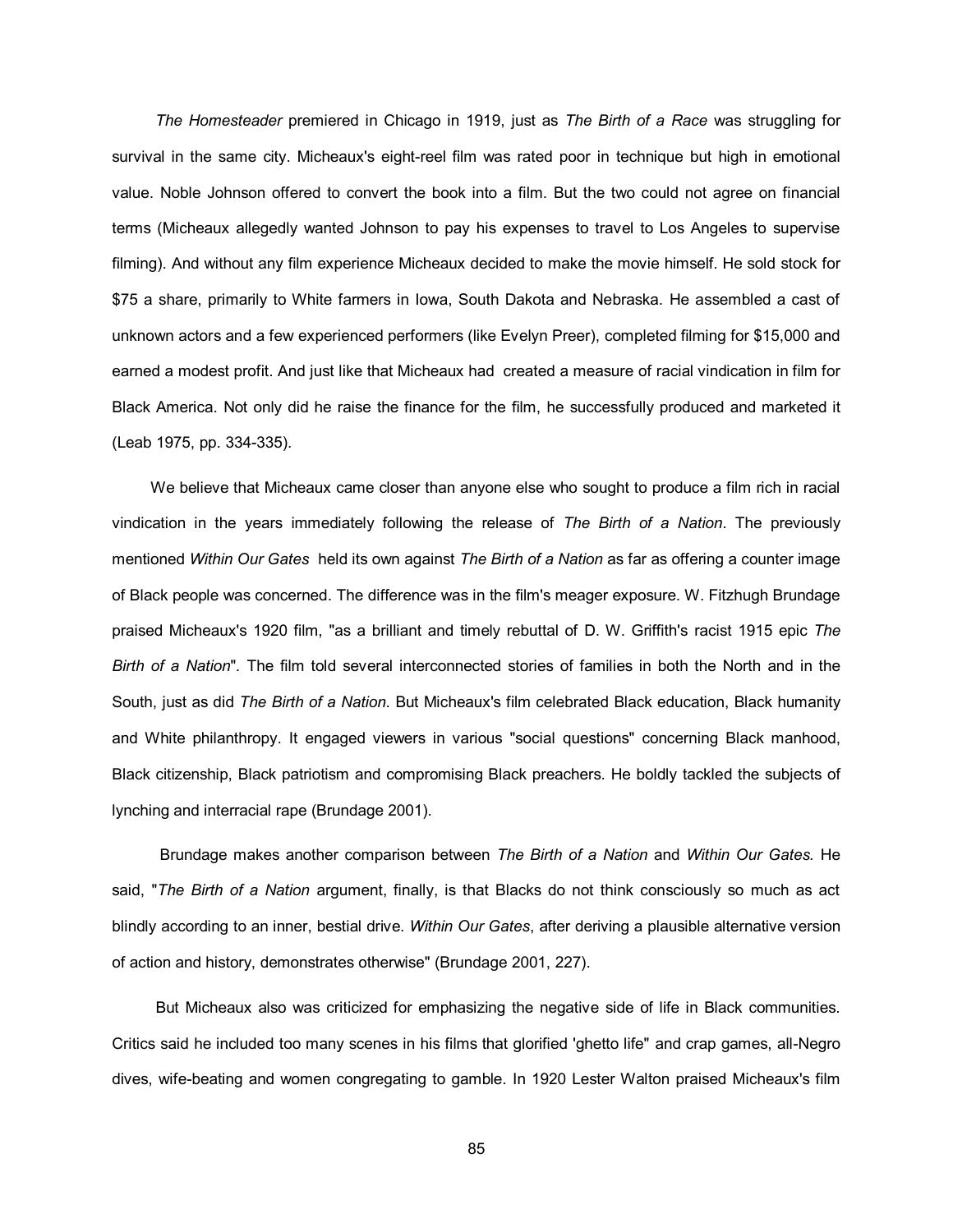*The Brute* but accused him of including too many scenes that were, "not any too pleasing to those of us who desire to see the better side of Negro life portrayed." Micheaux's response to this criticism seemed to fall in line with a comment that Griffith might have made concerning the slave quarters scenes in *The Birth of a Nation*. Micheaux said that audiences paid to see portrayals of life in Black communities where struggles against vices and trouble rule the day. We believe that Micheaux was justified in seeking a balance in portraying the virtues of the characters in his films. He lifted the race up while exposing the imperfections that are common to all human beings.

 Other production companies tried their hand at promoting racial vindication in film in the 1920s. These included New Jersey's Frederick Douglas Film Company, Chicago's Royal Gardens Film Company, Kansas City's Andlauer Productions Company, Ben Strasser Productions (which helped make Tim Moore of the *Amos 'n Andy* television series a star) and the Reol Motion Picture Corporation. All these companies went into business in the decade after *The Birth of a Nation* was released. They got their motivation from Foster, the Johnson brothers and Micheaux and they had varying levels of success and longevity. Not all companies that strived to achieve racial vindication in film were said to be owned by African Americans, however. A Black newspaper reported that the Colored Players Film Corporation was owned by a Jewish syndicate. Regardless of the ethnic background of the producers, these movies also meet this study's definition of a body of work that attempted to vindicate the Blacks in America (Leab 1975).

 Roel Harlem Theater veteran Richard J. Levy took a notable stand for racial vindication when he produced the film *The Man Who Would be White*. The protagonist in the film became a successful businessman who had a secret: he confessed to the head of his company that he was a Negro passing for White. The movie ended with an important (and idealistic) message for the audience: "It is the man and not the color that counts" (Leab 1975, 333).

 The primary obstacle facing progressive-minded Black film makers was securing adequate financing to make quality films. Ed Guerrero says the average cost of making a Hollywood movie rose from \$20,000 in 1914 to \$300,000 by 1924. Thus many talented Blacks were priced out of the industry before they could enter it. So movie moguls and producers consciously projected White middle class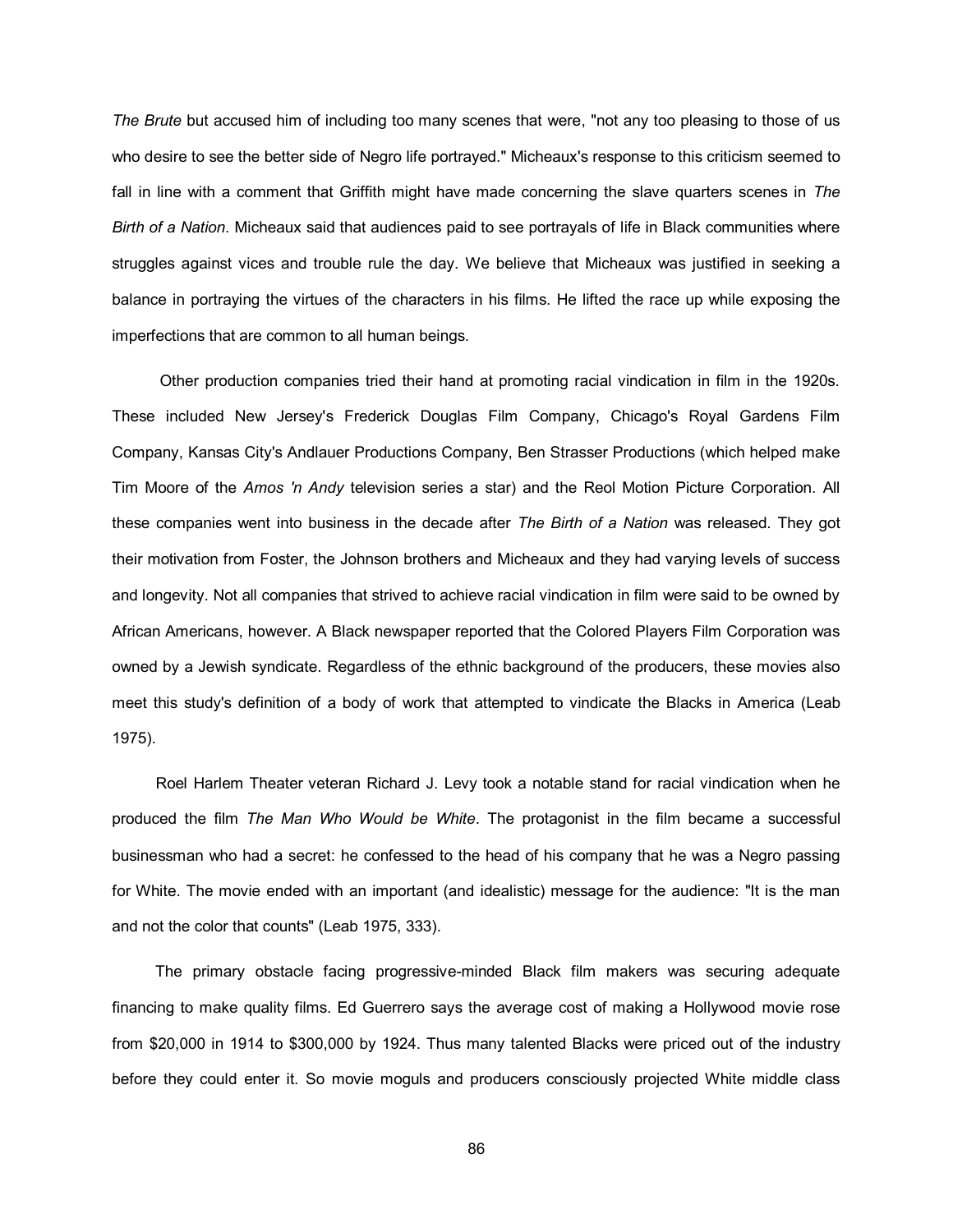values in their films at their best and racist sentiments at their worst. Small independent film makers were on their own if they wanted to defy the attitudes about race in the system that controlled the industry.

 Film scholars agree that there is no precise way to measure the psychological damage racism in film did to African Americans when *The Birth of a Nation* was released. Black actors frequently accepted the roles made available to them regardless of the stigma attached to the characters they portrayed. *Variety Magazine* estimated that over fifty percent of the roles accepted by Blacks in films made between 1915 and 1920 cast then as maids, stable boys and the like. Cripps reported that during this same fiveyear period, "roughly half the Negro roles reviewed in *Variety* were maids and butlers, and seventy-four percent of these roles were identified in the films' credits by some demeaning name." This figure rose to eighty percent in the 1920s, said Cripps. The legacy of such a tendency to portray Blacks (when they were portrayed at all) as expendable entities in major silent films gave the forces that stood for racial vindication an extremely difficult task (Cripps 1996).

#### **What a Tri-Level Analysis of Racial Vindication Teaches Us**

 The argument in this paper is that silent film scholars should apply a tri-level analysis of the effectiveness of efforts to achieve racial vindication in reaction to D. W. Griffith's silent film *The Birth of a Nation*. Cripps, Bogle, Field, Glick and others who study the impact Griffith had on America tend to measure racial vindication in one venue or another. To do so is to fail to consider their cumulative positive impact on racism. Several concurrent efforts via various vehicles of racial vindication addressed the problem more effectively than did any single effort to do so. Cripps and other scholars lean toward analyzing the failures of the silent film *The Birth of a Race*, for example, to significantly alter the massive appeal of *The Birth of a Nation*. This paper concludes that such an approach does a disservice to the cumulative affect the entire racial vindication movement had on America in response to Griffith's film.

 Again, this study agrees with silent film critics who conclude that a single-venue critique of the effectiveness of one attempt to achieve a measure of racial vindication in response to *The Birth of a Nation* often points to disappointing results. Such a narrow analysis, however, can be misleading when we ignore or minimize the many other shifting parts that comprise the entire racial vindication movement. For example, DuBois' drama *The Star of Ethiopia* complimented Micheaux' film *Within These Gates*. The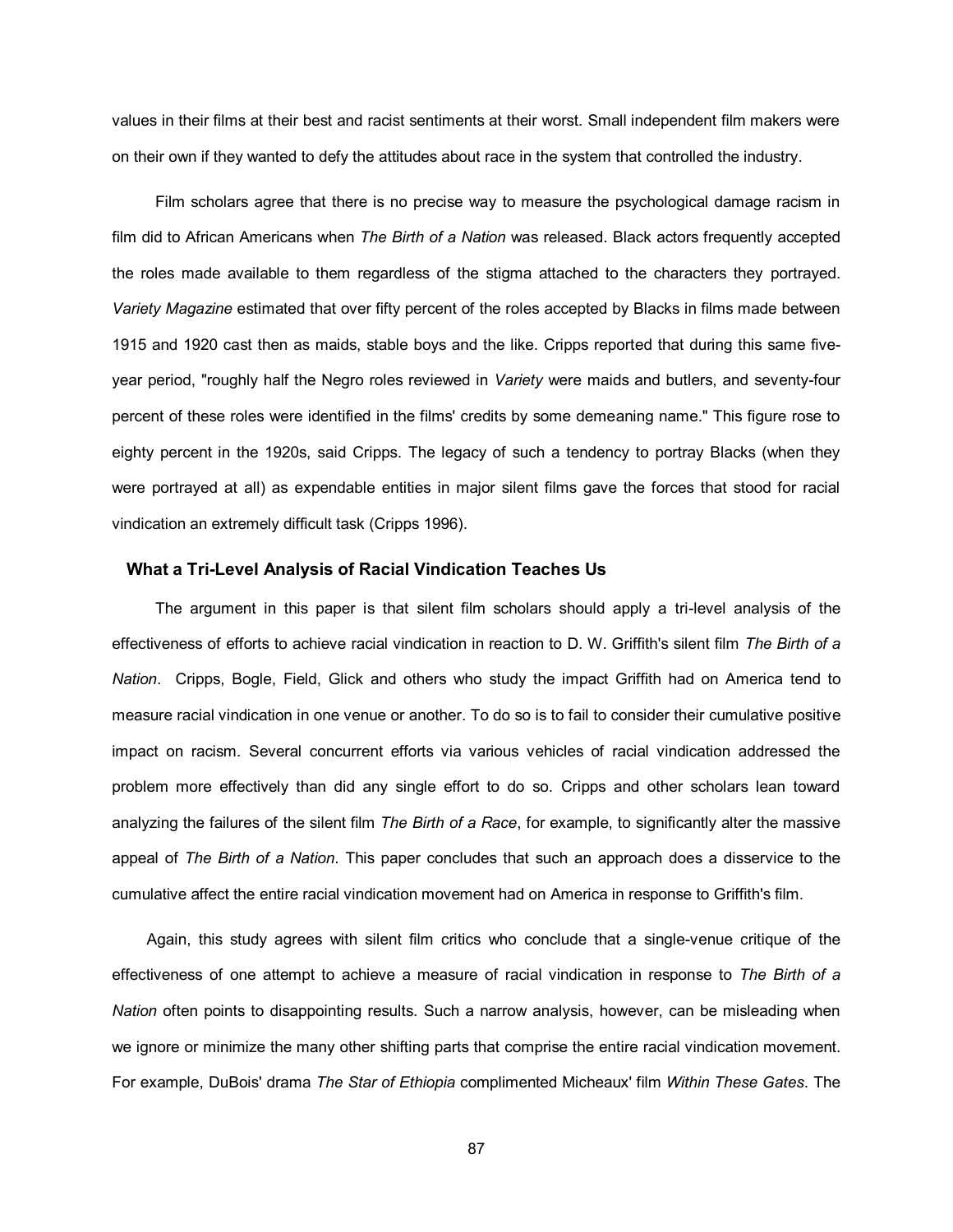political agitation of the NAACP gave balance to the active resistance and the public demonstrations that Trotter led. And the mass Black nationalist movement that Garvey created gave persons interested in racial vindication an alternative to boycotting *The Birth of a Nation* or by simply viewing *The Birth of a Race*. The strength of one of these forms of resistance gave purpose (and the potential for cross-over appeal and power) to the other!

 A tri-level analysis of racial vindication in response to *The Birth of a Nation,* on the other hand, yields three things: first, it reveals to the researcher the many ways in which opponents to racism can make use of the opportunities they have access to (a comprehensive assessment); second, it demonstrates how disciplines like literature, oratory, organizational activism and silent film can complement each other in the name of racial vindication, even when the actors don't always coordinate their moves (the strength of diversity); and third, it points the way to a new methodology that people working in concert in opposition to racist art forms can use to maximize their cumulative power (collective action). As we pointed out earlier, racial vindication is by definition not as aggressive in confronting racism as is anti-racism. In the sociopolitical environment of 1915 -- when the NAACP reported that an average of nearly one Black man was lynched each day -- the individual forces that came against *The Birth of a Nation* were about as persuasive as could be expected.

 A consideration of such efforts in the combined areas of literature, oratory and activism and in silent film, however, can be most instructive. The sum of these varied efforts is much greater than is the weight of each separate part. This study demonstrates the value of using a broad measurement of racial vindication as opposed to using a narrow one. By considering in concert efforts made in these three venues we widen and enrich the scope of such an inquiry. This more inclusive approach of evaluating the racial vindication movement in response to *The Birth of a Nation* reveals that people fought back on many levels. The dark shadow that Griffith's film casts over the country was not a total victory for racist propaganda as Cripps and others report.

 For example, forces in Chicago and Philadelphia successfully countered Griffith's film by pushing for its censorship. These efforts were successful in large part because of the efforts of brave and influential men like Abbott. He strategically and successfully rallied opposition to exhibitions of *The Birth of a Nation*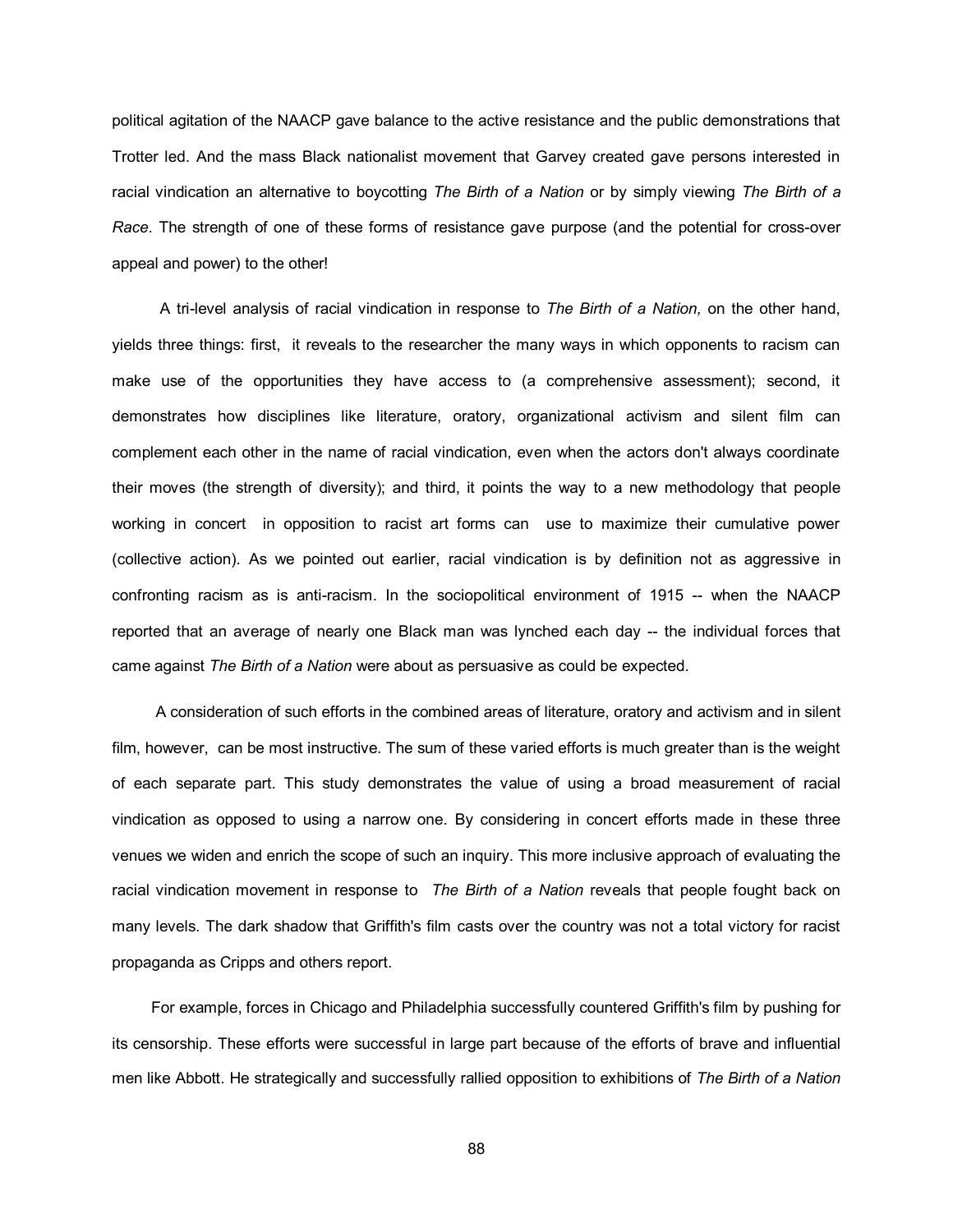in Illinois in his columns in *Chicago Defender*, by making overtures to government officials and by working with activist organizations. No doubt the Frohman brothers chose to debut *The Birth of a Race* in Chicago in part because their company was located there, but also because of the effective resistance there to *The Birth of a Nation*.

 As this study notes, Black Pullman porters assisted in this effort by distributing copies of the *Chicago Defender* as they traveled by train across the country. This greatly contributed to the *Defender*'s circulation reaching 200,000 at a time when racist propaganda would have you believe that Blacks were largely illiterate and not interested in reading about current events. This collaboration between Abbott and the Pullman porters is typical of the support system African Americans had in place during the 1910s. These informal bonds strengthened the varied efforts to fight against the kind of racist bigotry that *The Birth of a Nation* created. Silent film scholars err when they overlook this dynamic.

 Cripps and other film critics who examined the difference The *Birth of a Race* had on race relations in 1918 isolated the impact of the film from other contemporary efforts at racial vindication. This paper argues that it is a mistake to minimize the combined power of the players in a movement that inspired numerous attacks on racism in many varied forms. *The Birth of a Race* is but one example of an effort to counter notions of White supremacy with ideals that celebrate the humanity of Black people. This paper advocates that future scholars explore a more complete picture of these efforts toward racial vindication by weighing the combined complimentary contributions of writers, activists groups and silent films. All of these participants fought in their own ways to achieve racial vindication. They drew strength from each other once *The Birth of a Nation* entered the public's consciousness. This argument is discussed further in the study's conclusion.

#### **Summary**

 This chapter looks at the sociopolitical environment in which *The Birth of a Nation* was produced and at the efforts made to achieve racial vindication. Although the Ku Klux Klan was not officially revived until shortly after the film made its Atlanta debut in late 1915, the conditions for such a rebirth had been favorable for many years. The partnership of Dixon and Griffith created a powerful film that was the most expensive, lengthy, intriguing and controversial movie made in the United States to that point. They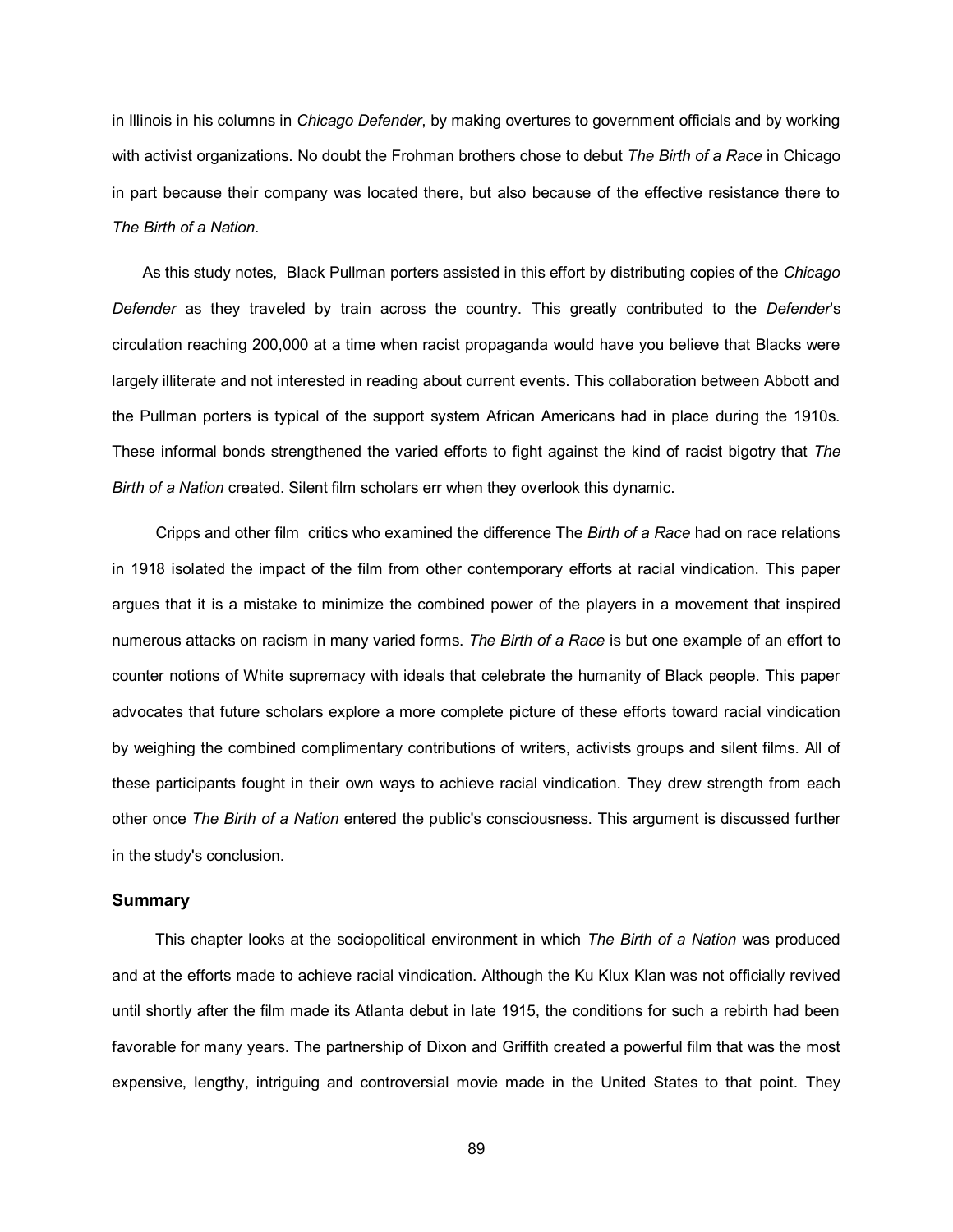sought and received the blessings of President Wilson, members of the U. S. Supreme Court and the National Press Club before the film was exhibited to the public. Justice White even announced that he had once been a member of the Ku Klux Klan once he learned of the film's story line. This unofficial approval of the film in the highest corners of the federal government and from the press made local censorship boards all around the country reluctant to prohibit the film from being shown in their cities.

 This section also notes how Simmons took advantage of *The Birth of a Nation's* premiere in Atlanta in late 1915 to revive the Ku Klux Klan. The organization, officially dormant since 1871, quickly spread throughout the country. This resulted in an increase in racial violence and a deepening of the festering wounds that already existed in American race relations.

 Only persistent agitation like that of men like Rogers, with his Black vindicationist race novel *From Man to Superman* stood against the impact on racism *The Birth of a Nation* had. *Crisis* editor DuBois and members of the press, the determination of the activist group the NAACP, scholars and researchers like Schomburg, Woodson and Locke helped to slowly turn the tide against the additional damage done to already poor race relations in America by the film. In addition, Black silent movies *The Birth of a Race*, Micheaux's *Within Our Gates*, those produced by the Lincoln brothers and others contributed to this movement. They all were designed to refute the tenets of White supremacy and to confirm the worth of African Americans. All of these efforts must be considered in concert when measuring the effectiveness of efforts to push back against the impact of Griffith's film.

 The first nod toward racial vindication in film after the release of *The Birth of a Nation* came, ironically, from Griffith himself. He showed as epilogues to his movie (against the wishes of Washington) film shorts made years earlier of Black college students at Hampton and Tuskegee Institutes. Regardless of his motive his decision to add these films at the end of *The Birth of a Nation* and to engage in debates over the value to society of his film only increased his profit. In 1915, just months before Washington died, he and Scott planned to produce the film that ultimately became *The Birth of a Race*. Through a series of mishaps and misfortune the project passed through their hands to those of Barker, the Frohman brothers, Selig and Rothaker before it was released in December 1918 in Chicago. No single reason for the film's failure to reach huge audiences was larger than the fact that America was coming out of the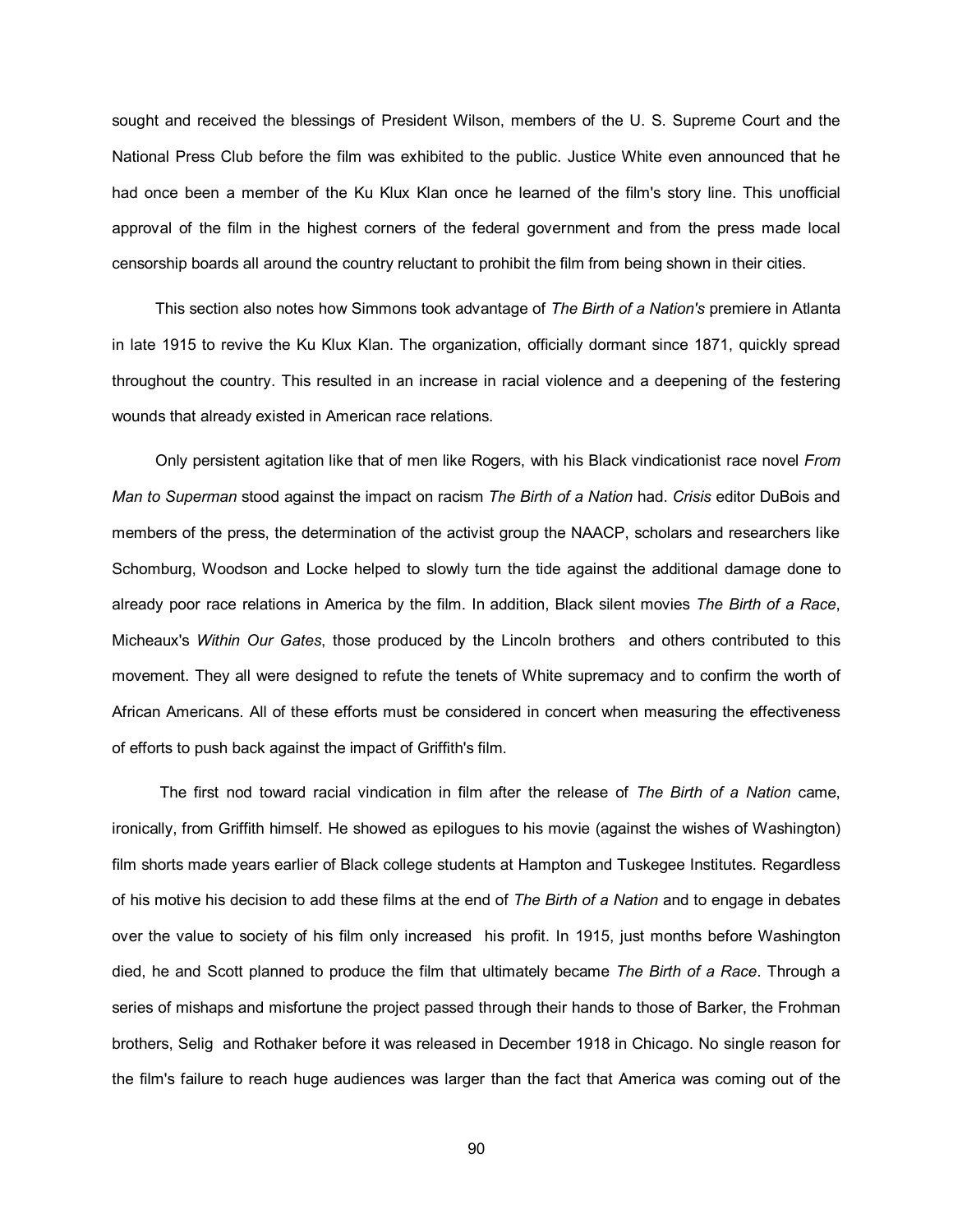Great War. Audiences were not in a mood to see a war movie as the bloody conflict came to an end. And the nation had turned its attention away from the plight of the Negro's plea for justice in America.

 *Variety* gave *The Birth of a Race* poor reviews and much of the press that cared about the film at all did the same. Most of this criticism was because the story line moved from theme to theme without a clear connection. The movie also was criticized because early advertisements indicated that it would be about the Negro. But, in fact, it became during prolonged production more of a war movie. *Variety* and many other critics failed to celebrate sections of the film that did strike what could have been significant blows for racial vindication. And these critics all failed to champion three important scenes: Black men sat among Whites as brothers while Jesus taught them to love their enemies; Black Simon the Cyrenian carried Jesus' cross as he struggled toward Calvary to be crucified; and Black and White farmers stood side-by-side, transformed into soldiers in uniform and marched off together to defend America in the Great War. These scenes are among those that survive today. But these powerful images became a casualty of the movie's poor reception, minimizing the impact on racial vindication.

 This chapter indicates that *The Birth of a Nation* was responsible for an unspecified amount of psychological damage that was inflicted upon Black people. As they struggled for recognition of their worth in America following the Great War they faced tremendous obstacles. Black actors who were fortunate to get small roles in major films were limited to playing menial parts, usually performing as servants, vamps, criminals or buffoons. Chapter III also points out that the cost of film production rose from an average of \$20,000 in 1914 to \$300,000 in 1924. These financial considerations severely limited talented men like Micheaux, for example, from creating major motion pictures that could rival *The Birth of a Nation*. But he and other Black film makers took their place next to DuBois, the NAACP, Trotter, Schomburg, Woodson, Locke and the leaders of the emerging Harlem Renaissance. Together they attacked White supremacy in their own various ways. In the end their mission of promoting racial vindication prevailed over the mirage of White supremacy that was championed by Dixon, Griffith and *The Birth of a Nation*.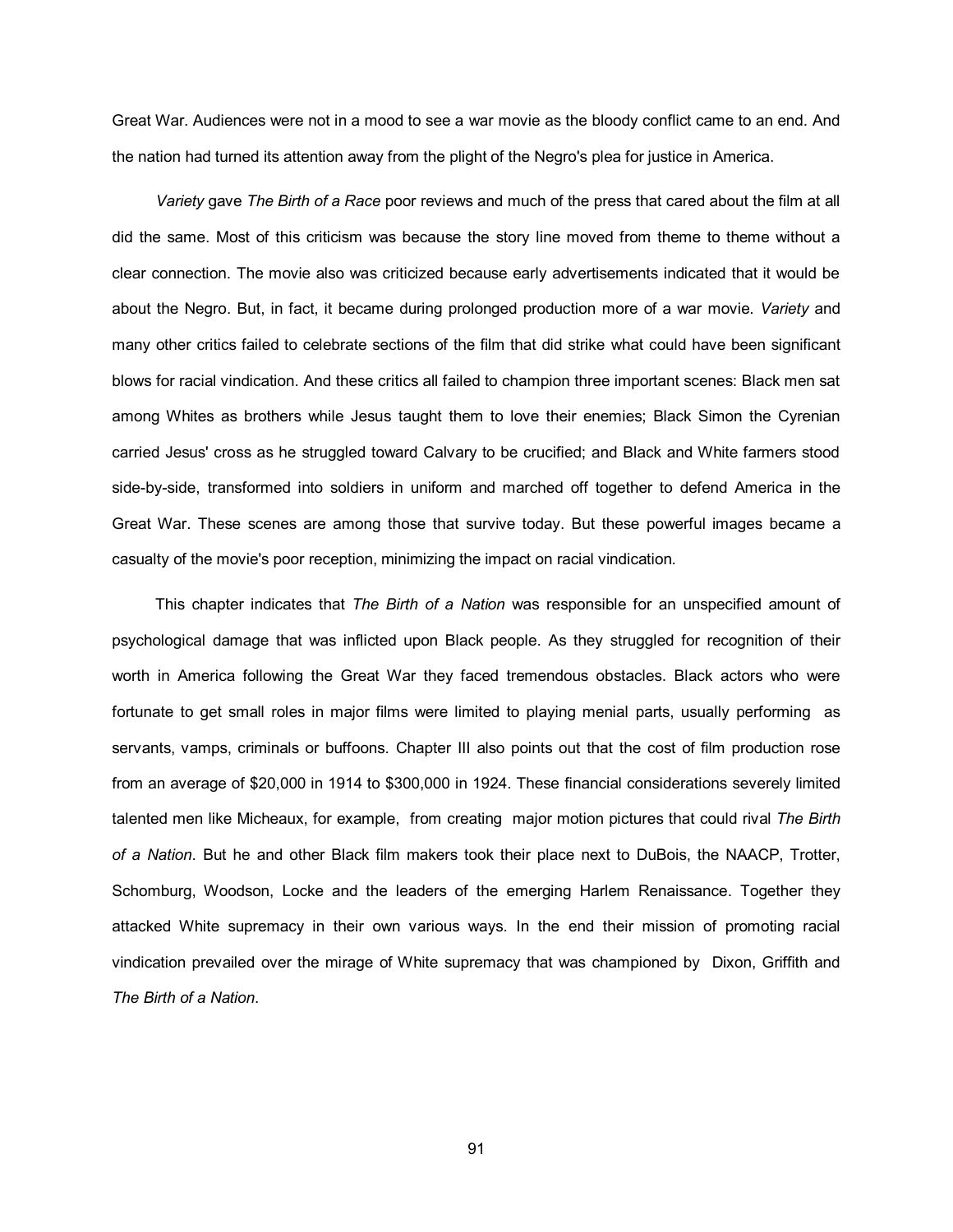Most importantly, this chapter repeats the argument that conducting a tri-level analysis of the effectiveness of racial vindication in response to *The Birth of a Nation* is desirable to considering only an isolated literary work, act of protest or silent film, such as Cripps does.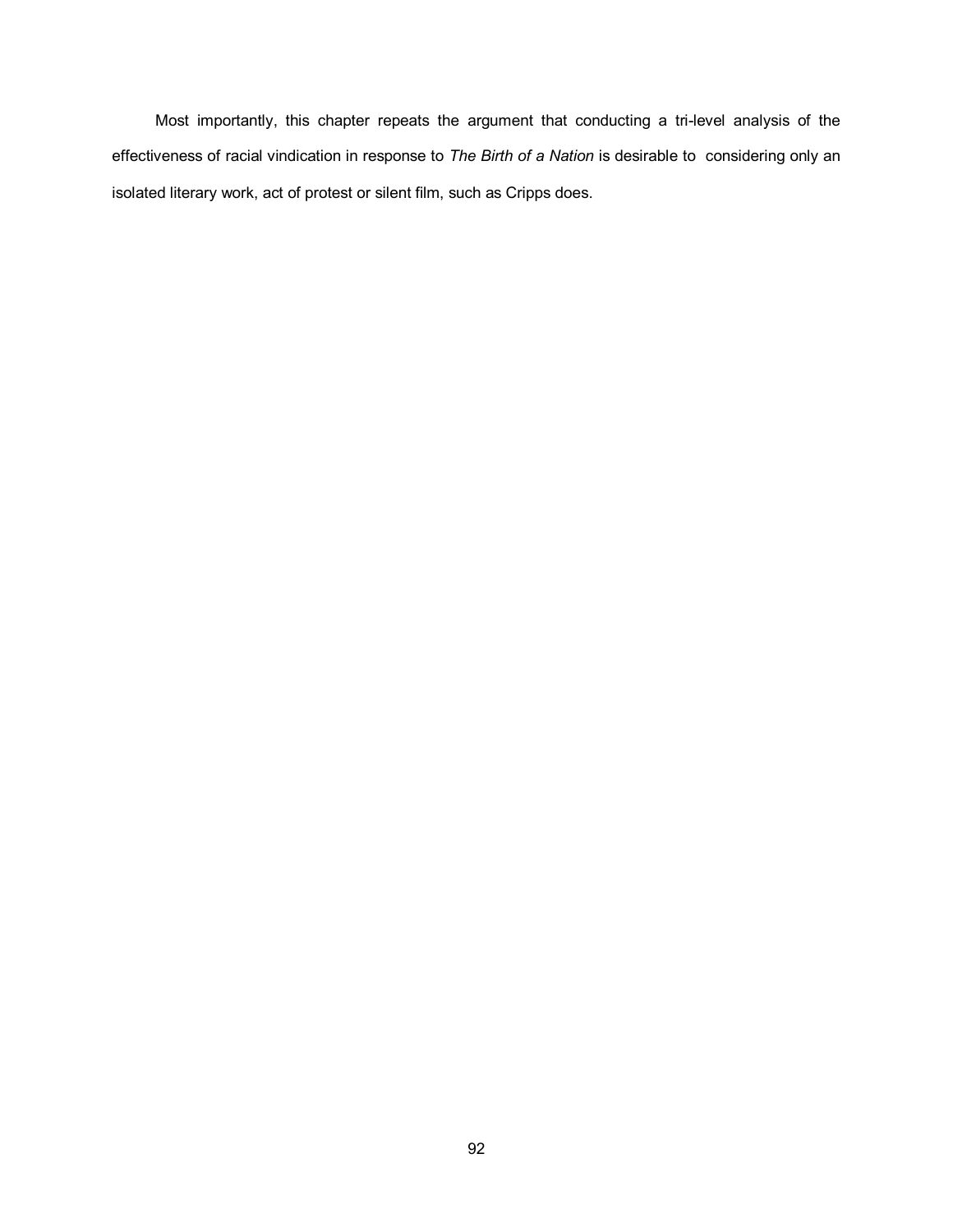## **CONCLUSION**

 Cripps says that the Black masses had three choices in approaching racial vindication after *The Birth of a Nation* was released in 1915. First, he said, they could follow DuBois' lead and choose not to respond directly to Griffith's film. Rather, they could put their creative pen to paper. DuBois and others endeavored to elevate Blacks without directly challenging the racism in *The Birth of a Nation*. Second, Cripps said others could oppose exhibitions of the film by urging censorship (as did the NAACP) or by taking direct confrontational action (as Rev. Monroe Trotter did). Or third, Cripps said they could seek financing and produce their own films. While Washington and Scott intended to follow the later path, Foster, the Johnson Brothers and Oscar Micheaux actually did so (Cripps 1963).

 My argument is that a much broader and less narrow approach than the one Cripps offers is more beneficial to the study of this topic. I agree with Cripps and *The Birth of a Nation* scholars that *The Birth of a Race*, when considered in a vacuum, failed in its intended mission of providing a substantial amount of racial vindication. But the analysis of racial vindication as a political, social and creative movement should not end there.

 We conclude in this study that just as Griffith was responsible for *The Birth of a Nation* , he and his film also were in some ways responsible for many resulting challenging movements: the rapid growth of the NAACP; the production of the racial vindication films *The Birth of a Race*, *The Homesteader* and *Within Our Gates*; the explosive growth of Garvey's UNIA to over two million members; the inspirational voices of the Harlem Renaissance; and the forward movements of thousands of local progressives to form political, religious, civic and social groups all across America. This too is part of the legacy of *The Birth of a Nation*.

 As we discussed, African Americans had little political or economic power during the Jim Crow era when Griffith's film was created. Perhaps had there been a more coordinated effort to challenge the impact of The Birth of a Nation -- across the lines of race, class, politics, culture, religion and sex -- the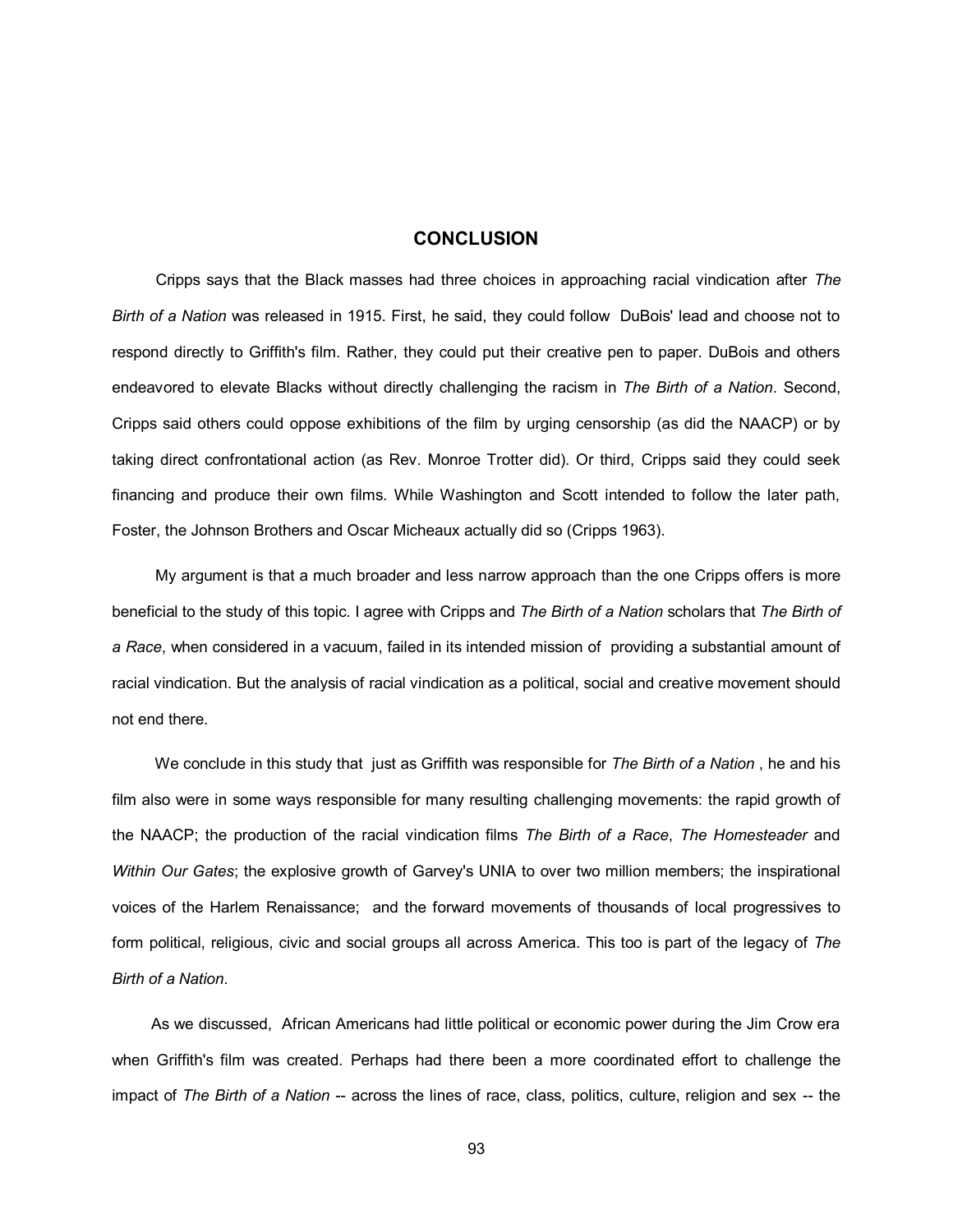film would have been banned in more than just a few cities. Who can say whether or not the Ku Klux Klan was destined to grow into an organization with more than three million members regardless to what opposition came against it? Maybe Congress would have continued to refuse to pass anti-lynching legislation even if the release of *The Birth of a Nation* and the resurgence of the Klan had not occurred. We will never know the answers to these questions. But this study does illustrate that the collective efforts made toward racial vindication in the wake of the release of Griffith's film impacted more people than did that of the one film upon which some scholars place this unfair burden.

 This paper calls for an outlook on the challenge to consider a synthesis of the numerous efforts to vindicate the humanity of African Americans during this era. They used the Black public sphere to peck away in various ways at the tremendous damage Griffith's film did to race relations in an already volatile cultural climate. Scholars who have written about efforts toward racial vindication following the release of *The Birth of a Nation* have not yet published comprehensive analyses that consider the cumulative impact of the written word, activism and silent film on the film. This paper points to the benefits of adopting such an approach.

 Even the combined efforts of all of the various efforts to achieve significant racial vindication, as discussed in this study, must have seemed inadequate to Scott, DuBois, Trotter and to their contemporaries when they considered them in isolation. America's long tradition of promoting racist theories that embrace polygenesis and claim that White people are superior to people of color was a powerful force. But all three men found ways to remain engaged in progressive movements, even after the impact of *The Birth of a Nation* had begun to fade into the background.

 George J. Sefa Dei in "Rescuing Theory: Anti-Racism and Inclusive Education" Dei asks a legitimate question: "How do we measure success or failure in the anti-racist practice of resistance to dominant structures and knowledge?" He notes that Johal (200a) talks about the "pigmentary passport of privilege" that Whites in America and elsewhere carry with them. Resistance to their consistent dominance is not just based on the challenge of domination. It also should be based on, "a need to affirm oneself, one's sense of worth and purpose, and to become whole within a disconnected, fragmented and dispiritual context" (Dei 2001).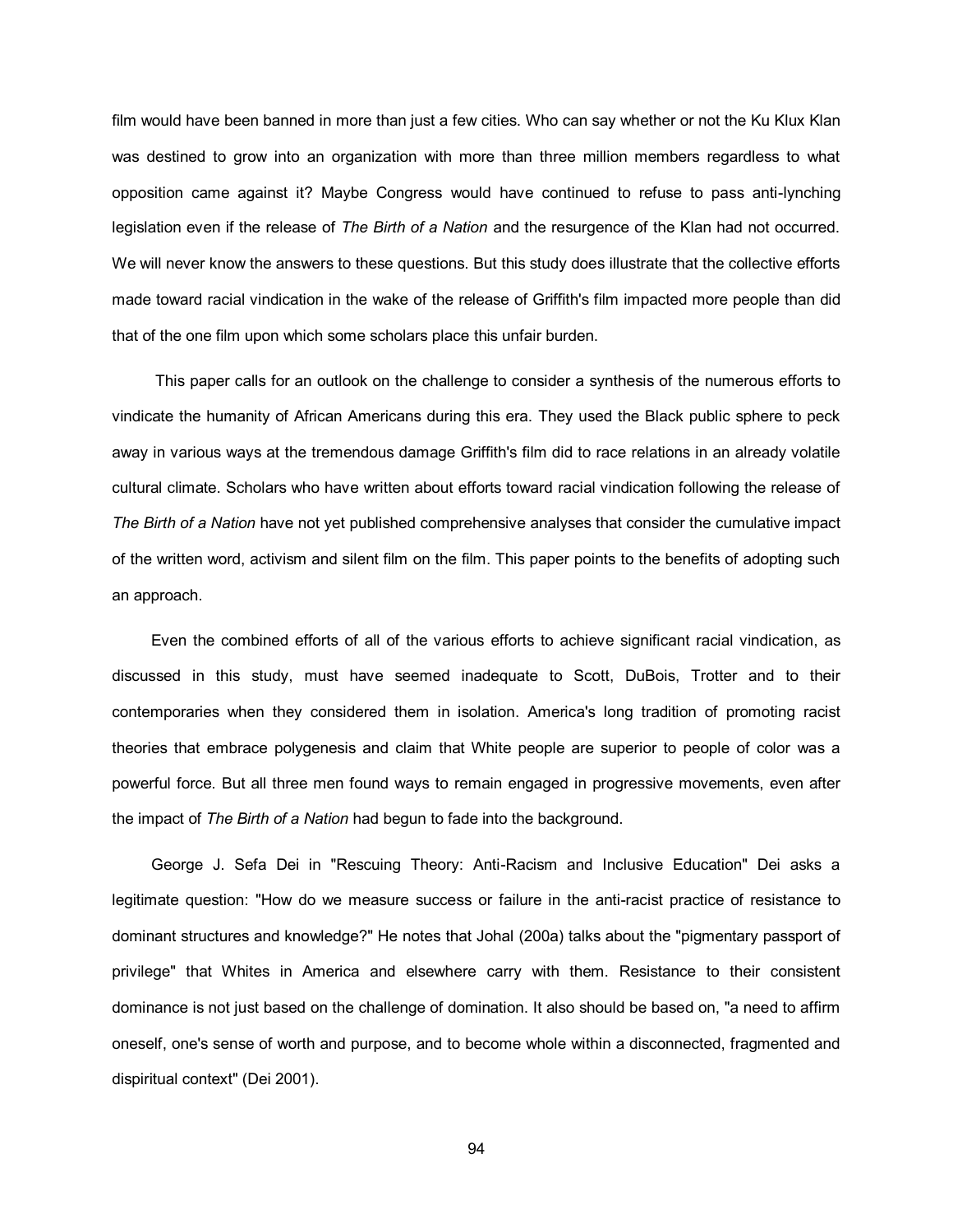As I argue, this is the reason a tri-level analysis of racial vindication in response to *The Birth of a Nation* has value. It allows us to consider as a whole the combined persuasive power of these movements in literature, oratory and protest and in silent film to do two things: arrest the false notions that Black people are inherently inferior beings, and celebrate their accomplishments in numerous fields of endeavor.

 This study points out how restrictive it is to ignore the stand for racial vindication of all of the work represented by the numerous writers, orators, activist groups and other film directors noted in this study. As *Variety* said in its damning reviews of Noble's film, *The Birth of a Race* never had a chance to stand tall against Griffith's work. This study notes that *Variety*'s prominent position in 1918 within the White racial frame, which Feagin describes in this study, makes it complicit in the failure of *The Birth of a Race*  to attract a larger audience*.* 

 Given the poor state of race relations, the financial restrictions Black film makers faced and the national priority the Great War posed, no single person or entity could have effectively achieved racial vindication in the face of *The Birth of a Nation*. Limited resources, little experience making feature length films and hostile enemies (both seen and hooded) prevented any single effort to turn back the momentum racism had built up from having much success.

 The NAACP played a critical role in producing both literature, (*Crisis* Magazine and *Thirty Years of Lynching in the United States, 1889-1919*) and sociopolitical activism following the release of *The Birth of a Nation*. The NAACP reported that its memberships grew ten-fold from 1917 to 1919 (from 9,000 to 90,000). In the later years of the Harlem Renaissance, Ku Klux Klan membership fell from over 3,000,000 (1925) to less than one million (1928). These membership trends give us some insight during this era into the nature of activism in organizations that place heavy emphasis on matters of race.

 For this reason there is great value in conducting an analysis of the racial vindication movement that considers how the numerous efforts mentioned here complement each other. Such an analysis must include, for example: the thoughtful legal challenges of the NAACP; the scholarship and the literature of DuBois and Locke; the research done and artifacts collected by Schomburg and Woodson; the aggressive activities of progressive individuals like Trotter and Abbott; the work of film makers Foster, the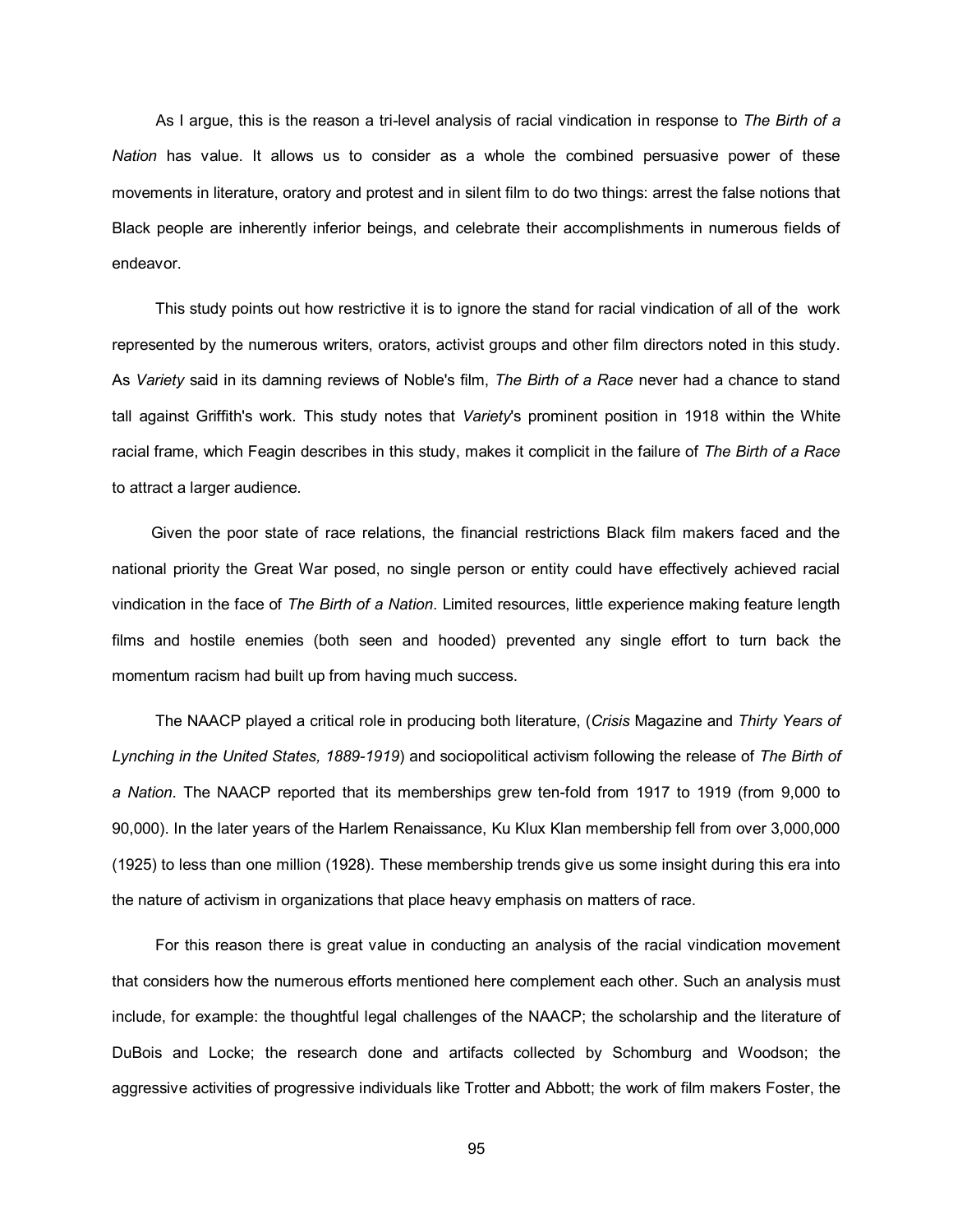Johnson brothers and Micheaux; the aggressive nationalist leadership of Garvey and the creativity of the other Black men and women of the Harlem Renaissance. They all are important to our analysis.

 Perhaps *Chicago Defender* Editor Abbott, *Boston Guardian* Editor Trotter and film maker Micheaux had the most success of any individuals in vindicating the race after Griffith's film was introduced to the country. Abbott wrote scathing editorials condemning Griffith's work and rallied other newspaper editors to do the same. Abbott also worked effectively with local politicians and censors and helped keep the film out of Chicago when it was released and out of other cities in Illinois. Abbott used the written word, editorial cartoons and his position as a well respected journalist and orator to successfully oppose exhibitions of the film in his city and in others. Trotter may have even exceeded Abbott in his zeal and determination in his attempts to keep the film out of Boston. Although he failed to do so, his bravery and determination inspired many others to stand up against racism.

 And Micheaux's creative work and his longevity as a proponent of racial vindication following the release of *The Birth of a Nation* is monumental. Again, we make the argument that scholars should analyze all efforts within the three venues identified to minimize the impact of Griffith's film. Such a trilevel analysis (comparing and contrasting, for example, the work of DuBois, Abbott, Woodson, Trotter , Garvey and Micheaux during this era) provides a much broader perspective than does a critique of the racial vindication work done by Scott.

 We shall never know how the nation's most powerful African American in early 1915, Washington, might have fit into the racial vindication movement that followed *The Birth of a Nation*. With his contacts in White America, his Tuskegee Machine and through his NNBL he was undoubtedly the best situated Black leader in 1915 to harness the resources and the support for producing and exhibiting an impressive film. Washington's considerable contacts and Scott's tireless energy may have, indeed, resulted in an *Up From Slavery* film that just might have rivaled Griffith's production. Even after Washington's death Scott was able to help raise several hundred thousands of dollars toward financing *The Birth of a Race*. But we can only speculate about what might have been had his partnership with Washington survived one more year.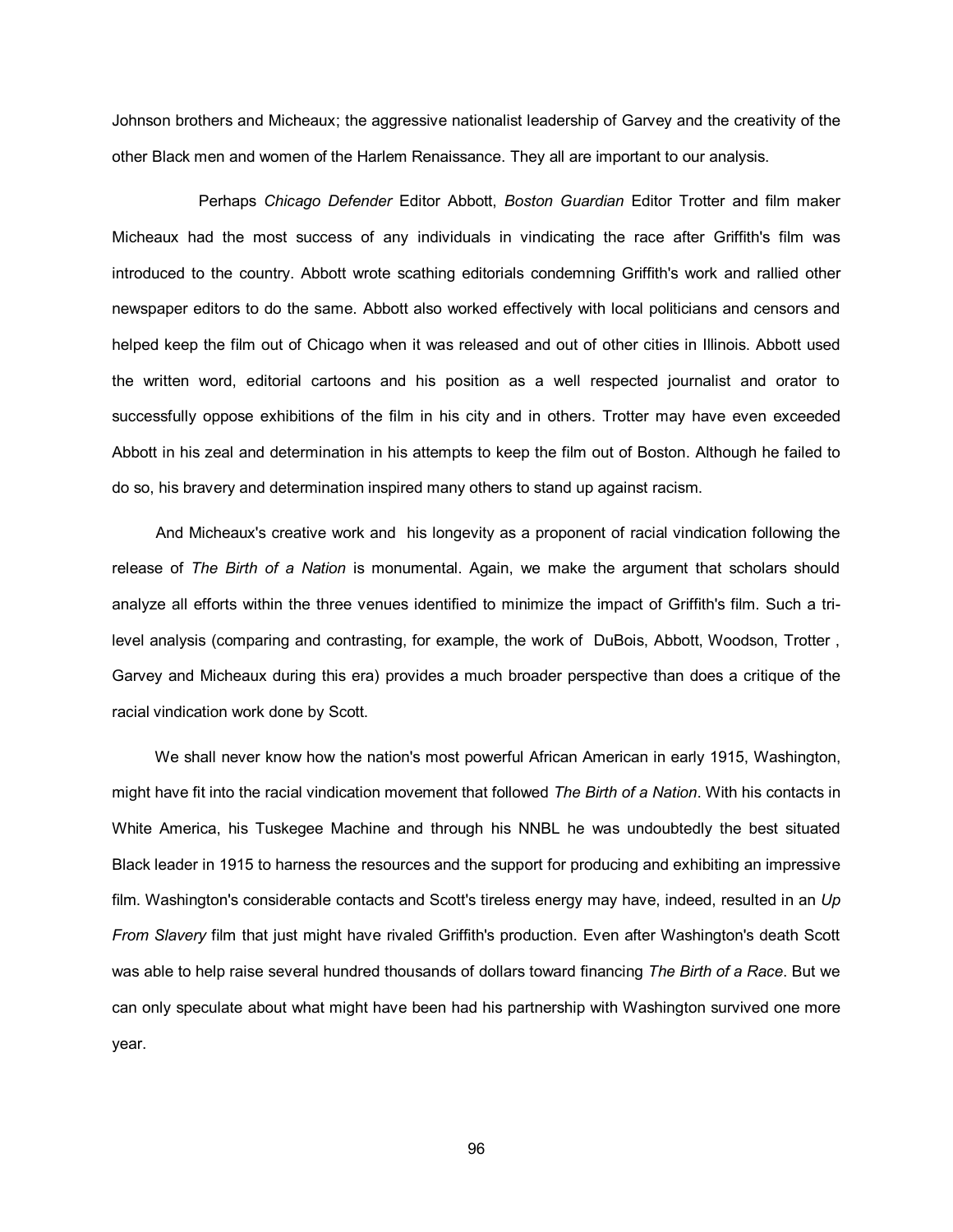Even if Washington and Scott had produced the film they first envisioned, a tri-level of analysis would still have been in order to better support racial vindication. Griffith's film had the distinct advantage of reaching hundreds of thousands of Americans before the nation's attention was averted away by the Great War. And after the spring of 1917 no single vehicle, no matter how well intended, could have overcome the damage *The Birth of a Nation* had done to Black people and to their place in American society.

 Again, we cite Micheaux's film *Within Our Gates* above all others as coming the closest to providing a representative measure of racial vindication in film. It's primary drawback was poor exposure. Yet it spoke well of the humanity of Black men and women and earned positive recognition for Micheaux. Again, the racial vindication value of this film must be considered along with that of other movies, literature and activism that had the same goal during this era. Doing so teaches us the value of considering all available relevant comparatives within the range of possibilities. To do otherwise prevents us from focusing on a more complete picture of the varied ways that Black America fought back on the heels of Griffith's *The Birth of a Nation* impacting the country as it did..

 1920s Harlem Renaissance Poet Countee Cullen's poem *Simon The Cyrenian Speaks* makes a powerful statement. It is a testament to how many African Americans must have felt then when they pondered what their appropriate response to *The Birth of a Nation* and to the lingering legacy of White supremacy should be. Cullen considered the emotions of Simon, portrayed in *The Birth of a Race*, as he witnessed Jesus struggling to bear his cross. And while Cullen's poem cannot (nor should it) speak for all efforts toward racial vindication, it is representative of that spirit. Simon, like many other Black men, rose above the persecution he faced on earth to vindicate people of color with his compassion, love and righteousness toward all men.

 The effectiveness of this poem and many other efforts to help calm the storm of racism in America by achieving a measure of racial vindication in the early twentieth century should not be judged in isolation. This study asserts that film scholars who write about how Griffith's opponents reacted to *The Birth of a Nation* must consider a tri-level analysis of racial vindication if they seek to tell the whole story.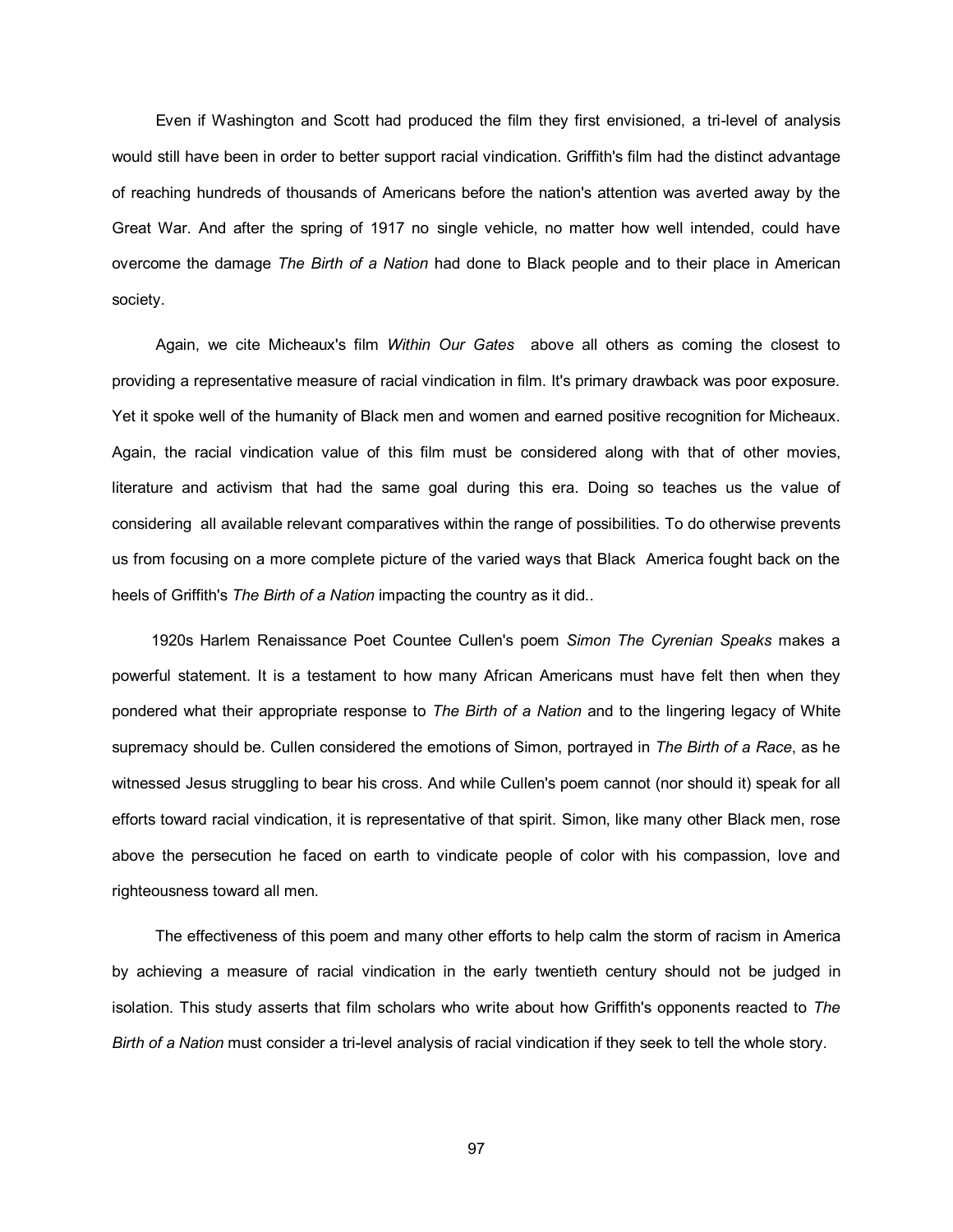# **REFERENCES**

- Asukile, Thabiti, "Joel Augustus Rogers' Race Vindication: A Chicago Pullman Porter and the Making of the From Superman to Man (1917)," *Western Journal of Black Studies*, Vol. 35, Issue 4, pp. 281- 293, Fall 2011.Fall 2011
- Baker, Houston A. Jr., *Critical Memory*. Athens: University of Georgia Press. 2001.
- Baker, Lee. *Anthology and the Construction of Race: 1896-1954*. Berkeley: University of

California Press. 1998.

- Bascom, Lionel C. *A Renaissance in Harlem: Lost Voices of an American Community*. New York: Avon Books. 1999.
- Berman, Gabrielle and Yin Paradies, "Racism, disadvantage and multiculturalism: towards effective anti racist praxis," *Ethnic and Racial Studies*, Taylor and Francis Group, 33:2, pp. 214-232. 2010.
- Bernardi, Daniel. *The Birth of Whiteness Race and the Emergence of U. S. Cinema*. New

Brunswick, New Jersey: Rutgers University Press. 1996.

- Bieze, Michael. *Booker T*. *Washington and the Art of Self Presentation*. New York: Peter Lang. 2008.
- Blaisdell, Bob. *Selected Writings and Speeches of Marcus Garvey*. Mineola, N. Y:Dover Publications. 2004.
- "Bleach Your Dark Skin," *The Tampa Tribune*, 20 January 1918,
- Bloom, Harold. *Major Black American Writers Through the Harlem Renaissance*. New York: Chelsea House Publishers. 1995.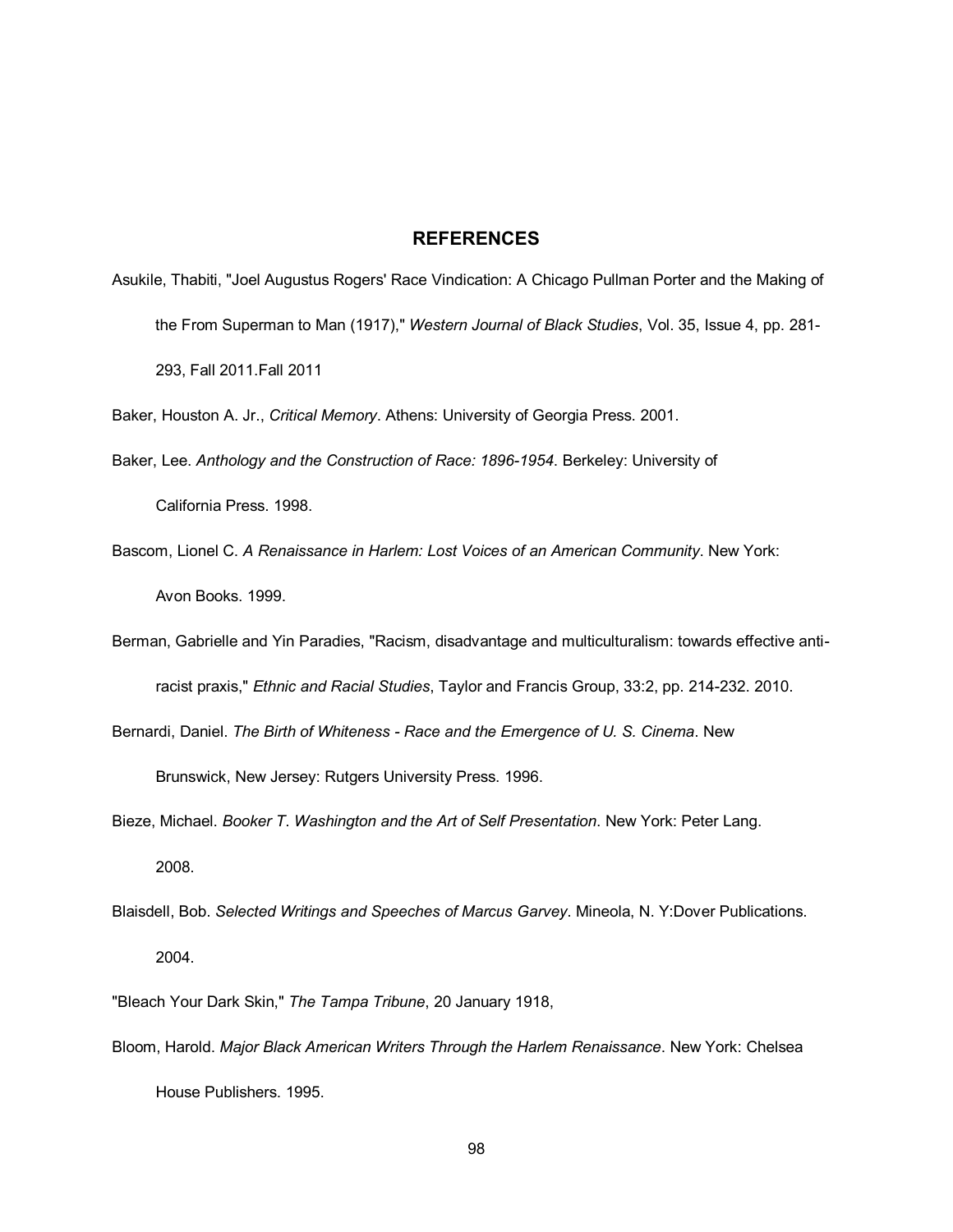- Bogle, Donald. *Toms, Coons, Mulattoes, Mammies and Bucks An Interpretive History of Blacks in American Films*. New York: The Continuum Publishing Company. 1989.
- Bonnett, Alastair. *Anti-Racism.* Taylor and Francis University of South Florida, June 2005. http://usf.ebil.com.ezproxy.lib.usf.edu/patron (accessed October 30, 2014).
- Browne, Stephen Howard, "Counter-Science: African American Historians and the Critique of Ethnology in Nineteenth-Century America," *Western Journal of Communications*, 64 (3), pp. 268-284, Summer 2000.
- Brundage, Fitzhugh. *Beyond Blackness African Americans and the Creation of American Popular Culture*. Chapel Hill: The North Carolina University Press. 2011
- Chalmers, David M. *Hooded Americanism: The History of the Ku Klux Klan*, Third Edition. Durham: Duke University Press. 1987.

"Cigar City On Screen," *The Tampa Morning Tribune*, 2 January 1918, GETAWAY, 13.

- Cripps, Thomas, "The Birth of a Race Company: An Early Stride Toward a Black Cinema," *The Journal of Negro History*, Vol. 59, No. 1, January 1974, pp. 28-37
- Cripps, Thomas. *Slow Fade to Black The Negro in American Film: 1900-1942*. New York: Oxford University Press. 1977.
- Cripps, Thomas. "Following the Paper Trail to *the Birth of a Race* and its Times," *Film & History*, Vol. 18, Issue 3, pp. 50-62, Sept. 1988.
- Dagbovie, Pero Gaglo, "Making Black History Practical and Popular," *Western Journal of Black Studies,* Summer 2004, Vol. 28, Issue 2, pp. 372-383.
- Dagbovie, Pero. *African American Film Reconsidered*. Urbana, Illinois: University of Illinois Press. 2010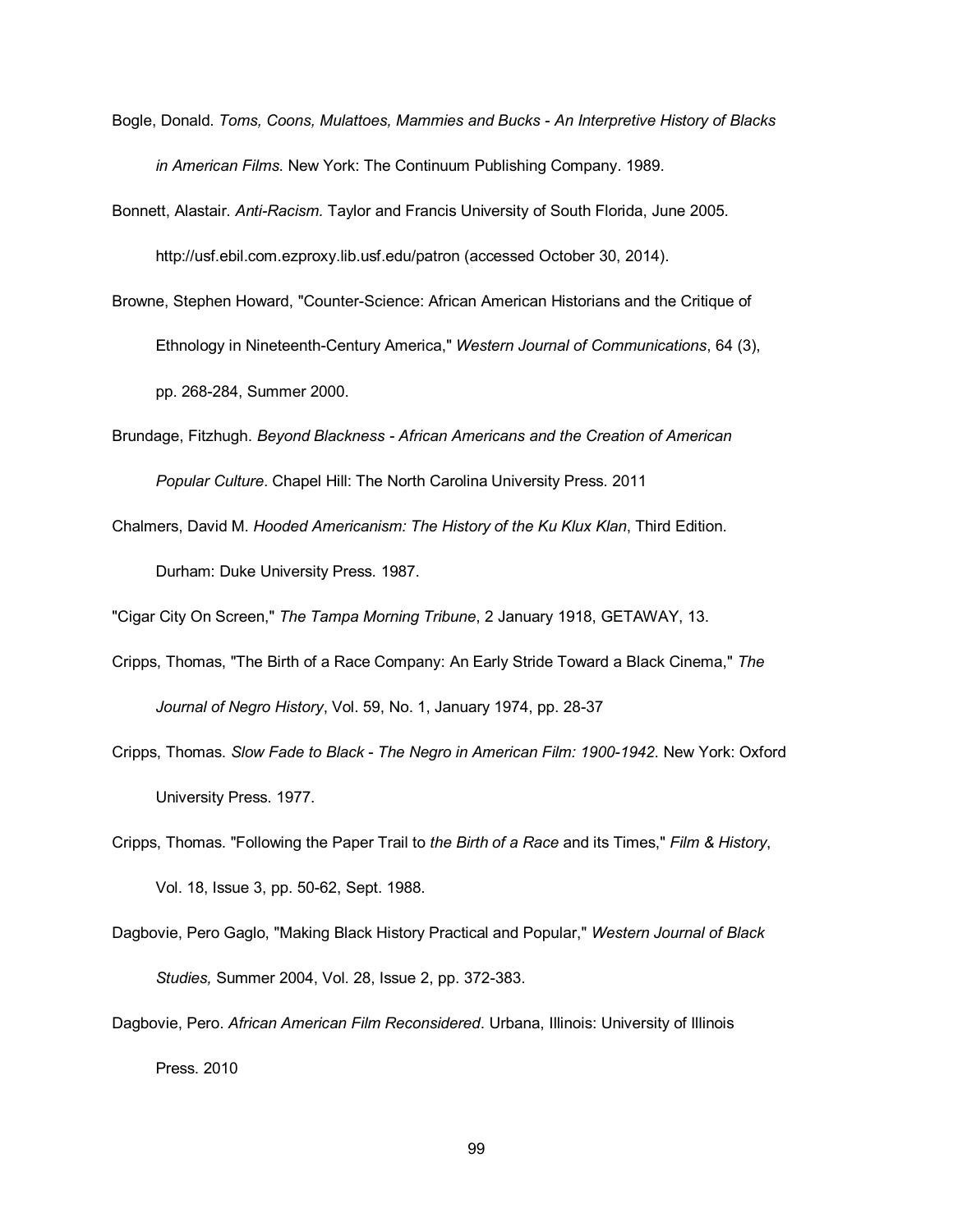Dailey, Maceo Crenshaw Jr., "The Business Life of Emmett Jay Scott," *Business History Review*,

77, (Winter 2003) 667-686.

- Denevi, Elizabeth and Nicholas Pastan, "Helping Whites Develop Anti-Racist Identities: Overcoming Their Resistance to Fighting Racism", *Multicultural Education*, Vol 14, No. 2, pp. 70-73, Winter 2006, 2006.
- DeVinnie, Pamela. *The American College Dictionary: Second College Edition*. Boston: Houghton Mifflin Company. 1985.

DuBois, W. E. B. "Opinion", *The Crisis,* Vol. 23, No. 1, November 1921.

Feagin, Joe. *The White Racial Frame*, Second Edition. New York: Routhledge. 2013

Field, Allyson Nadia, "*John Henry Goes to Carnegie Hall*: *Motion Picture Production at Southern Black Agricultural and Industrial Institutes (1909-13)," Journal of Popular Film and Television*, Vol. 37, Issue 3 (Fall 2009), 106-115.

"Film Stars of *'The Birth of a Race'* Who Will Appear in Drama for Red Cross," *The Tampa Morning Tribune*, 20 December 1917, Six.

Franklin, V. P. and Bettye Collier-Thomas, "Vindicating the Race: Contributions to African- American Intellectual History," *The Journal of Negro History*, Vol. 81, No. 1/4, Winter- Autumn 1996.

Franklin, John Hope. "*Mirror for Americans: A Century of Reconstruction History*," New York: *American Historical Review*, 85, No. 1, pp. 1-14. 1979.

"Girls! Lots of Beautiful Hair," *The Tampa Tribune*, 20 January 1918, Section B, Eleven. Glick, Josh, "Stirring Up Hell," *Film History*, Vol. 23, Issue 2, 2011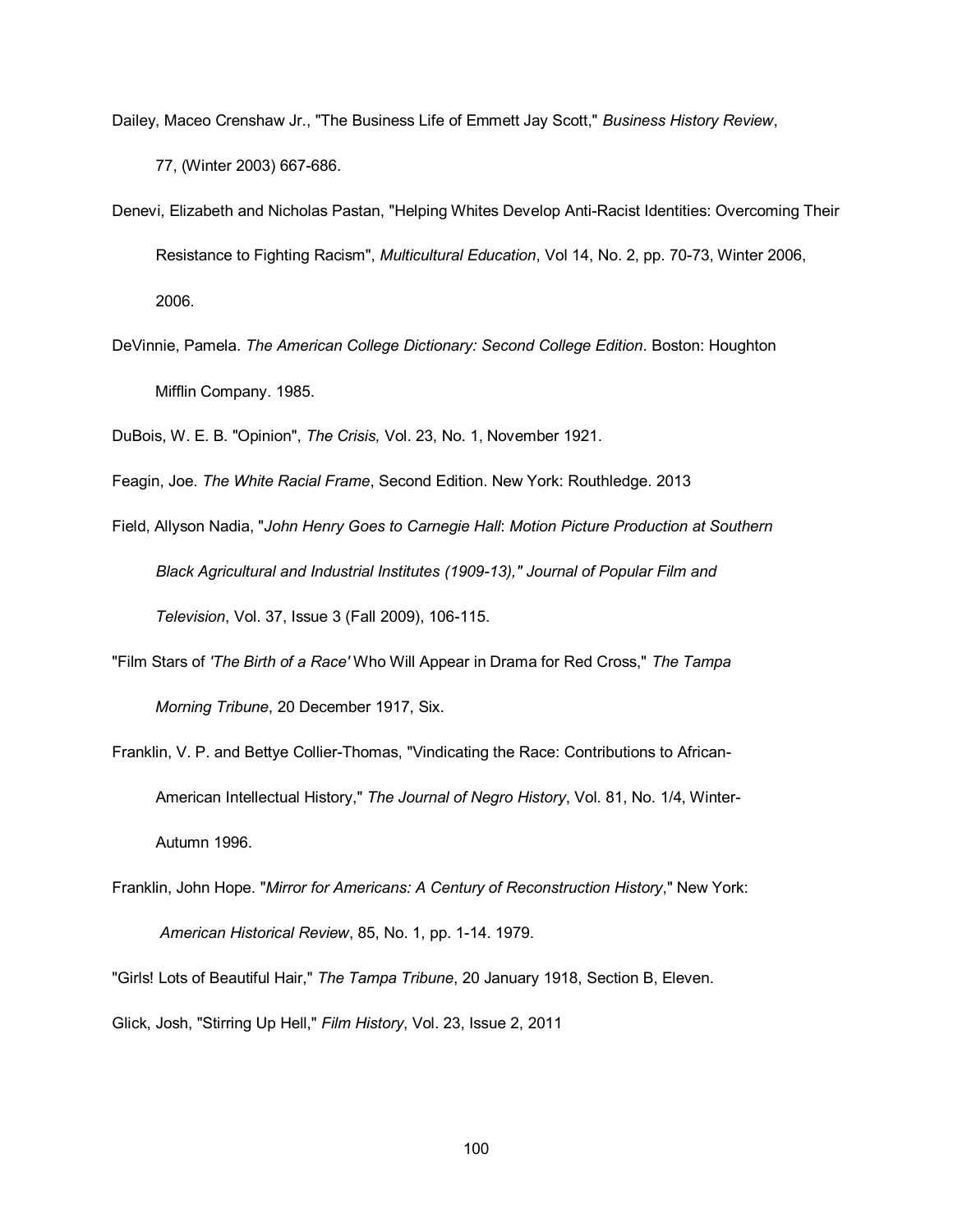- Glick, Josh, "Mixed Messages: D. W. Griffith and the Black Press, 1916-1931," *Film History*, Indiana University Press, Volume 23 (2011) 174-195.
- Gossett, Thomas F. *Race- The History of an Idea in America*. Dallas: Southern Methodist University Press. 1965.

Gould, Stephen Jay. *The Mismeasure of Man*. New York: W. W. Horton and Company. 1981

Green, Dan S. and Earl Smith, "W. E. B. DuBois and the Concepts of Race and Class," *Phylon*, Vol. 44, pp. 262-272, 1983.

Griffith, D. W., Director. *The Birth of a Nation. Los Angeles: Republic Pictures.* 1915

- Guerrero, Ed. *Framing Blackness The African American Image in Film*. Philadelphia: Temple University Press. 1993.
- Gunning, Tom. *D. W. Griffith and the Origins of American Films*. Urbana, Illinois: University of Illinois Press. 1994.
- Haywood, Tamara R, "The Racial Vindication Project of Alain Locke," *Dissertation Abstracts International, Section A: Humanities and Social Sciences,* Vol. 73, 6-A, pp. 2165, 2012.
- Huggins, Nathan Irvin. *Voices From The Harlem Renaissance*. New York: Oxford University Press. 1976.

"It Sure Am Some Good Coffee," *The Tampa Sunday Tribune*, 9 December 1917, Section A, 3 "Jane Adams Condemns Race Prejudice Film," *New York Evening Post*, 13, March 1915. Jackson, David. *Booker T. Washington and the Struggle Against White Supremacy*. New York:

Palgrave Macmillan. 2008.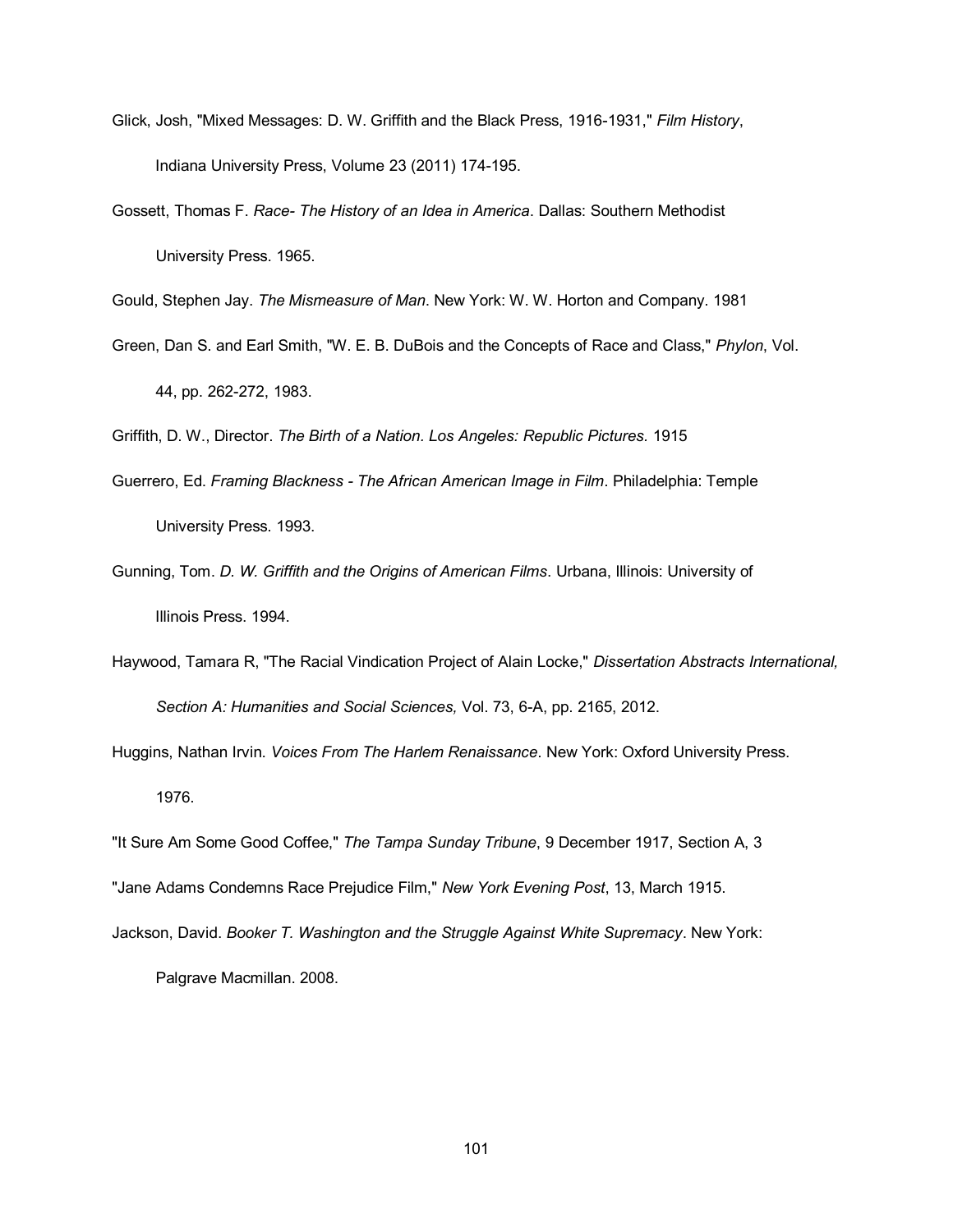Johnson, Stephen. "Restirring an Old Pot: Adaptation, Reception and the Search for an Audience in Thomas Dixon's Performance Text(s) of *The Clansman*," *Nineteenth Century Theatre & Film*, Vol. 34, Issue 2 (Winter 2007), 4-46.

- Jozajitis, Krzysztof, "Religion and Film in American Culture: The Birth of a Nation," Sterling, Scotland: University of Sterling, Ph. D. Thesis. 2010
- Katz, Ephriam. *Fourth Edition of the Film Encyclopedia*. New York: Harper Collins Publishers. 2004.

Katz, William Loren. *The Invisible Empire*. Washington, D. C: Open Hand Publishing, Inc. 1986.

- Kobel, Peter. Silent Movies *The Birth of Film and the Triumph of Movie Culture*. New York: Little Brown and Company. 2007.
- Leab, Daniel J*. "*'All Colored" -- But Not Much Different: Films Made for Negro Ghetto Audiences, 1913-1928',"*Phylon*, Vol. 36, No. 3, pp. 321-339, 3rd Quarter 1975.

"Luzianne (Coffee) and Corn Pone -- Yum Yum," *The Tampa Morning Tribune*, 22,

Ten, January 1918..

Mailloux,, Steven. *Rhetorical Power*. Ithica, New York: Cornell University Press. 1989.

Malik, Kenan. *The Meaning of Race*. New York: New York University Press (1996).

"Many Negroes to be Used in After Dark Pictures at Springs," *The Tampa Morning Tribune*,

16 January 1918, 5.

Marable, Manning. *Black Leadership*. New York: The Penguin Group. 1998.

Marrable, Manning and Keith Mullings. *Let Nobody Turn Us Around*. Ann Arbor: University of

Michigan Press. 2000.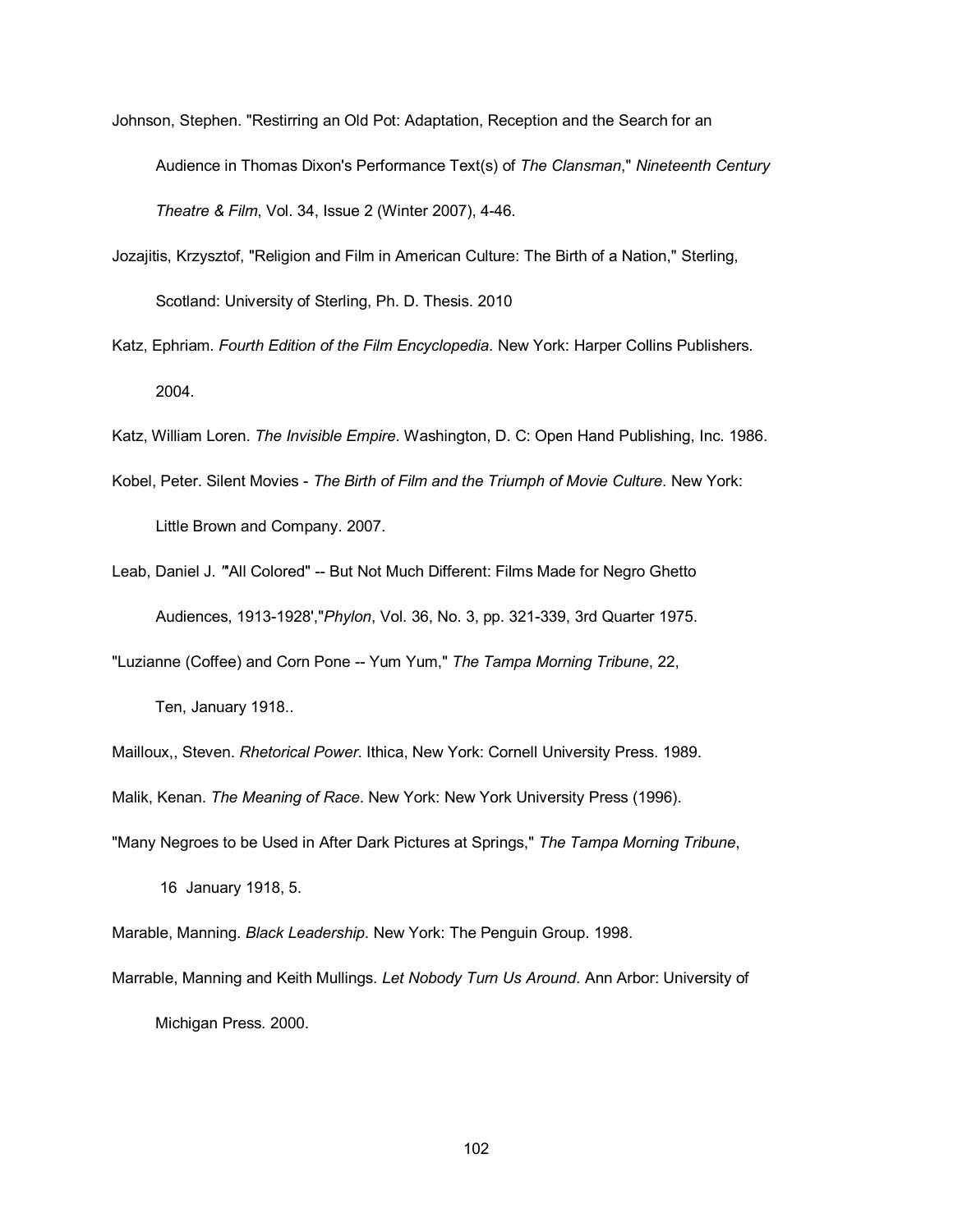- McVeigh, Rory. *The Rise of the Ku Klux Klan: Right Wing Movements and National Politics.*  Minneapolis: The University of Minnesota Press. 2009.
- Mormino, Gary and Tony Pizzo. *Tampa: The Treasure City*. Tulsa: Continental Heritage Press. 1983.
- "Movie Players Leave City for Pablo Beach," *The Tampa Morning Tribune*, 21 December 1917, 5.

79

Musser, Charles Thomas, "The Emergence of Cinema: The American Screen to 1907", *History of the American Cinema*, Vol. 1, New York: Charles Scribner's Sons, 1990.

Noble, John W. *The Birth of a Race*. Chicago: Frohman Amusement Corporation. 1918.

Painter, Nell. *The History of White People*. New York: W. W. Norton. 2010.

Patterson, Lindsay. *Black Films and Film Makers* - *A Comprehensive Anthology from Stereotype to Super Hero*. New York: Dodd, Mead & Company. 1975.

Patton, June O., "And the Truth Shall Make You Free," *The Journal of Negro History*, Vol. 81, No.

1/4, Riverside, California, Winter-Autumn, pp. 17-30, 1996.

Pegram, Thomas R. *One Hundred Percent American: The Rebirth and Decline of the Ku Klux Klan in the 1920s*. Chicago: The Rowman and Littlefield Publishing Company. 2011.

Quist-Adade, Charles. "What is 'race' and what is 'racism"?, *New Africa*, Issue 446, pp. 52-55. 2005

Reid, Mark A. *Redefining Black Film*. Berkeley, California: University of California Press. 1993.

Rhines, Jesse. *Black Film/White Money*. New Brunswick, New Jersey: Rutgers University Press.

1996.

Rocchio, Vincent. *Reel Racism*. Boulder, Colorado: Westview Press. 2000.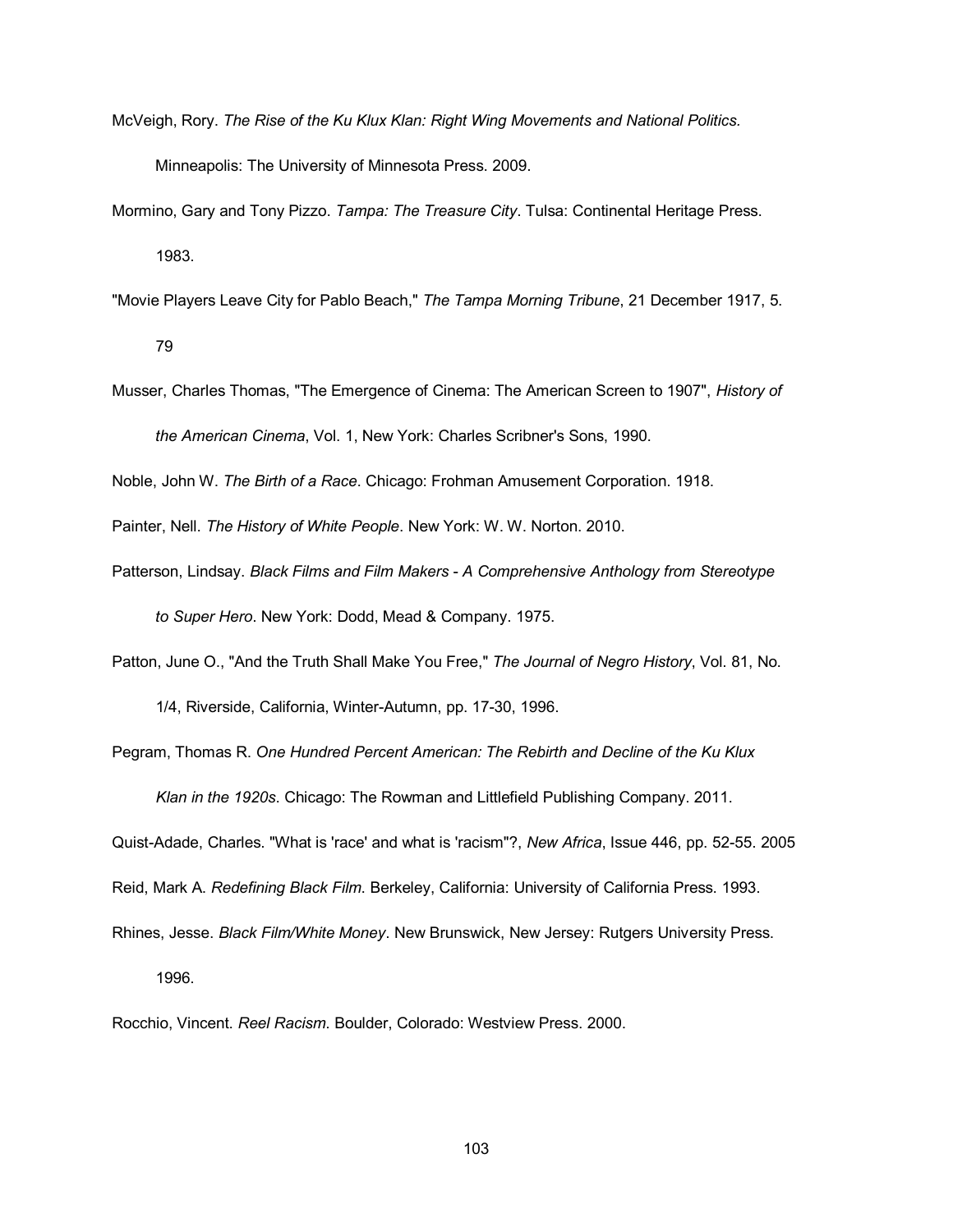- Rony, Fatimah Tobing. *The Third Eye: Race, Cinema and Ethnographic Spectacle*. Durham, North Carolina: Duke University Press. 1996.
- Rouse, Jacqueline Anne, "Out of the shadow of Tuskegee: Margaret Murray Washington, social activism, and race vindication", *The Journal of Negro History*, 81, p. 31, Annual 1996.
- Schickel, Richard. *D. W. Griffith: An American Life*. New York: Simon and Schuster Publishing. 1984
- "Second Company of Frohman Players to be Sent Here," *The Tampa Morning Tribune*, 23 January 1918, Section A, Six
- Sefa Del, George J. "Rescuing Theory: Anti-Racism and Inclusive Education," *Race, Gender and Class,*  Vol. 8, No. 1, Gender & Class in Education, Part 2, pp. 139-161, 2001.
- Simmons, William Joseph. *The Klan Unmasked*. Atlanta: William E. Thompson Publishing Company. 1923.
- Slide, Anthony. *American Racist: The Life and Times of Thomas Dixon*. Lexington, Kentucky: The University of Kentucky Press. 2004.
- Smith, Valeria. *Representing Blackness Issues in Film and Video*. New Brunswick, New Jersey: Rutgers University Press. 1997.

Stokes, Melvyn. D. W. Griffith's *The Birth of a Nation.* New York, N. Y: Oxford University Press. 2007.

"Tampa Picture Players Have Registered Intent to Purchase W. S. S. War Savings Stamps," *The* 

*Tampa Morning Tribune*, Five, 17 January 1918.

"The man who beat the Klan," *Tampa Bay Times*, Floridan Section, 2E, 21 October 2012..

"The Motion Picture Industry at Sulphur Springs." *The Sunday Tampa Tribune*, Section B, Nine,

20 January 1918,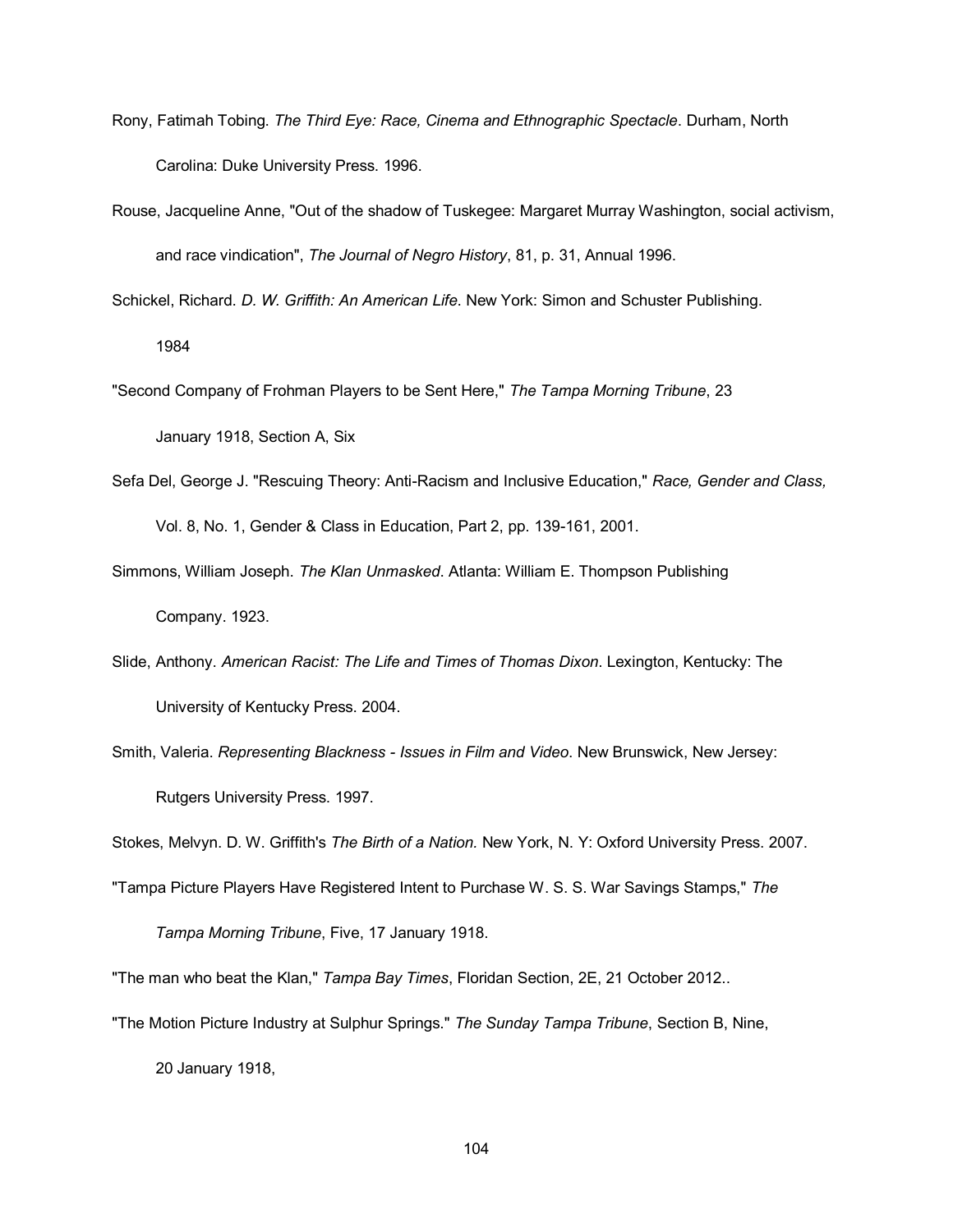Wade, Grace. *Making Whiteness*. New York: Knopf Doubleday Publishing Group. 1999

"Why have Kinky Hair?," *The Tampa Morning Tribune*, Seven, 28 December 1917.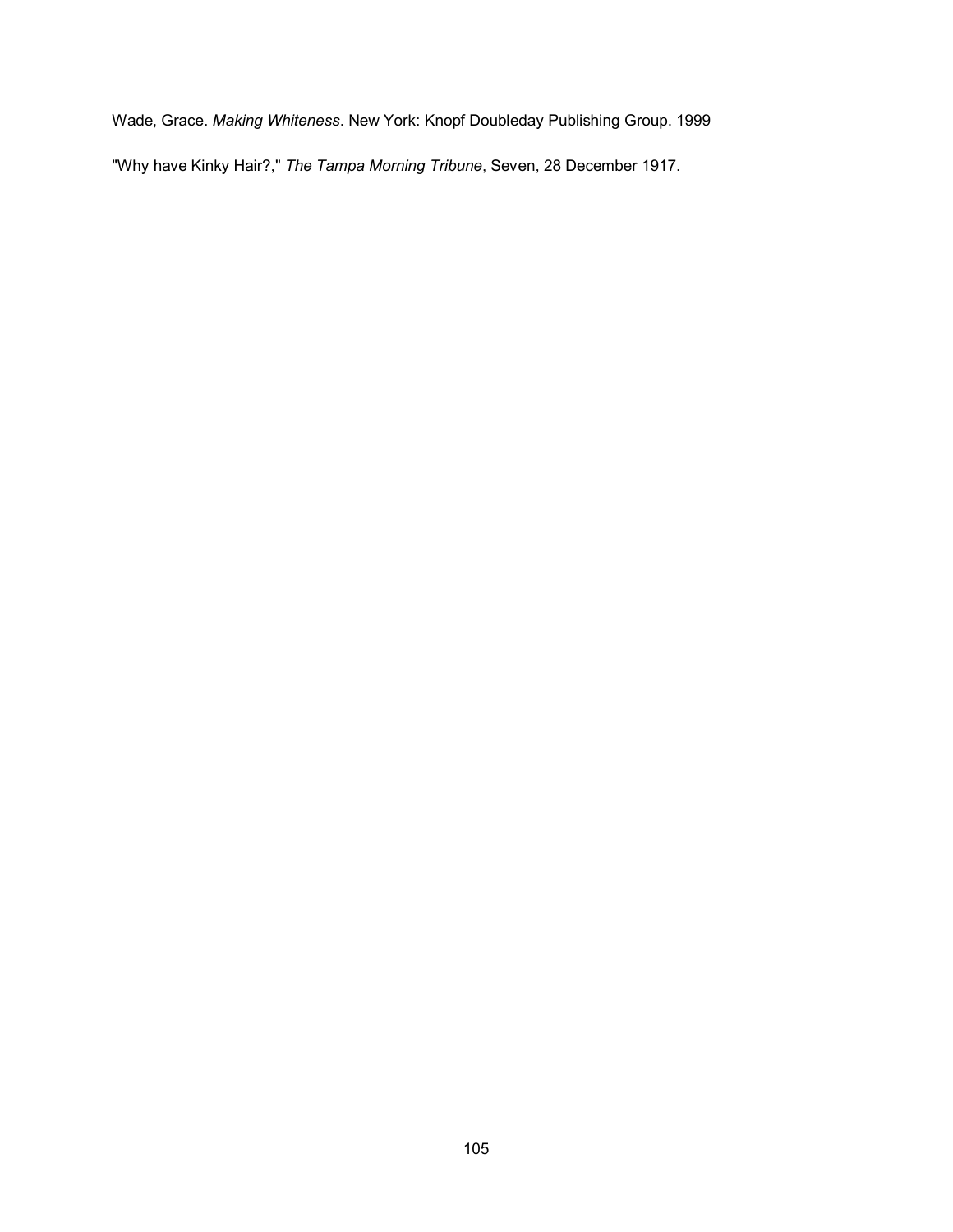## **APPENDIX**

## **TIMELINE**

1775 -- Immanuel Kant created the concept of "race": White, Negro, Hunnish and Hindu 1787 -- United States Constitution defined each Black as 3/5 of a White person 1795 -- Friedrich Blumenbach introduced the term "Caucasian" to describe White people 1799 -- Charles White defended polygenesis in his *Account of the Regular Graduation of Man*  1850 -- Louis Agassiz published his thoughts on separate racial species in the *Christian Examiner*  1851 -- Samuel George Morton died after collecting and measuring over 1,000 human skulls 1852 -- Harriet Beecher Stowe published Uncle Tom's Cabin, creating a national controversy 1857 -- U. S. Supreme Court Dred Scott decision rules Blacks have no legal standing in court 1859 -- Charles Darwin challenged existing racist theories in his *On the Origin of Species*  1861 -- Philadelphia's Coleman Sellers invented & patented the Kinematoscope to view photos 1866 -- The Ku Klux Klan was formed in Pulaski, Tennessee one year after the Civil War ended 1875 -- Congress passed a broad Civil Rights Act near the end of Reconstruction 1883 -- Congress repealed 1875 Civil Rights Act, allowing Jim Crow racism to target Blacks 1894 -- Thomas Edison and William Dickson's Kinetoscope exhibited photos in New York 1895 -- Booker T. Washington delivered his Atlanta Compromise Speech supporting segregation 1896 -- U. S. ruled in Plessy v. Ferguson that "separate but equal" was then the law of the land 1898 -- Thomas Edison produced two films of Negro soldiers prior to the Spanish-American War 1905 -- Thomas Dixon's Civil War-era book debuted as the play *The Clansman* in Norfolk, Va.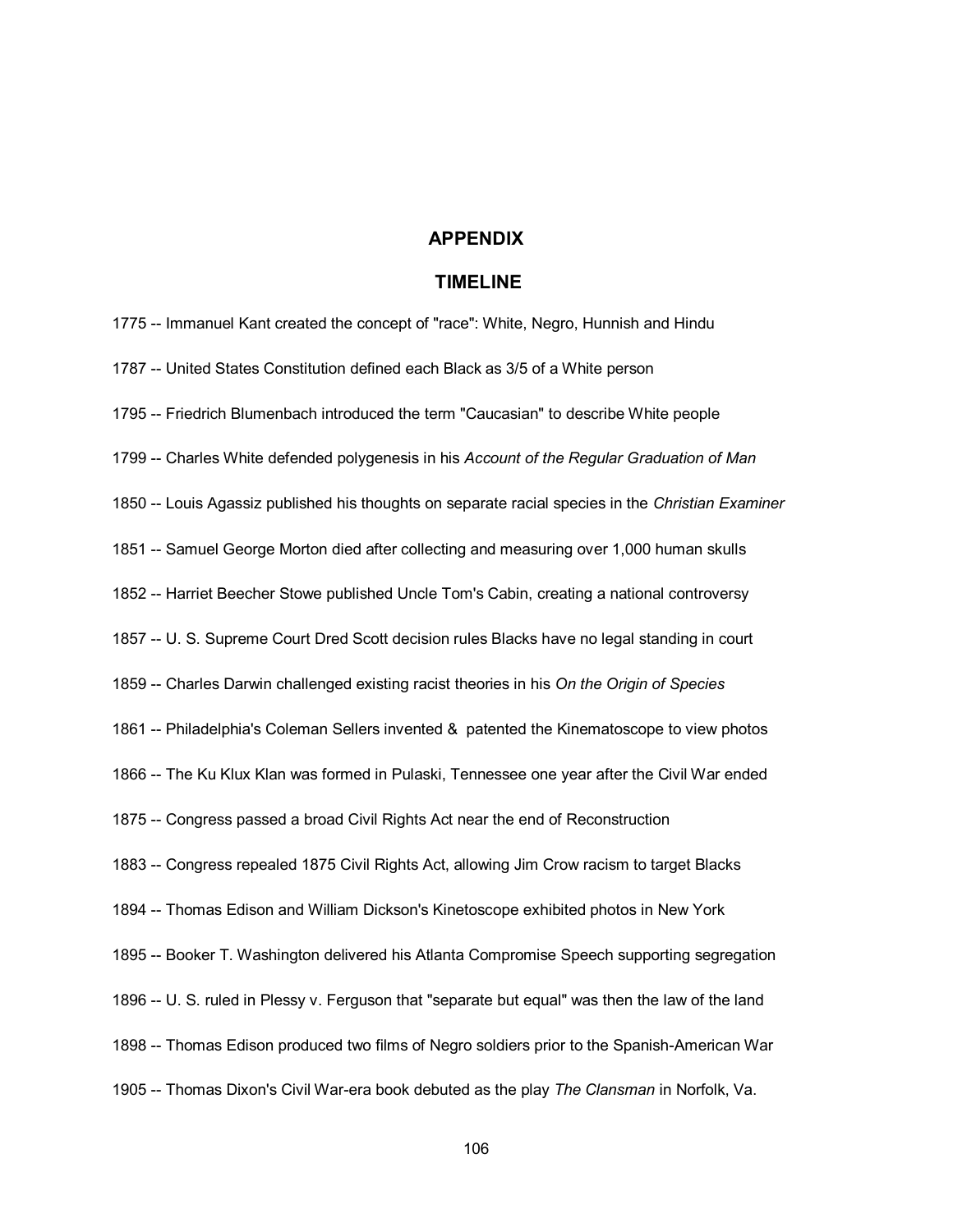1909 -- The NAACP was founded in New York with *Crisis* Editor W. E. B. DuBois a member 1910 -- Booker T. Washington exhibited film of Tuskegee students in New York's Carnegie Hall 1912-- Franz Boas published vindication's *Changes in Bodily Form of Descendants of Immigrants* 1913 -- Black film director William Foster released *The Railroad Porter* in Chicago 1915-- D. W. Griffith released *The Birth of a Nation* to large audiences amidst much controversy 1915 -- Hampton Institute approved its film *The New Era* as an epilogue to *The Birth of a Nation*  1915 -- Carter G. Woodson founded the Association for the Study of Negro Life and History 1915 -- William T. Simmons revived the Ku Klux Klan in Stone Mountain, Georgia near Atlanta 1916 -- Frederick Douglas Film Company released *The Colored American Winning His Suit* 1917 -- The United States entered the Great War (World War I)

1918--Rothacker Film Manufacturing Company's *The Birth of a Race* debuted (racial vindication) 1919 -- Black film director Oscar Micheaux released *The Homesteader*, his first film, in Chicago 1925 -- The New York Public Library established Schomburg Center for Research in Black Culture 1927 -- Al Jolson performed in blackface in the first talking motion picture, *The Jazz Singer*  1927 -- The Academy of Motion Picture Arts and Sciences (Oscars) was founded in Los Angeles 1929 -- Black film legend Lincoln "Stepin Fetchit" Perry made his film debut in *Hearts of Dixie*  1930 -- Producer Harry Aiken released a synchronized version of *The Birth of a Nation*  1935-- Black Bill "Bojangles" Robinson appeared in films with White child star Shirley Temple 1939 -- David O. Selznick released film *Gone With The Wind* with familiar racist stereotypes 1940 -- Black actress Hattie McDaniel became first Black to win an Oscar (*Gone With the Wind*) 1942 -- Black actor Paul Robeson and the NAACP picketed the racist play *Tales of Manhattan*  1944 -- Lawrence Reddick estimated that three of every four film roles mocked Blacks